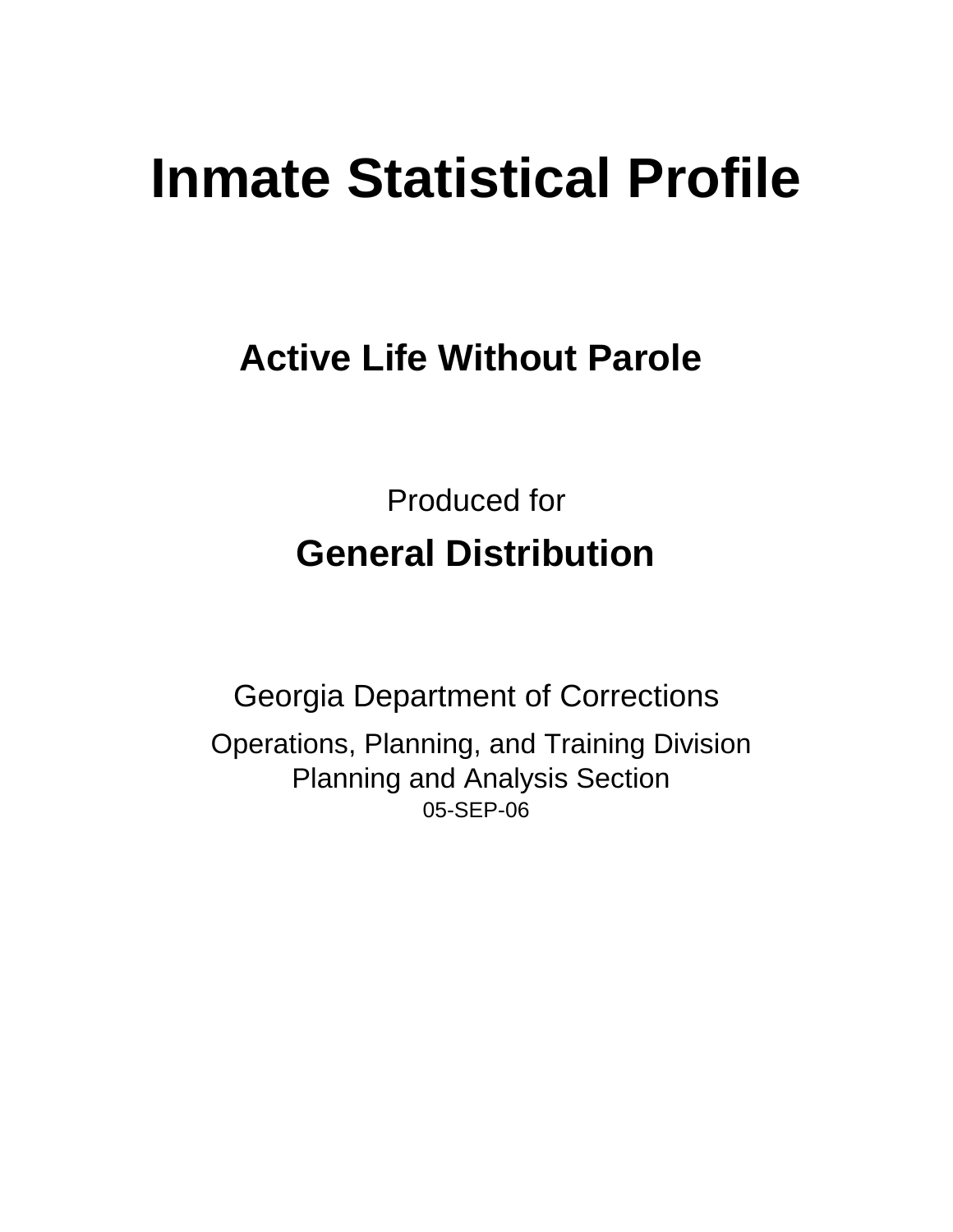**Contents** 

**Active Life Without Parole** 

Produced for **General Distribution**

# Table of Contents

| <b>Demographic information</b>                                       |
|----------------------------------------------------------------------|
| 5 Current age, broken out in ten year age groups                     |
| 6 Race group                                                         |
| 7 Hispanic Origin                                                    |
| 8 Marital status, self-reported at entry to prison                   |
| 9 Number of children, self-reported at entry to prison               |
| 10 Religious affiliation, self-reported at entry to prison           |
| 11 Home county - self-reported at entry to prison                    |
| 14 Socioeconomic class, self-reported at entry to prison             |
| 15 Environment to age 16, self-reported at entry to prison           |
| 16 Guardian status to age 16, self-reported at entry to prison       |
| 17 Employment status before prison, self-reported at entry to prison |
| 18 Age at admission                                                  |
| 20 Age at release                                                    |
| 21 Height, measured at entry to prison                               |
| 22 Weight, measured at entry to prison                               |
| <b>Correctional information</b>                                      |
| 23 Type of admission to prison                                       |
| 24 Current / last security status                                    |
| 25 Current / last institution type                                   |
| 26 Institution type - transitional centers                           |
| 27 Institution type - mental hospitals                               |
| 28 Institution type - county prisons                                 |
| 29 Institution type - state prisons                                  |
| 30 Institution type - private prisons                                |
| 31 Institution type - prison annexes                                 |
| 32 Institution type - inmate boot camp                               |
| 33 Number of disciplinary reports                                    |
| 34 Number of transfers                                               |
| 35 Number of escapes                                                 |
| 36 Probable future release type                                      |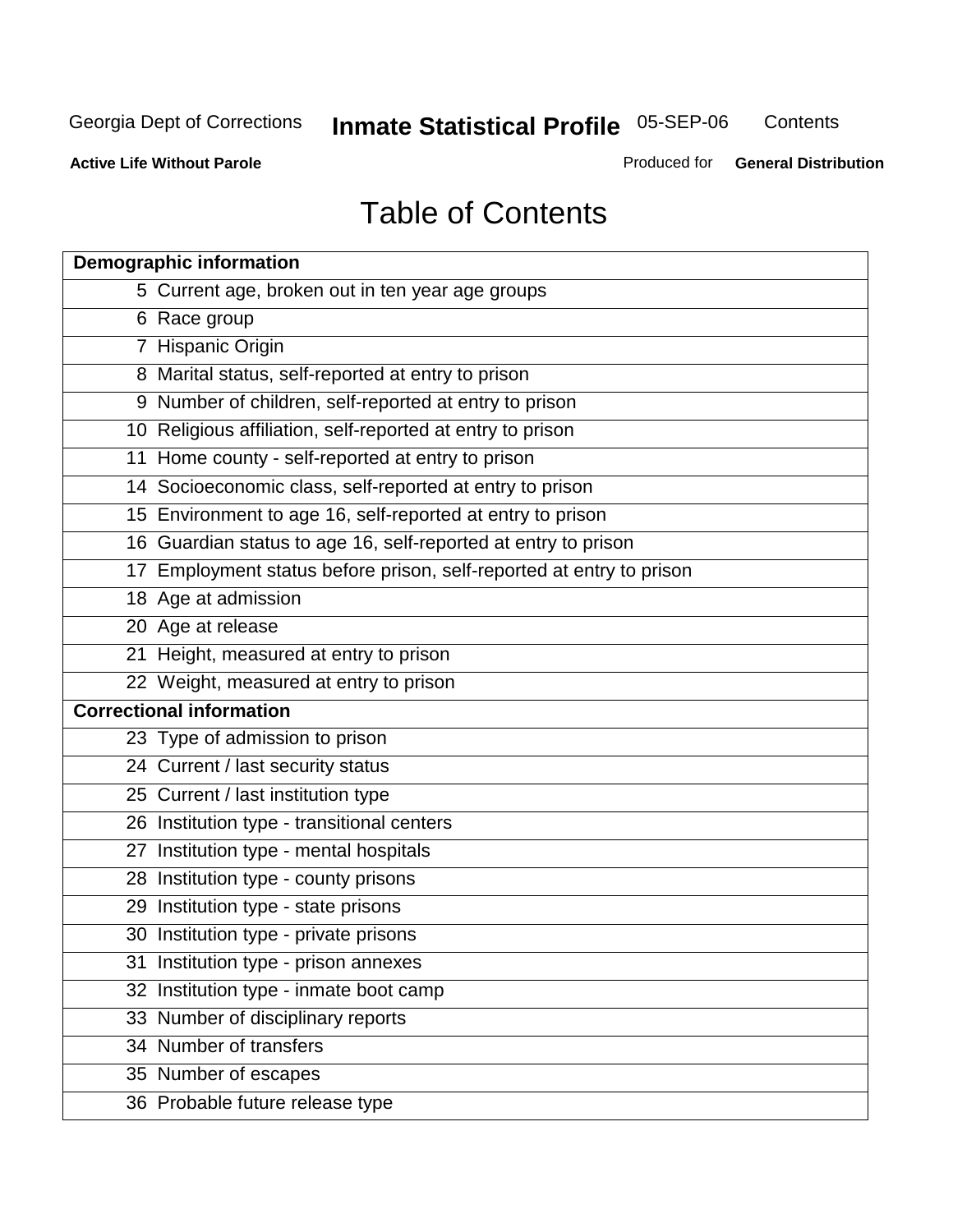**Contents** 

**Active Life Without Parole** 

Produced for **General Distribution**

# Table of Contents

| <b>Correctional information</b>                                  |
|------------------------------------------------------------------|
| 37 Actual release type                                           |
| 38 Time served in current (or last) institution                  |
| <b>Educational, psychological and physical information</b>       |
| 39 Highest grade level attained                                  |
| 40 Culture fair IQ scores                                        |
| 41 Wide Range Achievement Test (WRAT) reading score              |
| 42 Wide Range Achievement Test (WRAT) math score                 |
| 43 Wide Range Achievement Test (WRAT) spelling score             |
| 44 Scope of substance abuse - summary                            |
| 45 Scope of substance abuse - detail                             |
| 46 Current / last mental health treatment level                  |
| 47 PULHESDWIT medical scale - 'P' overall condition ('P'hysical) |
| 48 PULHESDWIT medical scale - 'U' upper body                     |
| 49 PULHESDWIT medical scale - 'L' lower body                     |
| 50 PULHESDWIT medical scale - 'H' hearing                        |
| 51 PULHESDWIT medical scale - 'E' vision                         |
| 52 PULHESDWIT medical scale -'S' psychiatric                     |
| 53 PULHESDWIT medical scale - 'D' dental                         |
| 54 PULHESDWIT medical scale - 'W' work ability                   |
| 55 PULHESDWIT medical scale - 'I' impairment                     |
| 56 PULHESDWIT medical scale - 'T' transportability               |
| 57 Criminality in family, self-reported                          |
| 58 Alcoholism in family, self-reported                           |
| 59 Drug abuse in family, self-reported                           |
| 60 Subjected to frequent beatings, self-reported                 |
| Father absent during inmate's childhood<br>61                    |
| 62 Mother absent during inmate's childhood                       |
| 63 Inmate diagnosed as manipulative                              |
| 64 Inmate diagnosed as assaultive                                |
| <b>Crimes and criminal history information</b>                   |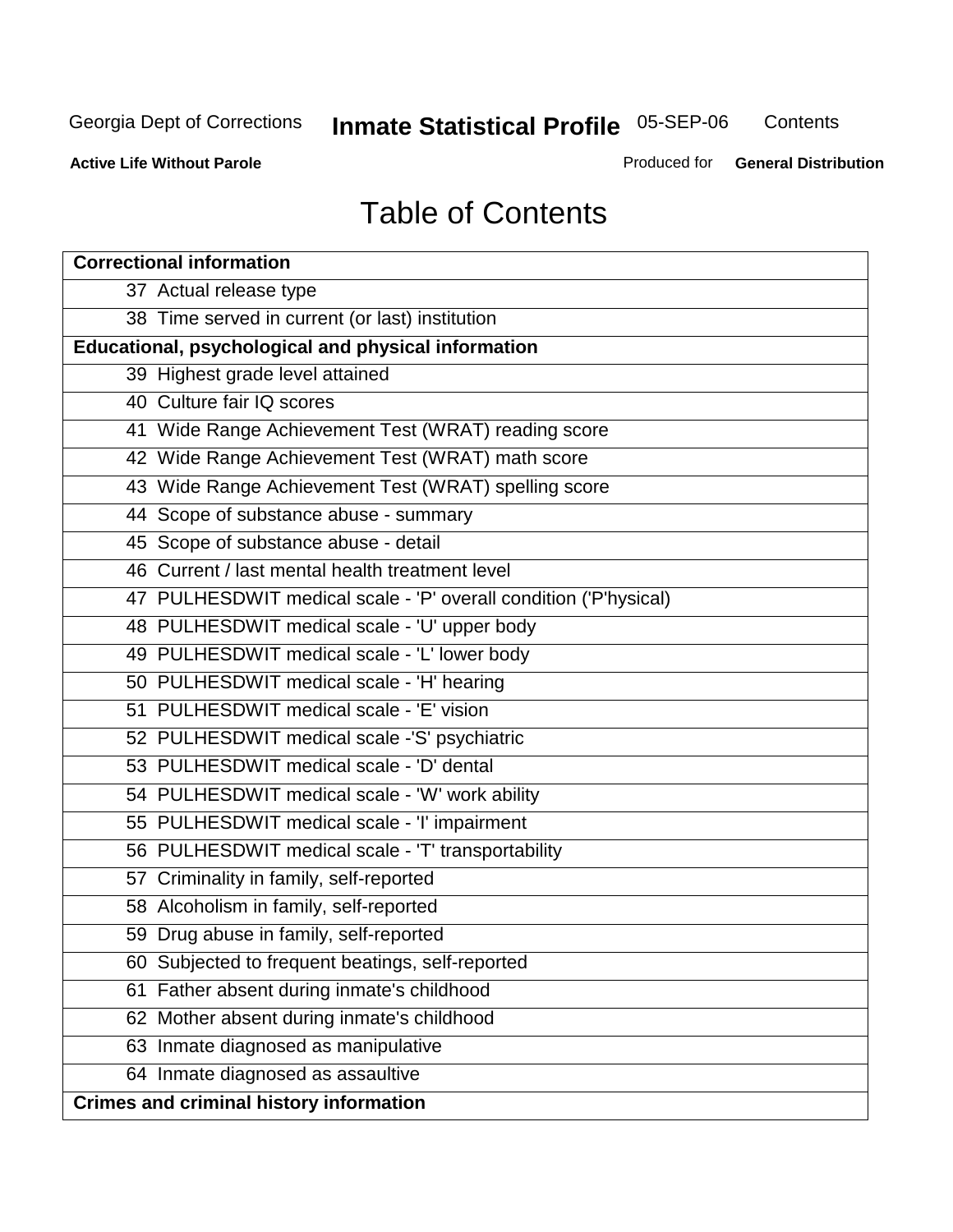**Contents** 

**Active Life Without Parole** 

Produced for **General Distribution**

# Table of Contents

| <b>Crimes and criminal history information</b>                 |
|----------------------------------------------------------------|
| 65 Number of prior Georgia incarcerations                      |
| 66 Prison sentence in years                                    |
| 67 Primary offense, broken out into felonies vs misdemeanors   |
| 68 Primary offense, broken out into six broad crime categories |
| 69 Primary offense, detailed offense code                      |
| 70 County of conviction of primary offense                     |
| 73 Circuit of conviction of primary offense                    |
| 75 Years served (jail + prison) in this incarceration          |
|                                                                |
| <b>Medical information</b>                                     |
| 76 Results of most recent HIV test                             |
| 77 Results of most recent tuberculosis test                    |
| 78 Results of most recent syphilis test                        |
| 79 Results of most recent Hepatitis-C test                     |
| 80 Results of most recent pregnancy test                       |
| 81 Results of most recent diabetes test                        |
| 82 Results of most recent hypertension test                    |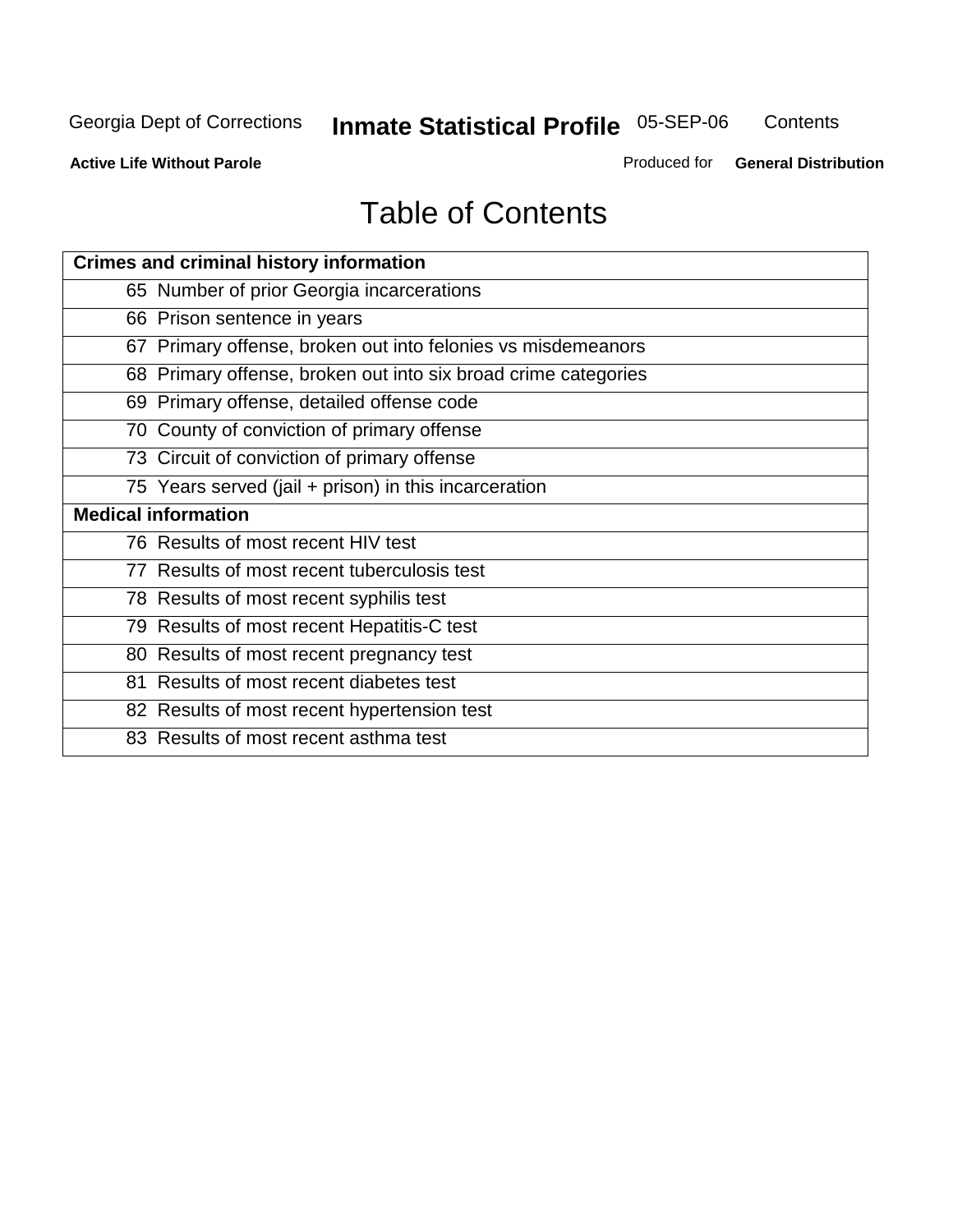#### **Active Life Without Parole**

#### Produced for **General Distribution**

### Current age, broken out in ten-year age groups

|                       |              | <b>Male</b> |         |                 | <b>Female</b> |       |                  | <b>Total</b> |
|-----------------------|--------------|-------------|---------|-----------------|---------------|-------|------------------|--------------|
| <b>Current Age</b>    | <b>Count</b> | Col %       | Row %   | <b>Count</b>    | Col %         | Row % | <b>Total</b>     | Col %        |
| <b>Teens</b>          |              | 0.24%       | 100.00% |                 |               |       |                  | 0.23%        |
| <b>Twenties</b>       | 70           | 16.63%      | 98.59%  |                 | 20.00%        | 1.41% | 71               | 16.67%       |
| <b>Thirties</b>       | 153          | $36.34\%$   | 98.71%  | 2               | 40.00%        | 1.29% | 155              | 36.38%       |
| <b>Forties</b>        | 130          | $30.88\%$   | 98.48%  | 2               | 40.00%        | 1.52% | 132 <sub>1</sub> | 30.99%       |
| <b>Fifties</b>        | 51           | 12.11%      | 100.00% |                 |               |       | 51               | 11.97%       |
| <b>Sixties</b>        | 12           | 2.85%       | 100.00% |                 |               |       | 12               | 2.82%        |
| Seventy +             | 4            | 0.95%       | 100.00% |                 |               |       | 4                | 0.94%        |
| <b>Total Reported</b> | 421          | 100%        | 98.83%  | $5\phantom{.0}$ | 100%          | 1.17% | 426              | 100%         |

| rtea<br><b>Repo</b><br>. <b>.</b> .              |     |      |
|--------------------------------------------------|-----|------|
| <b>Total</b><br>Crow<br>$\sim$ . $\sim$ . $\sim$ | 44. | 44 V |

| <b>Mean</b><br>(average) | 40.60   | 37.8                 | 40.56 |
|--------------------------|---------|----------------------|-------|
| <b>Median (middle)</b>   | 39      | 40                   | 39    |
| Mode<br>(most frequent)  | ^<br>וש | $\ddot{\phantom{0}}$ | ^     |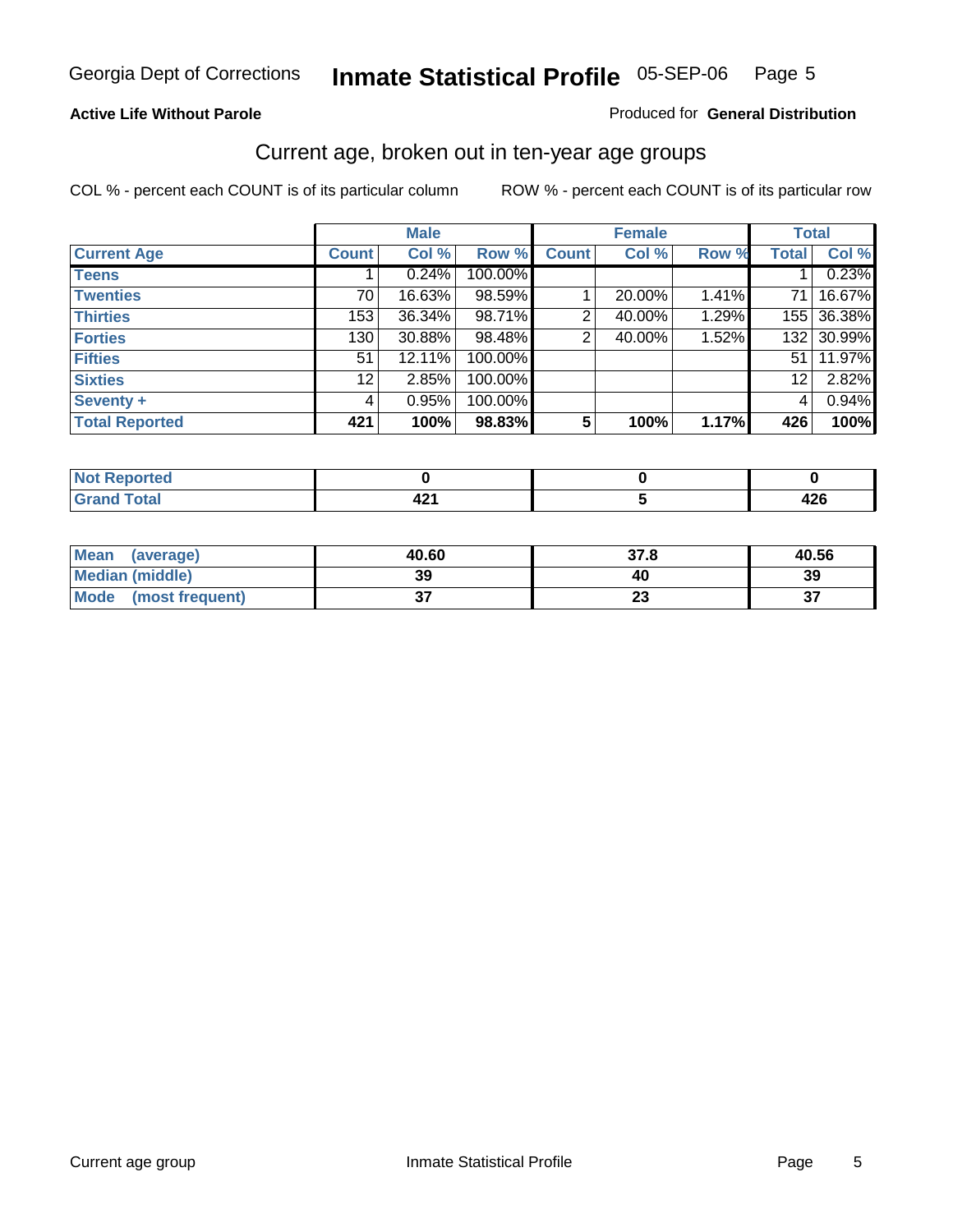**Active Life Without Parole** 

Produced for **General Distribution**

### Race group

|                       |              | <b>Male</b> |                    | <b>Female</b> |          |                  | <b>Total</b> |
|-----------------------|--------------|-------------|--------------------|---------------|----------|------------------|--------------|
| <b>Race Group</b>     | <b>Count</b> | Col %       | <b>Row % Count</b> | Col %         | Row %    | Total            | Col %        |
| <b>White</b>          | 109          | 25.89%      | 97.32%             | $60.00\%$     | $2.68\%$ | 112              | 26.29%       |
| <b>Black</b>          | 312          | 74.11%      | 99.36%             | 40.00%        | .64%     | 314 <sub>1</sub> | 73.71%       |
| <b>Total Reported</b> | 421          | 100%        | 98.83%             | 100%          | 1.17%    | 426              | 100%         |

| <b>rted</b><br>N |             |                |
|------------------|-------------|----------------|
| $\sim$           | 10.<br>44 I | $\sim$<br>44 Y |

| $^1$ Mo. | Rlack | White | 3lack |
|----------|-------|-------|-------|
| .        |       |       |       |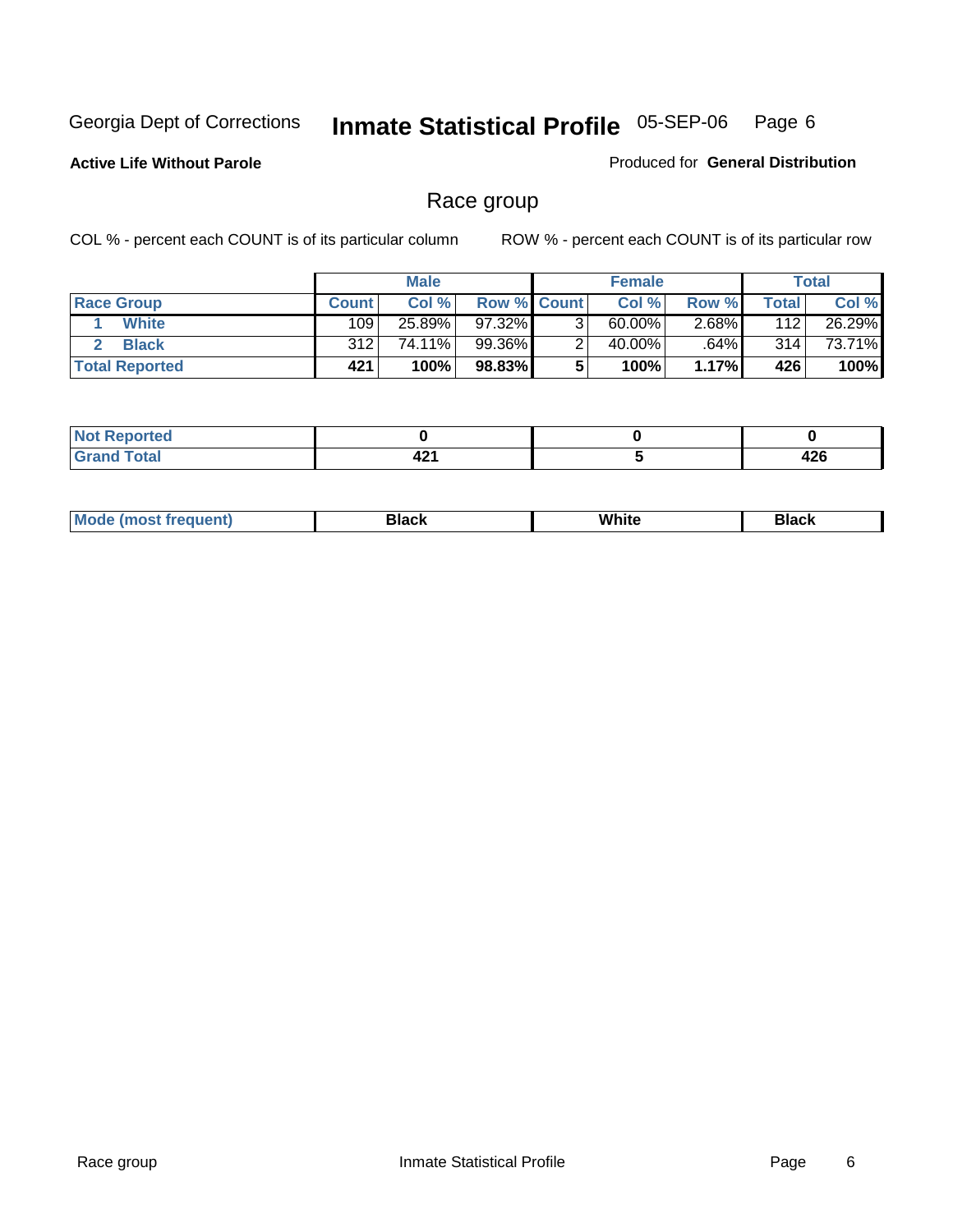**Active Life Without Parole** 

Produced for **General Distribution**

### Hispanic Origin

COL % - percent each COUNT is of its particular column ROW % - percent each COUNT is of its particular row

|                        |              | <b>Male</b> |                    | <b>Female</b> |       |       | <b>Total</b> |
|------------------------|--------------|-------------|--------------------|---------------|-------|-------|--------------|
| <b>Hispanic Origin</b> | <b>Count</b> | Col%        | <b>Row % Count</b> | Col %         | Row % | Total | Col %        |
| <b>Hispanic</b>        |              | $1.90\%$    | 100.00%            |               |       |       | $.88\%$      |
| <b>Non Hispanic</b>    | 413'         | $98.10\%$   | 98.80%             | 100.00%       | 1.20% | 418   | 98.12%       |
| <b>Total Reported</b>  | 421          | 100%        | 98.83%             | 100%          | 1.17% | 426   | 100%         |

**An inmate is counted as Hispanic if** 

**(a) he self-reported as Hispanic during the diagnostic process, or** 

**(b) his primary language is Spanish, or** 

**(c) he claimed birth or citizenship in Spain or a Latin American country, or** 

**(d) he had a common Spanish surname such as Lopez or Garcia**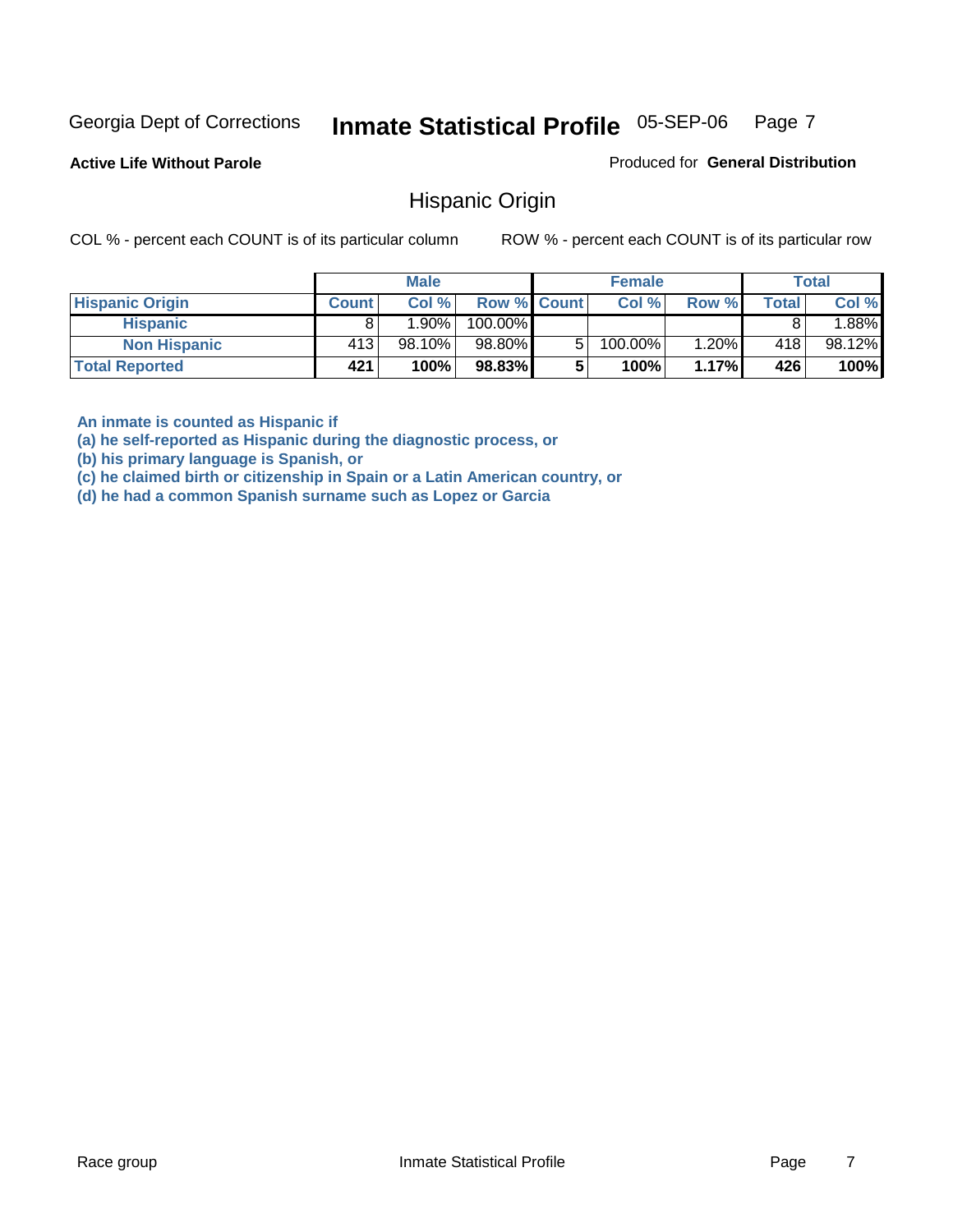#### **Active Life Without Parole**

#### Produced for **General Distribution**

### Marital status, self-reported at entry to prison

|                        | <b>Male</b>  |        |         | <b>Female</b> |        |       | <b>Total</b> |        |
|------------------------|--------------|--------|---------|---------------|--------|-------|--------------|--------|
| <b>Marital Status</b>  | <b>Count</b> | Col %  | Row %   | <b>Count</b>  | Col %  | Row % | <b>Total</b> | Col %  |
| <b>Single</b>          | 236          | 57.00% | 98.33%  | 4'            | 80.00% | 1.67% | 240          | 57.28% |
| <b>Married</b><br>2.   | 54           | 13.04% | 100.00% |               |        |       | 54           | 12.89% |
| <b>Separated</b><br>3  | 18           | 4.35%  | 100.00% |               |        |       | 18           | 4.30%  |
| <b>Divorced</b><br>4   | 53           | 12.80% | 100.00% |               |        |       | 53           | 12.65% |
| <b>Widowed</b><br>5    | 14           | 3.38%  | 93.33%  |               | 20.00% | 6.67% | 15           | 3.58%  |
| <b>Common Law</b><br>6 | 39           | 9.42%  | 100.00% |               |        |       | 39           | 9.31%  |
| <b>Total Reported</b>  | 414          | 100%   | 98.81%  | 5             | 100%   | 1.19% | 419          | 100%   |

| $-4-$<br>$- - - - -$ | . .<br>- 4 | .<br>44Y |
|----------------------|------------|----------|

| <b>Mode (most frequent)</b><br>Sinale<br>≒ınale |
|-------------------------------------------------|
|-------------------------------------------------|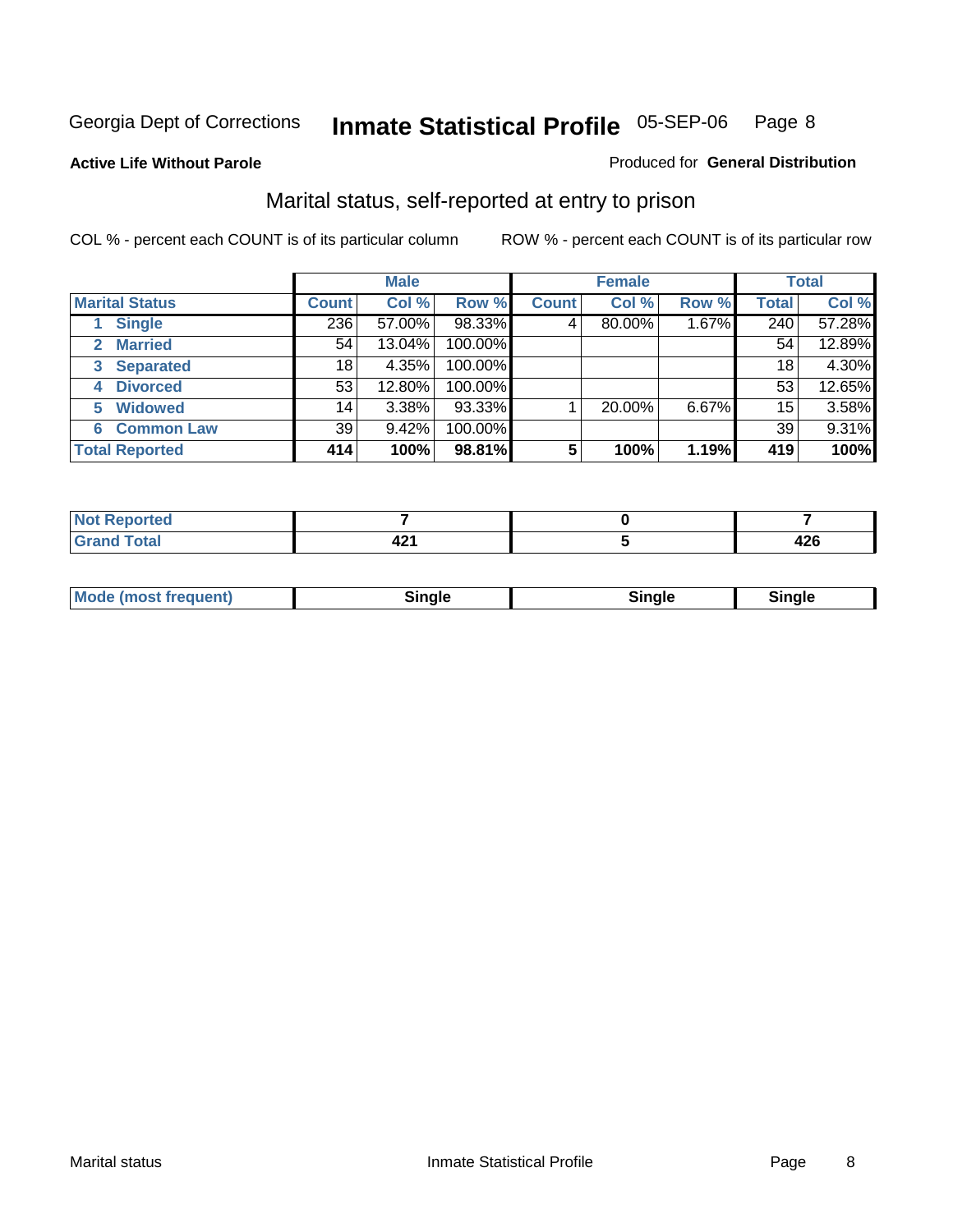#### **Active Life Without Parole**

#### Produced for **General Distribution**

### Number of children, self reported at entry to prison

|                           |              | <b>Male</b> |         |              | <b>Female</b> |       | <b>Total</b> |        |
|---------------------------|--------------|-------------|---------|--------------|---------------|-------|--------------|--------|
| <b>Number of Children</b> | <b>Count</b> | Col %       | Row %   | <b>Count</b> | Col %         | Row % | <b>Total</b> | Col %  |
| $\bf{0}$                  | 153          | 36.52%      | 99.35%  |              | 20.00%        | 0.65% | 154          | 36.32% |
|                           | 106          | 25.30%      | 97.25%  | 3            | 60.00%        | 2.75% | 109          | 25.71% |
| $\overline{2}$            | 72           | 17.18%      | 98.63%  |              | 20.00%        | 1.37% | 73           | 17.22% |
| 3                         | 47           | 11.22%      | 100.00% |              |               |       | 47           | 11.08% |
|                           | 20           | 4.77%       | 100.00% |              |               |       | 20           | 4.72%  |
| 5                         | 12.          | 2.86%       | 100.00% |              |               |       | 12           | 2.83%  |
| 6                         | 2            | 0.48%       | 100.00% |              |               |       | 2            | 0.47%  |
|                           |              | 0.24%       | 100.00% |              |               |       |              | 0.24%  |
| 8                         |              | 0.24%       | 100.00% |              |               |       |              | 0.24%  |
| 9                         | 2            | 0.48%       | 100.00% |              |               |       | 2            | 0.47%  |
| Over 10                   | 3            | 0.72%       | 100.00% |              |               |       | 3            | 0.71%  |
| <b>Total Reported</b>     | 419          | 100%        | 98.82%  | 5            | 100%          | 1.18% | 424          | 100.0% |

| للمستقصاء<br>N<br>теа<br>. |            |            |
|----------------------------|------------|------------|
| $T = 4$<br>---<br>-        | . .<br>- 7 | ,,,<br>44O |

| <b>Mean</b><br>(average) | ،46. | 1.45 |
|--------------------------|------|------|
| <b>Median (middle)</b>   |      |      |
| Mode (most frequent)     |      |      |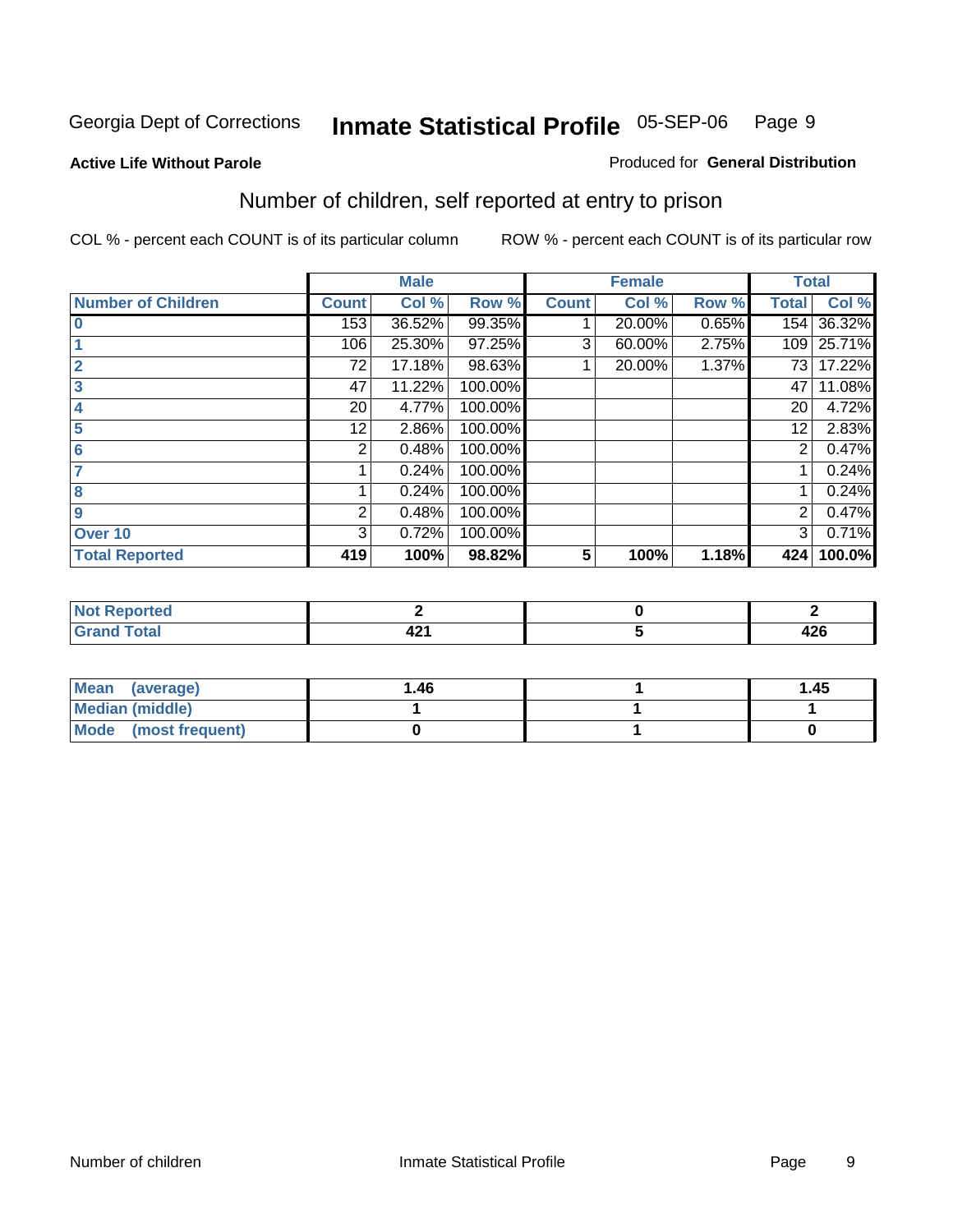#### **Active Life Without Parole**

#### Produced for **General Distribution**

### Religious affiliation, self-reported at entry to prison

|              |                              |              | <b>Male</b> |         |                | <b>Female</b> |        |              | <b>Total</b> |
|--------------|------------------------------|--------------|-------------|---------|----------------|---------------|--------|--------------|--------------|
|              | <b>Religious Affiliation</b> | <b>Count</b> | Col %       | Row %   | <b>Count</b>   | Col %         | Row %  | <b>Total</b> | Col %        |
|              | <b>Islam</b>                 | 29           | 7.92%       | 100.00% |                |               |        | 29           | 7.82%        |
| $\mathbf{2}$ | <b>Catholic</b>              | 11           | 3.01%       | 100.00% |                |               |        | 11           | 2.96%        |
| 3            | <b>Baptist</b>               | 165          | 45.08%      | 98.80%  | $\overline{2}$ | 40.00%        | 1.20%  | 167          | 45.01%       |
| 4            | <b>Methodist</b>             | 5            | 1.37%       | 100.00% |                |               |        | 5            | 1.35%        |
| 7            | <b>Chc Of God</b>            |              | .27%        | 100.00% |                |               |        |              | .27%         |
| 8            | <b>Holiness</b>              | 9            | 2.46%       | 90.00%  |                | 20.00%        | 10.00% | 10           | 2.70%        |
| 9            | <b>Jewish</b>                |              | .27%        | 100.00% |                |               |        |              | .27%         |
| 16           | <b>Seven D Ad</b>            | 4            | 1.09%       | 100.00% |                |               |        | 4            | 1.08%        |
| 17           | <b>Jehovah Wt</b>            | 6            | 1.64%       | 100.00% |                |               |        | 6            | 1.62%        |
| 18           | <b>Latr Day S</b>            |              | .27%        | 100.00% |                |               |        |              | .27%         |
| 20           | <b>Other Prot</b>            | 51           | 13.93%      | 96.23%  | 2              | 40.00%        | 3.77%  | 53           | 14.29%       |
| 96           | <b>None</b>                  | 83           | 22.68%      | 100.00% |                |               |        | 83           | 22.37%       |
|              | <b>Total Reported</b>        | 366          | 100%        | 98.65%  | 5              | 100%          | 1.35%  | 371          | 100%         |

| тео  | --<br><u>JJ</u> | --<br>◡     |
|------|-----------------|-------------|
| otal | . .<br>TA 1     | "^^<br>44 U |

| ' Mo<br>went | <b>}aptist</b> | Baptist<br>$ -$ | <b>Baptist</b> |
|--------------|----------------|-----------------|----------------|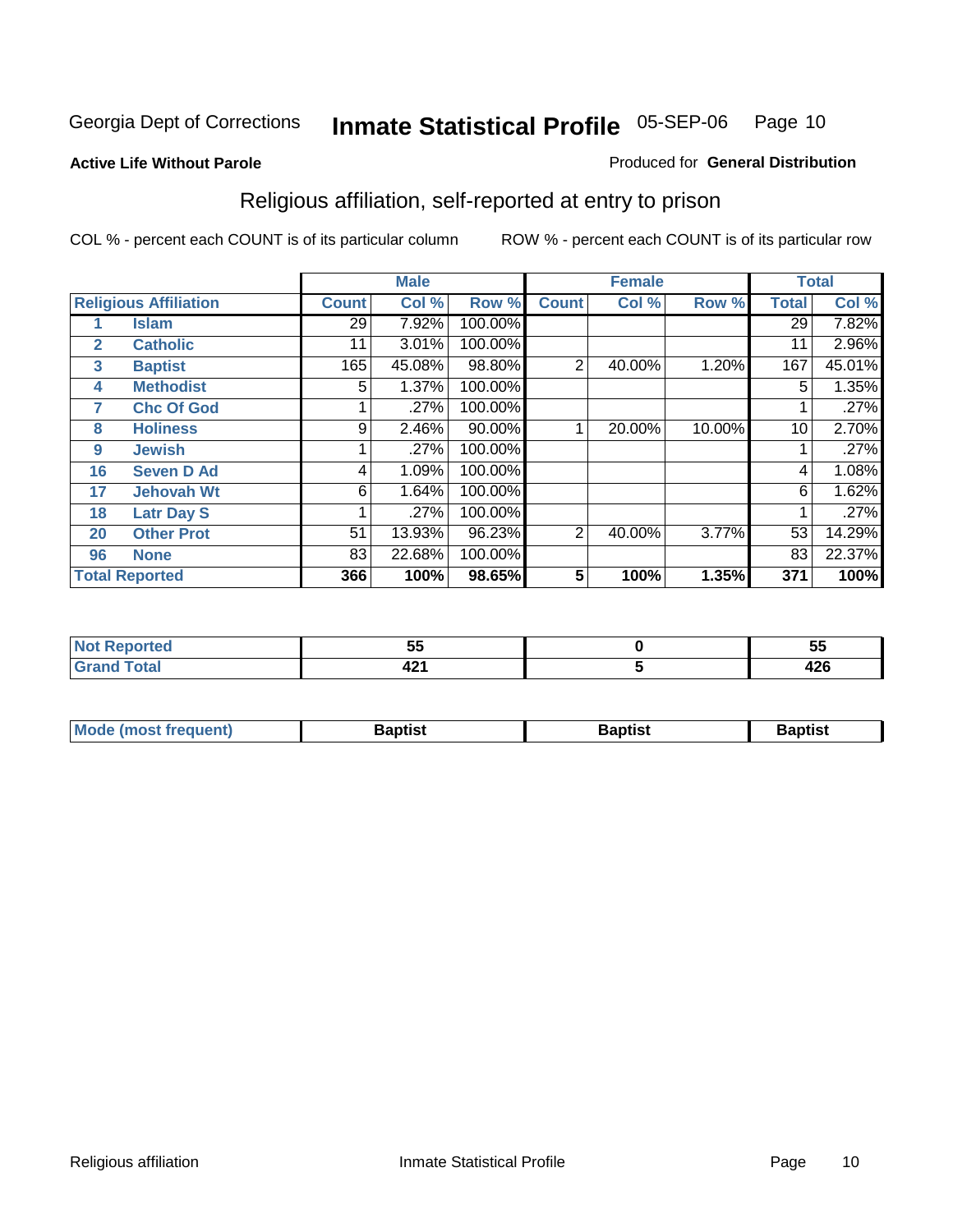#### **Active Life Without Parole**

#### Produced for **General Distribution**

### Home county, self-reported at entry to prison

|                 |                    |                 | <b>Male</b> |         |              | <b>Female</b> |       | <b>Total</b>    |        |
|-----------------|--------------------|-----------------|-------------|---------|--------------|---------------|-------|-----------------|--------|
|                 | <b>Home County</b> | <b>Count</b>    | Col %       | Row %   | <b>Count</b> | Col %         | Row % | <b>Total</b>    | Col %  |
| $\overline{1}$  | <b>Appling</b>     | $\overline{2}$  | .50%        | 100.00% |              |               |       | $\overline{2}$  | .50%   |
| $\overline{2}$  | <b>Atkinson</b>    | 1               | .25%        | 100.00% |              |               |       | $\mathbf 1$     | .25%   |
| 5               | <b>Baldwin</b>     | 4               | 1.01%       | 100.00% |              |               |       | 4               | .99%   |
| 7               | <b>Barrow</b>      | $\overline{3}$  | .75%        | 100.00% |              |               |       | $\overline{3}$  | .74%   |
| 8               | <b>Bartow</b>      | $\overline{3}$  | .75%        | 100.00% |              |               |       | $\overline{3}$  | .74%   |
| 9               | <b>Ben Hill</b>    | $\overline{3}$  | .75%        | 100.00% |              |               |       | $\overline{3}$  | .74%   |
| 11              | <b>Bibb</b>        | $\overline{9}$  | 2.26%       | 100.00% |              |               |       | 9               | 2.23%  |
| 12              | <b>Bleckley</b>    | $\overline{3}$  | .75%        | 100.00% |              |               |       | $\overline{3}$  | .74%   |
| 14              | <b>Brooks</b>      | 1               | .25%        | 100.00% |              |               |       | $\mathbf{1}$    | .25%   |
| 16              | <b>Bulloch</b>     | 1               | .25%        | 100.00% |              |               |       | $\mathbf 1$     | .25%   |
| 17              | <b>Burke</b>       | 3               | .75%        | 100.00% |              |               |       | 3               | .74%   |
| 18              | <b>Butts</b>       | 1               | .25%        | 100.00% |              |               |       | 1               | .25%   |
| 20              | <b>Camden</b>      | 4               | 1.01%       | 100.00% |              |               |       | 4               | .99%   |
| 22              | <b>Carroll</b>     | $\overline{2}$  | .50%        | 100.00% |              |               |       | $\overline{2}$  | .50%   |
| 25              | <b>Chatham</b>     | $\overline{19}$ | 4.77%       | 100.00% |              |               |       | $\overline{19}$ | 4.71%  |
| 28              | <b>Cherokee</b>    | $\overline{2}$  | .50%        | 100.00% |              |               |       | $\overline{2}$  | .50%   |
| 29              | <b>Clarke</b>      | $\overline{10}$ | 2.51%       | 100.00% |              |               |       | $\overline{10}$ | 2.48%  |
| 31              | <b>Clayton</b>     | $\overline{11}$ | 2.76%       | 91.67%  | 1            | 20.00%        | 8.33% | $\overline{12}$ | 2.98%  |
| 33              | <b>Cobb</b>        | $\overline{15}$ | 3.77%       | 100.00% |              |               |       | $\overline{15}$ | 3.72%  |
| 34              | <b>Coffee</b>      | $\overline{2}$  | .50%        | 100.00% |              |               |       | $\overline{c}$  | .50%   |
| 35              | <b>Colquitt</b>    | $\overline{2}$  | .50%        | 100.00% |              |               |       | $\overline{2}$  | .50%   |
| 36              | <b>Columbia</b>    | $\overline{2}$  | .50%        | 100.00% |              |               |       | $\overline{2}$  | .50%   |
| 37              | <b>Cook</b>        | 1               | .25%        | 100.00% |              |               |       | 1               | .25%   |
| 38              | <b>Coweta</b>      | 1               | .25%        | 100.00% |              |               |       | 1               | .25%   |
| 40              | <b>Crisp</b>       | 1               | .25%        | 100.00% |              |               |       | 1               | .25%   |
| 43              | <b>Decatur</b>     | 1               | .25%        | 100.00% |              |               |       | 1               | .25%   |
| 44              | <b>Dekalb</b>      | $\overline{28}$ | 7.04%       | 100.00% |              |               |       | $\overline{28}$ | 6.95%  |
| 46              | <b>Dooly</b>       | 1               | .25%        | 100.00% |              |               |       | 1               | .25%   |
| 47              | <b>Dougherty</b>   | $\overline{11}$ | 2.76%       | 100.00% |              |               |       | $\overline{11}$ | 2.73%  |
| 48              | <b>Douglas</b>     | $\overline{6}$  | 1.51%       | 100.00% |              |               |       | 6               | 1.49%  |
| $\overline{51}$ | <b>Effingham</b>   | 1               | .25%        | 100.00% |              |               |       | 1               | .25%   |
| 52              | <b>Elbert</b>      | 2               | .50%        | 100.00% |              |               |       | 2               | .50%   |
| 56              | <b>Fayette</b>     | $\overline{2}$  | .50%        | 100.00% |              |               |       | $\overline{2}$  | .50%   |
| 57              | <b>Floyd</b>       | $\overline{4}$  | 1.01%       | 100.00% |              |               |       | 4               | .99%   |
| 59              | <b>Franklin</b>    | $\overline{2}$  | .50%        | 100.00% |              |               |       | $\overline{2}$  | .50%   |
| 60              | <b>Fulton</b>      | 49              | 12.31%      | 100.00% |              |               |       | 49              | 12.16% |
| 61              | <b>Gilmer</b>      | 1               | .25%        | 100.00% |              |               |       | 1               | .25%   |
| 63              | <b>Glynn</b>       | $\overline{7}$  | 1.76%       | 100.00% |              |               |       | 7               | 1.74%  |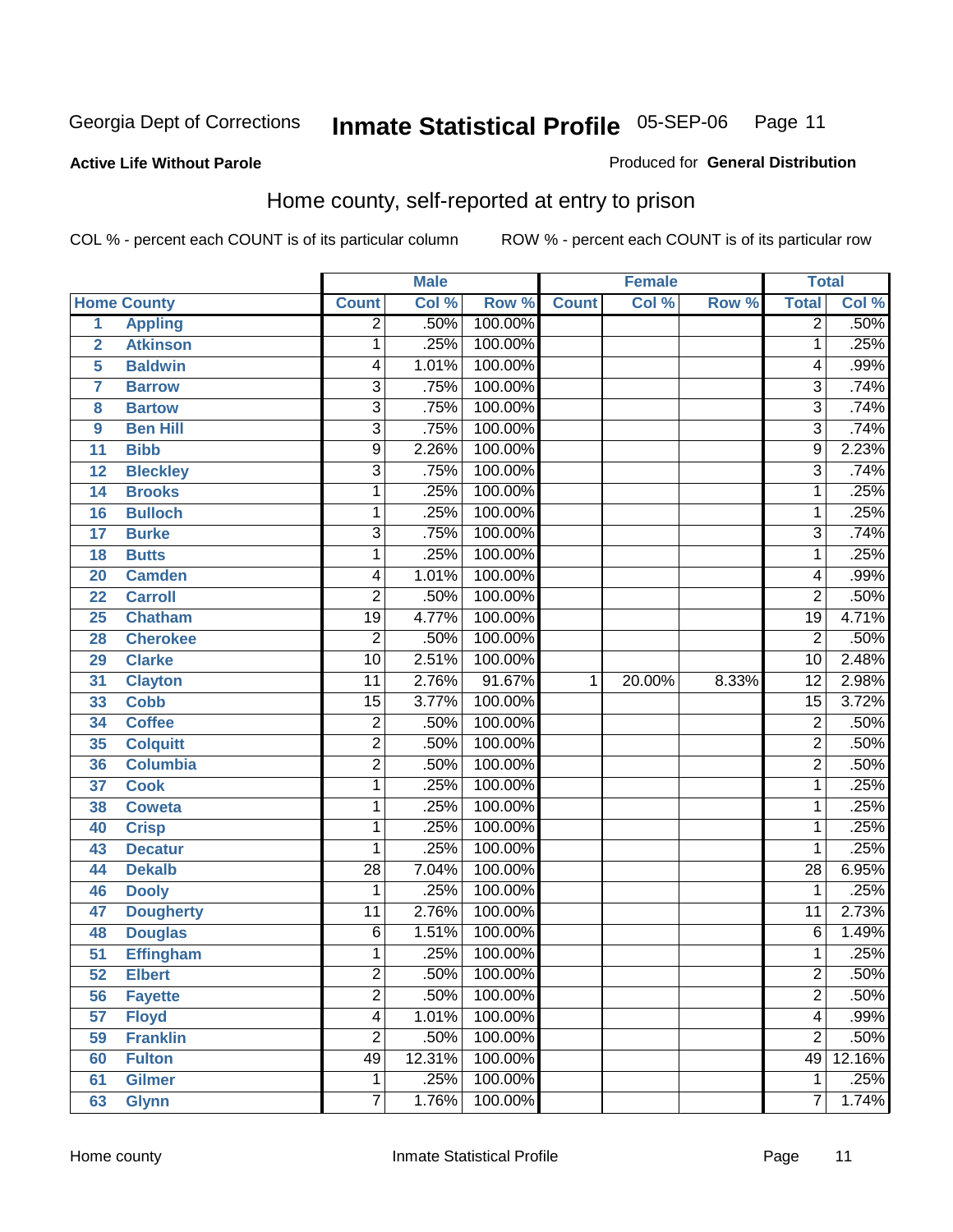#### **Active Life Without Parole**

#### Produced for **General Distribution**

### Home county, self-reported at entry to prison

|                  |                    |                           | <b>Male</b> |         |              | <b>Female</b> |        | <b>Total</b>    |       |
|------------------|--------------------|---------------------------|-------------|---------|--------------|---------------|--------|-----------------|-------|
|                  | <b>Home County</b> | <b>Count</b>              | Col %       | Row %   | <b>Count</b> | Col %         | Row %  | <b>Total</b>    | Col % |
| 66               | <b>Greene</b>      | 1 <sup>1</sup>            | .25%        | 100.00% |              |               |        | $\overline{1}$  | .25%  |
| 67               | <b>Gwinnett</b>    | $\overline{8}$            | 2.01%       | 100.00% |              |               |        | $\overline{8}$  | 1.99% |
| 68               | <b>Habersham</b>   | 1                         | .25%        | 100.00% |              |               |        | $\mathbf 1$     | .25%  |
| 69               | <b>Hall</b>        | $\overline{7}$            | 1.76%       | 100.00% |              |               |        | $\overline{7}$  | 1.74% |
| 70               | <b>Hancock</b>     | $\overline{2}$            | .50%        | 100.00% |              |               |        | $\overline{2}$  | .50%  |
| 72               | <b>Harris</b>      | $\overline{1}$            | .25%        | 100.00% |              |               |        | $\overline{1}$  | .25%  |
| 73               | <b>Hart</b>        | $\overline{2}$            | .50%        | 100.00% |              |               |        | $\overline{2}$  | .50%  |
| 75               | <b>Henry</b>       | $\overline{\overline{3}}$ | .75%        | 100.00% |              |               |        | $\overline{3}$  | .74%  |
| 76               | <b>Houston</b>     | $\overline{6}$            | 1.51%       | 100.00% |              |               |        | $\overline{6}$  | 1.49% |
| 78               | <b>Jackson</b>     | $\overline{3}$            | .75%        | 100.00% |              |               |        | $\overline{3}$  | .74%  |
| 82               | <b>Jenkins</b>     | $\overline{2}$            | .50%        | 100.00% |              |               |        | $\overline{2}$  | .50%  |
| 87               | <b>Laurens</b>     | $\overline{2}$            | .50%        | 100.00% |              |               |        | $\overline{2}$  | .50%  |
| 89               | <b>Liberty</b>     | $\overline{4}$            | 1.01%       | 100.00% |              |               |        | $\overline{4}$  | .99%  |
| 90               | <b>Lincoln</b>     | 1                         | .25%        | 100.00% |              |               |        | $\overline{1}$  | .25%  |
| 91               | Long               | $\mathbf{1}$              | .25%        | 100.00% |              |               |        | $\overline{1}$  | .25%  |
| 92               | <b>Lowndes</b>     | $\overline{3}$            | .75%        | 100.00% |              |               |        | $\overline{3}$  | .74%  |
| 96               | <b>Marion</b>      | 1                         | .25%        | 100.00% |              |               |        | $\overline{1}$  | .25%  |
| 97               | <b>Mcduffie</b>    | 1                         | .25%        | 100.00% |              |               |        | $\overline{1}$  | .25%  |
| 98               | <b>Mcintosh</b>    | $\overline{2}$            | .50%        | 100.00% |              |               |        | $\overline{2}$  | .50%  |
| 100              | <b>Miller</b>      | 1                         | .25%        | 100.00% |              |               |        | $\overline{1}$  | .25%  |
| 102              | <b>Monroe</b>      | 1                         | .25%        | 100.00% |              |               |        | $\overline{1}$  | .25%  |
| 104              | <b>Morgan</b>      | 1                         | .25%        | 100.00% |              |               |        | $\overline{1}$  | .25%  |
| 106              | <b>Muscogee</b>    | $\overline{10}$           | 2.51%       | 100.00% |              |               |        | 10              | 2.48% |
| 107              | <b>Newton</b>      | 1                         | .25%        | 50.00%  | 1            | 20.00%        | 50.00% | $\overline{2}$  | .50%  |
| 109              | <b>Oglethorpe</b>  | $\overline{2}$            | .50%        | 100.00% |              |               |        | $\overline{2}$  | .50%  |
| 110              | <b>Paulding</b>    | 1                         | .25%        | 100.00% |              |               |        | $\overline{1}$  | .25%  |
| 113              | <b>Pierce</b>      | 1                         | .25%        | 100.00% |              |               |        | $\overline{1}$  | .25%  |
| 114              | <b>Pike</b>        | $\overline{2}$            | .50%        | 66.67%  | 1            | 20.00%        | 33.33% | $\overline{3}$  | .74%  |
| $\overline{115}$ | <b>Polk</b>        | $\overline{1}$            | .25%        | 100.00% |              |               |        | $\overline{1}$  | .25%  |
| 117              | <b>Putnam</b>      | $\overline{2}$            | .50%        | 100.00% |              |               |        | $\overline{2}$  | .50%  |
| 119              | <b>Rabun</b>       | $\overline{1}$            | .25%        | 100.00% |              |               |        | $\overline{1}$  | .25%  |
| 120              | <b>Randolph</b>    | 2                         | .50%        | 100.00% |              |               |        | $\overline{2}$  | .50%  |
| 121              | <b>Richmond</b>    | $\overline{15}$           | 3.77%       | 93.75%  | 1            | 20.00%        | 6.25%  | $\overline{16}$ | 3.97% |
| 122              | <b>Rockdale</b>    | 1                         | .25%        | 100.00% |              |               |        | $\mathbf 1$     | .25%  |
| 125              | <b>Seminole</b>    | 1                         | .25%        | 100.00% |              |               |        | 1               | .25%  |
| 126              | <b>Spalding</b>    | $\overline{5}$            | 1.26%       | 100.00% |              |               |        | 5               | 1.24% |
| 127              | <b>Stephens</b>    | $\overline{2}$            | .50%        | 100.00% |              |               |        | $\overline{2}$  | .50%  |
| 129              | <b>Sumter</b>      | $\overline{1}$            | .25%        | 100.00% |              |               |        | $\overline{1}$  | .25%  |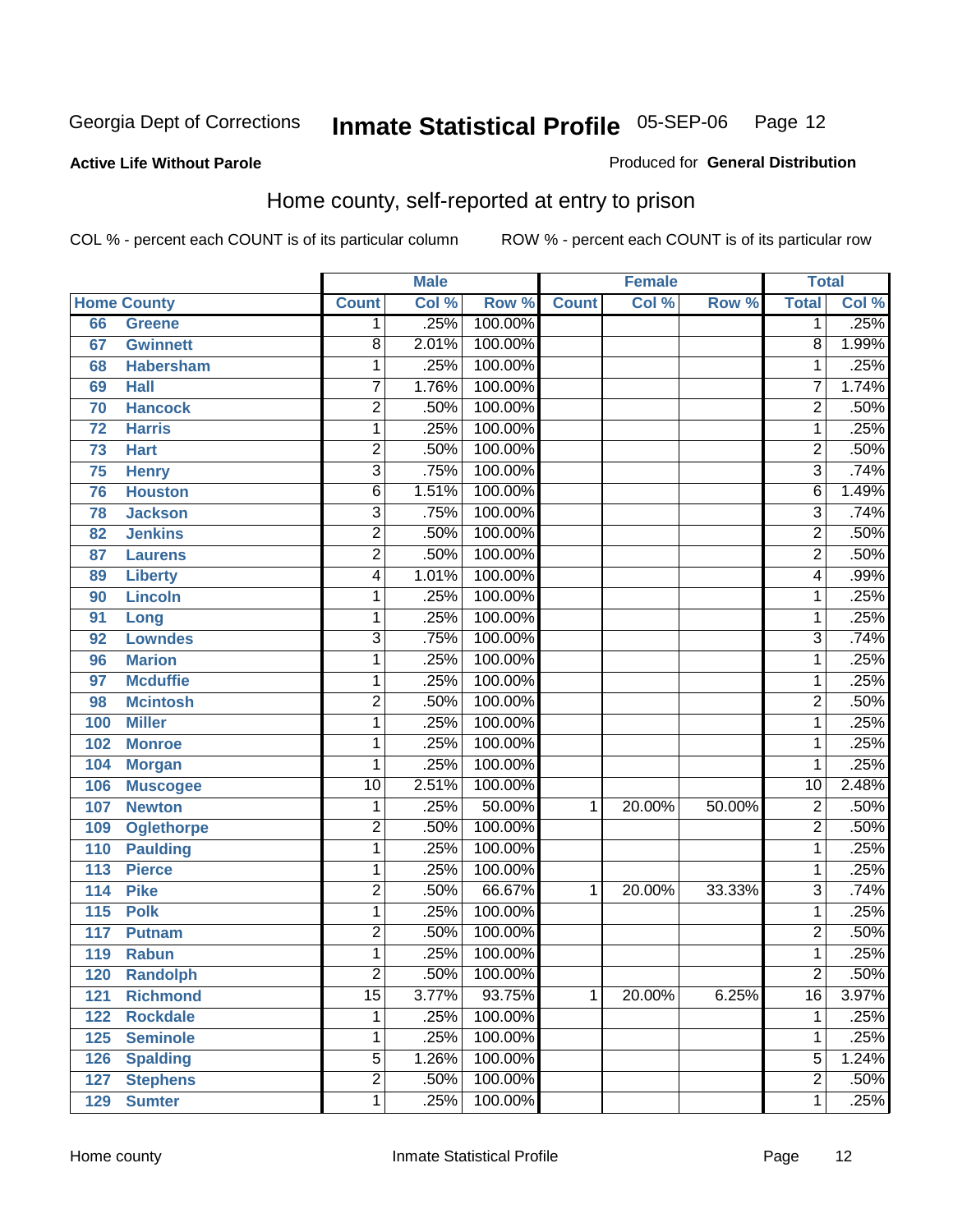Produced for **General Distribution**

#### **Active Life Without Parole**

### Home county, self-reported at entry to prison

|     |                      |                | <b>Male</b> |         |              | <b>Female</b> |        | <b>Total</b> |        |
|-----|----------------------|----------------|-------------|---------|--------------|---------------|--------|--------------|--------|
|     | <b>Home County</b>   | <b>Count</b>   | Col %       | Row %   | <b>Count</b> | Col %         | Row %  | <b>Total</b> | Col %  |
| 132 | <b>Tattnall</b>      |                | .25%        | 100.00% |              |               |        | 1            | .25%   |
| 136 | <b>Thomas</b>        | $\overline{2}$ | .50%        | 100.00% |              |               |        | 2            | .50%   |
| 137 | Tift                 | 3              | .75%        | 100.00% |              |               |        | 3            | .74%   |
| 138 | <b>Toombs</b>        | 3              | .75%        | 100.00% |              |               |        | 3            | .74%   |
| 141 | <b>Troup</b>         | 1              | .25%        | 100.00% |              |               |        | 1            | .25%   |
| 144 | <b>Union</b>         | 1              | .25%        | 100.00% |              |               |        | 1            | .25%   |
| 145 | <b>Upson</b>         | 1              | .25%        | 100.00% |              |               |        | 1            | .25%   |
| 146 | <b>Walker</b>        | $\overline{2}$ | .50%        | 66.67%  | 1            | 20.00%        | 33.33% | 3            | .74%   |
| 147 | <b>Walton</b>        | 3              | .75%        | 100.00% |              |               |        | 3            | .74%   |
| 148 | <b>Ware</b>          | 5              | 1.26%       | 100.00% |              |               |        | 5            | 1.24%  |
| 150 | <b>Washington</b>    | 3              | .75%        | 100.00% |              |               |        | 3            | .74%   |
| 151 | <b>Wayne</b>         | 3              | .75%        | 100.00% |              |               |        | 3            | .74%   |
| 155 | <b>Whitfield</b>     | 2              | .50%        | 100.00% |              |               |        | 2            | .50%   |
| 158 | <b>Wilkinson</b>     | 1              | .25%        | 100.00% |              |               |        | 1            | .25%   |
| 160 | <b>Unknown</b>       | 44             | 11.06%      | 100.00% |              |               |        | 44           | 10.92% |
|     | <b>Total Rported</b> | 398            | 100%        | 98.76%  | 5            | 100%          | 1.24%  | 403          | 100%   |

|                                | --<br>$\sim$ | . .<br>~ |
|--------------------------------|--------------|----------|
| Code"<br><b>COLAI</b><br>_____ | - 74         | <br>44 U |

| Mode | (most frequent) | ulton <sup>-</sup> | Clavton | <sup>∓</sup> ulton |
|------|-----------------|--------------------|---------|--------------------|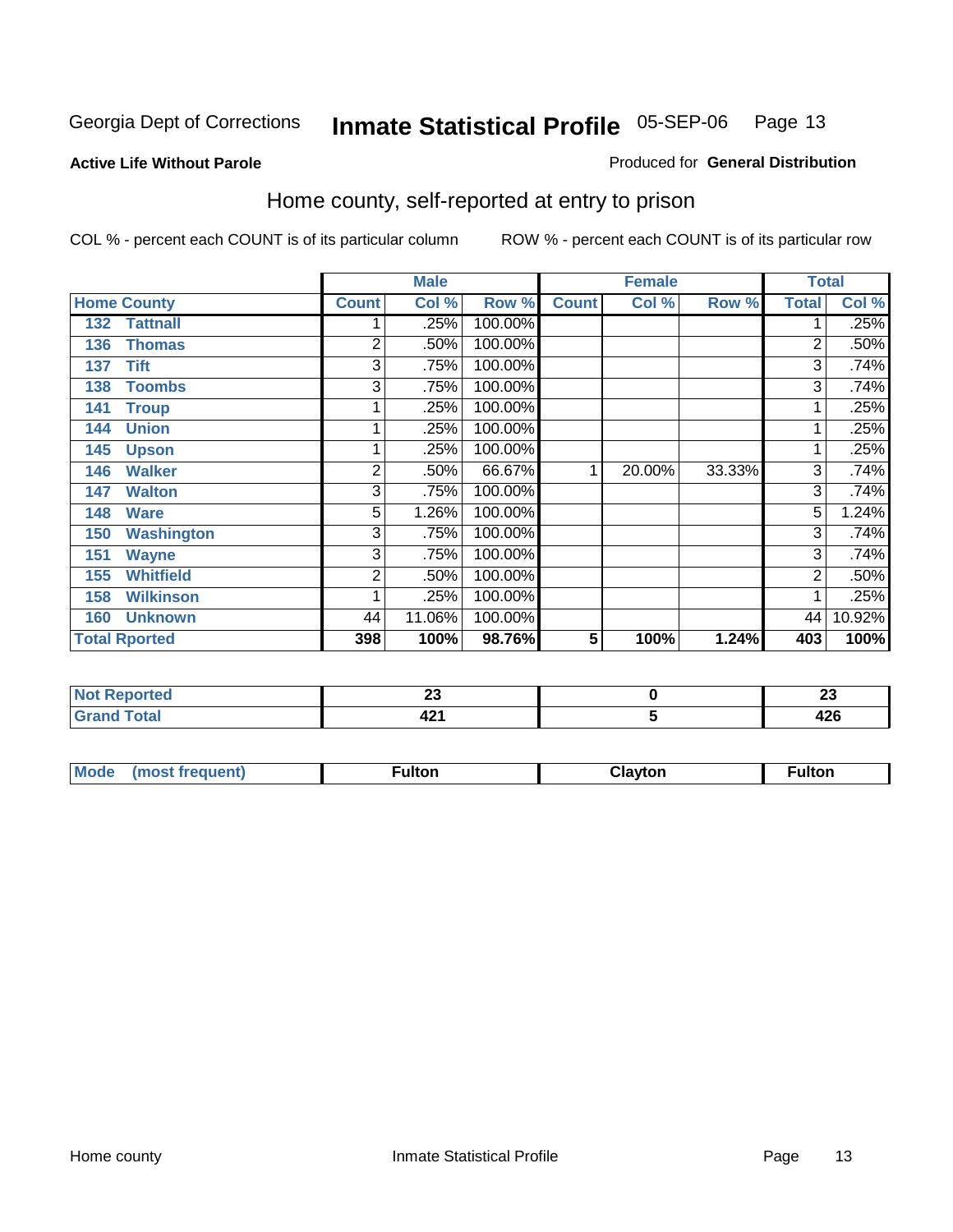#### **Active Life Without Parole**

#### Produced for **General Distribution**

### Socioeconomic class, self-reported at entry to prison

|                                   | <b>Male</b>  |           |            | <b>Female</b> |        |         | <b>Total</b> |        |
|-----------------------------------|--------------|-----------|------------|---------------|--------|---------|--------------|--------|
| <b>Socioeconomic Class</b>        | <b>Count</b> | Col %     | Row %      | <b>Count</b>  | Col %  | Row %   | Total        | Col %  |
| <b>Welfare</b>                    | 25           | 6.23%     | 100.00%    |               |        |         | 25           | 6.17%  |
| <b>Occ Employ</b><br>$\mathbf{2}$ | 18           | 4.49%     | $100.00\%$ |               |        |         | 18           | 4.44%  |
| <b>Minimum Std</b><br>3           | 216          | 53.87%    | $99.54\%$  |               | 25.00% | .46%    | 217          | 53.58% |
| <b>Middle</b>                     | 142          | $35.41\%$ | $97.93\%$  |               | 75.00% | 2.07%   | 145          | 35.80% |
| <b>Total Reported</b>             | 401          | 100%      | 99.01%     |               | 100%   | $.99\%$ | 405          | 100%   |

| للأراد المتعاد<br>τeα<br>.                   | or.<br>" |                   |
|----------------------------------------------|----------|-------------------|
| $T \sim 4 \times 1$<br><b>Utal</b><br>------ | - - -    | $\sqrt{2}$<br>ᅲᆇᅜ |

| .<br>___ |
|----------|
|----------|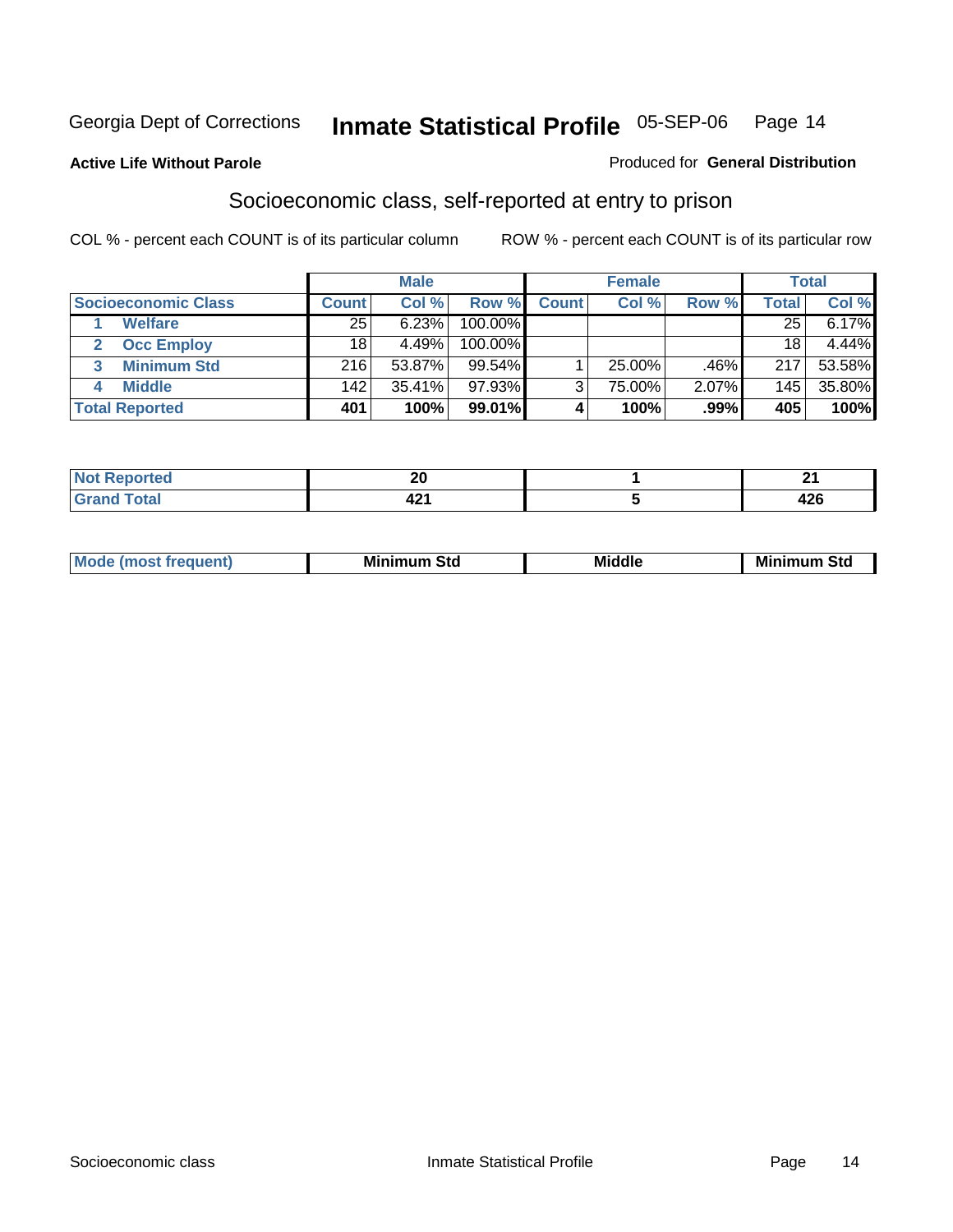Produced for **General Distribution**

#### **Active Life Without Parole**

### Environment to age 16, self-reported at entry to prison

|                              | <b>Male</b>      |         |         | <b>Female</b> |        |       | <b>Total</b> |        |
|------------------------------|------------------|---------|---------|---------------|--------|-------|--------------|--------|
| <b>Environment to age 16</b> | <b>Count</b>     | Col %   | Row %   | <b>Count</b>  | Col %  | Row % | <b>Total</b> | Col %  |
| <b>Rural/Farm</b>            | 8                | $.96\%$ | 100.00% |               |        |       |              | 1.94%  |
| <b>Rural/Nfarm</b><br>2      | 20               | 4.90%   | 90.91%  |               | 40.00% | 9.09% | 22           | 5.33%  |
| S.M.S.A<br>3                 | 165              | 40.44%  | 100.00% |               |        |       | 165          | 39.95% |
| <b>Urban</b>                 | 88               | 21.57%  | 97.78%  |               | 40.00% | 2.22% | 90           | 21.79% |
| <b>Small Town</b><br>5.      | 127 <sub>1</sub> | 31.13%  | 99.22%  |               | 20.00% | .78%  | 128          | 30.99% |
| <b>Total Reported</b>        | 408              | 100%    | 98.79%  | 5             | 100%   | 1.21% | 413          | 100%   |

| Reported<br>. Not<br>$\sim$ |            | 1 v         |
|-----------------------------|------------|-------------|
| <b>Grand Total</b>          | . .<br>- - | "^^<br>44 Y |

| Mo<br><b>CONTRACTOR</b><br>. M S<br>M<br>---<br>Nfarn<br>.<br>______<br>______ |  |  |
|--------------------------------------------------------------------------------|--|--|
|                                                                                |  |  |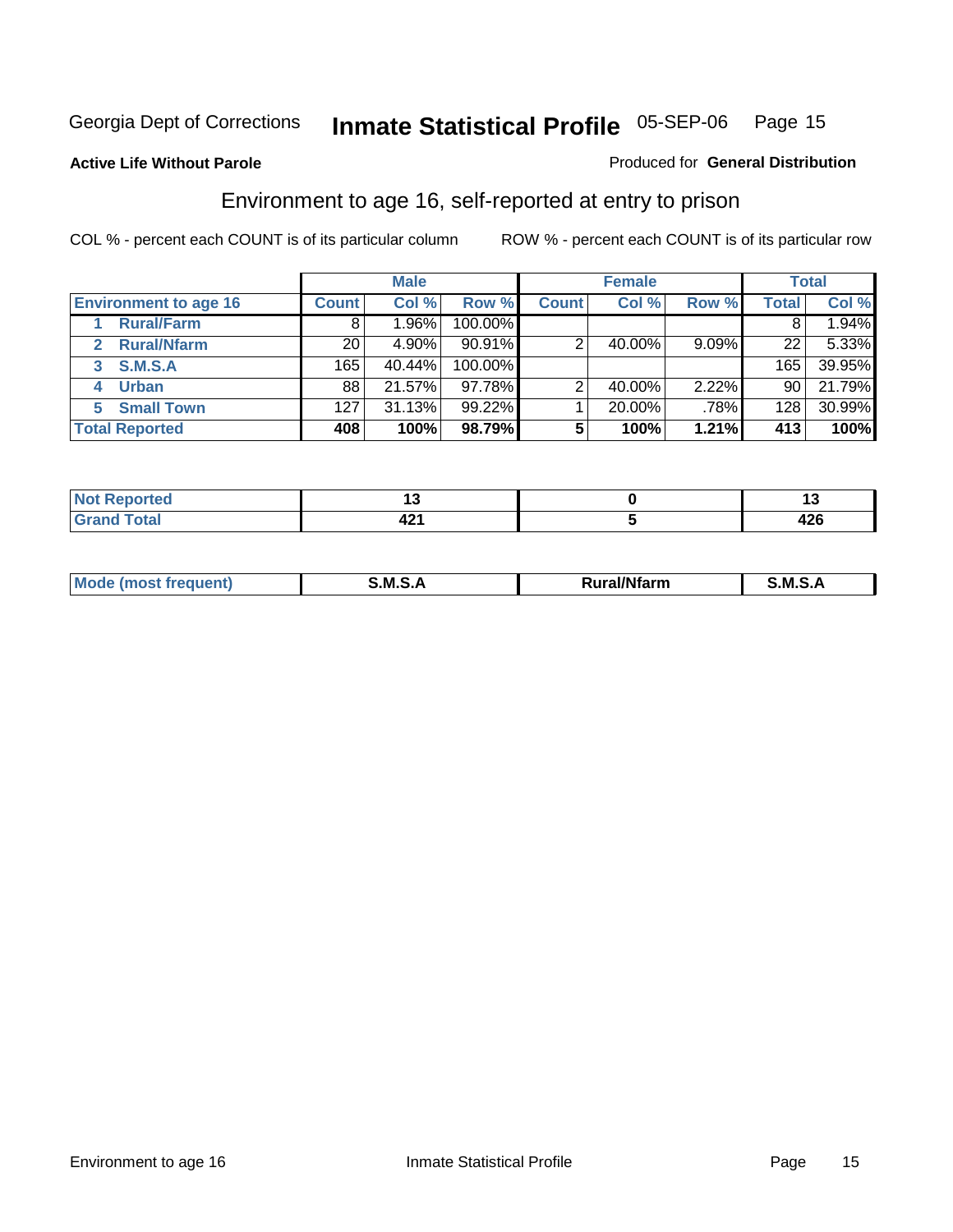Produced for **General Distribution**

#### **Active Life Without Parole**

### Guardian status to age 16, self-reported at entry to prison

|                                  |              | <b>Male</b> |         |              | <b>Female</b> |       |       | <b>Total</b> |
|----------------------------------|--------------|-------------|---------|--------------|---------------|-------|-------|--------------|
| <b>Guardian Status To Age 16</b> | <b>Count</b> | Col %       | Row %   | <b>Count</b> | Col %         | Row % | Total | Col %        |
| 2 Father Only                    | 9            | 2.35%       | 100.00% |              |               |       | 9     | 2.32%        |
| 3 Ftr Mtr Hd                     | 31           | 8.09%       | 100.00% |              |               |       | 31    | 7.99%        |
| <b>4 Mother Only</b>             | 152          | 39.69%      | 99.35%  |              | 20.00%        | .65%  | 153   | 39.43%       |
| 5 Mtr Ftr Hd                     | 130          | 33.94%      | 97.74%  | 3            | 60.00%        | 2.26% | 133   | 34.28%       |
| <b>6 Oth Female</b>              | 13           | 3.39%       | 100.00% |              |               |       | 13    | 3.35%        |
| <b>7 Oth Male</b>                | 3            | .78%        | 100.00% |              |               |       | 3     | .77%         |
| 8 Step-Parnts                    | 11           | 2.87%       | 100.00% |              |               |       | 11    | 2.84%        |
| 9 Foster Home                    | 8            | 2.09%       | 100.00% |              |               |       | 8     | 2.06%        |
| <b>10 Grand Prnts</b>            | 26           | 6.79%       | 96.30%  |              | 20.00%        | 3.70% | 27    | 6.96%        |
| <b>Total Reported</b>            | 383          | 100%        | 98.71%  | 5            | 100%          | 1.29% | 388   | 100%         |

| - -<br>,, | .JL                         |
|-----------|-----------------------------|
|           | $\sim$ $\sim$<br>- 14<br>__ |

| <b>Mou</b> | Mother<br>Onlv | Hd<br>Mtr<br>E4w | M<br>Only<br>. |
|------------|----------------|------------------|----------------|
|            |                |                  |                |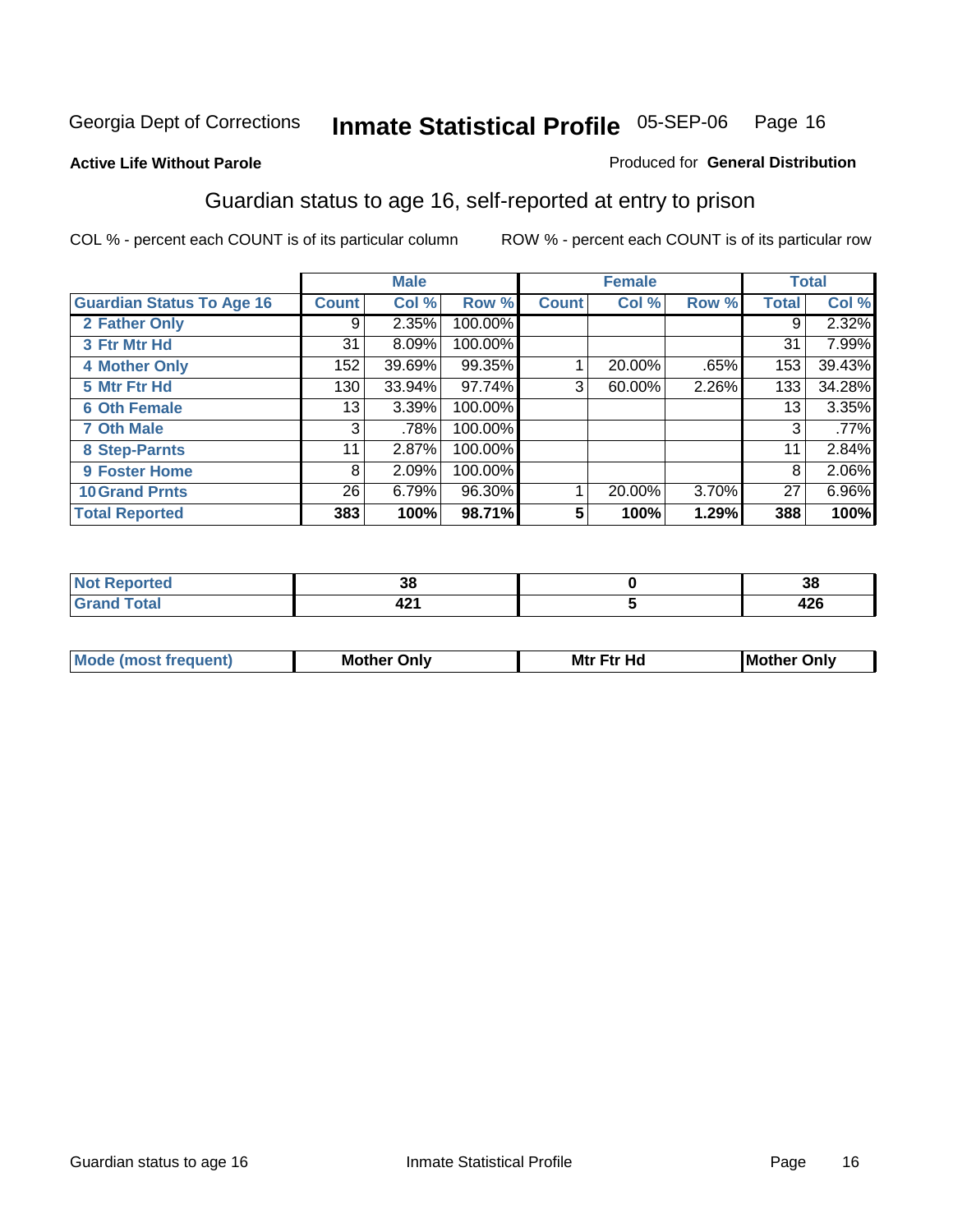#### **Active Life Without Parole**

#### Produced for **General Distribution**

### Employment status before prison, self-reported at entry to prison

|                          |                       |              | <b>Male</b> |         |              | <b>Female</b> |       |                 | <b>Total</b> |
|--------------------------|-----------------------|--------------|-------------|---------|--------------|---------------|-------|-----------------|--------------|
| <b>Employment Status</b> |                       | <b>Count</b> | Col %       | Row %   | <b>Count</b> | Col %         | Row % | Total           | Col %        |
|                          | <b>Full Time</b>      | 210          | 56.30%      | 98.13%  | 4            | 80.00%        | 1.87% | 214             | 56.61%       |
| $\mathbf{2}$             | <b>Part Time</b>      | 18           | 4.83%       | 100.00% |              |               |       | 18              | 4.76%        |
| 3                        | Unempl $<$ 6m         | 39           | 10.46%      | 97.50%  |              | 20.00%        | 2.50% | 40              | 10.58%       |
| 4                        | Unempl $> 6m$         | 64           | 17.16%      | 100.00% |              |               |       | 64              | 16.93%       |
| 5                        | <b>Never Workd</b>    | 25           | 6.70%       | 100.00% |              |               |       | 25              | 6.61%        |
| 6                        | <b>Student</b>        |              | .27%        | 100.00% |              |               |       |                 | .26%         |
|                          | <b>Incapable</b>      | 16           | 4.29%       | 100.00% |              |               |       | 16 <sub>1</sub> | 4.23%        |
|                          | <b>Total Reported</b> | 373          | 100%        | 98.68%  | 5            | 100%          | 1.32% | 378             | 100%         |

| тес.         | <br>4٥        | ᠇៶         |
|--------------|---------------|------------|
| <b>Total</b> | $\sim$<br>- 2 | ハウビ<br>440 |

| <b>M</b> ດ | the contract of the contract of the contract of the contract of the contract of the contract of the contract of | , ull i<br>ıme | ïme<br>uı<br>$\sim$ $\sim$ $\sim$ $\sim$ $\sim$ |
|------------|-----------------------------------------------------------------------------------------------------------------|----------------|-------------------------------------------------|
|            |                                                                                                                 |                |                                                 |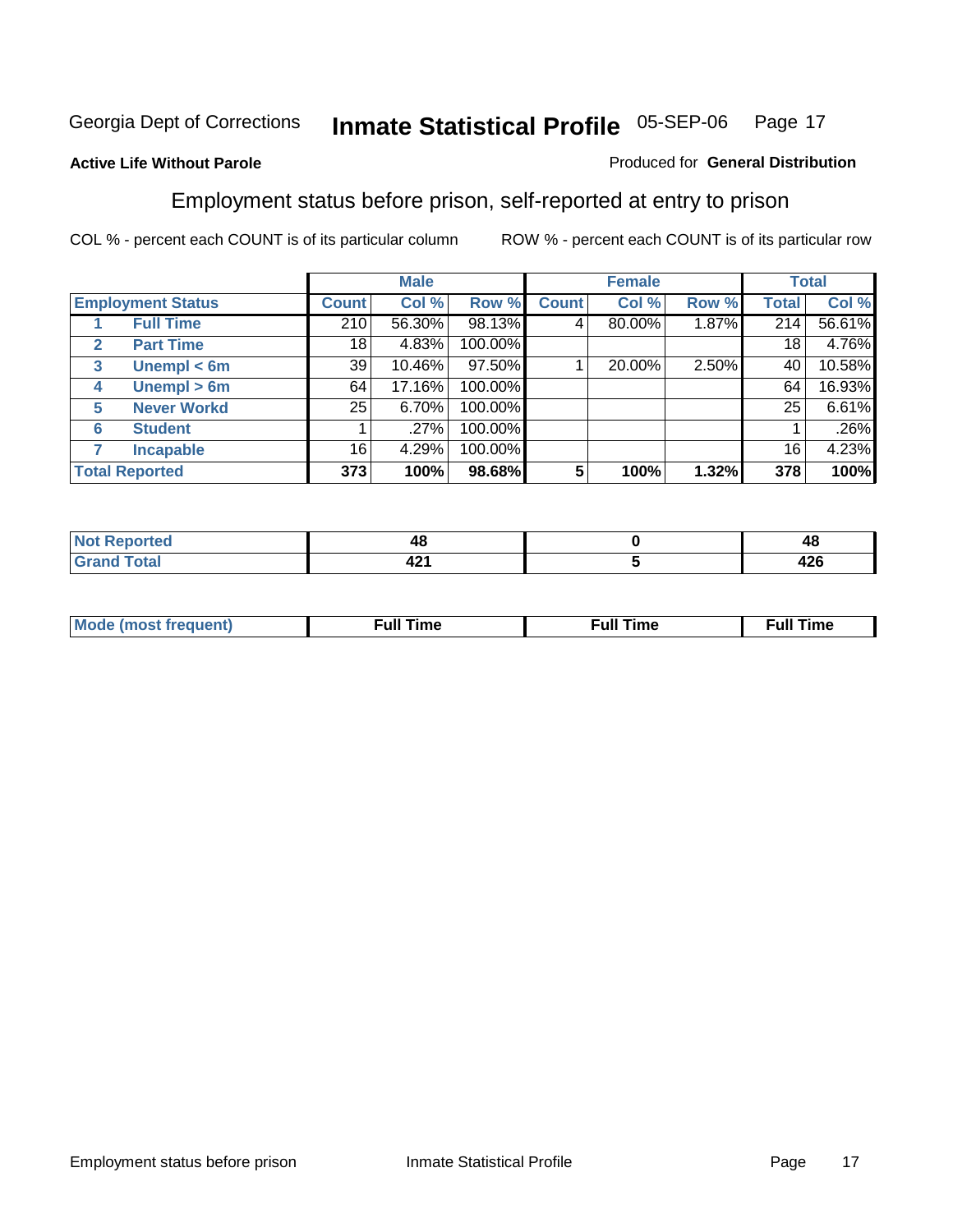#### **Active Life Without Parole**

Produced for **General Distribution**

### Age at admission

|                         |                 | <b>Male</b> |         | <b>Female</b> |        | <b>Total</b> |                 |       |
|-------------------------|-----------------|-------------|---------|---------------|--------|--------------|-----------------|-------|
| <b>Age At Admission</b> | <b>Count</b>    | Col %       | Row %   | <b>Count</b>  | Col %  | Row %        | <b>Total</b>    | Col % |
| 17                      | $\overline{2}$  | 0.48%       | 100.00% |               |        |              | 2               | 0.47% |
| 18                      | $\overline{3}$  | 0.71%       | 100.00% |               |        |              | $\overline{3}$  | 0.70% |
| 19                      | 10              | 2.38%       | 100.00% |               |        |              | $\overline{10}$ | 2.35% |
| 20                      | 6               | 1.43%       | 85.71%  | 1             | 20.00% | 14.29%       | 7               | 1.64% |
| 21                      | 14              | 3.33%       | 100.00% |               |        |              | 14              | 3.29% |
| 22                      | $\overline{23}$ | 5.46%       | 100.00% |               |        |              | $\overline{23}$ | 5.40% |
| 23                      | $\overline{14}$ | 3.33%       | 100.00% |               |        |              | $\overline{14}$ | 3.29% |
| 24                      | $\overline{13}$ | 3.09%       | 100.00% |               |        |              | 13              | 3.05% |
| 25                      | $\overline{17}$ | 4.04%       | 94.44%  | 1             | 20.00% | 5.56%        | 18              | 4.23% |
| 26                      | 16              | 3.80%       | 100.00% |               |        |              | 16              | 3.76% |
| 27                      | $\overline{14}$ | 3.33%       | 100.00% |               |        |              | $\overline{14}$ | 3.29% |
| 28                      | $\overline{16}$ | 3.80%       | 100.00% |               |        |              | 16              | 3.76% |
| 29                      | $\overline{15}$ | 3.56%       | 100.00% |               |        |              | $\overline{15}$ | 3.52% |
| 30                      | $\overline{12}$ | 2.85%       | 100.00% |               |        |              | $\overline{12}$ | 2.82% |
| 31                      | $\overline{13}$ | 3.09%       | 100.00% |               |        |              | $\overline{13}$ | 3.05% |
| 32                      | 15              | 3.56%       | 93.75%  | 1             | 20.00% | 6.25%        | 16              | 3.76% |
| 33                      | 14              | 3.33%       | 100.00% |               |        |              | 14              | 3.29% |
| 34                      | 7               | 1.66%       | 100.00% |               |        |              | 7               | 1.64% |
| 35                      | 15              | 3.56%       | 100.00% |               |        |              | 15              | 3.52% |
| 36                      | 19              | 4.51%       | 100.00% |               |        |              | 19              | 4.46% |
| 37                      | 14              | 3.33%       | 100.00% |               |        |              | 14              | 3.29% |
| 38                      | $\overline{14}$ | 3.33%       | 100.00% |               |        |              | 14              | 3.29% |
| 39                      | $\overline{12}$ | 2.85%       | 100.00% |               |        |              | $\overline{12}$ | 2.82% |
| 40                      | 7               | 1.66%       | 100.00% |               |        |              | 7               | 1.64% |
| 41                      | 18              | 4.28%       | 100.00% |               |        |              | 18              | 4.23% |
| 42                      | $\overline{12}$ | 2.85%       | 100.00% |               |        |              | $\overline{12}$ | 2.82% |
| 43                      | $\overline{11}$ | 2.61%       | 100.00% |               |        |              | $\overline{11}$ | 2.58% |
| 44                      | 8               | 1.90%       | 88.89%  | 1             | 20.00% | 11.11%       | 9               | 2.11% |
| 45                      | 14              | 3.33%       | 100.00% |               |        |              | 14              | 3.29% |
| 46                      | 8               | 1.90%       | 88.89%  | 1             | 20.00% | 11.11%       | $\overline{9}$  | 2.11% |
| 47                      | $\overline{2}$  | 0.48%       | 100.00% |               |        |              | $\overline{2}$  | 0.47% |
| 48                      | T               | 1.66%       | 100.00% |               |        |              | <sup>'</sup>    | 1.64% |
| 49                      | 9               | 2.14%       | 100.00% |               |        |              | 9               | 2.11% |
| 50                      | $\overline{3}$  | 0.71%       | 100.00% |               |        |              | $\overline{3}$  | 0.70% |
| 51                      | 3               | 0.71%       | 100.00% |               |        |              | $\overline{3}$  | 0.70% |
| 52                      | 6               | 1.43%       | 100.00% |               |        |              | 6               | 1.41% |
| 54                      | 1               | 0.24%       | 100.00% |               |        |              | 1               | 0.23% |
| 56                      | 3               | 0.71%       | 100.00% |               |        |              | $\overline{3}$  | 0.70% |
| $\overline{57}$         | $\overline{3}$  | 0.71%       | 100.00% |               |        |              | $\overline{3}$  | 0.70% |
| 58                      | $\overline{2}$  | 0.48%       | 100.00% |               |        |              | $\overline{2}$  | 0.47% |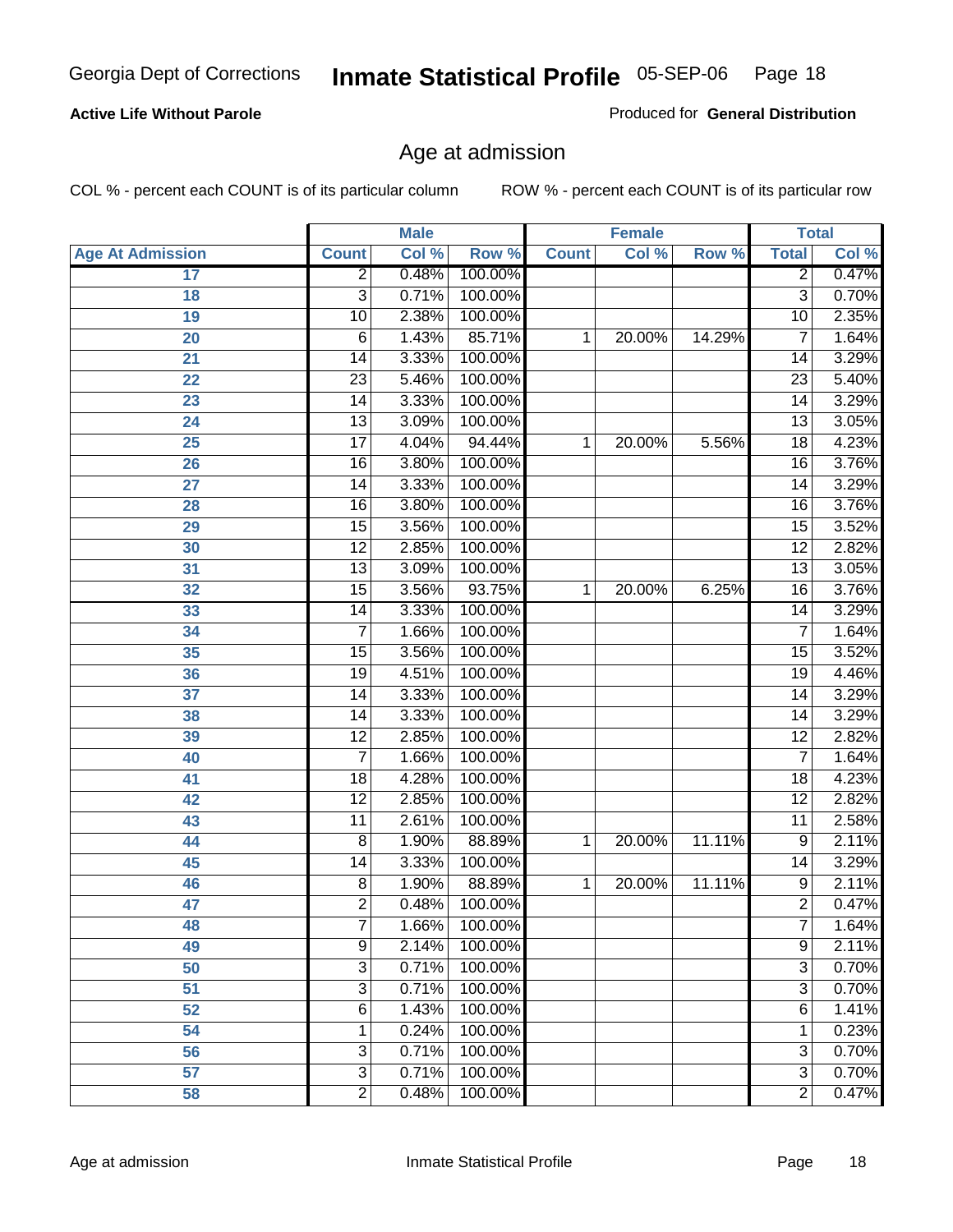#### **Active Life Without Parole**

Produced for **General Distribution**

### Age at admission

|                         |              | <b>Male</b> |         |              | <b>Female</b> |       |              | <b>Total</b> |
|-------------------------|--------------|-------------|---------|--------------|---------------|-------|--------------|--------------|
| <b>Age At Admission</b> | <b>Count</b> | Col %       | Row %   | <b>Count</b> | Col %         | Row % | <b>Total</b> | Col %        |
| 63                      |              | 0.24%       | 100.00% |              |               |       |              | 0.23%        |
| 64                      |              | 0.48%       | 100.00% |              |               |       |              | 0.47%        |
| 65                      |              | 0.24%       | 100.00% |              |               |       |              | 0.23%        |
| 66                      |              | 0.24%       | 100.00% |              |               |       |              | 0.23%        |
| 71                      |              | 0.24%       | 100.00% |              |               |       |              | 0.23%        |
| <b>Total Reported</b>   | 421          | 100%        | 98.83%  | 5            | 100%          | 1.17% | 426          | 100%         |

| orted<br>N         |      |      |
|--------------------|------|------|
| í ota <sup>r</sup> | In.  | ハつに  |
| .                  | 74 L | 44 U |

| <b>Mean</b><br>(average)       | 34.05 | 33.4 | 34.05     |
|--------------------------------|-------|------|-----------|
| <b>Median (middle)</b>         | JJ    | 32   | ົ<br>ند   |
| <b>Mode</b><br>(most frequent) | --    | 20   | ne.<br>LL |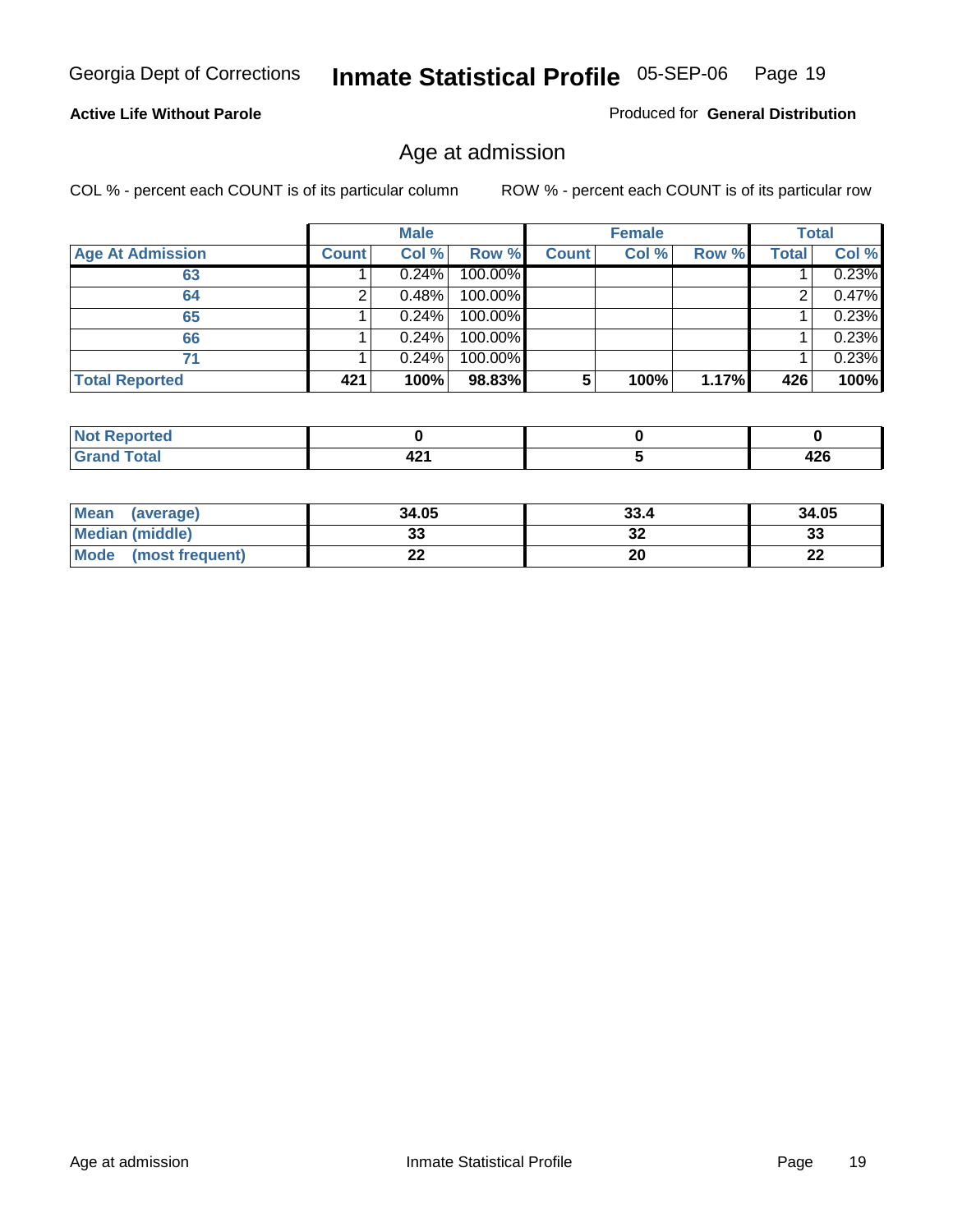COL % - percent each COUNT is of its particular column ROW % - percent each COUNT is of its particular row

|                       |         | <b>Male</b> |       |              | <b>Female</b> |       |              | Total |
|-----------------------|---------|-------------|-------|--------------|---------------|-------|--------------|-------|
| <b>Age At Release</b> | Count I | Col %       | Row % | <b>Count</b> | Col %         | Row % | <b>Total</b> | Col % |
| <b>Total Reported</b> |         |             |       |              |               |       |              |       |

Age at release

| <b>Still Active</b> | . .<br>42 | 426 |
|---------------------|-----------|-----|
| <b>Not Reported</b> |           |     |
| <b>Grand Total</b>  | 42        | 426 |

| Mean<br>(average)      | N/A | N/A | N/A |
|------------------------|-----|-----|-----|
| <b>Median (middle)</b> | N/A | N/A | N/A |
| Mode (most frequent)   | N/A | N/A | N/A |

#### **Active Life Without Parole**

Produced for **General Distribution**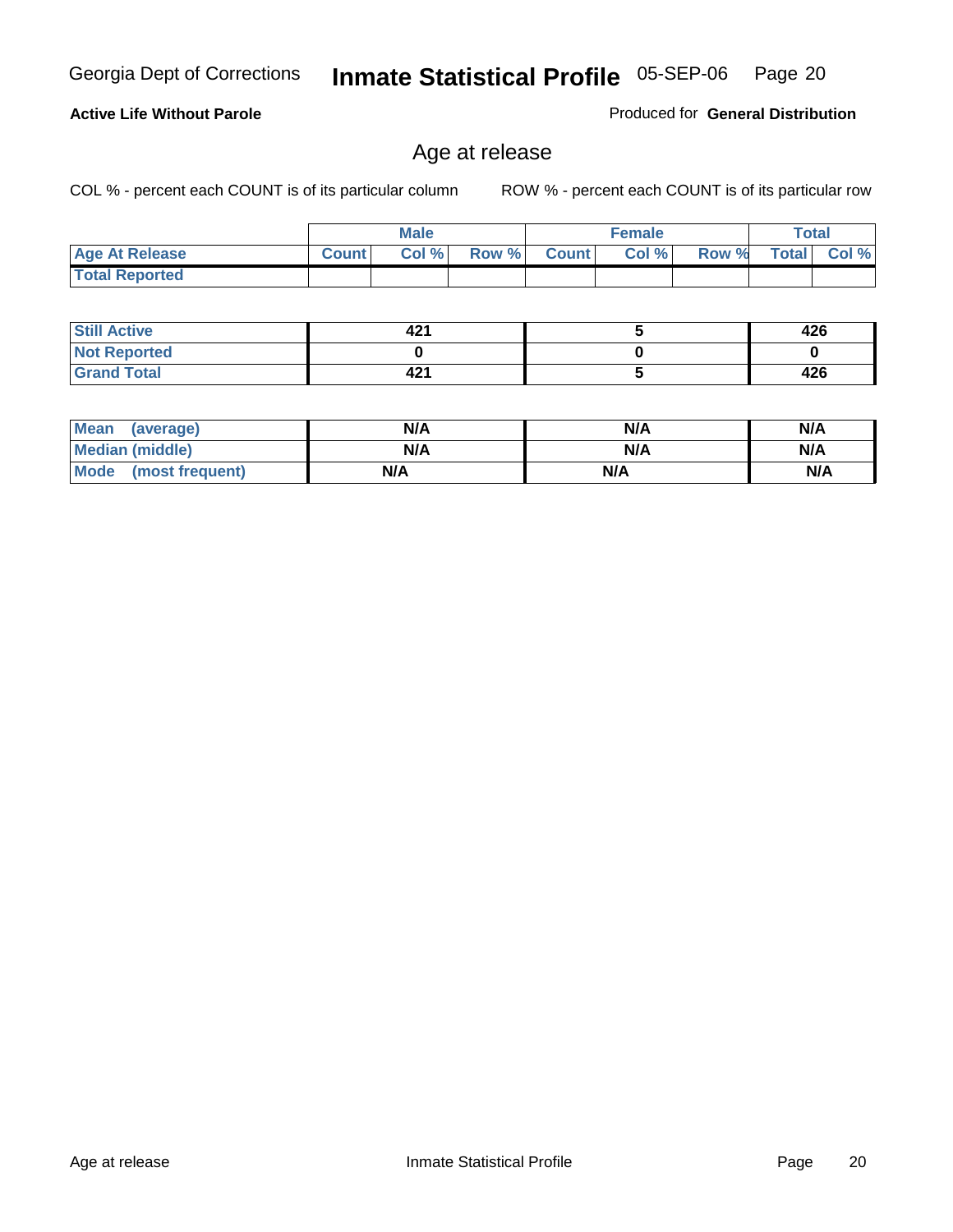#### **Active Life Without Parole**

#### Produced for **General Distribution**

### Height, measured at entry to prison

|                       |                 | <b>Male</b> |         |                | <b>Female</b> |        |                 | <b>Total</b> |
|-----------------------|-----------------|-------------|---------|----------------|---------------|--------|-----------------|--------------|
| <b>Height</b>         | <b>Count</b>    | Col %       | Row %   | <b>Count</b>   | Col %         | Row %  | <b>Total</b>    | Col %        |
| 5'01''                | 1               | 0.24%       | 100.00% |                |               |        | 1               | 0.24%        |
| 5'02"                 | $\overline{2}$  | 0.48%       | 100.00% |                |               |        | $\overline{2}$  | 0.47%        |
| 5'03"                 | 2               | 0.48%       | 50.00%  | $\overline{2}$ | 40.00%        | 50.00% | 4               | 0.94%        |
| 5'04"                 | 5               | 1.19%       | 83.33%  | 1              | 20.00%        | 16.67% | 6               | 1.41%        |
| 5'05"                 | 12              | 2.86%       | 92.31%  | 1              | 20.00%        | 7.69%  | 13              | 3.06%        |
| 5'06"                 | $\overline{31}$ | 7.38%       | 100.00% |                |               |        | $\overline{31}$ | 7.29%        |
| 5'07''                | 30              | 7.14%       | 100.00% |                |               |        | 30              | 7.06%        |
| 5'08"                 | 45              | 10.71%      | 97.83%  | 1              | 20.00%        | 2.17%  | 46              | 10.82%       |
| 5'09"                 | 48              | 11.43%      | 100.00% |                |               |        | 48              | 11.29%       |
| 5'10''                | 53              | 12.62%      | 100.00% |                |               |        | 53              | 12.47%       |
| 5'11''                | 59              | 14.05%      | 100.00% |                |               |        | 59              | 13.88%       |
| 6'00''                | 47              | 11.19%      | 100.00% |                |               |        | 47              | 11.06%       |
| 6'01''                | 32              | 7.62%       | 100.00% |                |               |        | 32              | 7.53%        |
| 6'02"                 | 21              | 5.00%       | 100.00% |                |               |        | 21              | 4.94%        |
| 6'03"                 | 14              | 3.33%       | 100.00% |                |               |        | 14              | 3.29%        |
| 6'04"                 | 12              | 2.86%       | 100.00% |                |               |        | 12              | 2.82%        |
| 6'05"                 | 4               | 0.95%       | 100.00% |                |               |        | 4               | 0.94%        |
| 6'06"                 | $\overline{2}$  | 0.48%       | 100.00% |                |               |        | $\overline{2}$  | 0.47%        |
| <b>Total Reported</b> | 420             | 100%        | 98.82%  | 5              | 100%          | 1.18%  | 425             | 100%         |

| τeα<br>.  |     |        |
|-----------|-----|--------|
| $-$ 4 $-$ | າດ. | .      |
| -         | 74  | - -    |
| _____     |     | $\sim$ |

| Mean<br>(average)       | 5'10" | 5'05" | 5'10"             |
|-------------------------|-------|-------|-------------------|
| Median (middle)         | 5'10" | 5'04" | 5'10"             |
| Mode<br>(most frequent) | 5'11" | 5'03" | <b>5'44"</b><br>◡ |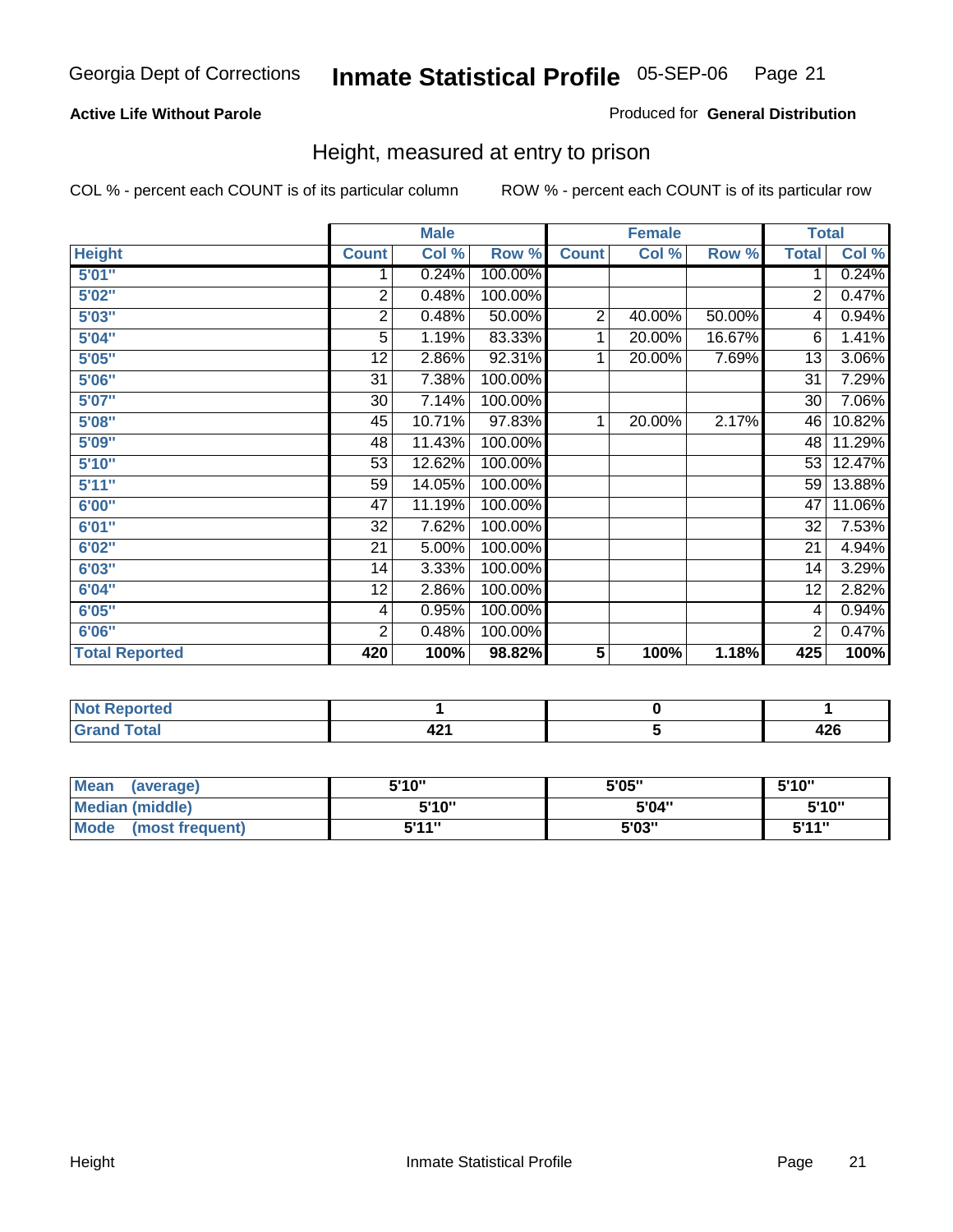#### **Active Life Without Parole**

#### Produced for **General Distribution**

### Weight, measured at entry to prison

|                       |                 | <b>Male</b> |         |              | <b>Female</b> |         |                 | <b>Total</b> |
|-----------------------|-----------------|-------------|---------|--------------|---------------|---------|-----------------|--------------|
| Weight                | <b>Count</b>    | Col %       | Row %   | <b>Count</b> | Col %         | Row %   | <b>Total</b>    | Col %        |
| 110 - 119 pounds      |                 |             |         | 1.           | 20.00%        | 100.00% | 1 <sup>1</sup>  | 0.24%        |
| 120 - 129 pounds      | $\overline{4}$  | 0.95%       | 80.00%  | 1            | 20.00%        | 20.00%  | $\overline{5}$  | 1.18%        |
| 130 - 139 pounds      | 10              | 2.38%       | 100.00% |              |               |         | $\overline{10}$ | 2.35%        |
| 140 - 149 pounds      | $\overline{27}$ | 6.43%       | 100.00% |              |               |         | $\overline{27}$ | 6.35%        |
| 150 - 159 pounds      | 33              | 7.86%       | 97.06%  | 1            | 20.00%        | 2.94%   | 34              | 8.00%        |
| 160 - 169 pounds      | 61              | 14.52%      | 98.39%  | 1            | 20.00%        | 1.61%   | 62              | 14.59%       |
| 170 - 179 pounds      | 58              | 13.81%      | 98.31%  | 1            | 20.00%        | 1.69%   | 59              | 13.88%       |
| 180 - 189 pounds      | 54              | 12.86%      | 100.00% |              |               |         | 54              | 12.71%       |
| 190 - 199 pounds      | 46              | 10.95%      | 100.00% |              |               |         | 46              | 10.82%       |
| 200 - 209 pounds      | 27              | 6.43%       | 100.00% |              |               |         | $\overline{27}$ | 6.35%        |
| 210 - 219 pounds      | 28              | 6.67%       | 100.00% |              |               |         | 28              | 6.59%        |
| 220 - 229 pounds      | $\overline{24}$ | 5.71%       | 100.00% |              |               |         | $\overline{24}$ | 5.65%        |
| 230 - 239 pounds      | $\overline{17}$ | 4.05%       | 100.00% |              |               |         | $\overline{17}$ | 4.00%        |
| 240 - 249 pounds      | 9               | 2.14%       | 100.00% |              |               |         | $\overline{9}$  | 2.12%        |
| 250 - 259 pounds      | 5               | 1.19%       | 100.00% |              |               |         | $\overline{5}$  | 1.18%        |
| 260 - 269 pounds      | 7               | 1.67%       | 100.00% |              |               |         | $\overline{7}$  | 1.65%        |
| 270 - 279 pounds      | 4               | 0.95%       | 100.00% |              |               |         | 4               | 0.94%        |
| 280 - 289 pounds      | 2               | 0.48%       | 100.00% |              |               |         | $\overline{2}$  | 0.47%        |
| 290 - 299 pounds      | 2               | 0.48%       | 100.00% |              |               |         | $\overline{2}$  | 0.47%        |
| 310 - 319 pounds      | 1               | 0.24%       | 100.00% |              |               |         | 1               | 0.24%        |
| 400 pounds and over   | 1               | 0.24%       | 100.00% |              |               |         | 1               | 0.24%        |
| <b>Total Reported</b> | 420             | 100%        | 98.82%  | 5            | 100%          | 1.18%   | 425             | 100.0%       |

| <b>NO</b><br>ттео |            |     |
|-------------------|------------|-----|
| <b>Total</b><br>- | 40.<br>- - | −∠∪ |

| Mean<br>(average)       | 188   | 145 | 188 |
|-------------------------|-------|-----|-----|
| Median (middle)         | 183.5 | 156 | 183 |
| Mode<br>(most frequent) | '70   | 110 | 170 |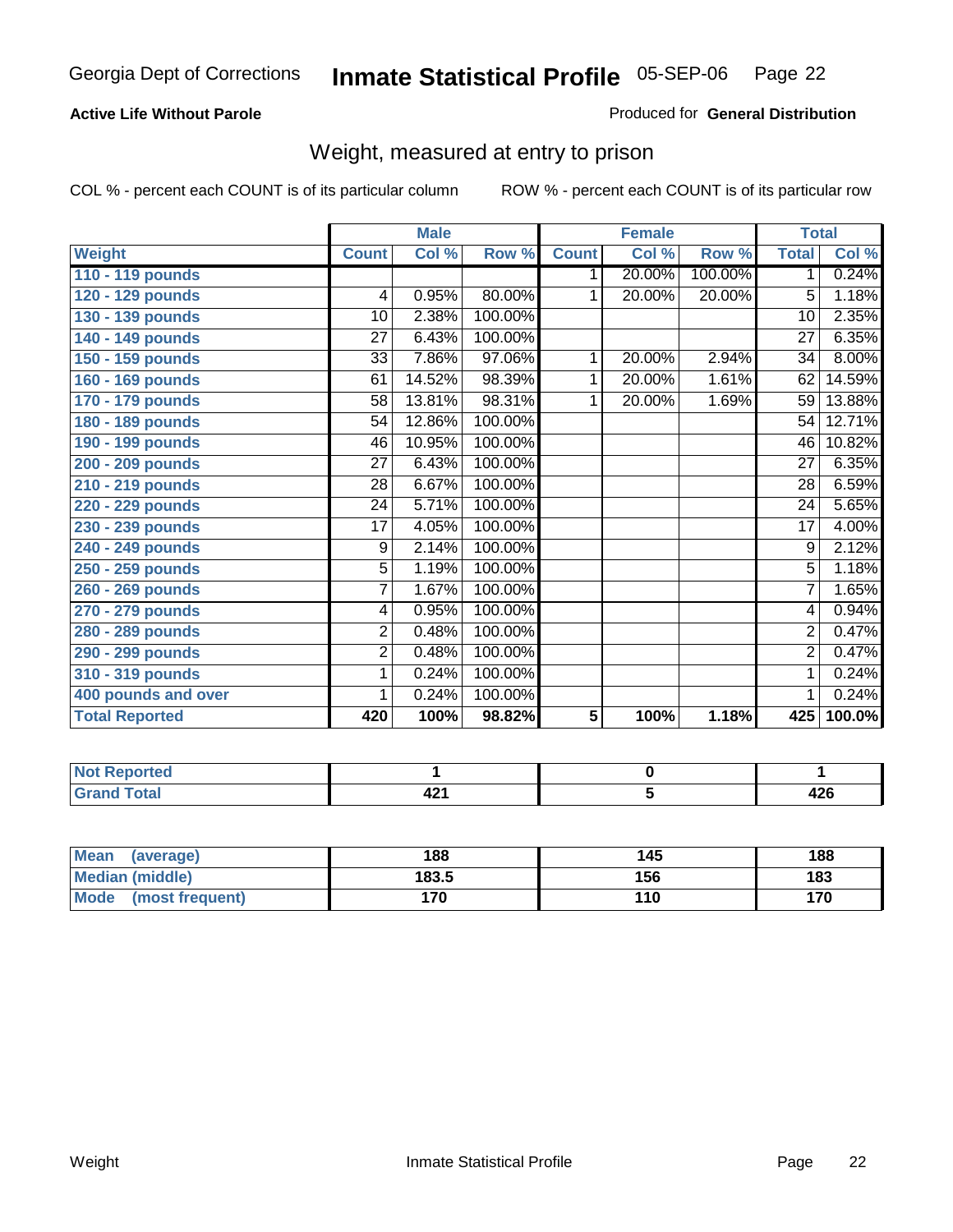#### **Active Life Without Parole**

#### Produced for **General Distribution**

### Type of admission to prison

|    |                             |                 | <b>Male</b> |                    |   | <b>Female</b> |         |              | <b>Total</b> |
|----|-----------------------------|-----------------|-------------|--------------------|---|---------------|---------|--------------|--------------|
|    | <b>Type of Admission</b>    | <b>Count</b>    | Col %       | <b>Row % Count</b> |   | Col %         | Row %   | <b>Total</b> | Col %        |
|    | <b>Committed From Court</b> | 118             | 28.03%      | 97.52%             | 3 | 60.00%        | 2.48%   | 121          | 28.40%       |
| 3  | <b>Parole Rev/New Sent</b>  | 32              | 7.60%       | 100.00%            |   |               |         | 32           | 7.51%        |
| 4  | <b>Par Rev/No New Sent</b>  |                 | 1.66%       | 100.00%            |   |               |         |              | 1.64%        |
| 6  | <b>Prob Viol/Partial</b>    | 3               | .71%        | 100.00%            |   |               |         |              | .70%         |
| 9  | <b>Prob Rev/Remainder</b>   | 10 <sup>1</sup> | 2.38%       | 100.00%            |   |               |         | 10           | 2.35%        |
| 10 | <b>New Sent/Par Rev Pnd</b> |                 | .24%        | 100.00%            |   |               |         |              | .23%         |
| 11 | <b>Life W/O Parole</b>      | 249             | 59.14%      | 99.20%             | 2 | 40.00%        | $.80\%$ | 251          | 58.92%       |
| 30 | <b>Par Rev/Rsn Unknown</b>  |                 | .24%        | 100.00%            |   |               |         |              | .23%         |
|    | <b>Total Reported</b>       | 421             | 100%        | 98.83%             | 5 | 100%          | 1.17%   | 426          | 100%         |

| <b>Reported</b>                                 |           |             |
|-------------------------------------------------|-----------|-------------|
| <b>Total</b><br><b>C.A.A</b><br><b>UI di Iu</b> | . .<br>74 | ハウビ<br>44 U |

| <b>Mode (most frequent)</b> | <b>W/O Par</b> | <b>Court Cmmt</b> | M/O Par |
|-----------------------------|----------------|-------------------|---------|
|                             |                |                   |         |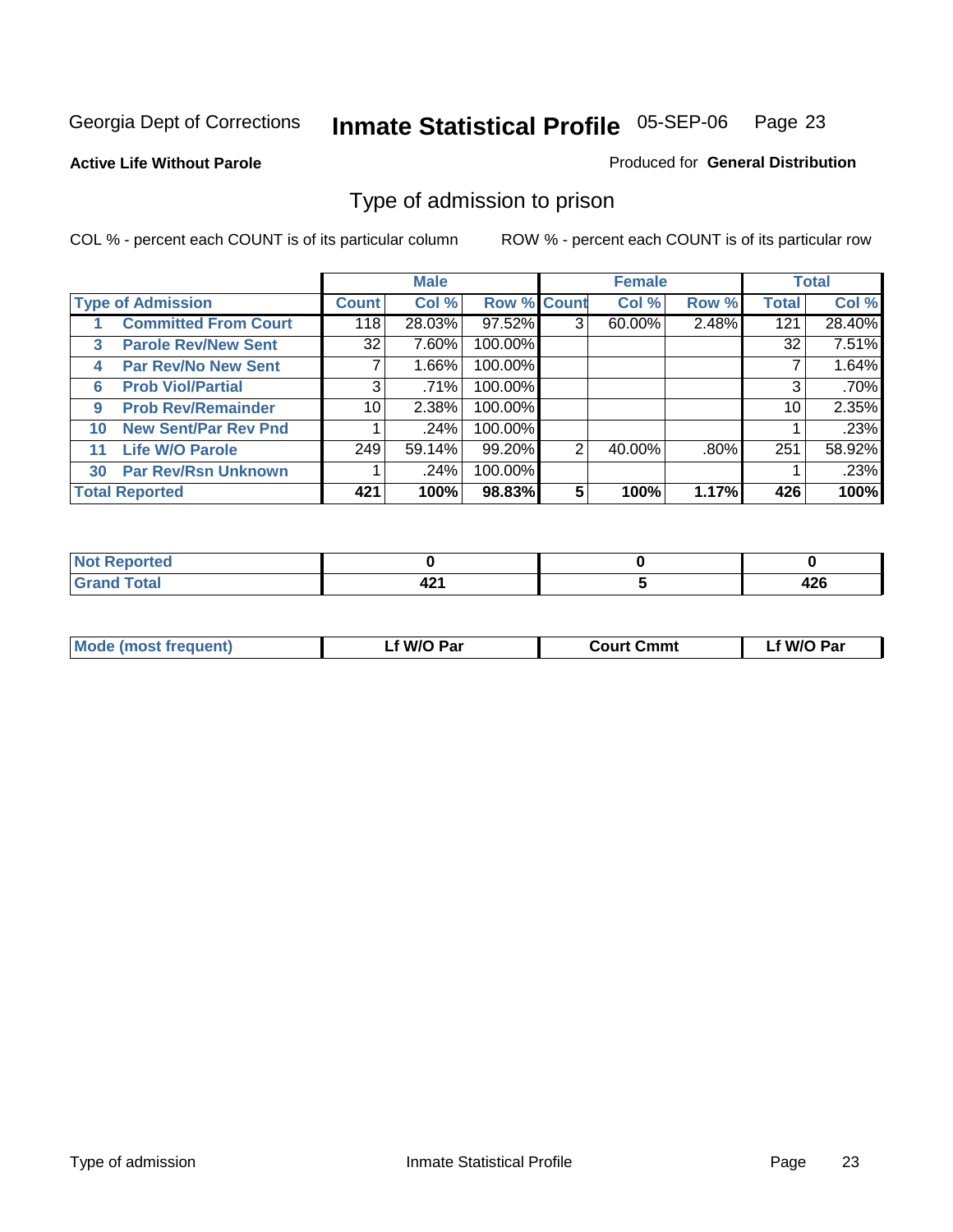**Active Life Without Parole** 

Produced for **General Distribution**

### Current / last security status

|                        |              | <b>Male</b> |                    |   | <b>Female</b> |       |       | <b>Total</b> |
|------------------------|--------------|-------------|--------------------|---|---------------|-------|-------|--------------|
| <b>Security Status</b> | <b>Count</b> | Col %       | <b>Row % Count</b> |   | Col %         | Row % | Total | Col %        |
| 3 Minimum              |              | $.24\%$     | $100.00\%$         |   | .00%          |       |       | .24%         |
| 4 Medium               | 46           | 10.95%      | $100.00\%$         |   | $.00\%$       |       | 46    | 10.82%       |
| 5 Close                | 350          | 83.33%      | $98.59\%$          | 5 | 100.00%       | 1.41% | 355   | 83.53%       |
| 6 Maximum              | 23           | 5.48%       | 100.00%            |   | .00%          |       | 23    | 5.41%        |
| <b>Total Reported</b>  | 420          | 100%        | 98.82%             | 5 | 100%          | 1.18% | 425   | 100%         |

| <b>Still being diagnosed</b> |     |     |
|------------------------------|-----|-----|
| <b>Not Reported</b>          |     |     |
| <b>Grand Total</b>           | 421 | 426 |

| <b>Mode</b><br><b>OSE</b><br>∵lose<br>(most frequent)<br>oseث<br>- - - -<br>- - - -<br>- - - - |  |
|------------------------------------------------------------------------------------------------|--|
|------------------------------------------------------------------------------------------------|--|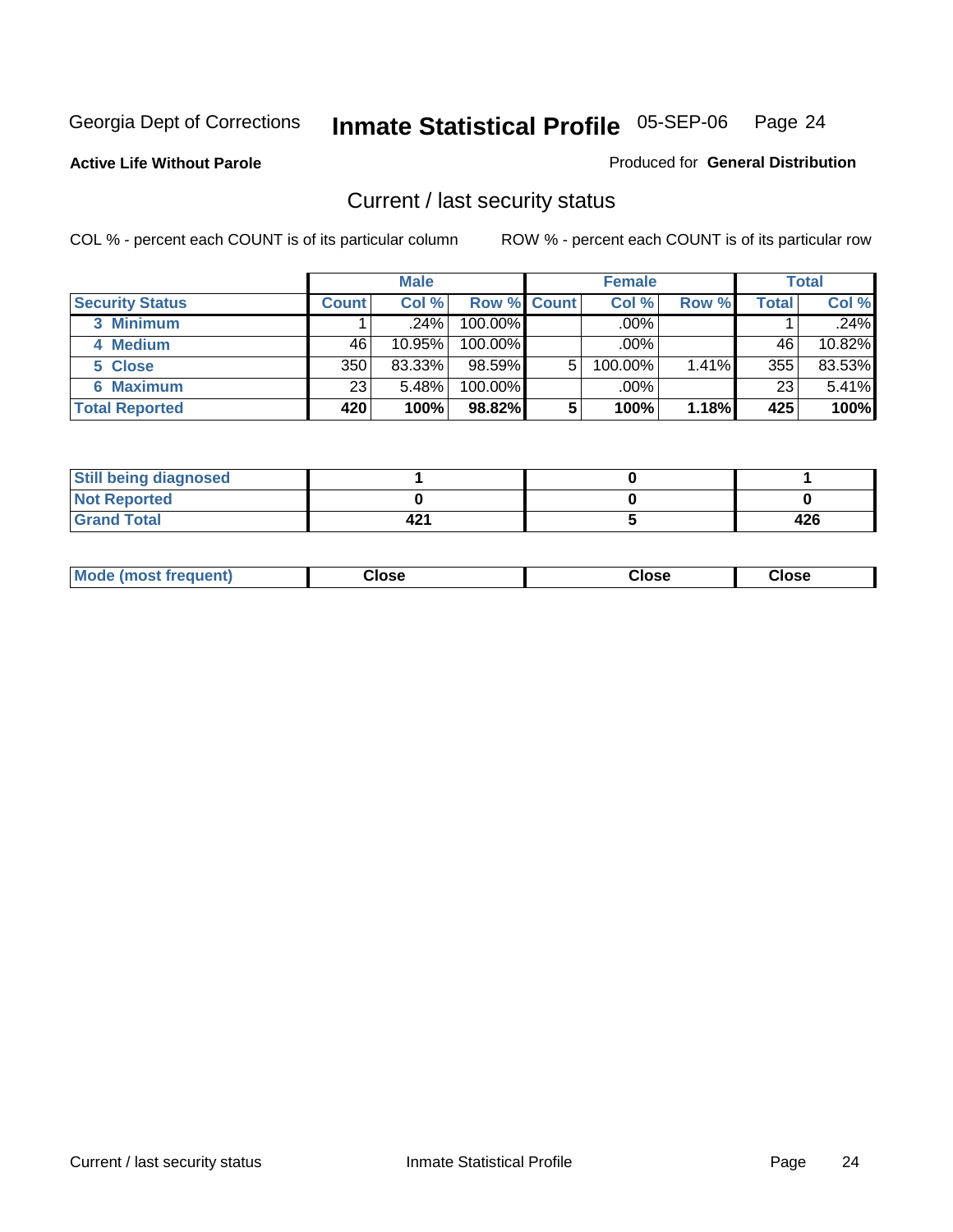**Active Life Without Parole** 

Produced for **General Distribution**

### Current / last type of institution

|                            |              | <b>Male</b> |                    |    | <b>Female</b> |          |         | <b>Total</b> |
|----------------------------|--------------|-------------|--------------------|----|---------------|----------|---------|--------------|
| <b>Type of Institution</b> | <b>Count</b> | Col%        | <b>Row % Count</b> |    | Col%          | Row %    | Total i | Col %        |
| <b>State Prison</b>        | 421          | 100.00%」    | 98.83%             | 51 | 100.00%       | $1.17\%$ | 426     | 100.00%      |
| <b>Total Rported</b>       | 421          | 100%        | 98.83%             |    | 100%          | 1.17%    | 426     | 100%         |

| <b>rted</b><br>. |                   |             |
|------------------|-------------------|-------------|
| $ -$             | . .<br>. .<br>-74 | 100<br>44 U |

|  | <b>Mode (most frequent)</b> | State Prison | <b>State Prison</b> | <b>State Prison</b> |
|--|-----------------------------|--------------|---------------------|---------------------|
|--|-----------------------------|--------------|---------------------|---------------------|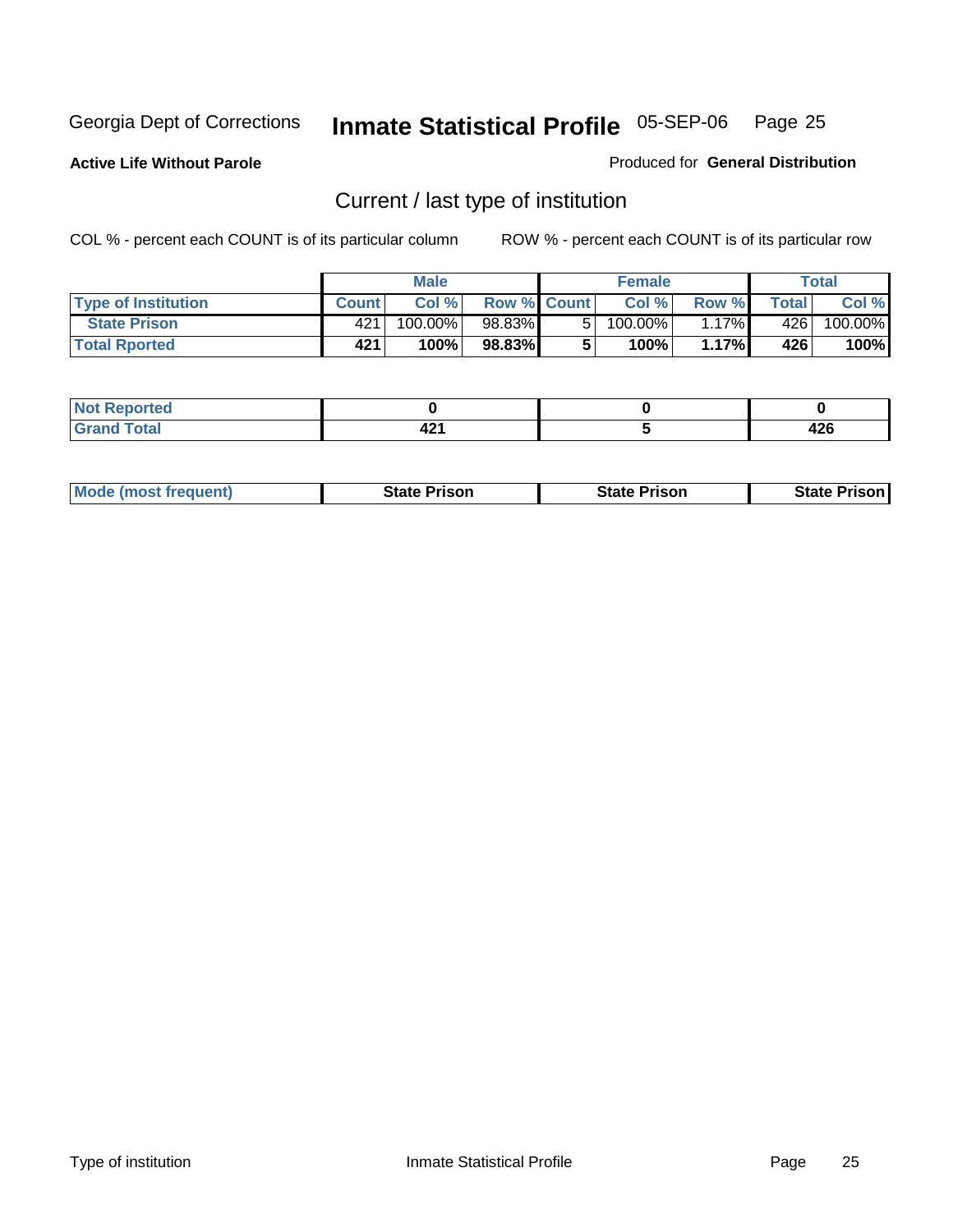**Active Life Without Parole** 

Produced for **General Distribution**

### Institution type - transitional centers

|                                                | <b>Male</b> |                    | <b>Female</b> |             | Total |
|------------------------------------------------|-------------|--------------------|---------------|-------------|-------|
| <b>Institution Type - Trans. Centers Count</b> | Col %       | <b>Row % Count</b> | Col %         | Row % Total | Col % |
| <b>Total Rported</b>                           |             |                    |               |             |       |

| <b>Not Reported</b>  |  |  |
|----------------------|--|--|
| <b>Total</b><br>Cror |  |  |

| Mode (most frequent) | <b>Null</b> | <b>Null</b> | <b>Null</b> |
|----------------------|-------------|-------------|-------------|
|                      |             |             |             |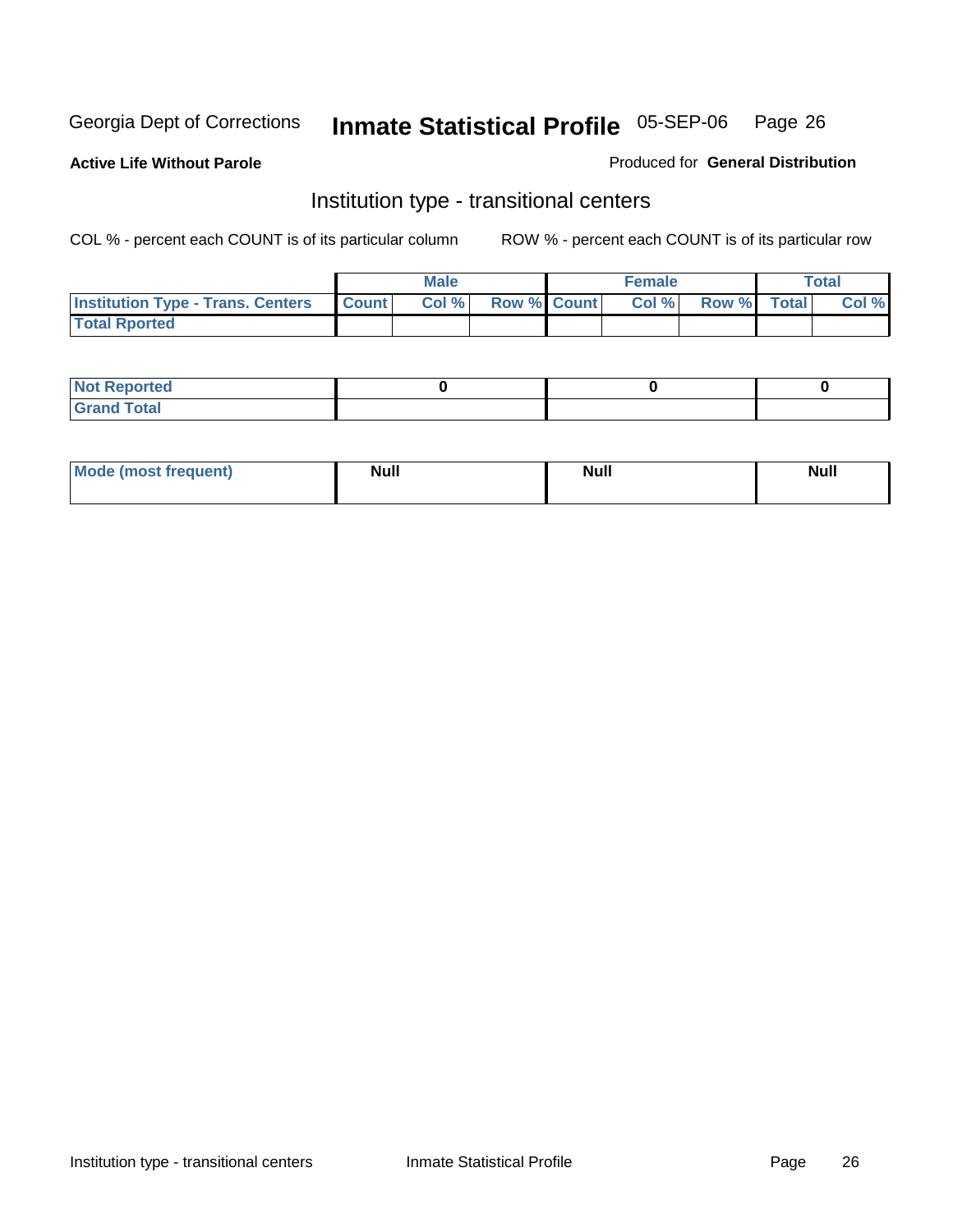**Active Life Without Parole** 

Produced for **General Distribution**

### Institution type - mental hospitals

|                                                  | Male |                    | <b>Female</b> |                    | <b>Total</b> |
|--------------------------------------------------|------|--------------------|---------------|--------------------|--------------|
| <b>Institution Type - Mental Hospitals Count</b> | Col% | <b>Row % Count</b> | Col%          | <b>Row % Total</b> | Col %        |
| <b>Total Rported</b>                             |      |                    |               |                    |              |

| <b>Not Reported</b>            |  |  |
|--------------------------------|--|--|
| <b>Total</b><br>$^\circ$ Grand |  |  |

| Mode (most frequent) | <b>Null</b> | <b>Null</b> | <b>Null</b> |
|----------------------|-------------|-------------|-------------|
|                      |             |             |             |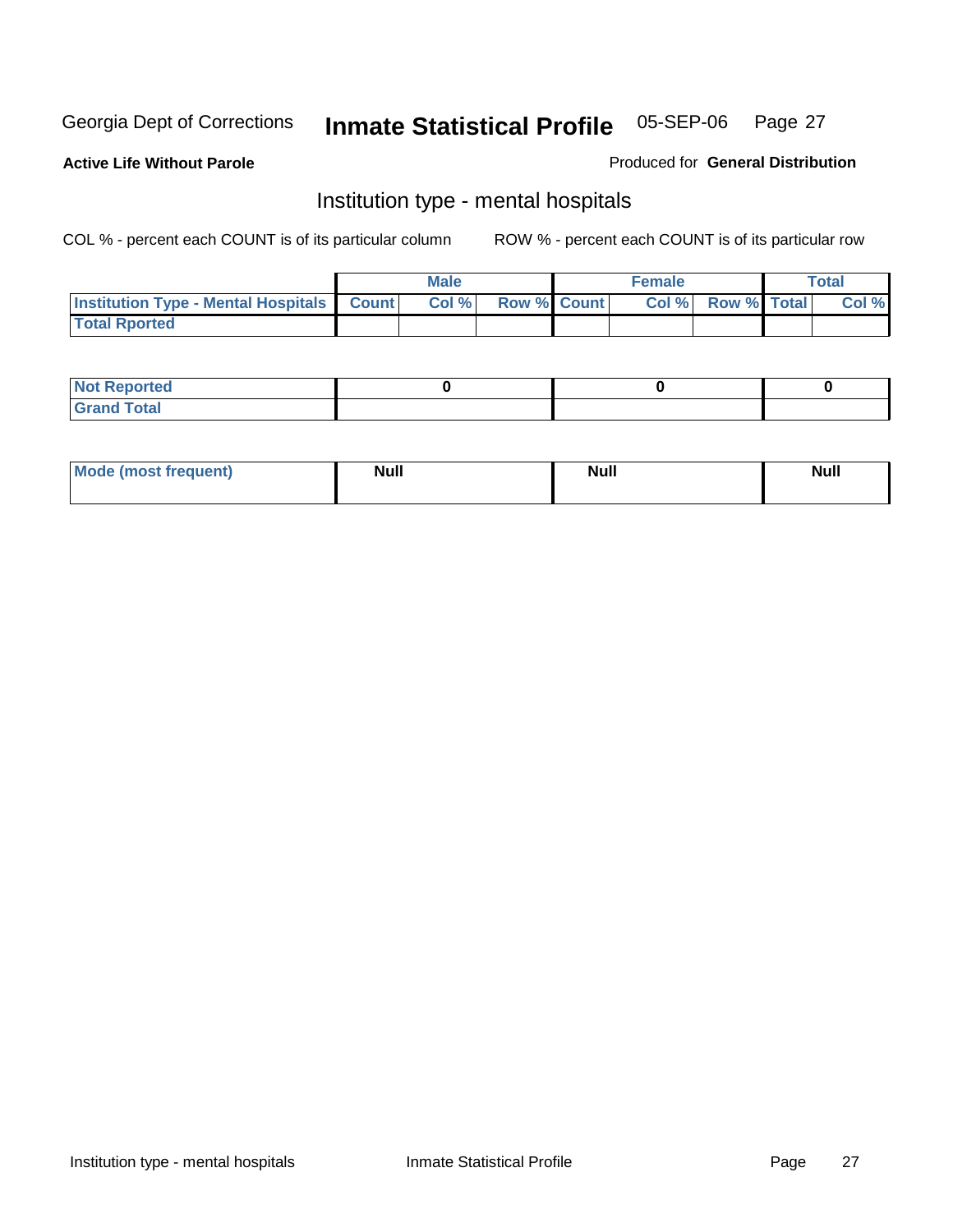**Active Life Without Parole** 

Produced for **General Distribution**

### Institution type - county prisons

|                                                    | <b>Male</b> |  | <b>Female</b>     |       |              | Total |
|----------------------------------------------------|-------------|--|-------------------|-------|--------------|-------|
| <b>Institution Type - County Prisons   Count  </b> | Col%        |  | Row % Count Col % | Row % | <b>Total</b> | Col % |
| <b>Total Rported</b>                               |             |  |                   |       |              |       |

| <b>Not Reported</b>        |  |  |
|----------------------------|--|--|
| <b>Total</b><br>.Grar<br>_ |  |  |

| <b>Mo</b><br>frequent) | NI. . II<br>1u 11 | <b>Moll</b> | <b>Null</b> |
|------------------------|-------------------|-------------|-------------|
|                        |                   |             |             |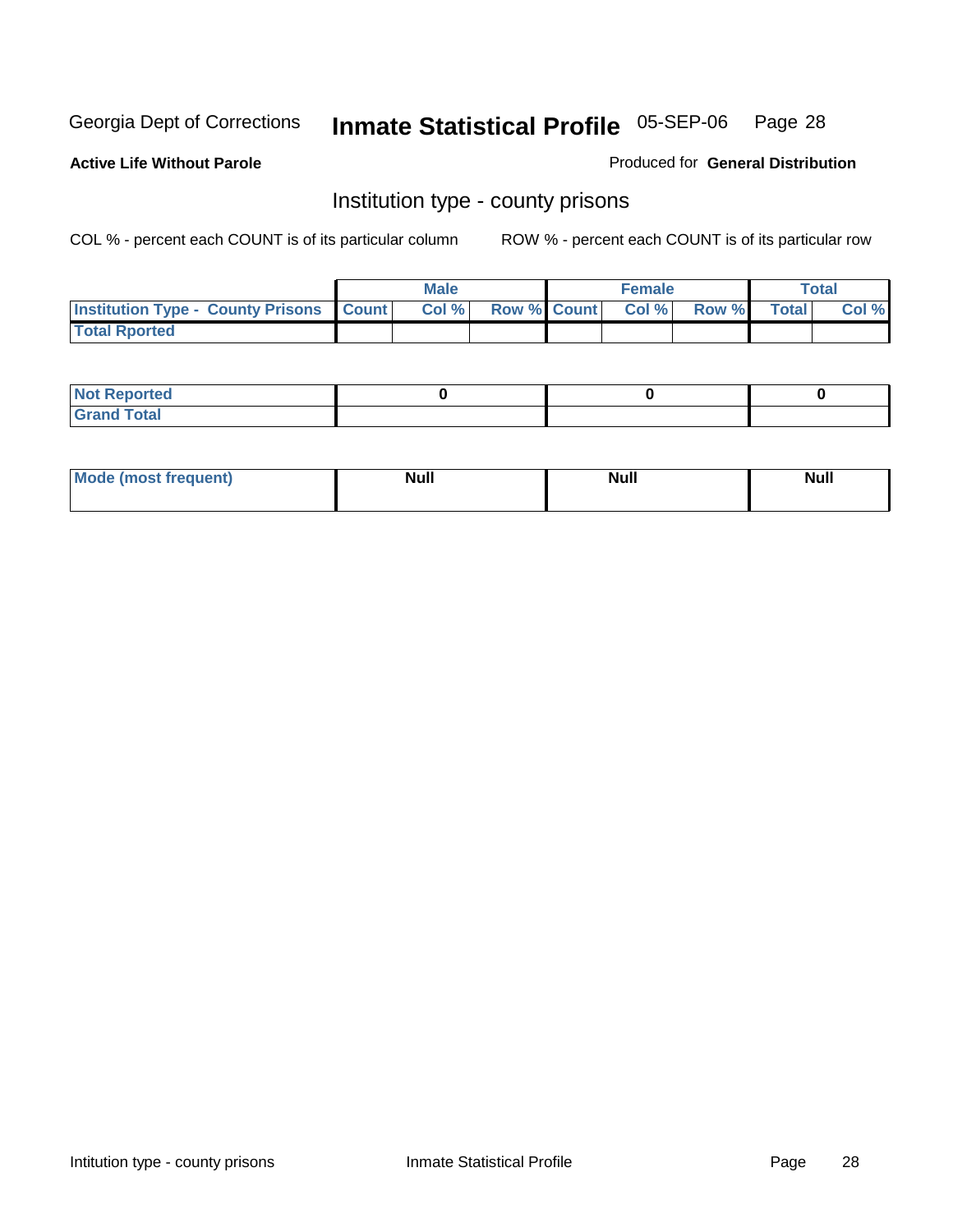**Active Life Without Parole** 

Produced for **General Distribution**

### Institution type - state prisons

|                                         |                                  |                 | <b>Male</b> |         |              | <b>Female</b> |         | <b>Total</b>    |        |
|-----------------------------------------|----------------------------------|-----------------|-------------|---------|--------------|---------------|---------|-----------------|--------|
| <b>Institution Type - State Prisons</b> |                                  | <b>Count</b>    | Col %       | Row %   | <b>Count</b> | Col %         | Row %   | <b>Total</b>    | Col %  |
| 508                                     | <b>Arrendale State Prison</b>    |                 |             |         | 2            | 40.00%        | 100.00% | 2               | .47%   |
| <b>Augusta State Med.</b><br>532        |                                  | 17              | 4.04%       | 100.00% |              |               |         | 17              | 3.99%  |
| <b>Prison</b>                           |                                  |                 |             |         |              |               |         |                 |        |
| <b>Autry State Prison</b><br>543        |                                  |                 | .24%        | 100.00% |              |               |         |                 | .23%   |
| 553                                     | <b>Baldwin State Prison</b>      |                 | .24%        | 100.00% |              |               |         |                 | .23%   |
| 547                                     | <b>Calhoun State Prison</b>      | 4               | .95%        | 100.00% |              |               |         | 4               | .94%   |
| 523                                     | <b>Coastal State Prison</b>      | 9               | 2.14%       | 100.00% |              |               |         | 9               | 2.11%  |
| 521                                     | <b>Ga Diag &amp; Class Pris</b>  | 1               | .24%        | 100.00% |              |               |         |                 | .23%   |
| 522                                     | <b>Ga Diag &amp; Class Pris-</b> | $\overline{2}$  | .48%        | 100.00% |              |               |         | 2               | .47%   |
| <b>Perm</b>                             |                                  |                 |             |         |              |               |         |                 |        |
| <b>Ga State Prison</b><br>517           |                                  | 60              | 14.25%      | 100.00% |              |               |         | 60              | 14.08% |
| 541                                     | <b>Hancock State Prison</b>      | $\overline{31}$ | 7.36%       | 100.00% |              |               |         | 31              | 7.28%  |
| <b>Hays State Prison</b><br>540         |                                  | $\overline{31}$ | 7.36%       | 100.00% |              |               |         | 31              | 7.28%  |
| <b>Macon State Prison</b><br>549        |                                  | $\overline{73}$ | 17.34%      | 100.00% |              |               |         | 73              | 17.14% |
| 505                                     | <b>Phillips State Prison</b>     | 19              | 4.51%       | 100.00% |              |               |         | 19              | 4.46%  |
| 557                                     | <b>Pulaski State Prison (W)</b>  |                 |             |         | 3            | 60.00%        | 100.00% | 3               | .70%   |
| <b>Smith State Prison</b><br>550        |                                  | $\overline{38}$ | 9.03%       | 100.00% |              |               |         | $\overline{38}$ | 8.92%  |
| <b>Telfair State Prison</b><br>542      |                                  | 59              | 14.01%      | 100.00% |              |               |         | 59              | 13.85% |
| 537                                     | <b>Valdosta State Prison</b>     | $\overline{37}$ | 8.79%       | 100.00% |              |               |         | 37              | 8.69%  |
| <b>Ware State Prison</b><br>501         |                                  | 33              | 7.84%       | 100.00% |              |               |         | 33              | 7.75%  |
| <b>Washington Sp</b><br>552             |                                  | 5               | 1.19%       | 100.00% |              |               |         | 5               | 1.17%  |
| <b>Total Rported</b>                    |                                  | 421             | 100%        | 98.83%  | 5            | 100%          | 1.17%   | 426             | 100%   |

| τeα                                                 |             |             |
|-----------------------------------------------------|-------------|-------------|
| $T \cap A$<br>$\sim$ $\sim$ $\sim$ $\sim$<br>------ | 404<br>44 L | 10C<br>44 U |

| Mode (most frequent) | 1549 Macon State Prison | <b>557 Pulaski State Prison (W)   549 Macon State</b> | Prison |
|----------------------|-------------------------|-------------------------------------------------------|--------|
|----------------------|-------------------------|-------------------------------------------------------|--------|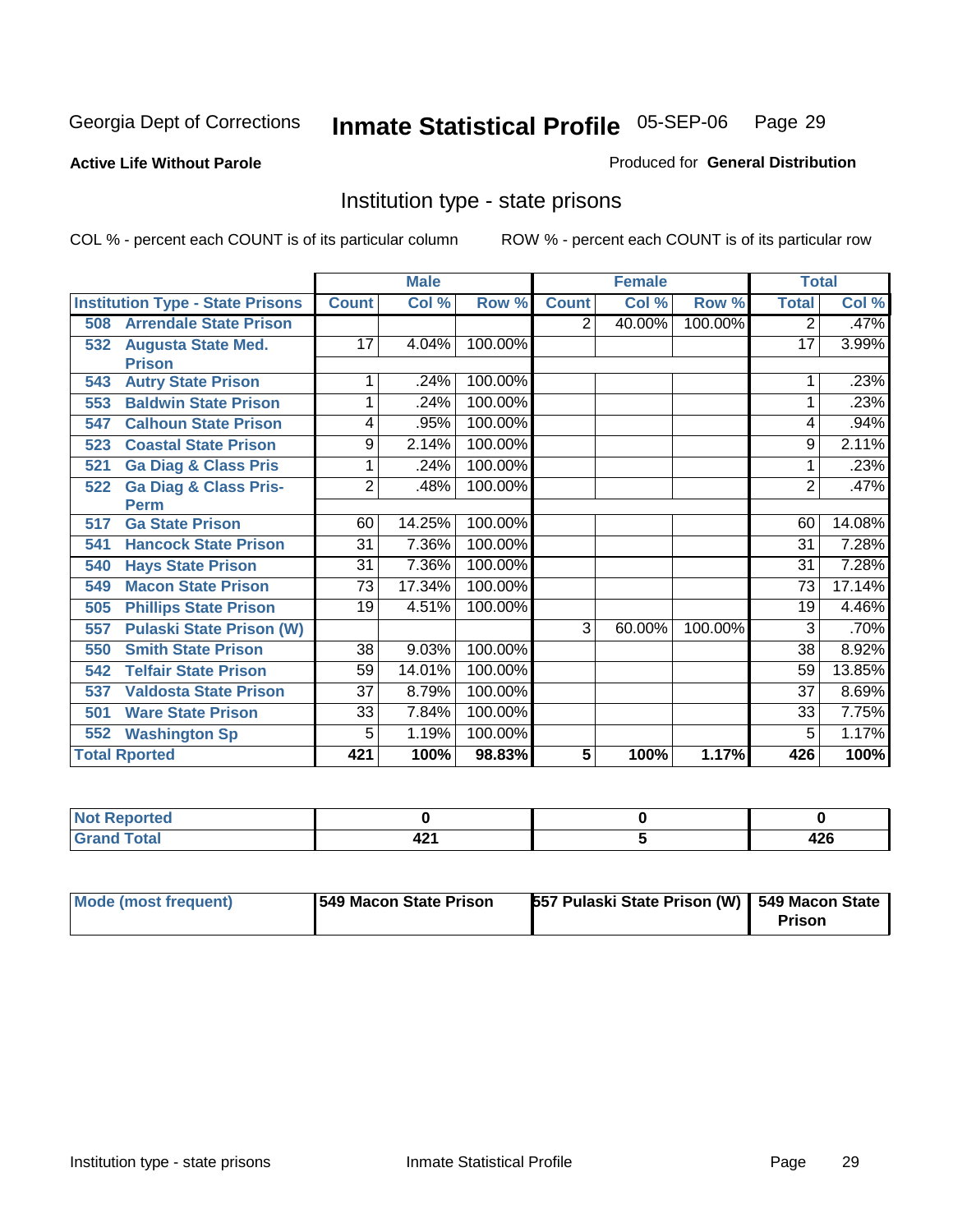**Active Life Without Parole** 

Produced for **General Distribution**

### Institution type - private prisons

|                                                 | <b>Male</b> |                    | <b>Female</b> |             | Total |
|-------------------------------------------------|-------------|--------------------|---------------|-------------|-------|
| <b>Institution Type - Private Prisons Count</b> | Col %       | <b>Row % Count</b> | Col %         | Row % Total | Col % |
| <b>Total Rported</b>                            |             |                    |               |             |       |

| <b>Not Reported</b>        |  |  |
|----------------------------|--|--|
| <b>otal</b><br>. Gror<br>. |  |  |

| Mode (most frequent) | <b>Null</b> | <b>Null</b> | <b>Null</b> |
|----------------------|-------------|-------------|-------------|
|                      |             |             |             |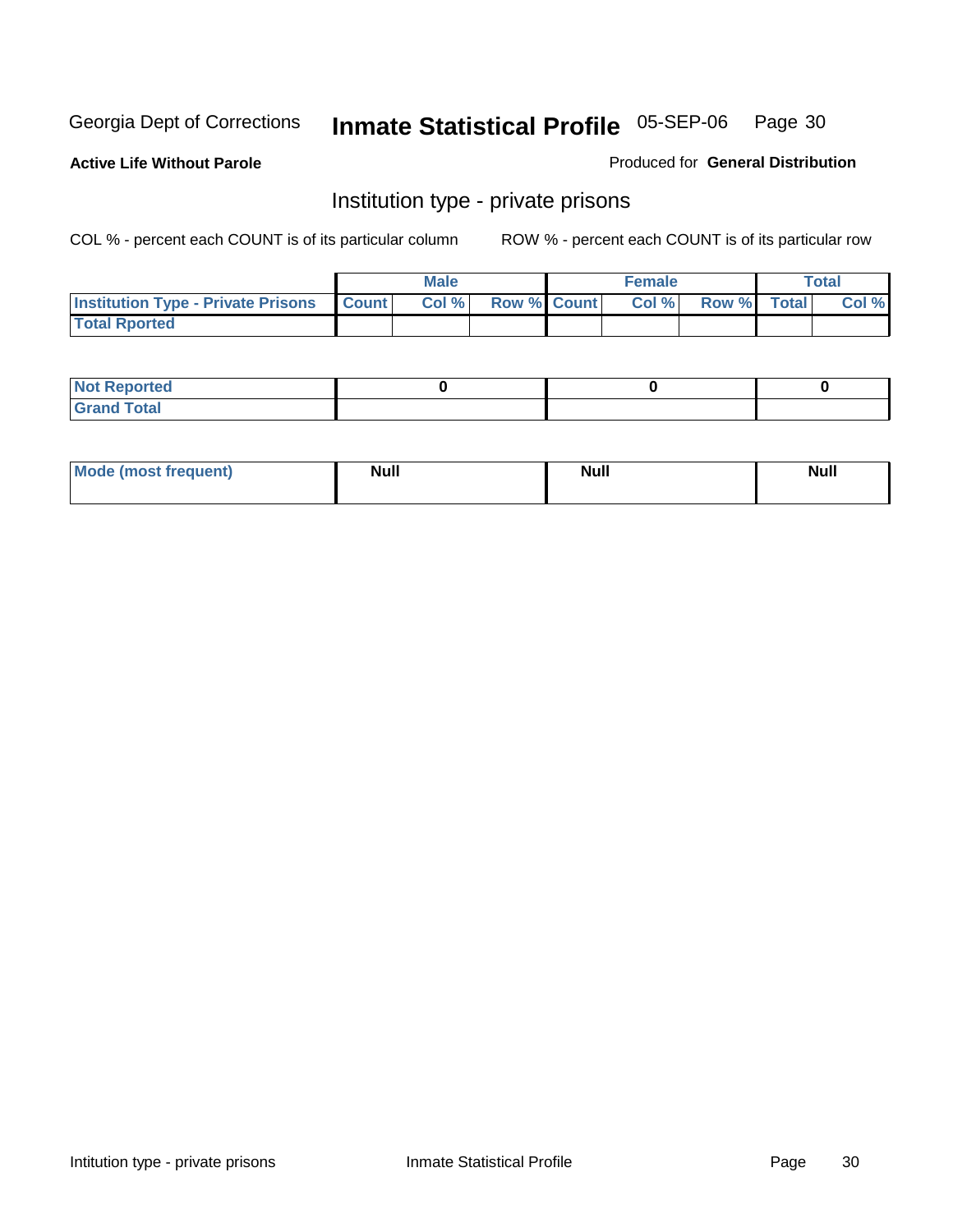**Active Life Without Parole** 

Produced for **General Distribution**

### Institution type - prison annexes

|                                                | <b>Male</b> |       |              | <b>Female</b> |             | <b>Total</b> |
|------------------------------------------------|-------------|-------|--------------|---------------|-------------|--------------|
| <b>Institution Type - Prison Annexes Count</b> | Col %       | Row % | <b>Count</b> | Col %         | Row % Total | Col %        |
| <b>Total Rported</b>                           |             |       |              |               |             |              |

| <b>Not Reported</b>            |  |  |
|--------------------------------|--|--|
| <b>Total</b><br>Croi<br>$\sim$ |  |  |

| Mode (most frequent) | <b>Null</b> | <b>Null</b> | <b>Null</b> |
|----------------------|-------------|-------------|-------------|
|                      |             |             |             |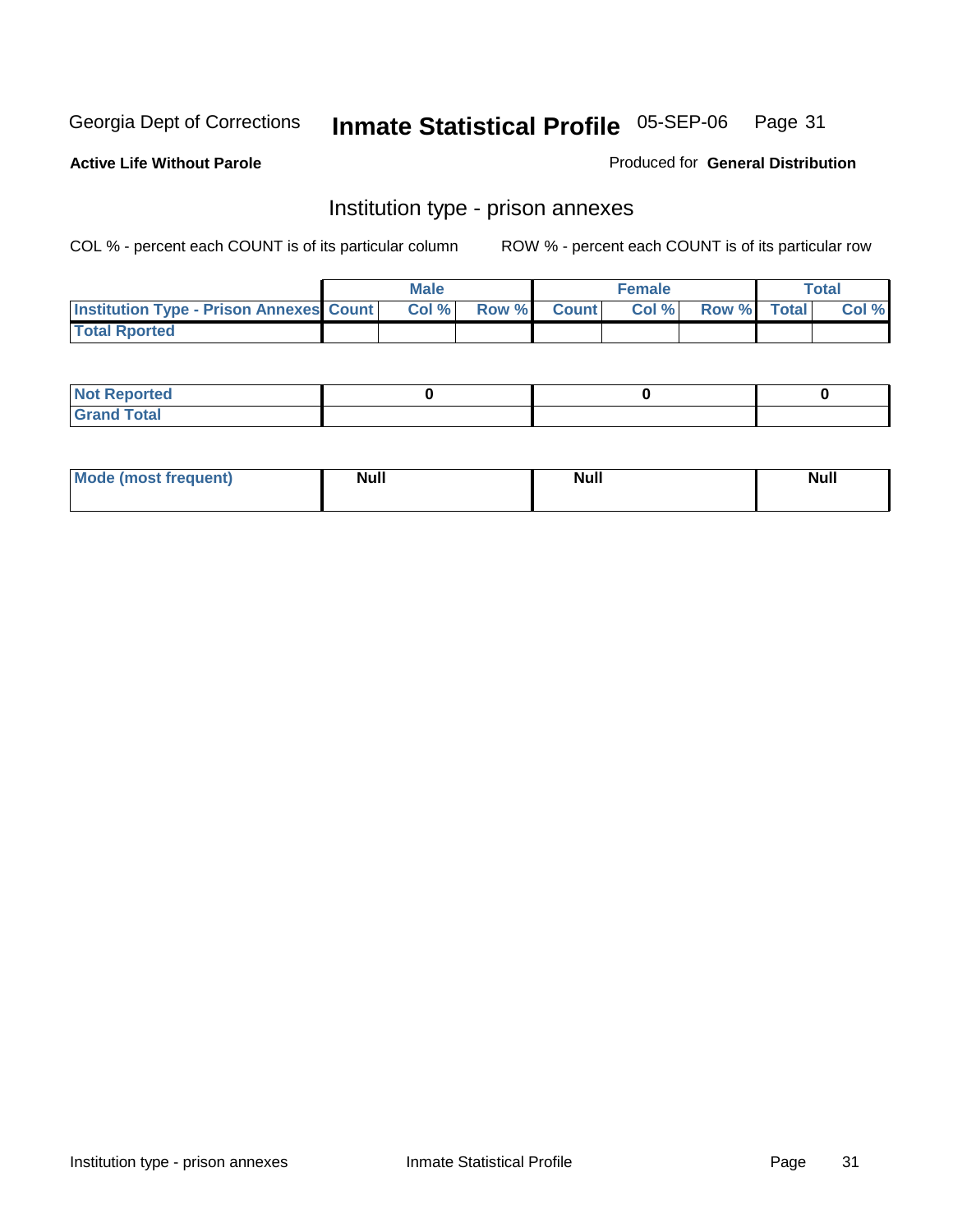**Active Life Without Parole** 

Produced for **General Distribution**

### Institution type - inmate boot camp

|                                      |              | Male  |             | <b>Female</b> |             | <b>Total</b> |
|--------------------------------------|--------------|-------|-------------|---------------|-------------|--------------|
| <b>Institution Type - Boot Camps</b> | <b>Count</b> | Col % | Row % Count | Col%          | Row % Total | Col %        |
| <b>Total Rported</b>                 |              |       |             |               |             |              |

| <b>Not Reported</b>  |  |  |
|----------------------|--|--|
| <b>Total</b><br>Croy |  |  |

| Mode (most frequent) | <b>Null</b> | <b>Null</b> | <b>Null</b> |
|----------------------|-------------|-------------|-------------|
|                      |             |             |             |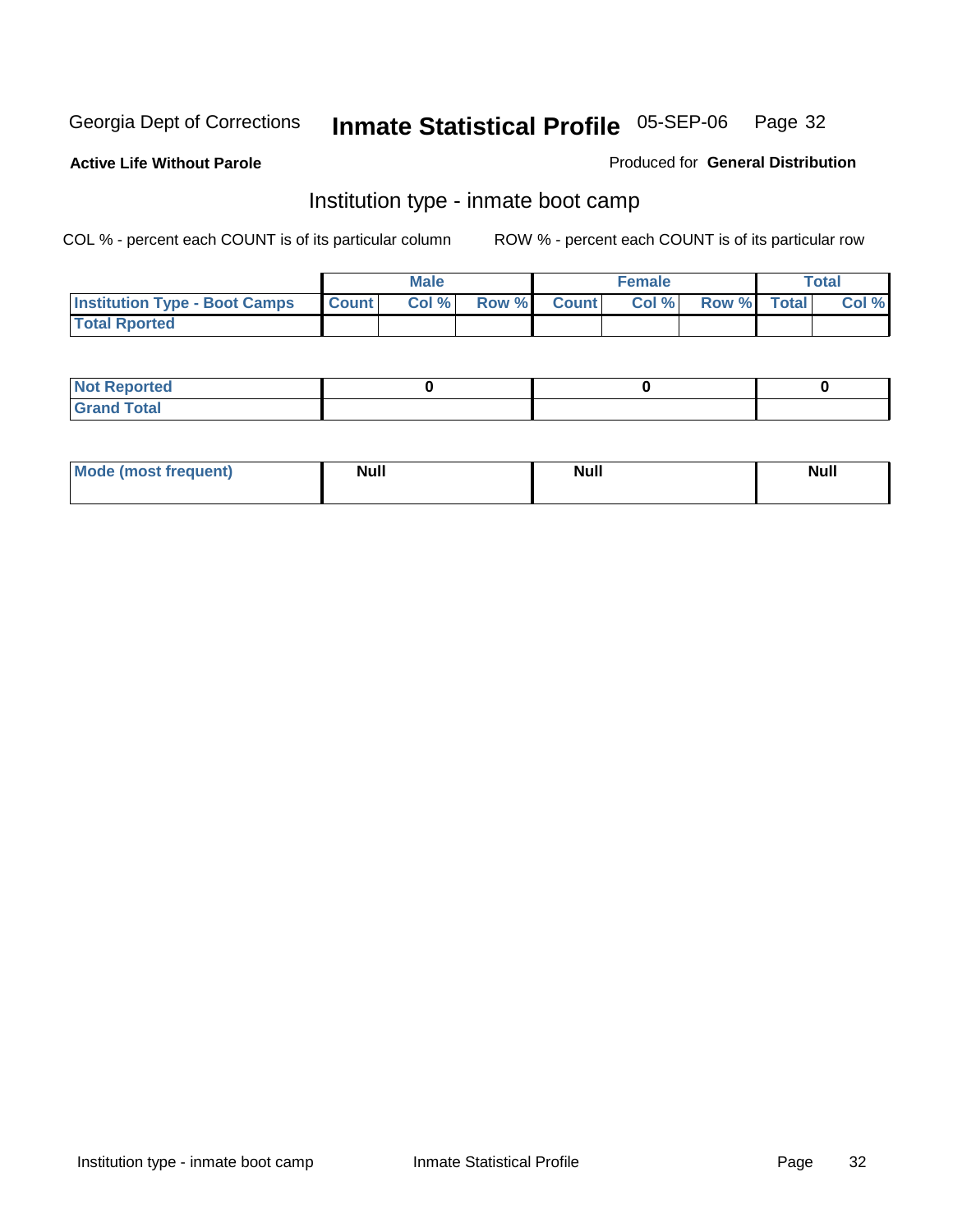**Active Life Without Parole** 

Produced for **General Distribution**

### Number of disciplinary reports

|                                       |                 | <b>Male</b> |             |   | <b>Female</b> |       |                 | <b>Total</b> |
|---------------------------------------|-----------------|-------------|-------------|---|---------------|-------|-----------------|--------------|
| <b>Number of Disciplinary Reports</b> | <b>Count</b>    | Col %       | Row % Count |   | Col %         | Row % | <b>Total</b>    | Col %        |
|                                       | 97              | 23.04%      | 98.98%      |   | 20.00%        | 1.02% | $\overline{98}$ | 23.00%       |
|                                       | 53              | 12.59%      | 100.00%     |   |               |       | 53              | 12.44%       |
|                                       | 42              | 9.98%       | 97.67%      |   | 20.00%        | 2.33% | 43              | 10.09%       |
|                                       | 33              | 7.84%       | 97.06%      |   | 20.00%        | 2.94% | 34              | 7.98%        |
|                                       | 26              | 6.18%       | 100.00%     |   |               |       | 26              | 6.10%        |
|                                       | 20 <sub>1</sub> | 4.75%       | 100.00%     |   |               |       | 20              | 4.69%        |
| <b>More Than 5</b>                    | 150             | 35.63%      | 98.68%      | 2 | 40.00%        | 1.32% | 152             | 35.68%       |
| <b>Total Reported</b>                 | 421             | 100%        | 98.83%      | 5 | 100%          | 1.17% | 426             | 100%         |

| .<br>w<br>ver. |                                |               |
|----------------|--------------------------------|---------------|
| $\sim$         | $\overline{\phantom{0}}$<br>т. | .<br>---<br>╍ |

| Mean (average)       | 747 | 10 | 7.20 |
|----------------------|-----|----|------|
| Median (middle)      |     |    |      |
| Mode (most frequent) |     |    |      |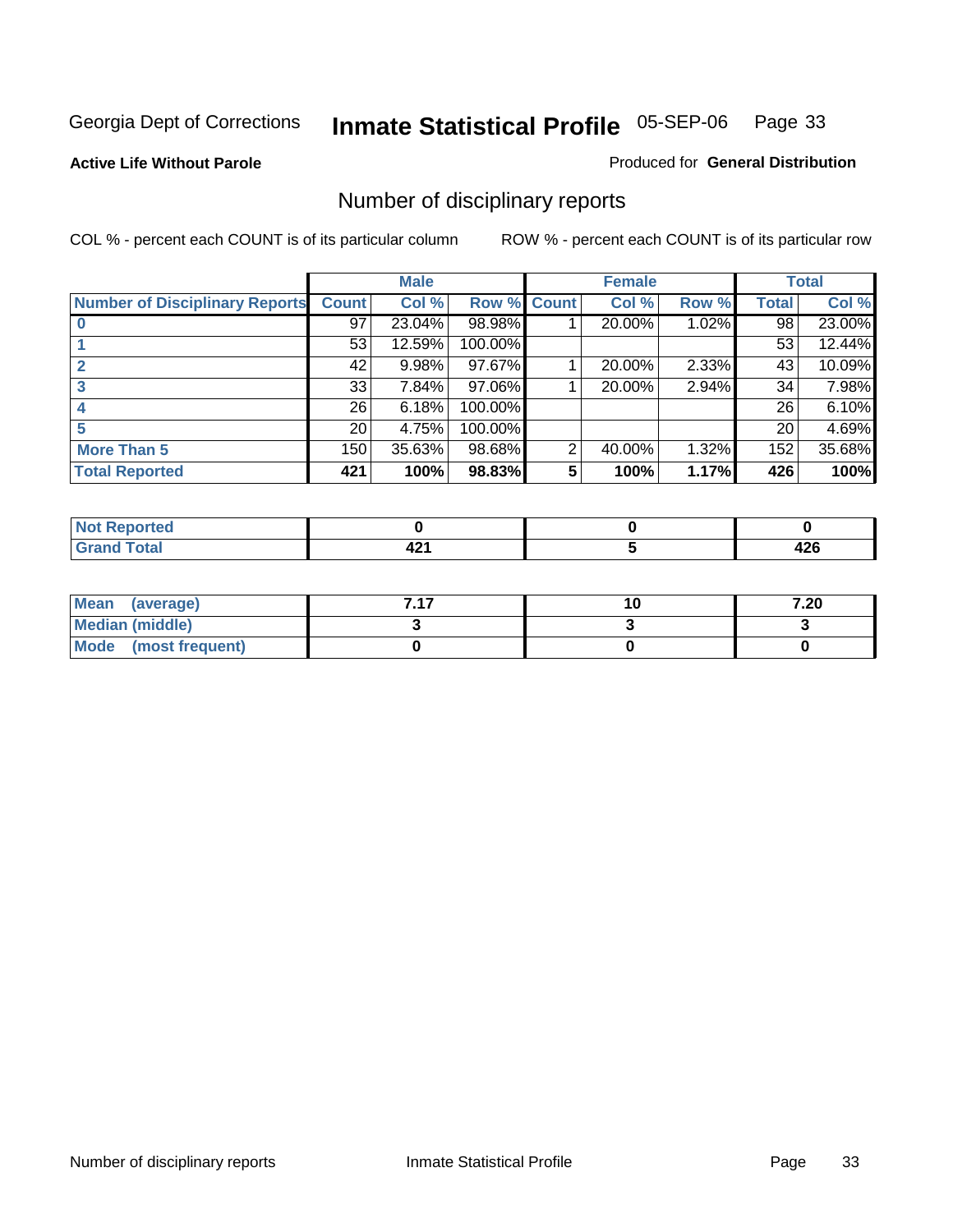#### **Active Life Without Parole**

#### Produced for **General Distribution**

### Number of transfers

|                            |              | <b>Male</b> |             |   | <b>Female</b> |       |              | <b>Total</b> |
|----------------------------|--------------|-------------|-------------|---|---------------|-------|--------------|--------------|
| <b>Number of Transfers</b> | <b>Count</b> | Col %       | Row % Count |   | Col %         | Row % | <b>Total</b> | Col %        |
|                            | 3            | 0.71%       | 100.00%     |   |               |       | 3            | 0.70%        |
|                            | 133          | 31.59%      | 97.79%      | 3 | 60.00%        | 2.21% | 136          | 31.92%       |
|                            | 106          | 25.18%      | 98.15%      | 2 | 40.00%        | 1.85% | 108          | 25.35%       |
| 3                          | 75           | 17.81%      | 100.00%     |   |               |       | 75           | 17.61%       |
|                            | 46           | 10.93%      | 100.00%     |   |               |       | 46           | 10.80%       |
|                            | 17           | 4.04%       | 100.00%     |   |               |       | 17           | 3.99%        |
| <b>More Than 5</b>         | 41           | 9.74%       | 100.00%     |   |               |       | 41           | 9.62%        |
| <b>Total Reported</b>      | 421          | 100%        | 98.83%      | 5 | 100%          | 1.17% | 426          | 100%         |

| .<br>N<br>тес  |               |          |
|----------------|---------------|----------|
| $T_{\text{N}}$ | -<br>-<br>. . | . .<br>╍ |

| Mean (average)       | 2.69 | 2.68 |
|----------------------|------|------|
| Median (middle)      |      |      |
| Mode (most frequent) |      |      |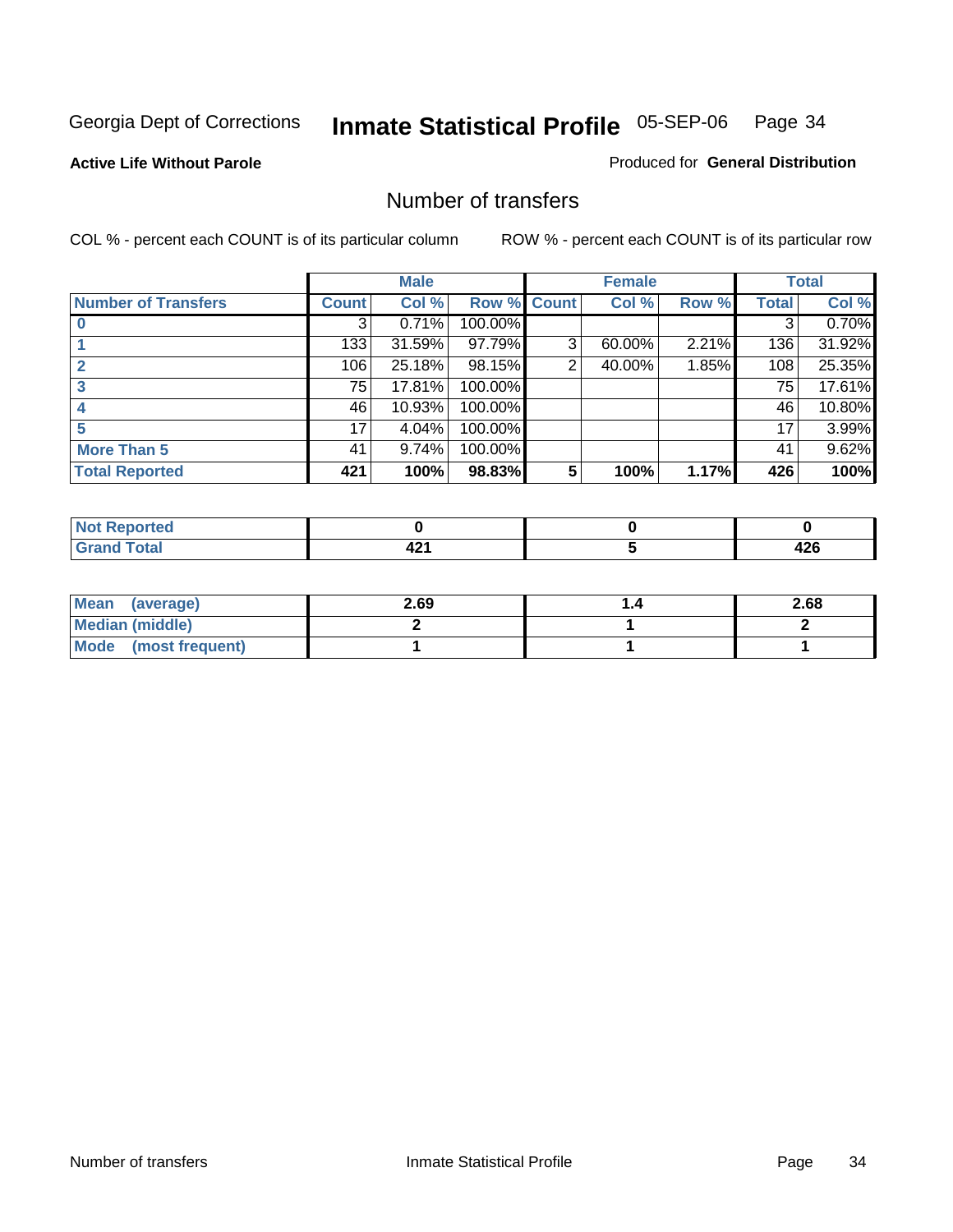**Active Life Without Parole** 

Produced for **General Distribution**

### Number of escapes

|                       |              | <b>Male</b> |                    |    | <b>Female</b> |          |       | <b>Total</b> |
|-----------------------|--------------|-------------|--------------------|----|---------------|----------|-------|--------------|
| Number of Escapes     | <b>Count</b> | Col%        | <b>Row % Count</b> |    | Col %         | Row %    | Total | Col %        |
|                       | 420          | 99.76%      | 98.82%             | 5. | 100.00%       | $1.18\%$ | 425   | 99.77%       |
|                       |              | 0.24%       | 100.00%            |    |               |          |       | 0.23%        |
| <b>Total Reported</b> | 421          | 100%        | 98.83%             |    | 100%          | 1.17%    | 426   | 100%         |

| rteo                            |         |                   |
|---------------------------------|---------|-------------------|
| <b>otal</b><br>$\mathbf{v}$ and | -<br>-- | <b>100</b><br>44O |

| Mean (average)       |  |  |
|----------------------|--|--|
| Median (middle)      |  |  |
| Mode (most frequent) |  |  |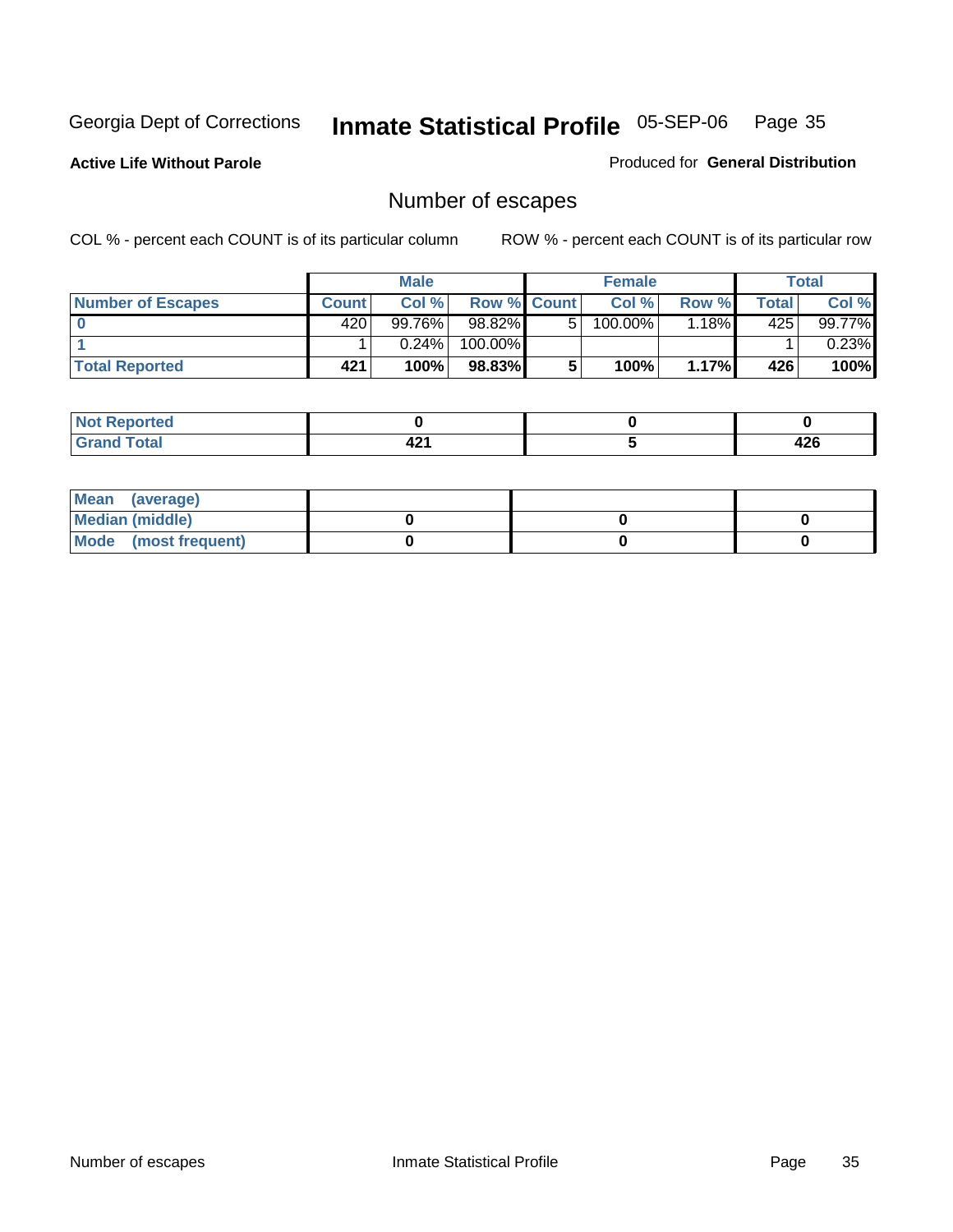**Active Life Without Parole** 

Produced for **General Distribution**

### Probable future release type

|                                     |              | <b>Male</b> |                    |   | <b>Female</b> |              |       | Total   |
|-------------------------------------|--------------|-------------|--------------------|---|---------------|--------------|-------|---------|
| <b>Probable Future Release Type</b> | <b>Count</b> | Col%        | <b>Row % Count</b> |   | Col %         | <b>Row %</b> | Total | Col %   |
| Life, LWOP or death sentence        | 421          | 100.00%     | 98.83%             | 5 | 100.00%       | $1.17\%$     | 426   | 100.00% |
| <b>Total Reported</b>               | 421          | 100%        | 98.83%             | 5 | 100%          | $1.17\%$     | 426   | 100%    |

| Reported<br>NOI |      |                          |     |
|-----------------|------|--------------------------|-----|
| <b>Total</b>    | .    | $\overline{\phantom{a}}$ | 426 |
| $\sim$          | 74 L | т д                      |     |

| <b>Mode (most frequent)</b> | Life, LWOP or death | Life, LWOP or death | Life, LWOP or death |
|-----------------------------|---------------------|---------------------|---------------------|
|-----------------------------|---------------------|---------------------|---------------------|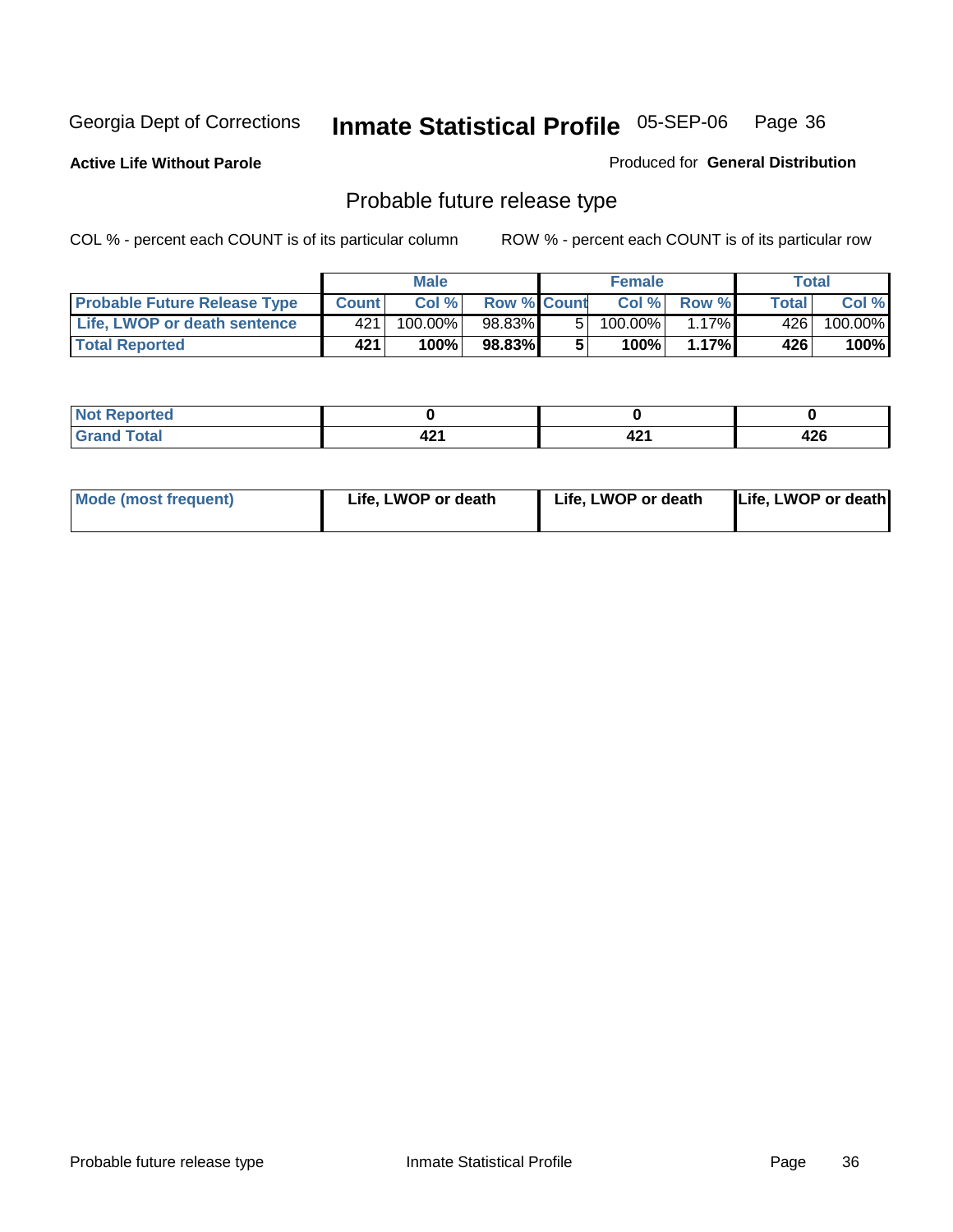**Active Life Without Parole** 

Produced for **General Distribution**

### Actual release type

|                            |              | <b>Male</b> |                    | <b>Female</b> |       |              | Total |
|----------------------------|--------------|-------------|--------------------|---------------|-------|--------------|-------|
| <b>Actual Release Type</b> | <b>Count</b> | Col %       | <b>Row % Count</b> | Col %         | Row % | <b>Total</b> | Col % |
| <b>Total Reported</b>      |              | $\%$        | %                  | %             | %     |              | %     |

| <b>Still Active</b> | 421 | 426 |
|---------------------|-----|-----|
| <b>Not Reported</b> |     |     |
| <b>Grand Total</b>  | 421 | 426 |

| M<br>_____<br>_____ | NI | Null | $\cdots$ |
|---------------------|----|------|----------|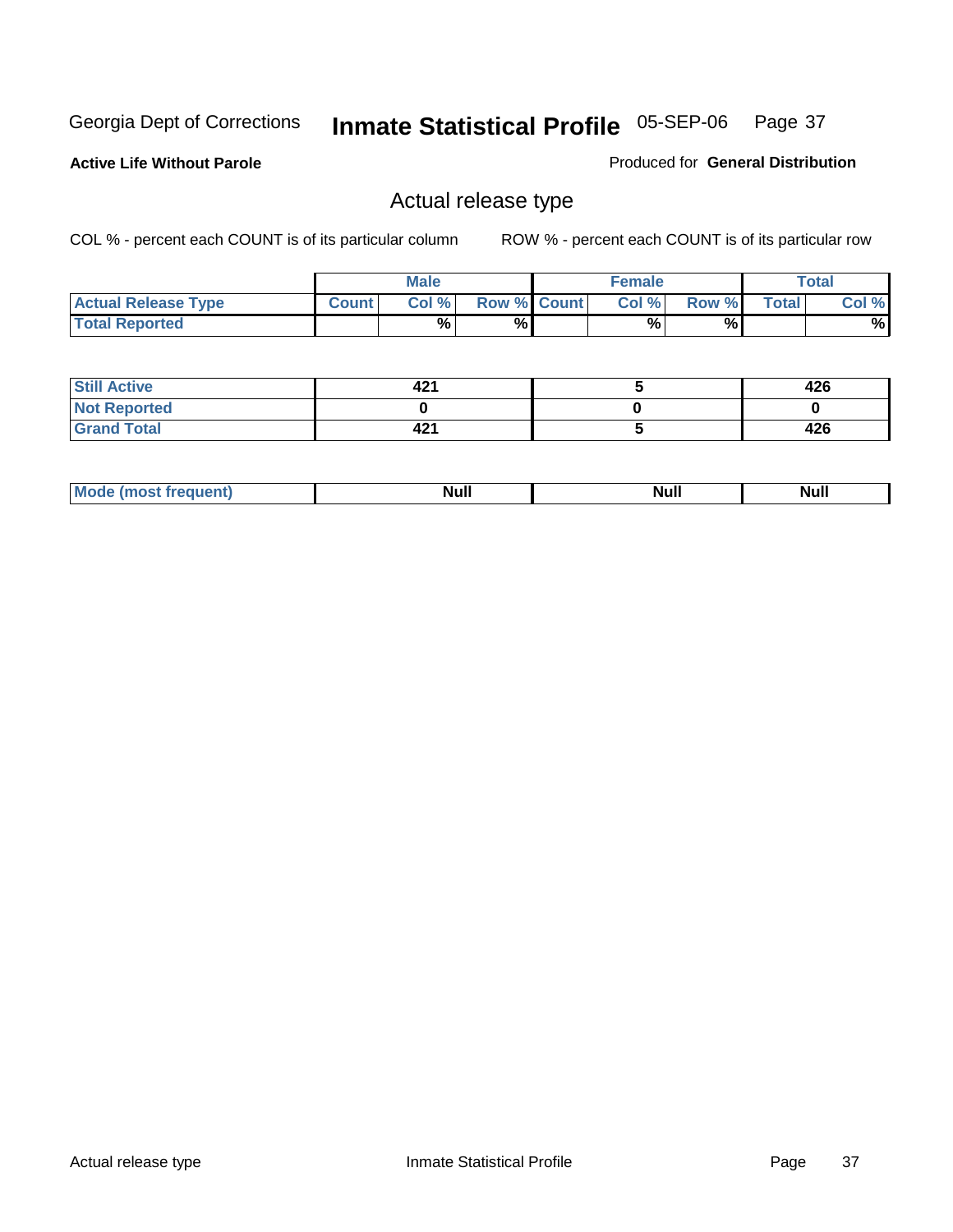#### **Active Life Without Parole**

#### Produced for **General Distribution**

### Time served in current (or last) institution

|                            |              | <b>Male</b> |         |                | <b>Female</b> |        |              | <b>Total</b> |
|----------------------------|--------------|-------------|---------|----------------|---------------|--------|--------------|--------------|
| <b>Time In Institution</b> | <b>Count</b> | Col %       | Row %   | <b>Count</b>   | Col %         | Row %  | <b>Total</b> | Col %        |
| 0 to 3 months              | 36           | 8.55%       | 100.00% |                |               |        | 36           | 8.45%        |
| 3.01 to 6 months           | 38           | 9.03%       | 97.44%  | 1              | 20.00%        | 2.56%  | 39           | 9.15%        |
| 6.01 to 9 months           | 25           | 5.94%       | 100.00% |                |               |        | 25           | 5.87%        |
| 9.01 to 12 months          | 24           | 5.70%       | 100.00% |                |               |        | 24           | 5.63%        |
| 12.01 to 18 months         | 53           | 12.59%      | 98.15%  | 1              | 20.00%        | 1.85%  | 54           | 12.68%       |
| 18.01 to 24 months         | 41           | 9.74%       | 95.35%  | $\overline{2}$ | 40.00%        | 4.65%  | 43           | 10.09%       |
| $2.01$ to 3 years          | 40           | 9.50%       | 100.00% |                |               |        | 40           | 9.39%        |
| 3.01 to 4 years            | 45           | 10.69%      | 100.00% |                |               |        | 45           | 10.56%       |
| 4.01 to 5 years            | 35           | 8.31%       | 100.00% |                |               |        | 35           | 8.22%        |
| 5.01 to 6 years            | 29           | 6.89%       | 100.00% |                |               |        | 29           | 6.81%        |
| 6.01 to 7 years            | 20           | 4.75%       | 100.00% |                |               |        | 20           | 4.69%        |
| 7.01 to 8 years            | 12           | 2.85%       | 100.00% |                |               |        | 12           | 2.82%        |
| 8.01 to 9 years            | 8            | 1.90%       | 88.89%  | 1              | 20.00%        | 11.11% | 9            | 2.11%        |
| 9.01 to 10 years           | 6            | 1.43%       | 100.00% |                |               |        | 6            | 1.41%        |
| Over 10 years              | 9            | 2.14%       | 100.00% |                |               |        | 9            | 2.11%        |
| <b>Total Reported</b>      | 421          | 100%        | 98.83%  | 5              | 100%          | 1.17%  | 426          | 100%         |

| <b>Not Reported</b> |     |            |
|---------------------|-----|------------|
| <b>Total</b>        | - - | מחו<br>TAV |

| <b>Mean</b><br>(average) | 34 months | 33 months | 34 months |
|--------------------------|-----------|-----------|-----------|
| Median (middle)          | 23 months | 19 months | 23 months |
| Mode (most frequent)     | 15 months | ∣ months  | months    |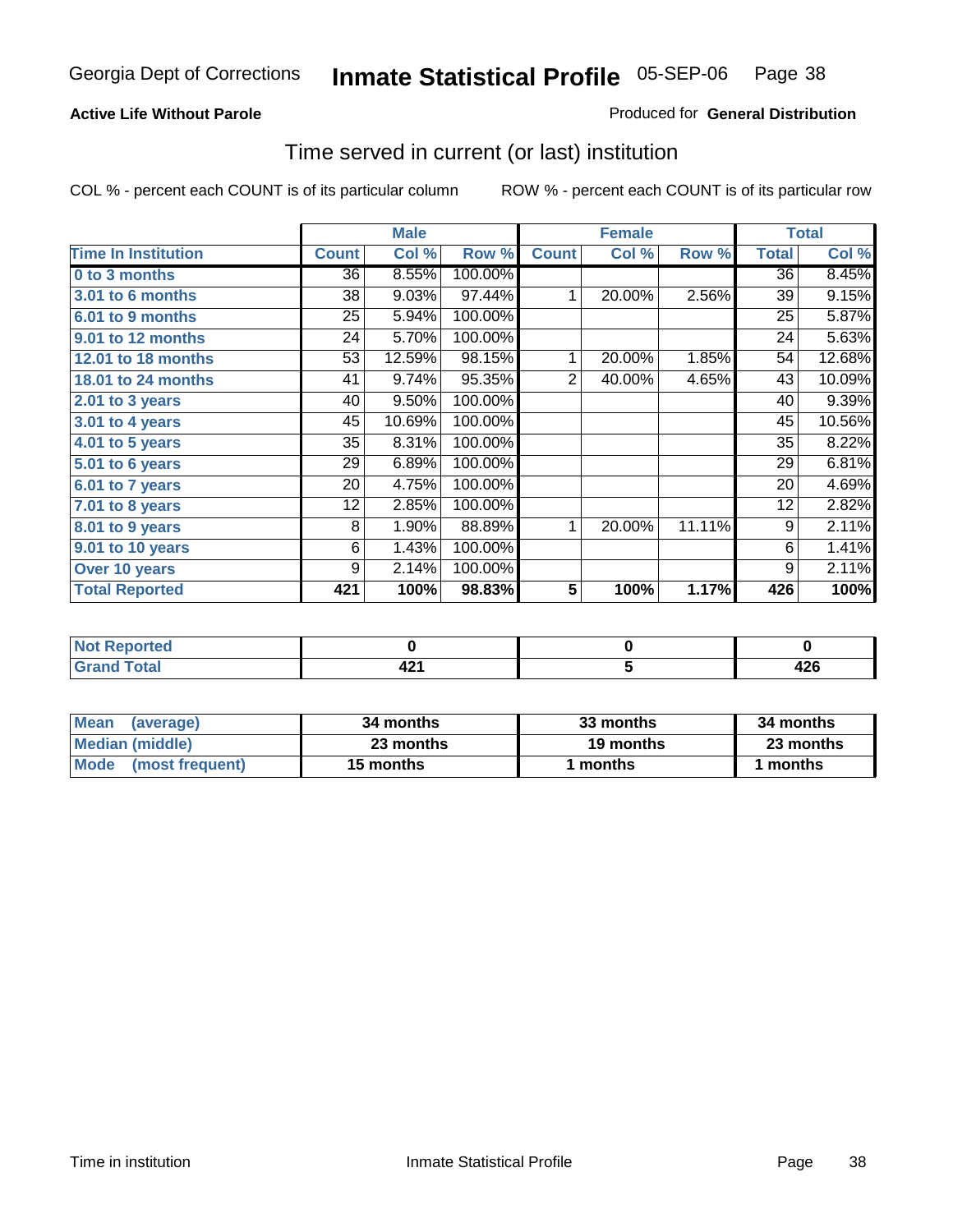#### **Active Life Without Parole**

#### Produced for **General Distribution**

### Highest grade level attained

|                              |                 | <b>Male</b> |         |                 | <b>Female</b> |       |                 | <b>Total</b> |
|------------------------------|-----------------|-------------|---------|-----------------|---------------|-------|-----------------|--------------|
| <b>Grade Level</b>           | <b>Count</b>    | Col %       | Row %   | <b>Count</b>    | Col %         | Row % | <b>Total</b>    | Col %        |
| <b>Grade 1</b>               | 1               | 0.24%       | 100.00% |                 |               |       | 1               | 0.24%        |
| <b>Grade 4</b>               | 3               | 0.73%       | 100.00% |                 |               |       | 3               | 0.72%        |
| <b>Grade 5</b>               | 3               | 0.73%       | 100.00% |                 |               |       | 3               | 0.72%        |
| Grade 6                      | 7               | 1.69%       | 100.00% |                 |               |       | $\overline{7}$  | 1.67%        |
| <b>Grade 7</b>               | 17              | 4.12%       | 100.00% |                 |               |       | $\overline{17}$ | 4.07%        |
| <b>Grade 8</b>               | 40              | 9.69%       | 100.00% |                 |               |       | 40              | 9.57%        |
| <b>Grade 9</b>               | 58              | 14.04%      | 98.31%  | 1               | 20.00%        | 1.69% | 59              | 14.11%       |
| Grade 10                     | 85              | 20.58%      | 98.84%  | 1               | 20.00%        | 1.16% | 86              | 20.57%       |
| Grade 11                     | 58              | 14.04%      | 96.67%  | $\overline{c}$  | 40.00%        | 3.33% | 60              | 14.35%       |
| <b>Grade 12 or GED</b>       | 68              | 16.46%      | 100.00% |                 |               |       | 68              | 16.27%       |
| <b>Some tech school</b>      | 11              | 2.66%       | 100.00% |                 |               |       | 11              | 2.63%        |
| <b>Completed tech school</b> | 11              | 2.66%       | 100.00% |                 |               |       | 11              | 2.63%        |
| College, 1 year              | 13              | 3.15%       | 100.00% |                 |               |       | 13              | 3.11%        |
| College, 2 year              | $\overline{17}$ | 4.12%       | 94.44%  | 1               | 20.00%        | 5.56% | 18              | 4.31%        |
| College, 3 year              | 6               | 1.45%       | 100.00% |                 |               |       | 6               | 1.44%        |
| <b>Bachelor's degree</b>     | 9               | 2.18%       | 100.00% |                 |               |       | $\overline{9}$  | 2.15%        |
| <b>Master's degree</b>       | 3               | 0.73%       | 100.00% |                 |               |       | 3               | 0.72%        |
| Ph.D. degree                 | 1               | 0.24%       | 100.00% |                 |               |       | 1               | 0.24%        |
| Law degree                   | $\overline{2}$  | 0.48%       | 100.00% |                 |               |       | $\overline{2}$  | 0.48%        |
| <b>Total Reported</b>        | 413             | 100%        | 98.80%  | $5\phantom{.0}$ | 100%          | 1.20% | 418             | 100%         |

| i Alba<br><b>Constitution and</b><br>rtea<br>NI.<br>. |               |          |
|-------------------------------------------------------|---------------|----------|
| Total<br><b></b><br>-                                 | $\sim$<br>- - | <br>44 U |

| <b>Mean</b><br>(average)       | 10.62    |          | 10.63    |
|--------------------------------|----------|----------|----------|
| Median (middle)                | Grade 10 | Grade 11 | Grade 10 |
| <b>Mode</b><br>(most frequent) | Grade 10 | Grade 11 | Grade 10 |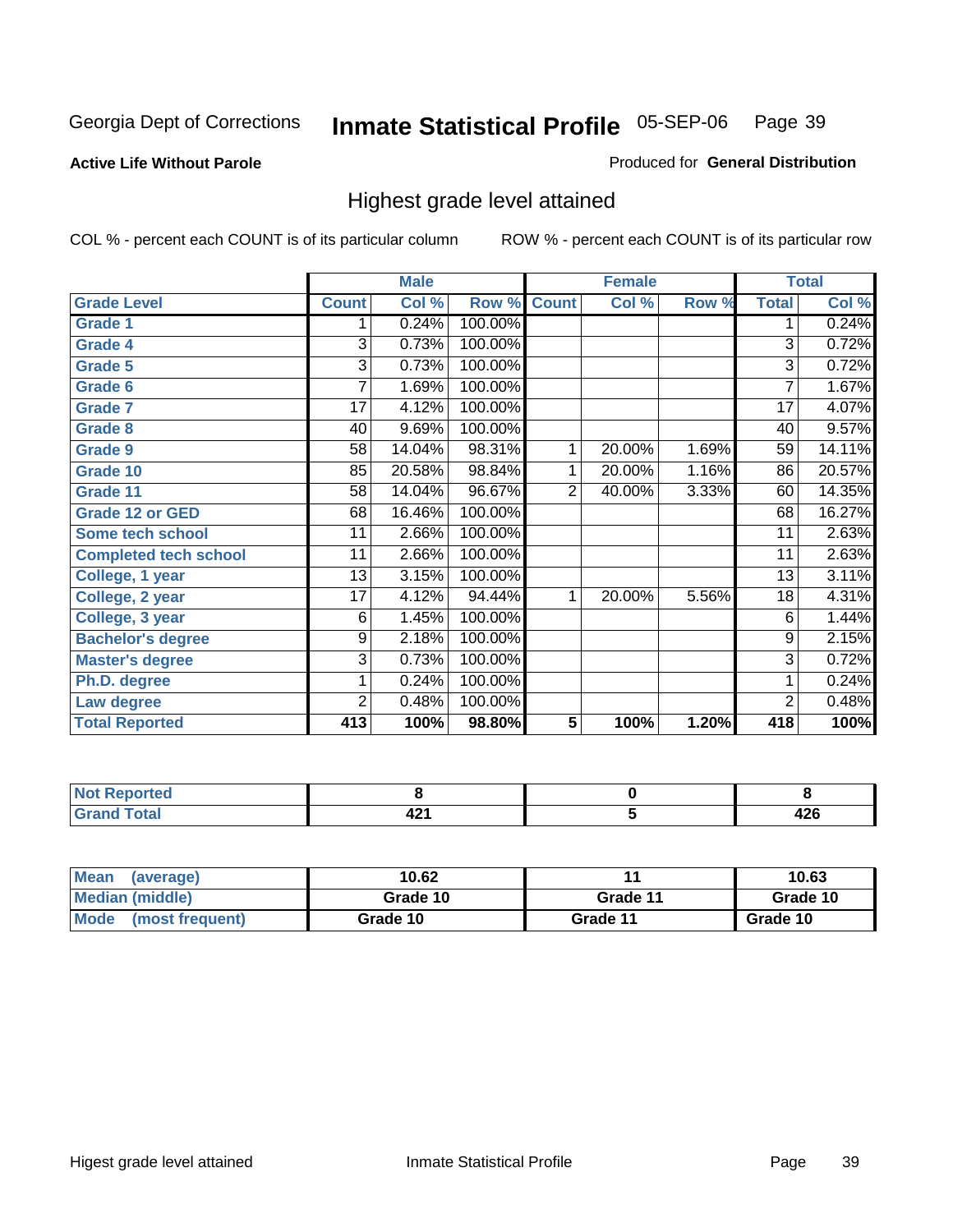**Active Life Without Parole** 

Produced for **General Distribution**

### Culture fair IQ scores

|                       |              | <b>Male</b> |         |                | <b>Female</b> |       |              | <b>Total</b> |
|-----------------------|--------------|-------------|---------|----------------|---------------|-------|--------------|--------------|
| <b>IQ Scores</b>      | <b>Count</b> | Col %       | Row %   | <b>Count</b>   | Col %         | Row % | <b>Total</b> | Col %        |
| $60 - 69$             | 17           | 4.57%       | 100.00% |                |               |       | 17           | 4.51%        |
| $70 - 79$             | 29           | 7.80%       | 100.00% |                |               |       | 29           | 7.69%        |
| $80 - 89$             | 54           | 14.52%      | 100.00% |                |               |       | 54           | 14.32%       |
| $90 - 99$             | 62           | 16.67%      | 96.88%  | $\overline{2}$ | 40.00%        | 3.13% | 64           | 16.98%       |
| $100 - 109$           | 103          | 27.69%      | 99.04%  |                | 20.00%        | 0.96% | 104          | 27.59%       |
| $110 - 119$           | 89           | 23.92%      | 98.89%  |                | 20.00%        | 1.11% | 90           | 23.87%       |
| $120 - 129$           | 18           | 4.84%       | 94.74%  |                | 20.00%        | 5.26% | 19           | 5.04%        |
| <b>Total Reported</b> | 372          | 100%        | 98.67%  | 5              | 100%          | 1.33% | 377          | 100%         |

| <b>Not Reported</b>         | 46  | 46  |
|-----------------------------|-----|-----|
| <b>Not Valid (under 60)</b> |     |     |
| <b>Grand Total</b>          | 421 | 426 |

| <b>Mean</b><br>(average)       | 99  | 108 | 99  |
|--------------------------------|-----|-----|-----|
| Median (middle)                | 102 | 102 | 102 |
| <b>Mode</b><br>(most frequent) | 105 | 96  | 105 |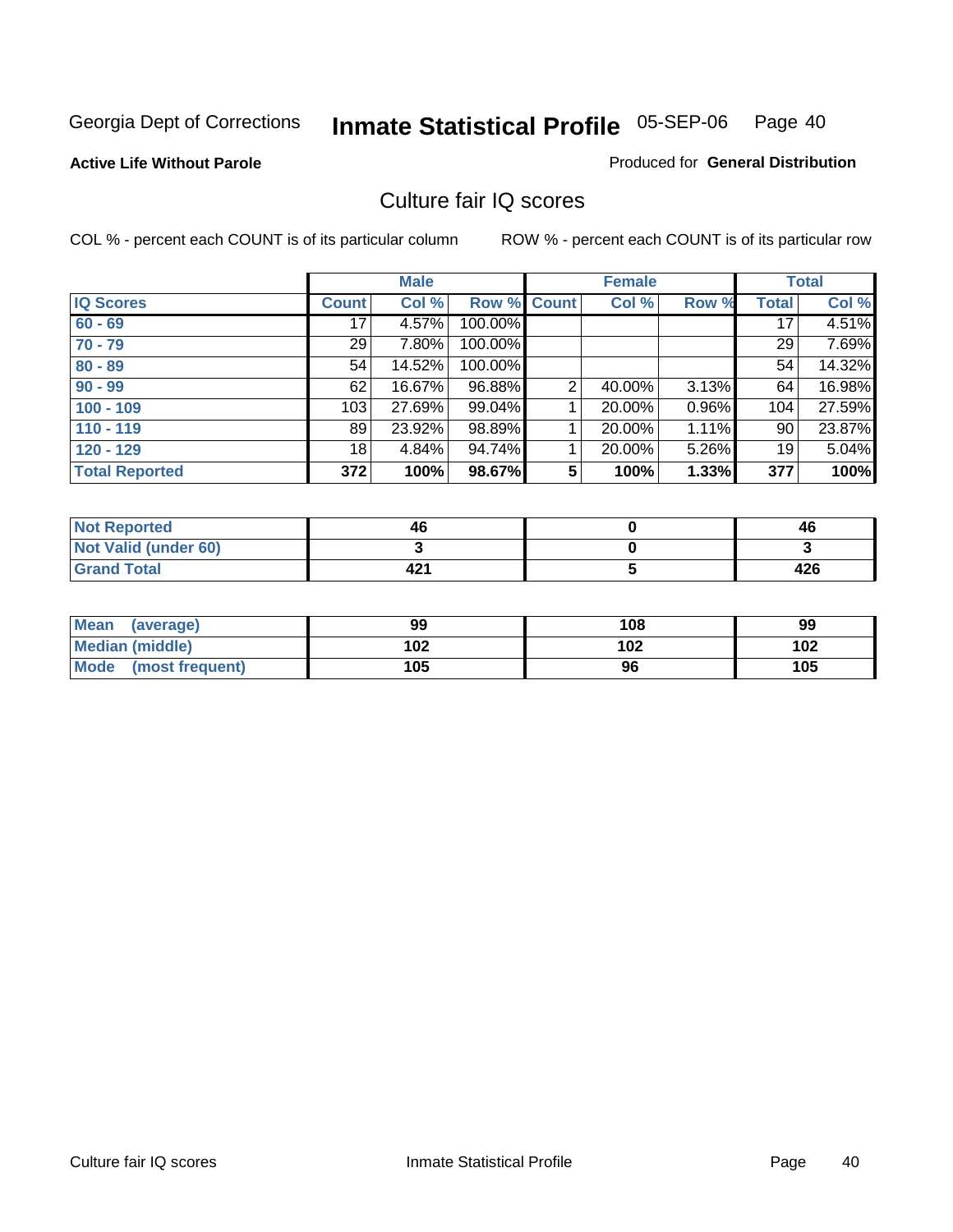#### **Active Life Without Parole**

# Produced for **General Distribution**

# Wide Range Achievement Test (WRAT) reading score

|                           |              | <b>Male</b> |         |                 | <b>Female</b>       |       |              | <b>Total</b> |
|---------------------------|--------------|-------------|---------|-----------------|---------------------|-------|--------------|--------------|
| <b>WRAT Reading Score</b> | <b>Count</b> | Col %       | Row %   | <b>Count</b>    | Col %               | Row % | <b>Total</b> | Col %        |
| Less than 1               | 7            | 1.84%       | 100.00% |                 |                     |       | 7            | 1.82%        |
| 1.1 to 1.9                | 11           | 2.89%       | 100.00% |                 |                     |       | 11           | 2.86%        |
| 2.1 to 2.9                | 23           | 6.05%       | 95.83%  | 1               | 20.00%              | 4.17% | 24           | 6.23%        |
| 3.1 to 3.9                | 20           | 5.26%       | 100.00% |                 |                     |       | 20           | 5.19%        |
| 4.1 to 4.9                | 29           | 7.63%       | 100.00% |                 |                     |       | 29           | 7.53%        |
| 5.1 to 5.9                | 39           | 10.26%      | 97.50%  | 1               | 20.00%              | 2.50% | 40           | 10.39%       |
| 6.1 to 6.9                | 33           | 8.68%       | 100.00% |                 |                     |       | 33           | 8.57%        |
| 7.1 to 7.9                | 16           | 4.21%       | 100.00% |                 |                     |       | 16           | 4.16%        |
| 8.1 to 8.9                | 26           | 6.84%       | 100.00% |                 |                     |       | 26           | 6.75%        |
| 9.1 to 9.9                | 33           | 8.68%       | 97.06%  | 1               | 20.00%              | 2.94% | 34           | 8.83%        |
| 10.1 to 10.9              | 12           | 3.16%       | 100.00% |                 |                     |       | 12           | 3.12%        |
| 11.1 to 11.9              | 21           | 5.53%       | 100.00% |                 |                     |       | 21           | 5.45%        |
| 12.1 to 12.9              | 64           | 16.84%      | 100.00% |                 |                     |       | 64           | 16.62%       |
| 13                        | 46           | 12.11%      | 95.83%  | $\overline{2}$  | 40.00%              | 4.17% | 48           | 12.47%       |
| <b>Total Reported</b>     | 380          | 100%        | 98.70%  | $5\phantom{.0}$ | 100%                | 1.30% | 385          | 100%         |
|                           |              |             |         |                 |                     |       |              |              |
| <b>Not Reported</b>       |              | 41          |         |                 | $\pmb{0}$           |       |              | 41           |
| <b>Grand Total</b>        |              | 421         |         |                 | $\overline{\bf{5}}$ |       |              | 426          |
|                           |              |             |         |                 |                     |       |              |              |
| <b>Mean</b><br>(average)  |              | 8.23        |         |                 | 8.62                |       |              | 8.23         |

| <b>Mean</b><br>(average) | 8.23       | 8.62      | 8.23       |
|--------------------------|------------|-----------|------------|
| <b>Median (middle)</b>   | י ה<br>0.Z | Λ,<br>J.L | o o<br>o.z |
| Mode (most frequent)     | 12.8       |           |            |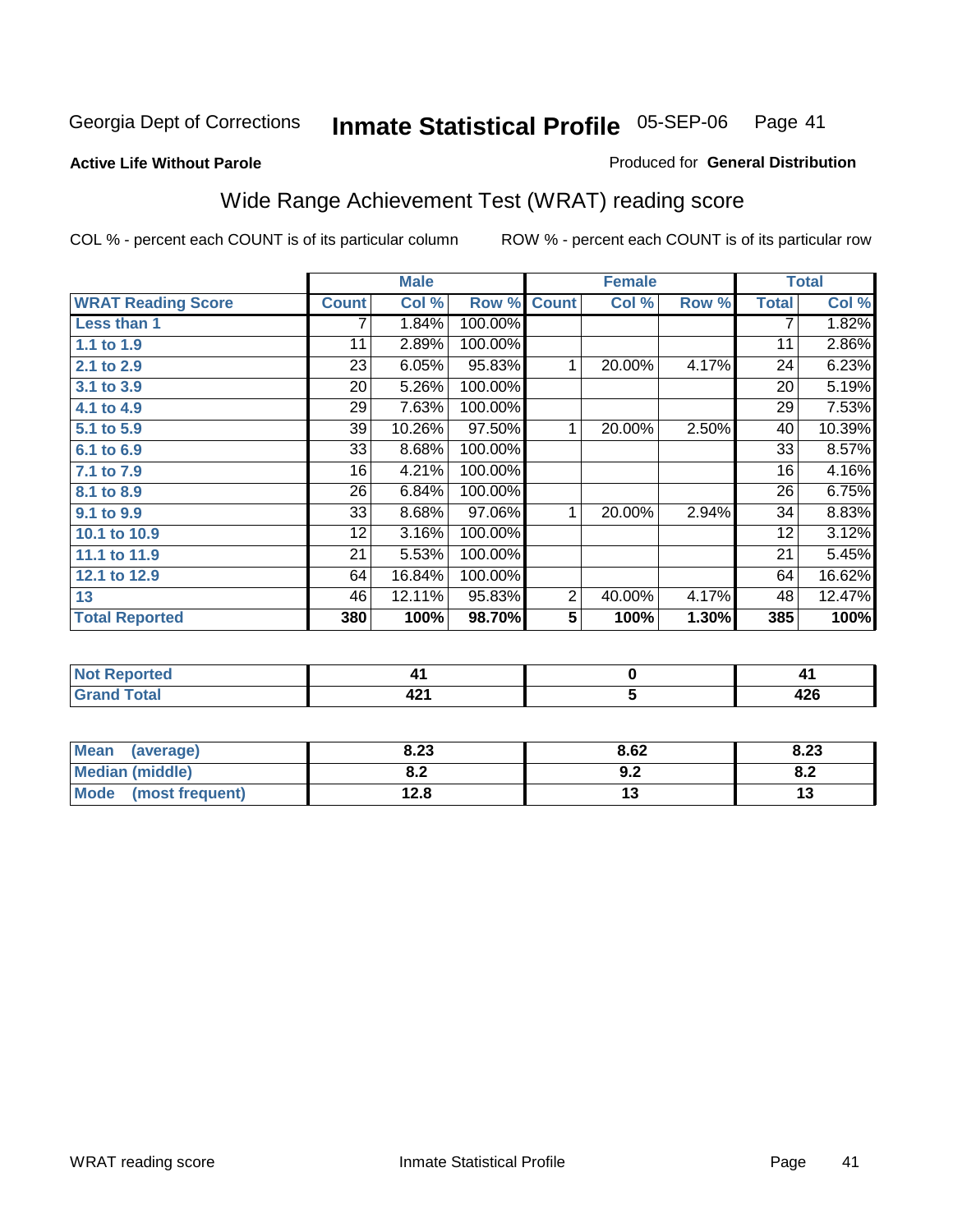**Active Life Without Parole** 

Produced for **General Distribution**

# Wide Range Achievement Test (WRAT) math score

COL % - percent each COUNT is of its particular column ROW % - percent each COUNT is of its particular row

 **5**

|                              |              | <b>Male</b> |         |                         | <b>Female</b> |        |              | <b>Total</b> |
|------------------------------|--------------|-------------|---------|-------------------------|---------------|--------|--------------|--------------|
| <b>WRAT Mathematic Score</b> | <b>Count</b> | Col %       | Row %   | <b>Count</b>            | Col %         | Row %  | <b>Total</b> | Col %        |
| <b>Less than 1</b>           |              | 0.26%       | 100.00% |                         |               |        |              | 0.26%        |
| 1.1 to 1.9                   | 4            | 1.05%       | 100.00% |                         |               |        | 4            | 1.04%        |
| 2.1 to 2.9                   | 14           | 3.68%       | 100.00% |                         |               |        | 14           | 3.64%        |
| 3.1 to 3.9                   | 27           | 7.11%       | 100.00% |                         |               |        | 27           | 7.01%        |
| 4.1 to 4.9                   | 39           | 10.26%      | 97.50%  | 1                       | 20.00%        | 2.50%  | 40           | 10.39%       |
| 5.1 to 5.9                   | 43           | 11.32%      | 100.00% |                         |               |        | 43           | 11.17%       |
| 6.1 to 6.9                   | 87           | 22.89%      | 100.00% |                         |               |        | 87           | 22.60%       |
| 7.1 to 7.9                   | 53           | 13.95%      | 98.15%  | 1                       | 20.00%        | 1.85%  | 54           | 14.03%       |
| 8.1 to 8.9                   | 25           | 6.58%       | 96.15%  | 1                       | 20.00%        | 3.85%  | 26           | 6.75%        |
| 9.1 to 9.9                   | 40           | 10.53%      | 97.56%  | 1                       | 20.00%        | 2.44%  | 41           | 10.65%       |
| 10.1 to 10.9                 | 19           | 5.00%       | 100.00% |                         |               |        | 19           | 4.94%        |
| 11 to 11.9                   | 11           | 2.89%       | 100.00% |                         |               |        | 11           | 2.86%        |
| 12 to 12.9                   | 9            | 2.37%       | 100.00% |                         |               |        | 9            | 2.34%        |
| 13                           | 8            | 2.11%       | 88.89%  | 1                       | 20.00%        | 11.11% | 9            | 2.34%        |
| <b>Total Reported</b>        | 380          | 100%        | 98.70%  | $\overline{\mathbf{5}}$ | 100%          | 1.30%  | 385          | 100.0%       |
|                              |              |             |         |                         |               |        |              |              |
| <b>Not Reported</b>          |              | 41          |         |                         | 0             |        |              | 41           |

| <b>Mean</b><br>(average)       | 7.00 | 8.68 | 7.02 |
|--------------------------------|------|------|------|
| Median (middle)                | 6.9  | o.z  | 6.9  |
| <b>Mode</b><br>(most frequent) | 6.9  | 4.O  | 6.9  |

 **421**

 **Grand Total**

 **426**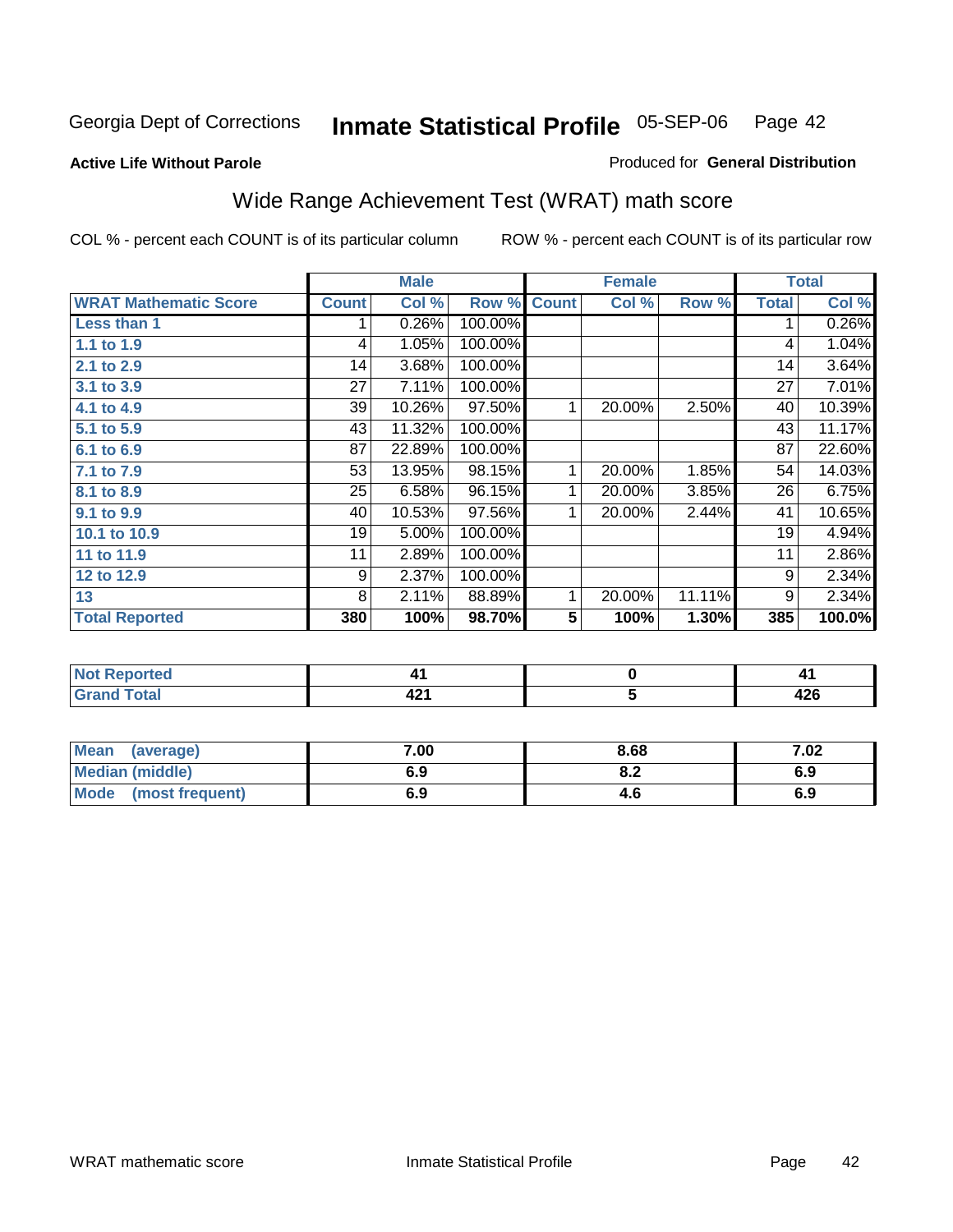### **Active Life Without Parole**

#### Produced for **General Distribution**

# Wide Range Achievement Test (WRAT) spelling score

|                            |              | <b>Male</b> |         |                 | <b>Female</b>  |       |              | <b>Total</b> |
|----------------------------|--------------|-------------|---------|-----------------|----------------|-------|--------------|--------------|
| <b>WRAT Spelling Score</b> | <b>Count</b> | Col %       | Row %   | <b>Count</b>    | Col %          | Row % | <b>Total</b> | Col %        |
| Less than 1                | 3            | 0.79%       | 100.00% |                 |                |       | 3            | 0.78%        |
| 1.1 to 1.9                 | 17           | 4.49%       | 100.00% |                 |                |       | 17           | 4.43%        |
| 2.1 to 2.9                 | 32           | 8.44%       | 100.00% |                 |                |       | 32           | 8.33%        |
| 3.1 to 3.9                 | 21           | 5.54%       | 100.00% |                 |                |       | 21           | 5.47%        |
| 4.1 to 4.9                 | 37           | 9.76%       | 97.37%  | 1               | 20.00%         | 2.63% | 38           | 9.90%        |
| 5.1 to 5.9                 | 34           | 8.97%       | 100.00% |                 |                |       | 34           | 8.85%        |
| 6.1 to 6.9                 | 46           | 12.14%      | 97.87%  | 1               | 20.00%         | 2.13% | 47           | 12.24%       |
| 7.1 to 7.9                 | 34           | 8.97%       | 100.00% |                 |                |       | 34           | 8.85%        |
| 8.1 to 8.9                 | 30           | 7.92%       | 100.00% |                 |                |       | 30           | 7.81%        |
| 9.1 to 9.9                 | 31           | 8.18%       | 100.00% |                 |                |       | 31           | 8.07%        |
| 10.1 to 10.9               | 24           | 6.33%       | 100.00% |                 |                |       | 24           | 6.25%        |
| 11.1 to 11.9               | 21           | 5.54%       | 95.45%  | 1               | 20.00%         | 4.55% | 22           | 5.73%        |
| 12.1 to 12.9               | 29           | 7.65%       | 96.67%  | 1               | 20.00%         | 3.33% | 30           | 7.81%        |
| 13                         | 20           | 5.28%       | 95.24%  | 1               | 20.00%         | 4.76% | 21           | 5.47%        |
| <b>Total Reported</b>      | 379          | 100%        | 98.70%  | $5\phantom{.0}$ | 100%           | 1.30% | 384          | 100%         |
|                            |              |             |         |                 |                |       |              |              |
| <b>Not Reported</b>        |              | 42          |         |                 | $\pmb{0}$      |       |              | 42           |
| <b>Grand Total</b>         |              | 421         |         |                 | $\overline{5}$ |       |              | 426          |

| <b>Mean</b><br>(average)       | 7.25 | 9.42      | 7.28     |
|--------------------------------|------|-----------|----------|
| <b>Median (middle)</b>         | ხ.მ  | 4 1 2<br> |          |
| <b>Mode</b><br>(most frequent) | გ.ა  | – ⊥       | o<br>ၓ.ͻ |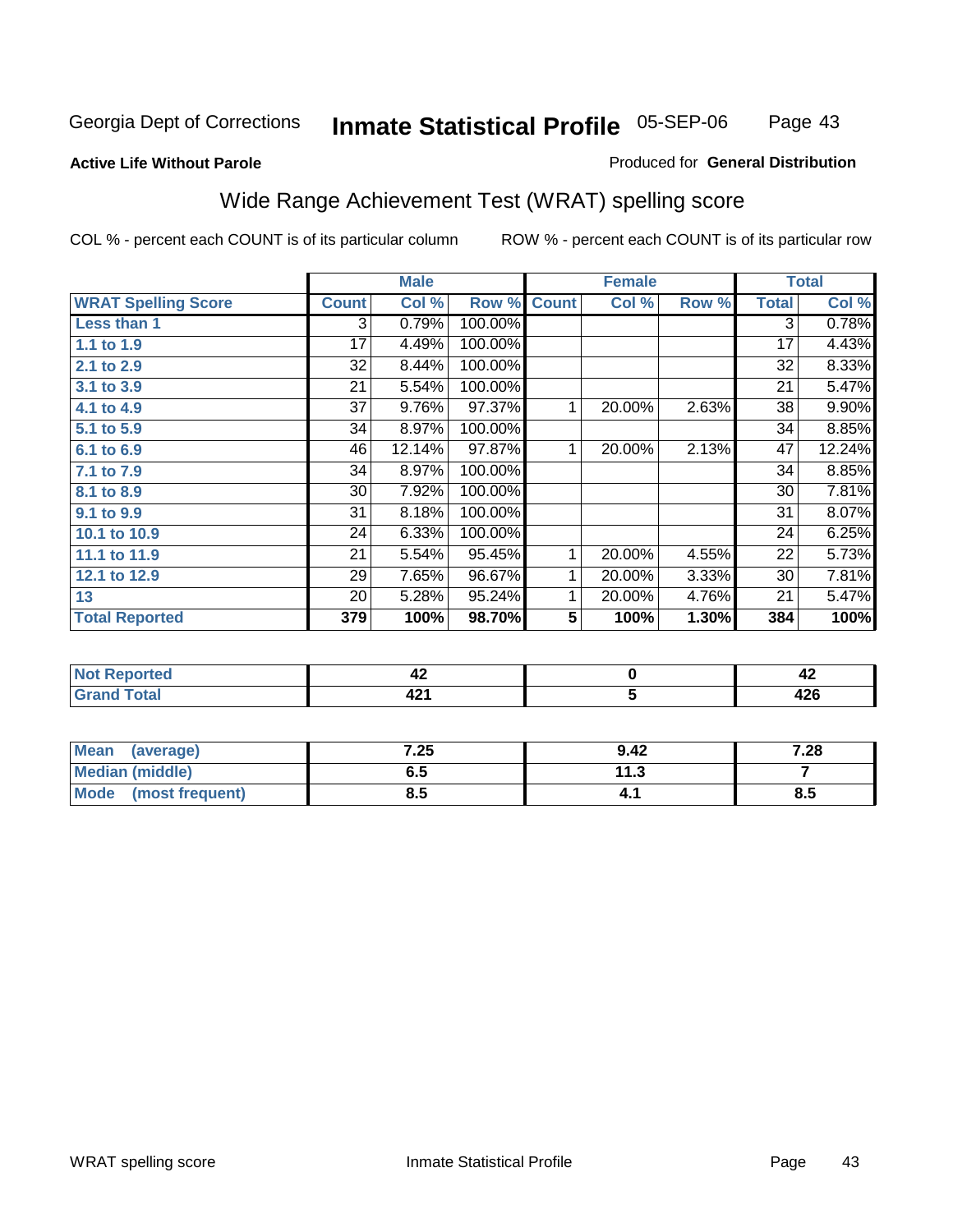#### **Active Life Without Parole**

Produced for **General Distribution**

### Scope of substance abuse - summary

|                        |              | <b>Male</b> |           |             | <b>Female</b> |                     |       | Total  |
|------------------------|--------------|-------------|-----------|-------------|---------------|---------------------|-------|--------|
| <b>Substance Abuse</b> | <b>Count</b> | Col %       |           | Row % Count | Col %         | Row %               | Total | Col %  |
| Drugs and alcohol      | 93           | 22.09%      | 97.89%I   |             | 40.00%        | $2.1\overline{1\%}$ | 95    | 22.30% |
|                        | 328          | 77.91%      | $99.09\%$ |             | 60.00%        | $0.91\%$            | 331   | 77.70% |
| <b>Total Reported</b>  | 421          | 100%        | 98.83%    |             | 100%          | $1.17\%$            | 426   | 100%   |

| <b>Not</b><br><b>Reported</b> |     |     |
|-------------------------------|-----|-----|
| <b>Total</b>                  | י ה | 00  |
| ' Grand                       | 443 | 440 |

| Mode | (most frequent) |  |  |
|------|-----------------|--|--|
|      |                 |  |  |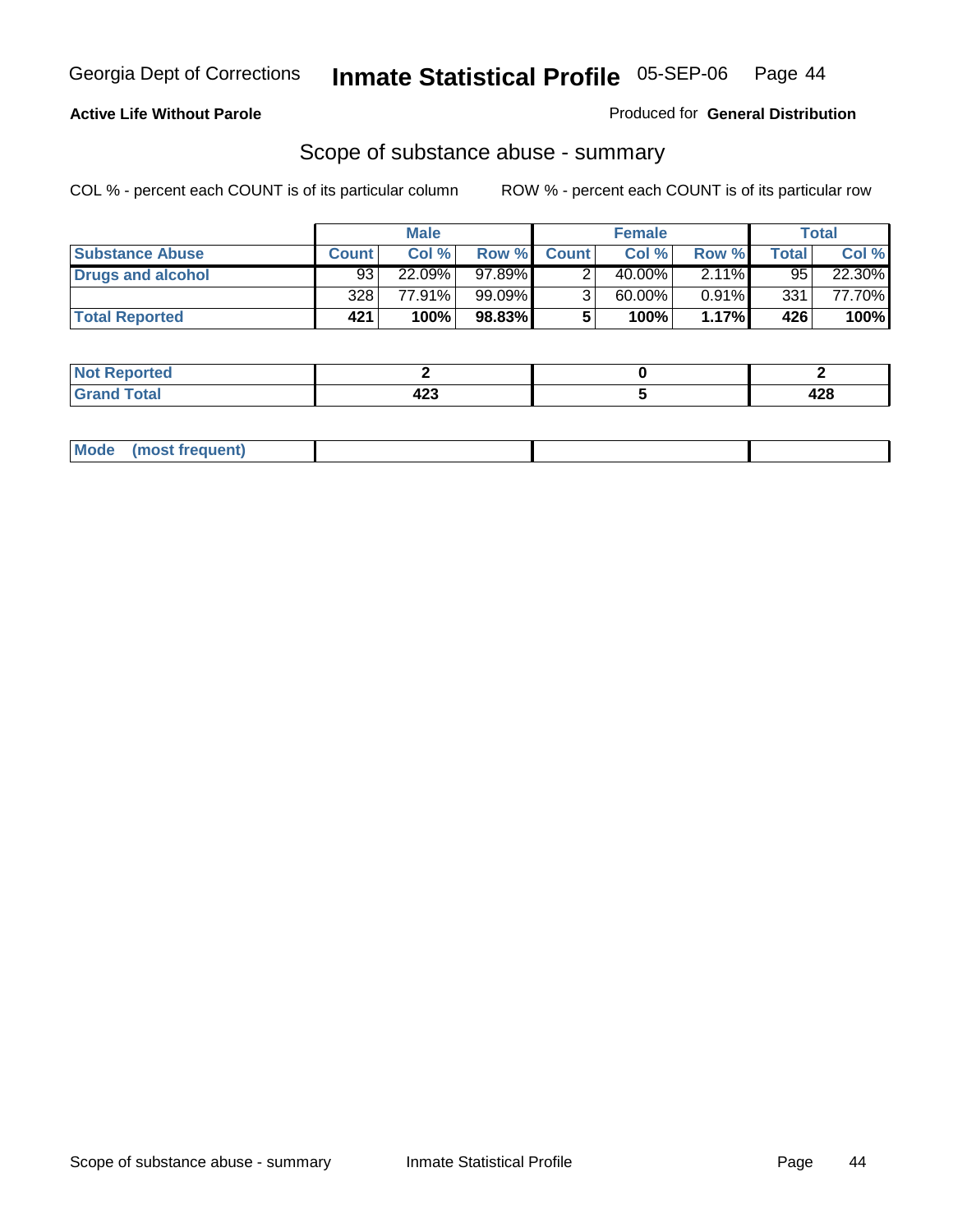#### **Active Life Without Parole**

#### Produced for **General Distribution**

### Scope of substance abuse - detail

|                                         |              | <b>Male</b> |         |              | <b>Female</b> |       |              | <b>Total</b> |
|-----------------------------------------|--------------|-------------|---------|--------------|---------------|-------|--------------|--------------|
| <b>Substance Abuse</b>                  | <b>Count</b> | Col %       | Row %   | <b>Count</b> | Col %         | Row % | <b>Total</b> | Col %        |
| <b>Drug addiction and alcohol</b>       | 3            | 0.71%       | 100.00% |              |               |       | 3            | 0.70%        |
| abuse                                   |              |             |         |              |               |       |              |              |
| <b>Drug addiction and alcoholism</b>    | 2            | 0.48%       | 100.00% |              |               |       | 2            | 0.47%        |
| <b>Drug experiment &amp; alcohol</b>    | 13           | 3.09%       | 100.00% |              |               |       | 13           | 3.05%        |
| abuse                                   |              |             |         |              |               |       |              |              |
| <b>Drug experiment &amp; alcoholism</b> |              | 1.66%       | 100.00% |              |               |       |              | 1.64%        |
| Drug abuse and alcohol abuse            | 57           | 13.54%      | 98.28%  |              | 20.00%        | 1.72% | 58           | 13.62%       |
| <b>Drug abuse and alcoholism</b>        | 11           | 2.61%       | 91.67%  |              | 20.00%        | 8.33% | 12           | 2.82%        |
|                                         | 328          | 77.91%      | 99.09%  | 3            | 60.00%        | 0.91% | 331          | 77.70%       |
| <b>Total Reported</b>                   | 421          | 100%        | 98.83%  | 5.           | 100%          | 1.17% | 426          | 100%         |

| Reported<br>$\sim$ |     |        |
|--------------------|-----|--------|
| <b>cotal</b>       | .   | $\sim$ |
| _____              | 423 | 440    |

| Mode (most frequent) |  |  |
|----------------------|--|--|
|                      |  |  |
|                      |  |  |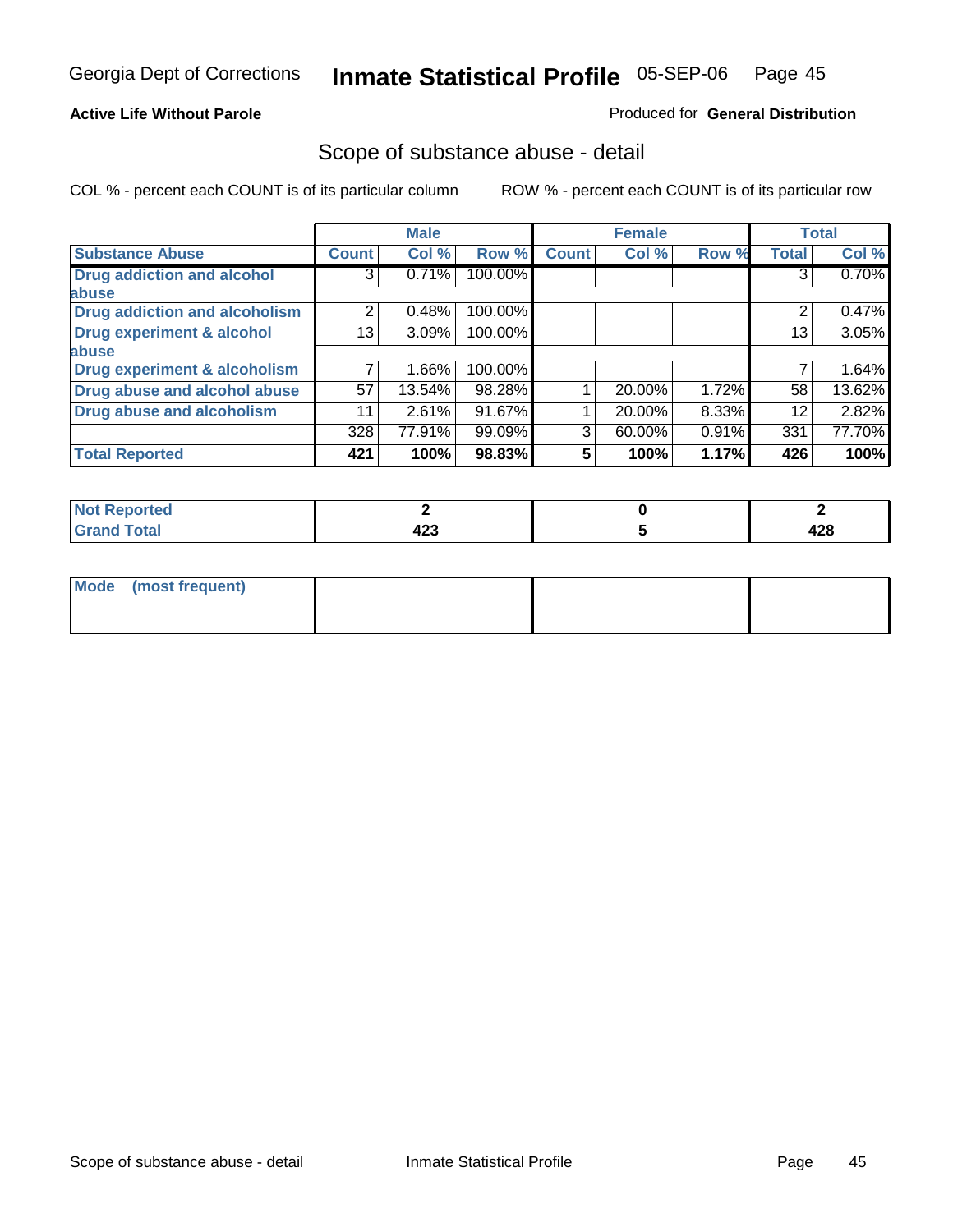**Active Life Without Parole** 

#### Produced for **General Distribution**

### Current / last mental health treatment level

|                                    |                 | <b>Male</b> |         |              | <b>Female</b> |       |              | <b>Total</b> |
|------------------------------------|-----------------|-------------|---------|--------------|---------------|-------|--------------|--------------|
| <b>Mental Health Treatment Lev</b> | Count           | Col %       | Row %   | <b>Count</b> | Col %         | Row % | <b>Total</b> | Col %        |
| 1 No problem at current time       | 75              | 47.77%      | 98.68%  |              | 25.00%        | 1.32% | 76           | 47.20%       |
| 2 Receiving outpatient             | 58              | 36.94%      | 95.08%  | 3            | 75.00%        | 4.92% | 61           | 37.89%       |
| treatment                          |                 |             |         |              |               |       |              |              |
| 3 Inpatient, moderate              | 20 <sub>1</sub> | 12.74%      | 100.00% |              |               |       | 20           | 12.42%       |
| treatment                          |                 |             |         |              |               |       |              |              |
| 4 Inpatient, intensive             | 4               | 2.55%       | 100.00% |              |               |       | 4            | 2.48%        |
| treatment                          |                 |             |         |              |               |       |              |              |
| <b>Total Evaluated</b>             | 157             | 100%        | 97.52%  | 4            | 100%          | 2.48% | 161          | 100%         |

| Never had MH evaluation | 264  | $\Omega$<br>∠ບບ                  |
|-------------------------|------|----------------------------------|
| $T0$ tol                | TÆ 1 | $\overline{\phantom{a}}$<br>44 U |

| <b>Median (middle)</b> | <b>Receiving outpatient</b><br>treatment | <b>Receiving outpatient</b><br>treatment | <b>Receiving</b><br>outpatient<br>treatment |
|------------------------|------------------------------------------|------------------------------------------|---------------------------------------------|
| <b>Mode</b>            | No problem at current time               | <b>Receiving outpatient</b>              | No problem at                               |
| (most frequent)        |                                          | treatment                                | current time                                |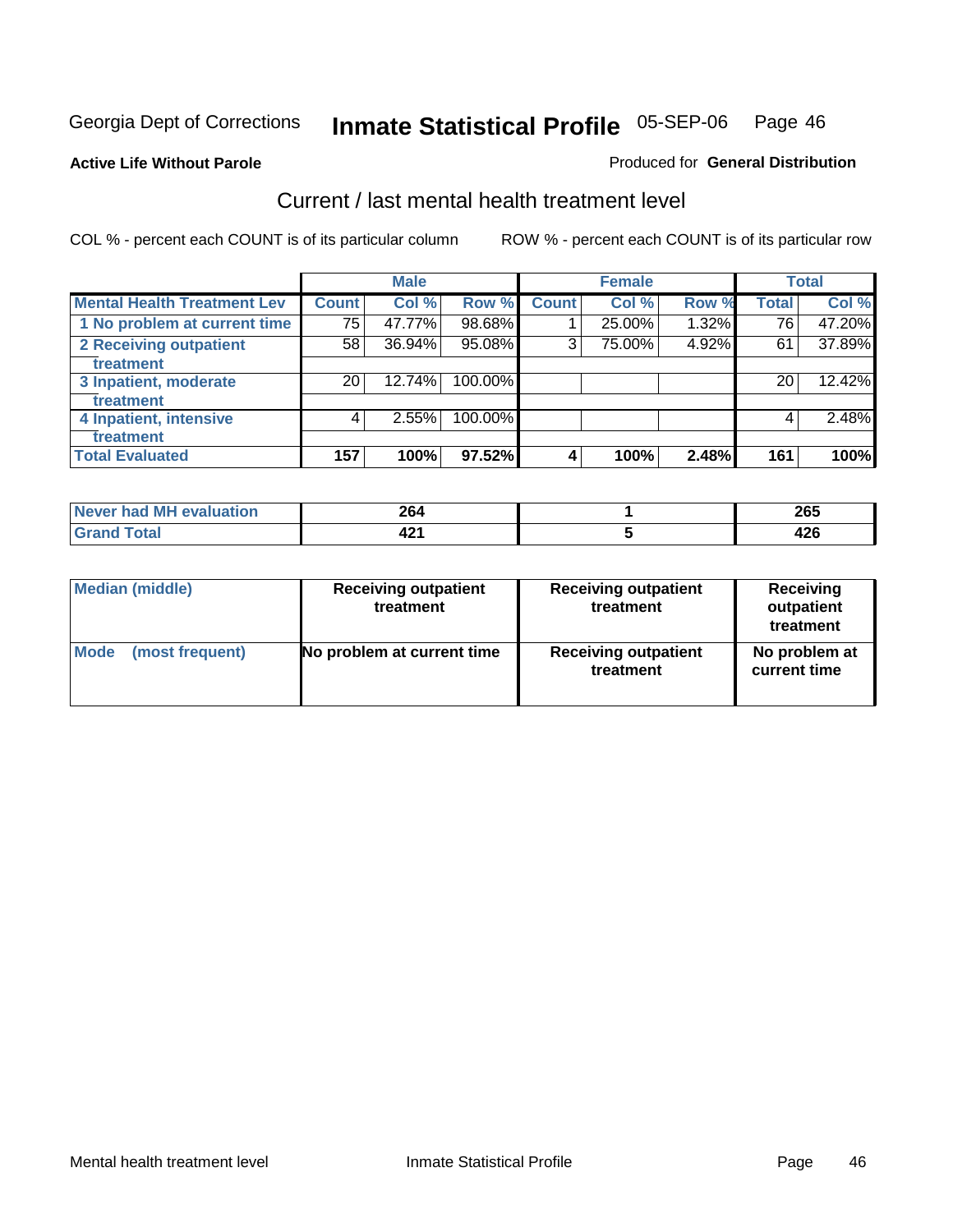### **Active Life Without Parole**

#### Produced for **General Distribution**

### PULHESDWIT medical scale - 'P' overall condition ('P'hysical)

|                                   |              | <b>Male</b> |             |   | <b>Female</b> |       |              | <b>Total</b> |
|-----------------------------------|--------------|-------------|-------------|---|---------------|-------|--------------|--------------|
| 'P' Overall Condition             | <b>Count</b> | Col %       | Row % Count |   | Col %         | Row % | <b>Total</b> | Col %        |
| 1 No medical illness              | 287          | 68.50%      | 98.97%      | 3 | $60.00\%$     | 1.03% | 290          | 68.40%       |
| 2 Well-controlled chronic illness | 76           | $18.14\%$   | 97.44%      |   | 40.00%        | 2.56% | 78           | 18.40%       |
| 3 Poorly-controlled chronic       | 55           | 13.13%      | 100.00%     |   |               |       | 55           | 12.97%       |
| <b>illness</b>                    |              |             |             |   |               |       |              |              |
| 4 Significant problems requiring  |              | $0.24\%$    | 100.00%     |   |               |       |              | 0.24%        |
| special housing                   |              |             |             |   |               |       |              |              |
| <b>Total Reported</b>             | 419          | 100%        | 98.82%      | 5 | 100%          | 1.18% | 424          | 100.0%       |

| <b>Not</b><br><b>Reported</b> |          |            |
|-------------------------------|----------|------------|
| <b>Total</b><br><b>Grand</b>  | "<br>44. | ハつに<br>420 |

| Mode | (most frequent) | <sup>1</sup> No medical illness | 1 No medical illness | 1 No medical<br>illness |
|------|-----------------|---------------------------------|----------------------|-------------------------|
|------|-----------------|---------------------------------|----------------------|-------------------------|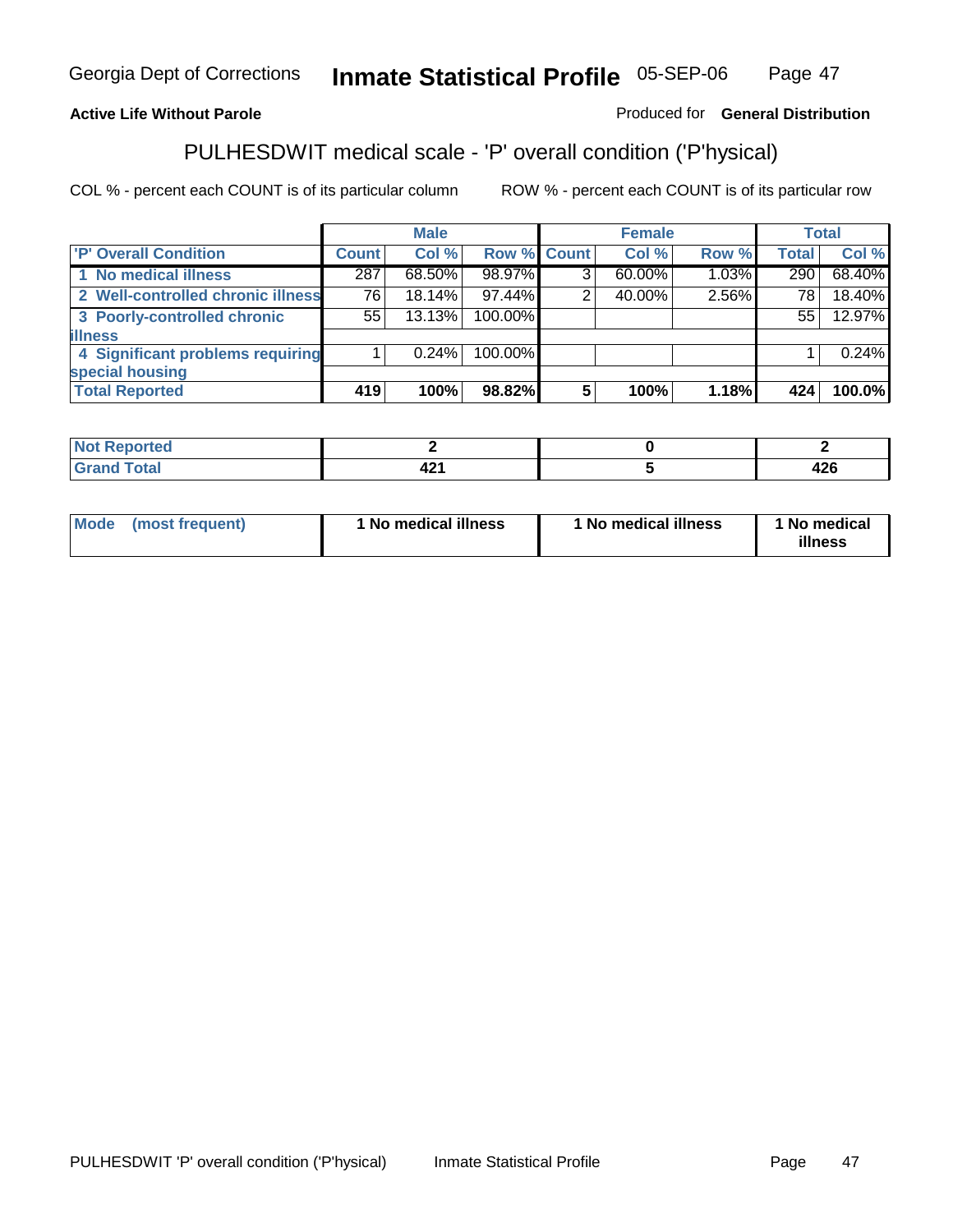### **Active Life Without Parole**

Produced for **General Distribution**

# PULHESDWIT medical scale - 'U' upper body

|                              |              | <b>Male</b> |         |              | <b>Female</b> |       |              | <b>Total</b> |
|------------------------------|--------------|-------------|---------|--------------|---------------|-------|--------------|--------------|
| <b>TU' Upper Body</b>        | <b>Count</b> | Col %       | Row %   | <b>Count</b> | Col %         | Row % | <b>Total</b> | Col %        |
| 1 Upper bones, joints,       | 402          | 95.94%      | 98.77%  | 5            | 100.00%       | 1.23% | 407          | 95.99%       |
| muscles all OK               |              |             |         |              |               |       |              |              |
| 2 One or both arms minimally | 11           | 2.63%       | 100.00% |              |               |       | 11           | 2.59%        |
| limited                      |              |             |         |              |               |       |              |              |
| 3 One or both arms           | 6            | 1.43%       | 100.00% |              |               |       | 6            | 1.42%        |
| moderately limited           |              |             |         |              |               |       |              |              |
| <b>Total Reported</b>        | 419          | 100%        | 98.82%  | 5            | 100%          | 1.18% | 424          | 100%         |

| Reported<br>$\sim$ |            |             |
|--------------------|------------|-------------|
| ______             | 404<br>- - | . מ<br>44 U |

| Mode | (most frequent) | 1 Upper bones, joints,<br>muscles all OK | 1 Upper bones, joints,<br>muscles all OK | 1 Upper bones,<br>joints, muscles all<br>ΟK |
|------|-----------------|------------------------------------------|------------------------------------------|---------------------------------------------|
|------|-----------------|------------------------------------------|------------------------------------------|---------------------------------------------|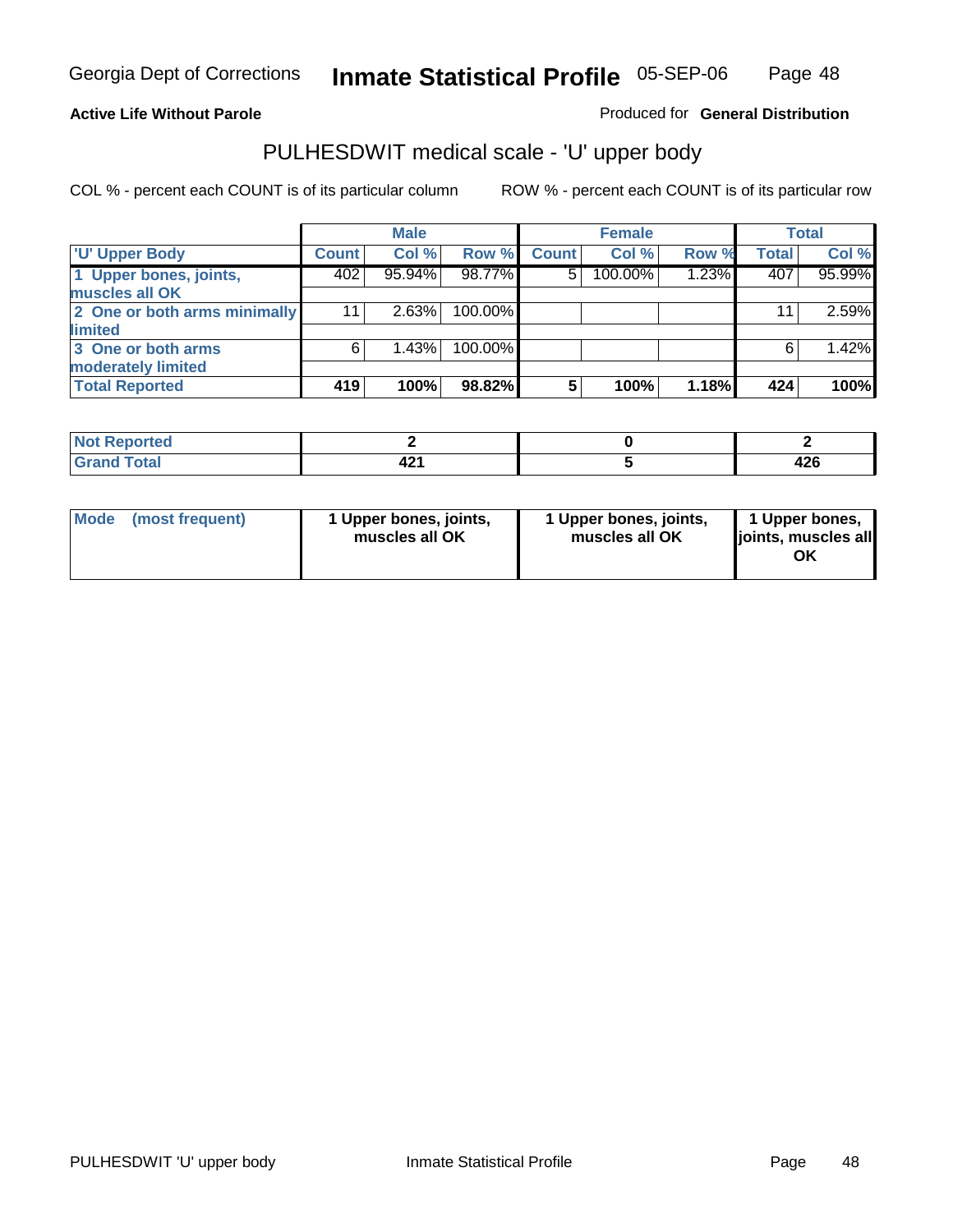#### **Active Life Without Parole**

Produced for **General Distribution**

### PULHESDWIT medical scale - 'L' lower body

|                                |              | <b>Male</b> |         |              | <b>Female</b> |       |              | <b>Total</b> |
|--------------------------------|--------------|-------------|---------|--------------|---------------|-------|--------------|--------------|
| 'L' Lower Body                 | <b>Count</b> | Col %       | Row %   | <b>Count</b> | Col %         | Row % | <b>Total</b> | Col %        |
| 1 Lower bones, joints,         | 383          | 91.41%      | 98.71%  | 5            | 100.00%       | 1.29% | 388          | 91.51%       |
| muscles all OK                 |              |             |         |              |               |       |              |              |
| 2 One or both legs minimally   | 27           | 6.44%       | 100.00% |              |               |       | 27           | $6.37\%$     |
| limited                        |              |             |         |              |               |       |              |              |
| 3 One or both legs             | 8            | 1.91%       | 100.00% |              |               |       | 8            | 1.89%        |
| moderately limited             |              |             |         |              |               |       |              |              |
| 4 One leg disabled, paralyzed, |              | 0.24%       | 100.00% |              |               |       |              | 0.24%        |
| or amputated                   |              |             |         |              |               |       |              |              |
| <b>Total Reported</b>          | 419          | 100%        | 98.82%  | 5            | 100%          | 1.18% | 424          | 100.0%       |

| <b>rted</b><br>N                    |                |                |
|-------------------------------------|----------------|----------------|
| $f \wedge f \wedge f$<br>TOldi<br>. | .<br>ъ.<br>--- | $\sim$<br>44 U |

|  | Mode (most frequent) | 1 Lower bones, joints,<br>muscles all OK | 1 Lower bones, joints,<br>muscles all OK | 1 Lower bones,<br>joints, muscles all<br>ОK |
|--|----------------------|------------------------------------------|------------------------------------------|---------------------------------------------|
|--|----------------------|------------------------------------------|------------------------------------------|---------------------------------------------|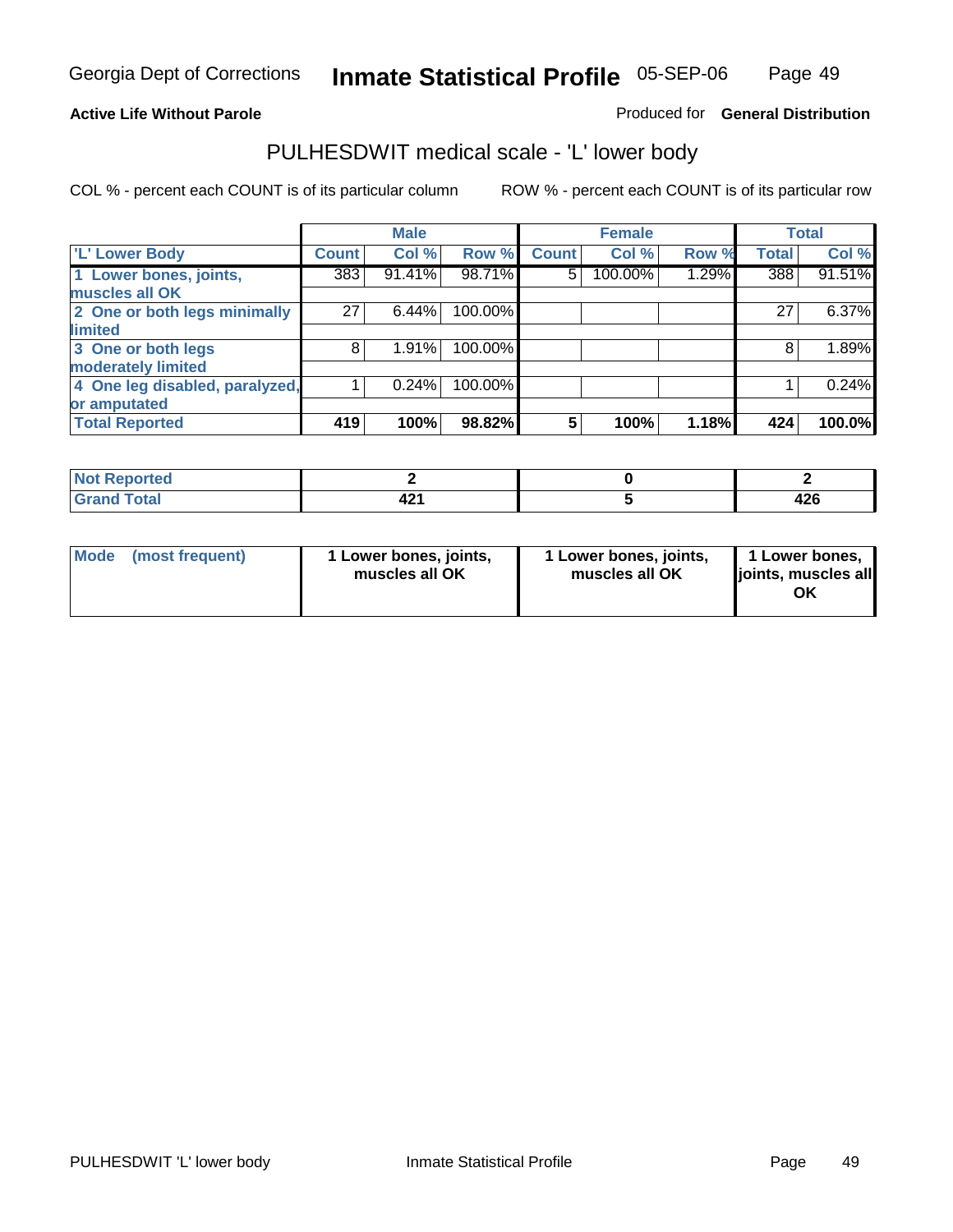Page 50

#### **Active Life Without Parole**

Produced for **General Distribution**

### PULHESDWIT medical scale - 'H' hearing

|                                |              | <b>Male</b> |             |    | <b>Female</b> |       | <b>Total</b> |         |
|--------------------------------|--------------|-------------|-------------|----|---------------|-------|--------------|---------|
| 'H' Hearing                    | <b>Count</b> | Col%        | Row % Count |    | Col%          | Row % | <b>Total</b> | Col %   |
| 1 Normal hearing both ears     | 418          | 99.76%      | 98.82%      | 5. | 100.00%       | 1.18% | 423          | 99.76%  |
| 2 Some loss in one ear with    |              | $0.24\%$    | 100.00%     |    |               |       |              | 0.24%   |
| other OK, or mild loss in both |              |             |             |    |               |       |              |         |
| <b>Total Reported</b>          | 419          | 100%        | 98.82%      | 5  | 100%          | 1.18% | 424          | $100\%$ |

| .                     |  |             |
|-----------------------|--|-------------|
| ------<br>----- ----- |  | 196<br>44 U |

| Mode (most frequent) | 1 Normal hearing both ears 1 Normal hearing both ears 1 Normal hearing | both ears |
|----------------------|------------------------------------------------------------------------|-----------|
|                      |                                                                        |           |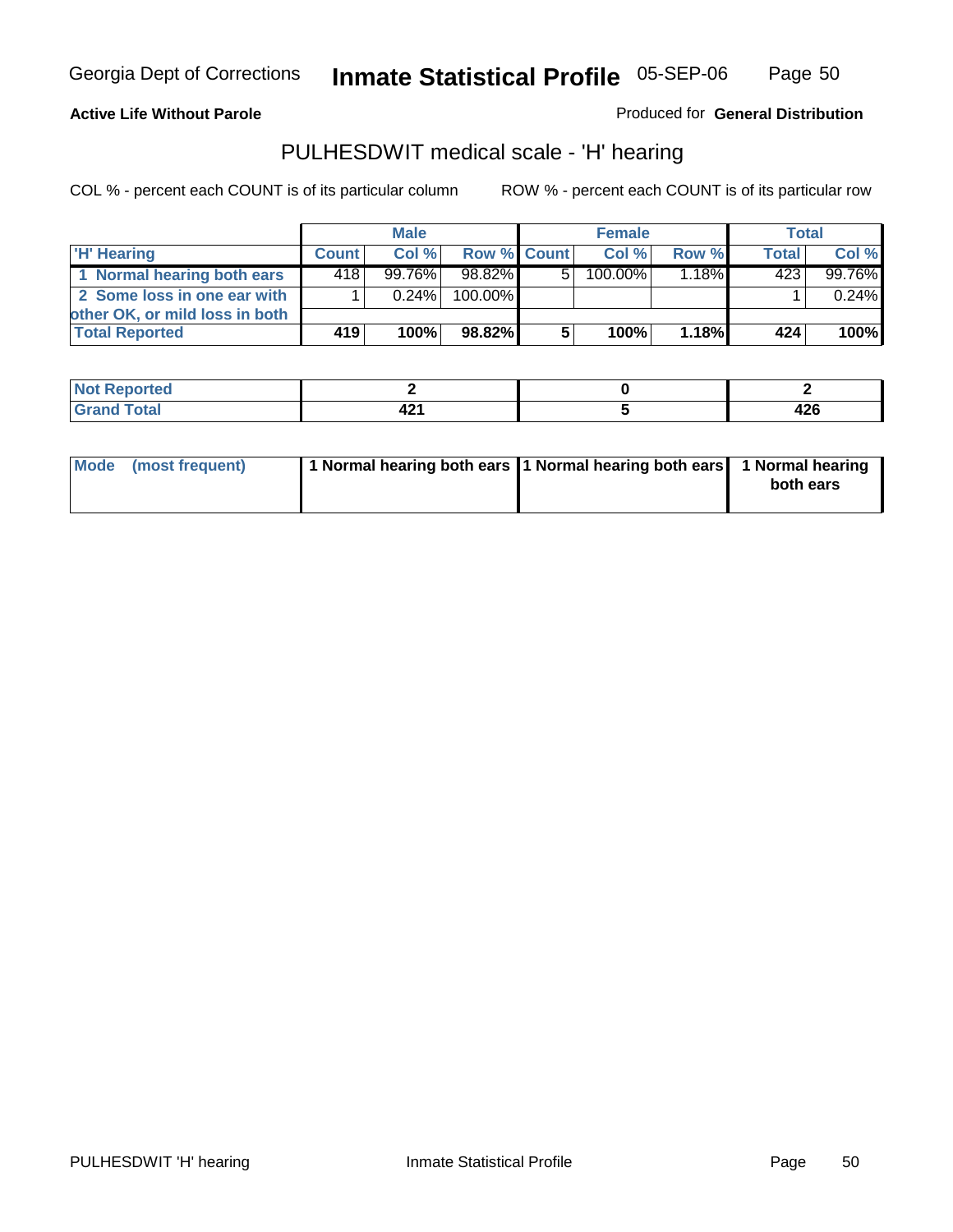#### **Active Life Without Parole**

#### Produced for **General Distribution**

### PULHESDWIT medical scale - 'E' vision

|                                 |                  | <b>Male</b> |                    |   | <b>Female</b> |       |              | <b>Total</b> |
|---------------------------------|------------------|-------------|--------------------|---|---------------|-------|--------------|--------------|
| 'E' Vision                      | <b>Count</b>     | Col %       | <b>Row % Count</b> |   | Col %         | Row % | <b>Total</b> | Col %        |
| 1 Correctable to 20/40 in both  | 350 <sup>1</sup> | 83.53%      | 98.87%             | 4 | 80.00%        | 1.13% | 354          | 83.49%       |
| eyes                            |                  |             |                    |   |               |       |              |              |
| 2 Correctable to 20/70 in one   | 63               | 15.04%      | 98.44%             |   | 20.00%        | 1.56% | 64           | 15.09%       |
| eye, may be blind in other      |                  |             |                    |   |               |       |              |              |
| 3 Correctable to 20/200 in one  | 4                | 0.95%       | 100.00%            |   |               |       | 4            | 0.94%        |
| eye, may be blind in other      |                  |             |                    |   |               |       |              |              |
| 4 One eye not correctable to    |                  | 0.24%       | 100.00%            |   |               |       |              | 0.24%        |
| 20/200, other may be blind      |                  |             |                    |   |               |       |              |              |
| 5 Blind in both eyes, requiring |                  | 0.24%       | 100.00%            |   |               |       |              | 0.24%        |
| special housing                 |                  |             |                    |   |               |       |              |              |
| <b>Total Reported</b>           | 419              | 100%        | 98.82%             | 5 | 100%          | 1.18% | 424          | 100%         |

| ™τeα⊦<br>. <b>.</b> |              |           |
|---------------------|--------------|-----------|
| $\sim$<br>------    | 10 A<br>44 . | .<br>44 U |

| Mode | (most frequent) | 1 Correctable to 20/40 in<br>both eves | 1 Correctable to 20/40 in   1 Correctable to<br>both eves | 20/40 in both eyes |
|------|-----------------|----------------------------------------|-----------------------------------------------------------|--------------------|
|------|-----------------|----------------------------------------|-----------------------------------------------------------|--------------------|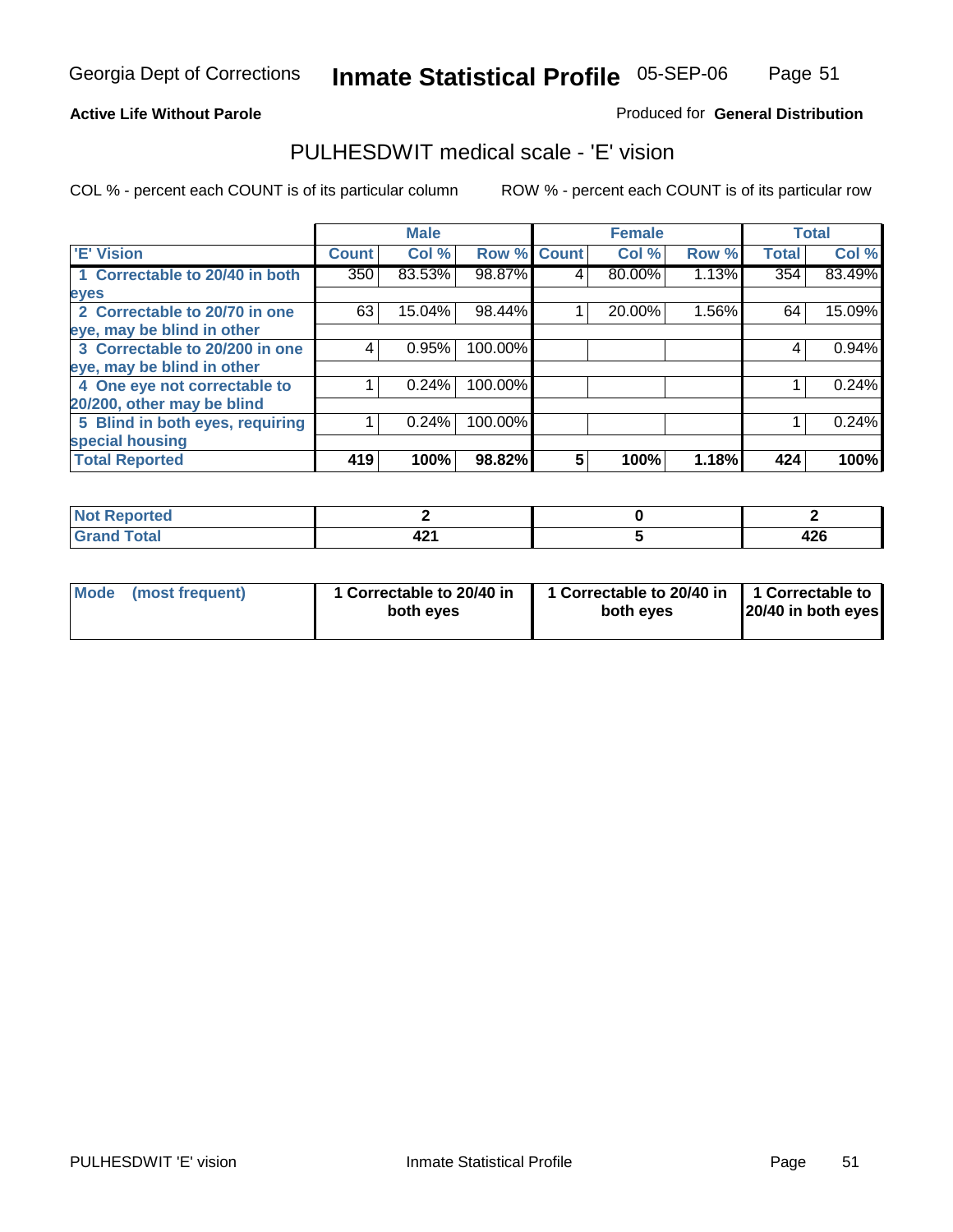### **Active Life Without Parole**

### Produced for **General Distribution**

### PULHESDWIT medical scale - 'S' pSychiatric

|                                |              | <b>Male</b> |             |   | <b>Female</b> |       |              | <b>Total</b> |
|--------------------------------|--------------|-------------|-------------|---|---------------|-------|--------------|--------------|
| 'S' pSychiatric                | <b>Count</b> | Col %       | Row % Count |   | Col %         | Row % | <b>Total</b> | Col %        |
| 1 No impairment or disorders   | 332          | 80.98%      | 99.40%      | 2 | 40.00%        | 0.60% | 334          | 80.48%       |
| 2 Stable, or in remission, or  | 62           | 15.12%      | 95.38%      | 3 | 60.00%        | 4.62% | 65           | 15.66%       |
| mild impairment or retardation |              |             |             |   |               |       |              |              |
| 3 Requires moderate inpatient  | 13           | $3.17\%$    | 100.00%     |   |               |       | 13           | 3.13%        |
| treatment                      |              |             |             |   |               |       |              |              |
| 4 Requires intensive inpatient | 3            | 0.73%       | 100.00%     |   |               |       | 3            | 0.72%        |
| treatment                      |              |             |             |   |               |       |              |              |
| <b>Total Reported</b>          | 410          | 100%        | 98.80%      | 5 | 100%          | 1.20% | 415          | 100%         |

| orted        |                     |            |
|--------------|---------------------|------------|
| <b>Total</b> | $\sim$<br>٠.,<br>74 | 10C<br>TEV |

| Mode (most frequent) | 1 No impairment or disorders 2 Stable, or in remission, 11 No impairment or |                       |           |
|----------------------|-----------------------------------------------------------------------------|-----------------------|-----------|
|                      |                                                                             | or mild impairment or | disorders |
|                      |                                                                             | retardation           |           |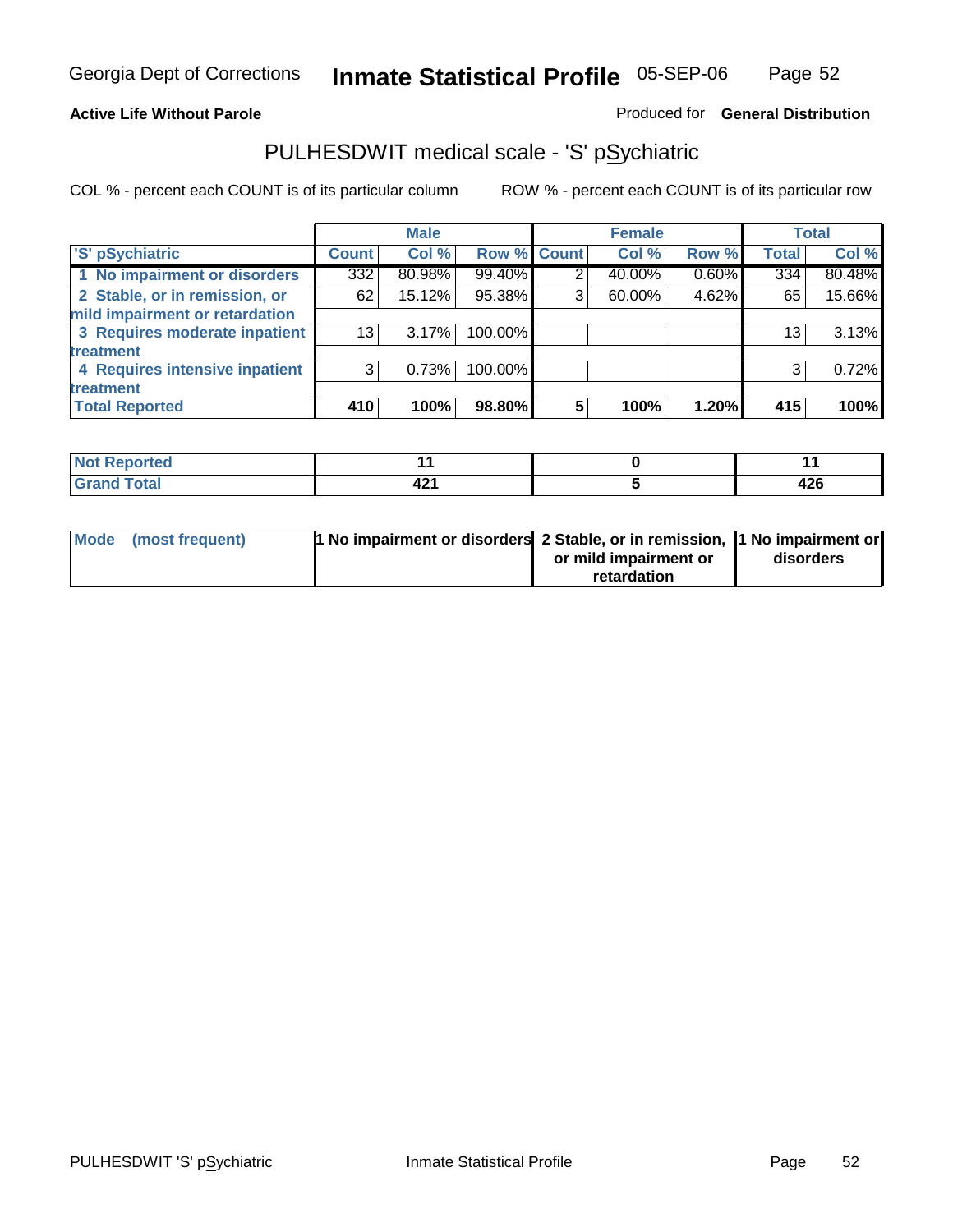#### **Active Life Without Parole**

Produced for **General Distribution**

### PULHESDWIT medical scale - 'D' dental

|                                 |                 | <b>Male</b> |             |   | <b>Female</b> |       |              | <b>Total</b> |
|---------------------------------|-----------------|-------------|-------------|---|---------------|-------|--------------|--------------|
| <b>D'</b> Dental                | Count           | Col %       | Row % Count |   | Col %         | Row % | <b>Total</b> | Col %        |
| 1 Minimal routine dental health | 204             | 50.12%      | 98.55%      | ົ | 60.00%        | 1.45% | 207          | 50.24%       |
| <b>needs</b>                    |                 |             |             |   |               |       |              |              |
| 2 Moderate cavities and/or      | 170             | 41.77%      | 98.84%      |   | 40.00%        | 1.16% | 172          | 41.75%       |
| gum disease                     |                 |             |             |   |               |       |              |              |
| 3 Extensive gum disease         | 33 <sup>1</sup> | $8.11\%$    | 100.00%     |   |               |       | 33           | 8.01%        |
| and/or widespread decay         |                 |             |             |   |               |       |              |              |
| <b>Total Reported</b>           | 407             | 100%        | 98.79%      | 5 | 100%          | 1.21% | 412          | 100%         |

| 'N<br>тео |            | P         |
|-----------|------------|-----------|
|           | 10.<br>421 | .<br>44 U |

| Mode | (most frequent) | <b>Minimal routine dental</b><br>health needs | 1 Minimal routine dental<br>health needs | 1 Minimal routine<br>dental health<br>needs |
|------|-----------------|-----------------------------------------------|------------------------------------------|---------------------------------------------|
|------|-----------------|-----------------------------------------------|------------------------------------------|---------------------------------------------|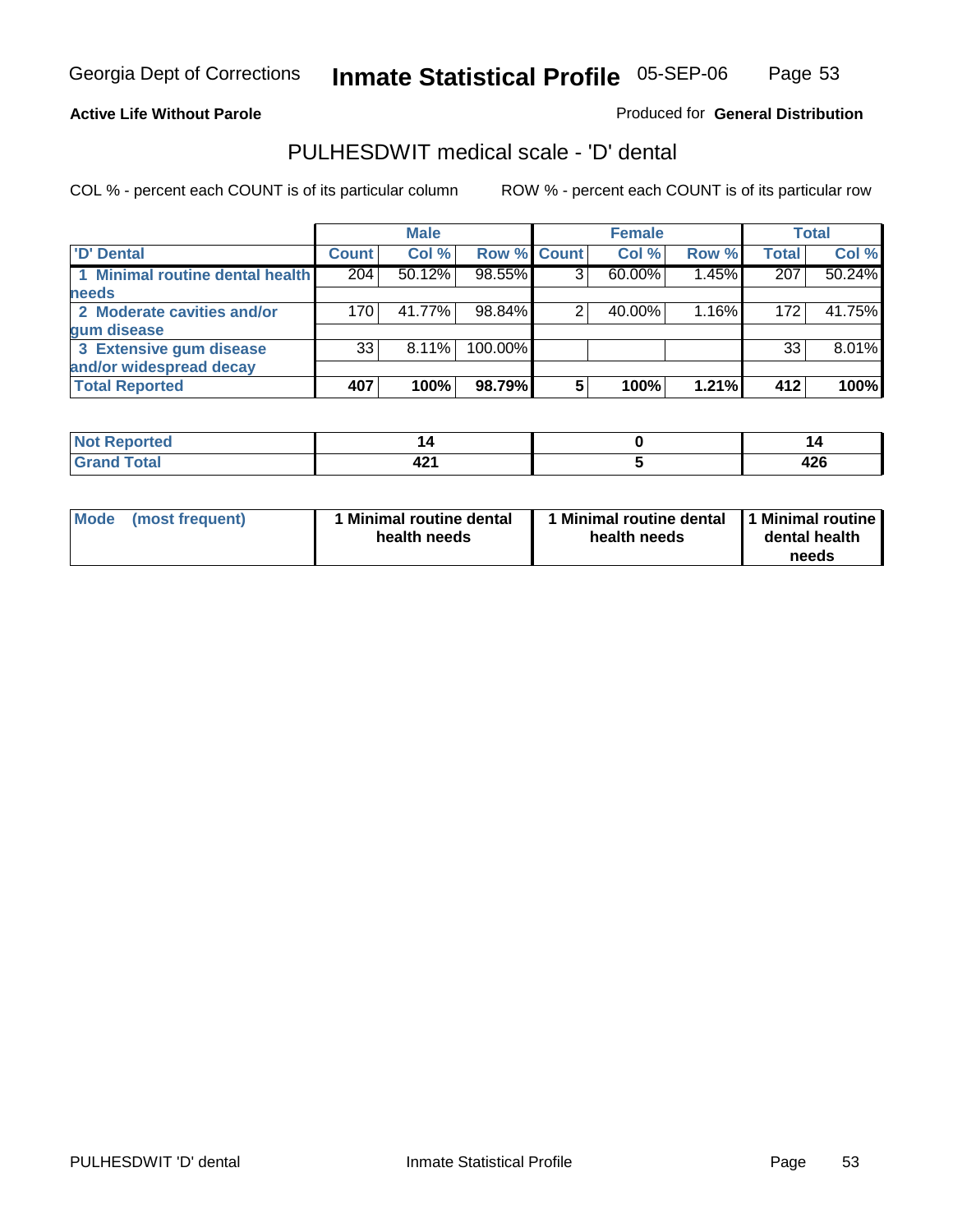### **Active Life Without Parole**

### Produced for **General Distribution**

### PULHESDWIT medical scale - 'W' work ability

|                                 |              | <b>Male</b> |                    |   | <b>Female</b> |       |              | <b>Total</b> |
|---------------------------------|--------------|-------------|--------------------|---|---------------|-------|--------------|--------------|
| <b>W' work ability</b>          | <b>Count</b> | Col %       | <b>Row % Count</b> |   | Col %         | Row % | <b>Total</b> | Col %        |
| 1 Unrestricted work or activity | 335          | 79.95%      | 98.82%             | 4 | 80.00%        | 1.18% | 339          | 79.95%       |
| 2 Minor restrictions on type of | 63           | 15.04%      | 98.44%             |   | 20.00%        | 1.56% | 64           | 15.09%       |
| <b>work</b>                     |              |             |                    |   |               |       |              |              |
| 3 Moderate restrictions on type | 14           | $3.34\%$    | 100.00%            |   |               |       | 14           | 3.30%        |
| of work                         |              |             |                    |   |               |       |              |              |
| 4 Major restrictions on type of |              | 1.67%       | 100.00%            |   |               |       |              | 1.65%        |
| <b>work</b>                     |              |             |                    |   |               |       |              |              |
| <b>Total Reported</b>           | 419          | 100%        | 98.82%             | 5 | 100%          | 1.18% | 424          | 100%         |

| eported      |          |           |
|--------------|----------|-----------|
| <b>fotal</b> | <br>44 I | .<br>44 V |

| Mode            | 1 Unrestricted work or | 1 Unrestricted work or | 1 Unrestricted   |
|-----------------|------------------------|------------------------|------------------|
| (most frequent) | activity               | activity               | work or activity |
|                 |                        |                        |                  |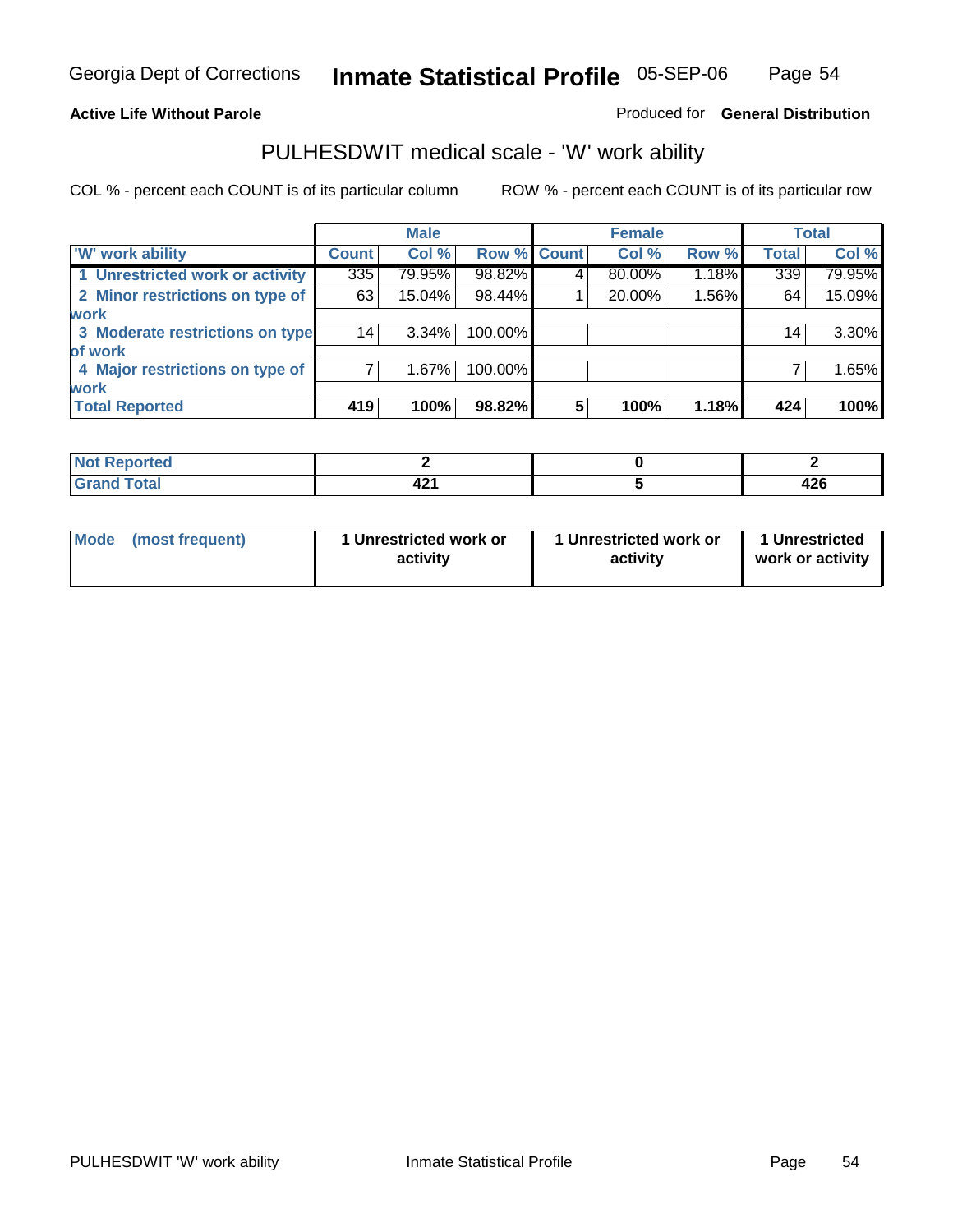Page 55

#### **Active Life Without Parole**

#### Produced for **General Distribution**

### PULHESDWIT medical scale - 'I' impairment

|                                 |              | <b>Male</b> |             |   | <b>Female</b> |       |              | <b>Total</b> |
|---------------------------------|--------------|-------------|-------------|---|---------------|-------|--------------|--------------|
| <b>T' Impairment</b>            | <b>Count</b> | Col %       | Row % Count |   | Col %         | Row % | <b>Total</b> | Col %        |
| 1 No impairments or             | 416          | 99.28%      | 98.81%      | 5 | 100.00%       | 1.19% | 421          | 99.29%       |
| disabilities                    |              |             |             |   |               |       |              |              |
| 4 Needs moderate Assisted       |              | 0.24%       | 100.00%     |   |               |       |              | 0.24%        |
| Living (level II)               |              |             |             |   |               |       |              |              |
| <b>5 Needs maximal Assisted</b> |              | 0.48%       | $100.00\%$  |   |               |       |              | 0.47%        |
| <b>Living (level III)</b>       |              |             |             |   |               |       |              |              |
| <b>Total Reported</b>           | 419          | 100%        | 98.82%      | 5 | 100%          | 1.18% | 424          | 100%         |

| لمنتشر بالتعبين<br>porteg<br>'N ( |            |            |
|-----------------------------------|------------|------------|
| otal                              | . .<br>− 4 | 10C<br>44C |

| <b>Mode</b>     | 1 No impairments or | 1 No impairments or | 1 No impairments |
|-----------------|---------------------|---------------------|------------------|
| (most frequent) | disabilities        | disabilities        | or disabilities  |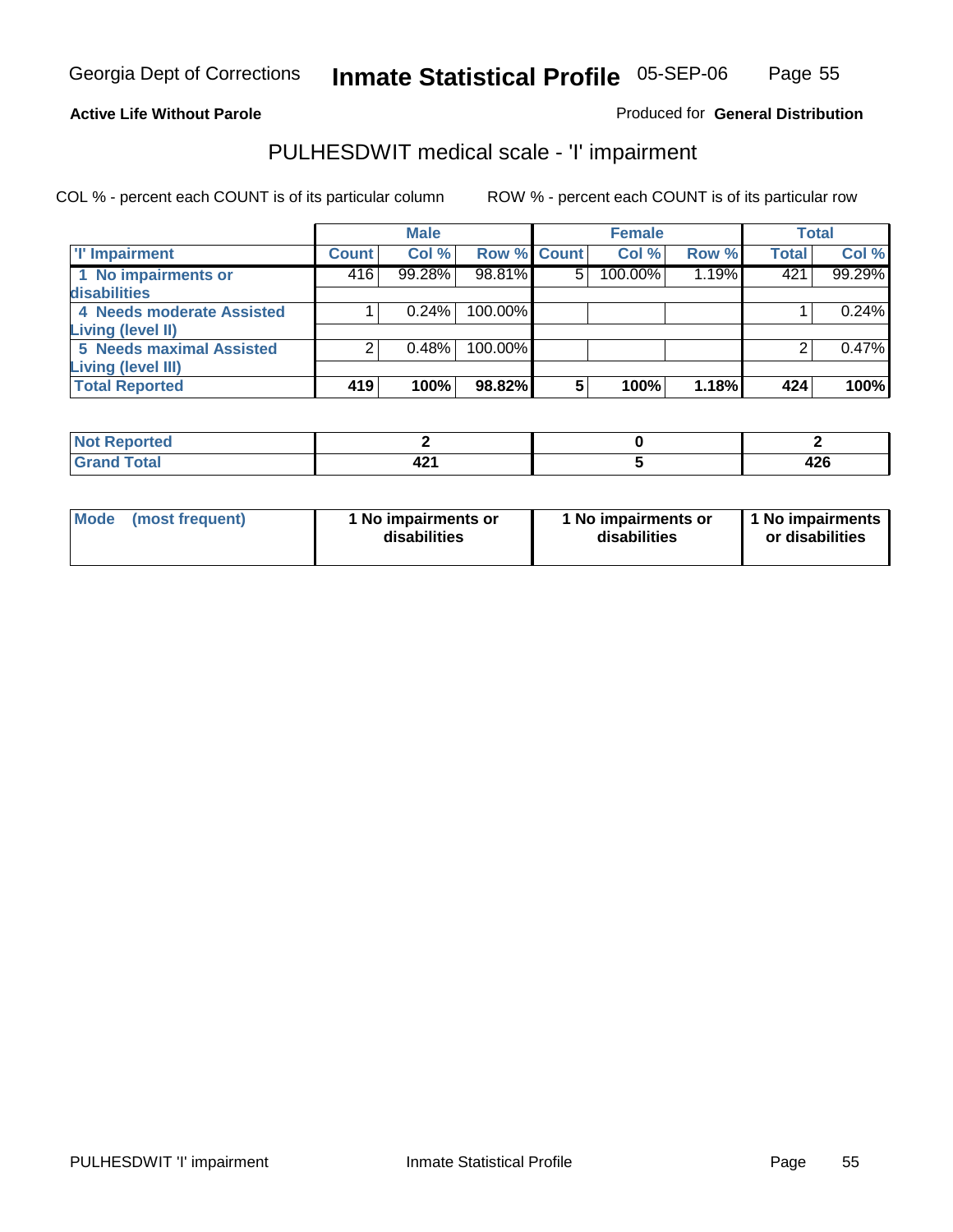#### **Inmate Statistical Profile** 05-SEP-06 Page Page 56

**Active Life Without Parole Produced fo Seneral Distribution** 

### PULHESDWIT medical scale - 'T' transportability

|                              |              | <b>Male</b> |                    |   | <b>Female</b> |          |              | <b>Total</b> |
|------------------------------|--------------|-------------|--------------------|---|---------------|----------|--------------|--------------|
| <b>T' Transportability</b>   | <b>Count</b> | Col%        | <b>Row % Count</b> |   | Col%          | Row %    | <b>Total</b> | Col %        |
| 1 Can be transported in any  | 418'         | $99.76\%$   | 98.82%             | 5 | 100.00%       | $1.18\%$ | 423          | 99.76%       |
| ordinary approved vehicle    |              |             |                    |   |               |          |              |              |
| 3 Wheelchair-bound, requires |              | 0.24%       | $100.00\%$         |   |               |          |              | 0.24%        |
| special vehicle              |              |             |                    |   |               |          |              |              |
| <b>Total Reported</b>        | 419          | 100%        | 98.82%             | 5 | 100%          | 1.18%    | 424          | 100%         |

| Reported<br><br>.    |            |             |
|----------------------|------------|-------------|
| <b>otal</b><br>_____ | <b>TAI</b> | . מ<br>44 U |

|  | Mode (most frequent) | 1 Can be transported in any 1 Can be transported in any | ordinary approved vehicle   ordinary approved vehicle   transported in any | 1 Can be<br>ordinary approved<br>vehicle |
|--|----------------------|---------------------------------------------------------|----------------------------------------------------------------------------|------------------------------------------|
|--|----------------------|---------------------------------------------------------|----------------------------------------------------------------------------|------------------------------------------|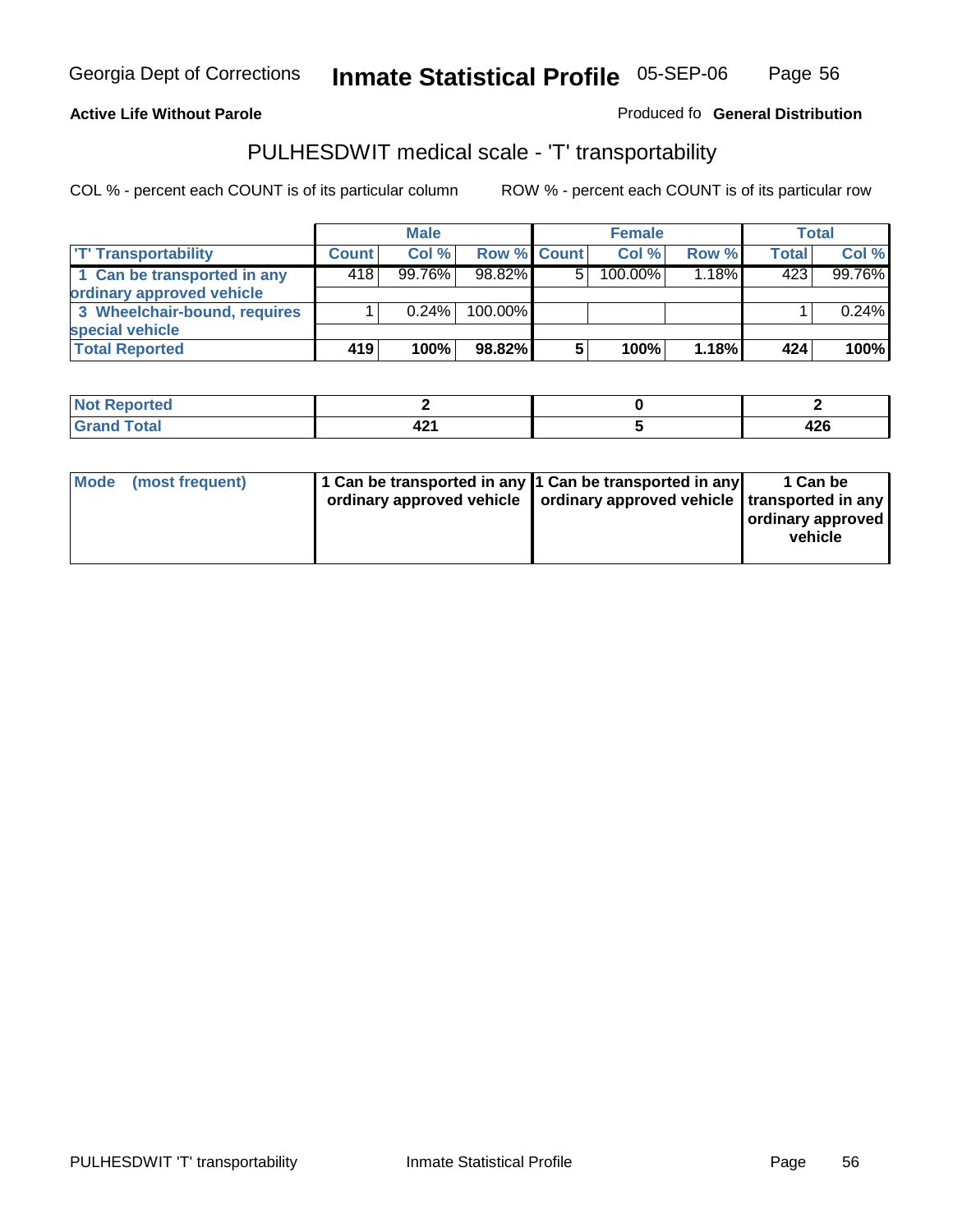### **Active Life Without Parole**

#### Produced for **General Distribution**

### Criminality in family, self-reported

|                              |                    | <b>Male</b> |           |              | <b>Female</b> |          |       | Total  |
|------------------------------|--------------------|-------------|-----------|--------------|---------------|----------|-------|--------|
| <b>Criminality In Family</b> | <b>Count</b>       | Col %       | Row %     | <b>Count</b> | Col %         | Row %    | Total | Col %  |
| Yes, criminality in family   | 1301               | $31.10\%$   | 97.74%I   | 3            | 60.00%        | $2.26\%$ | 1331  | 31.44% |
| No criminality in family     | 288                | 68.90%      | 99.31%    |              | 40.00%        | $0.69\%$ | 290   | 68.56% |
| <b>Total Reported</b>        | $418$ <sup>1</sup> | 100%        | $98.82\%$ |              | 100%          | 1.18%    | 423   | 100%   |

| rted<br><b>NO</b>            |                         |                    |
|------------------------------|-------------------------|--------------------|
| $\sim$ $\sim$<br>Grar<br>--- | 20 <sub>n</sub><br>TÆ 1 | <b>100</b><br>44 U |

| Mode (most frequent) | No criminality in family | Yes, criminality in family | No criminality in<br>family |
|----------------------|--------------------------|----------------------------|-----------------------------|
|----------------------|--------------------------|----------------------------|-----------------------------|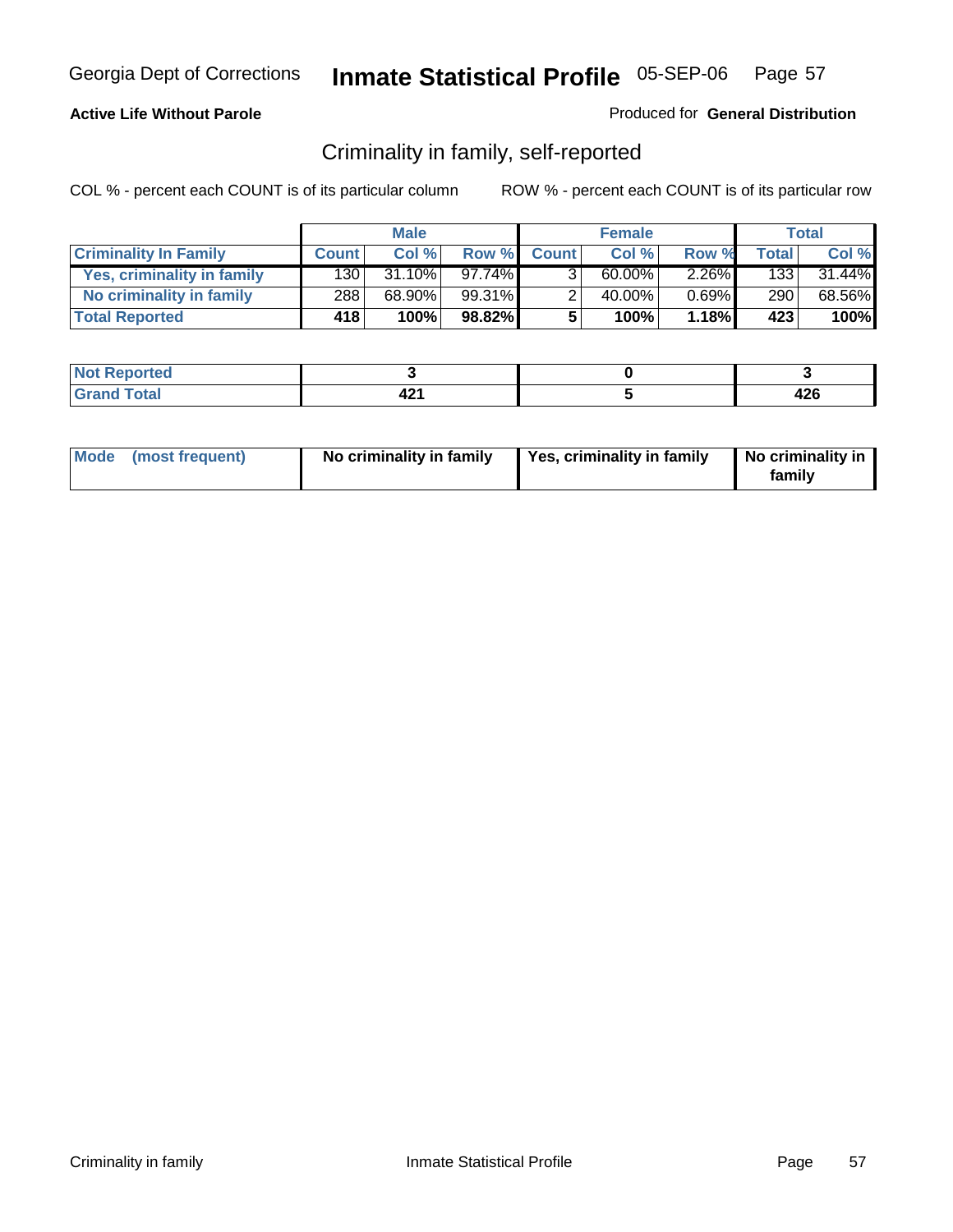### **Active Life Without Parole**

#### Produced for **General Distribution**

### Alcoholism in family, self-reported

|                             |                    | <b>Male</b> |        |              | <b>Female</b> |       |       | Total  |
|-----------------------------|--------------------|-------------|--------|--------------|---------------|-------|-------|--------|
| <b>Alcoholism In Family</b> | <b>Count</b>       | Col %       | Row %  | <b>Count</b> | Col %         | Row % | Total | Col %  |
| Yes, alcoholism in family   | 86                 | $20.57\%$   | 98.85% |              | $20.00\%$     | 1.15% | 87    | 20.57% |
| No alcoholism in family     | 332                | 79.43%      | 98.81% |              | 80.00%        | 1.19% | 336   | 79.43% |
| <b>Total Reported</b>       | $418$ <sup>1</sup> | 100%        | 98.82% |              | 100%          | 1.18% | 423   | 100%   |

| тео<br>NO<br>.      |     |        |
|---------------------|-----|--------|
| $\sim$ $\sim$<br>-- | - 2 | .<br>╍ |

|  | Mode (most frequent) | No alcoholism in family | No alcoholism in family | No alcoholism in<br>family |
|--|----------------------|-------------------------|-------------------------|----------------------------|
|--|----------------------|-------------------------|-------------------------|----------------------------|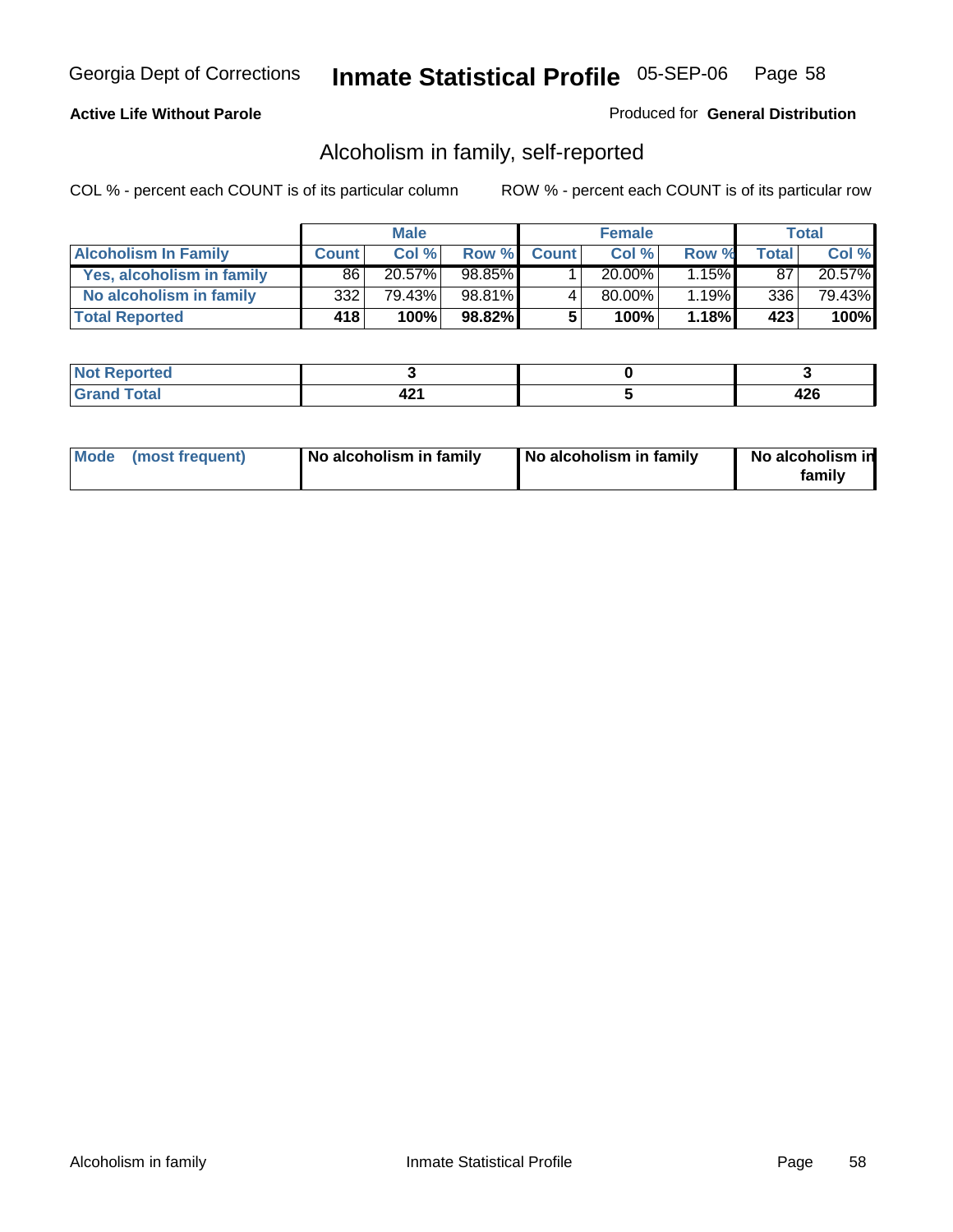#### **Active Life Without Parole**

Produced for **General Distribution**

### Drug abuse in family, self-reported

|                           |              | <b>Male</b> |        |                | <b>Female</b> |          |              | Total  |
|---------------------------|--------------|-------------|--------|----------------|---------------|----------|--------------|--------|
| Drug Abuse In Family      | <b>Count</b> | Col %       | Row %  | <b>Count</b>   | Col %         | Row %    | <b>Total</b> | Col %  |
| Yes, drug abuse in family | 52           | 12.44%      | 96.30% |                | 40.00%        | $3.70\%$ | 54           | 12.77% |
| No drug abuse in family   | 366 l        | 87.56%      | 99.19% | 3 <sub>1</sub> | 60.00%        | $0.81\%$ | 369          | 87.23% |
| <b>Total Reported</b>     | 418          | 100%        | 98.82% | 5              | 100%          | 1.18%    | 423          | 100%   |

| тео<br>IMO1   |     |     |
|---------------|-----|-----|
| $\sim$ $\sim$ | - - | .   |
| -             |     | −∠∪ |

|  | Mode (most frequent) | No drug abuse in family | No drug abuse in family | No drug abuse in<br>family |
|--|----------------------|-------------------------|-------------------------|----------------------------|
|--|----------------------|-------------------------|-------------------------|----------------------------|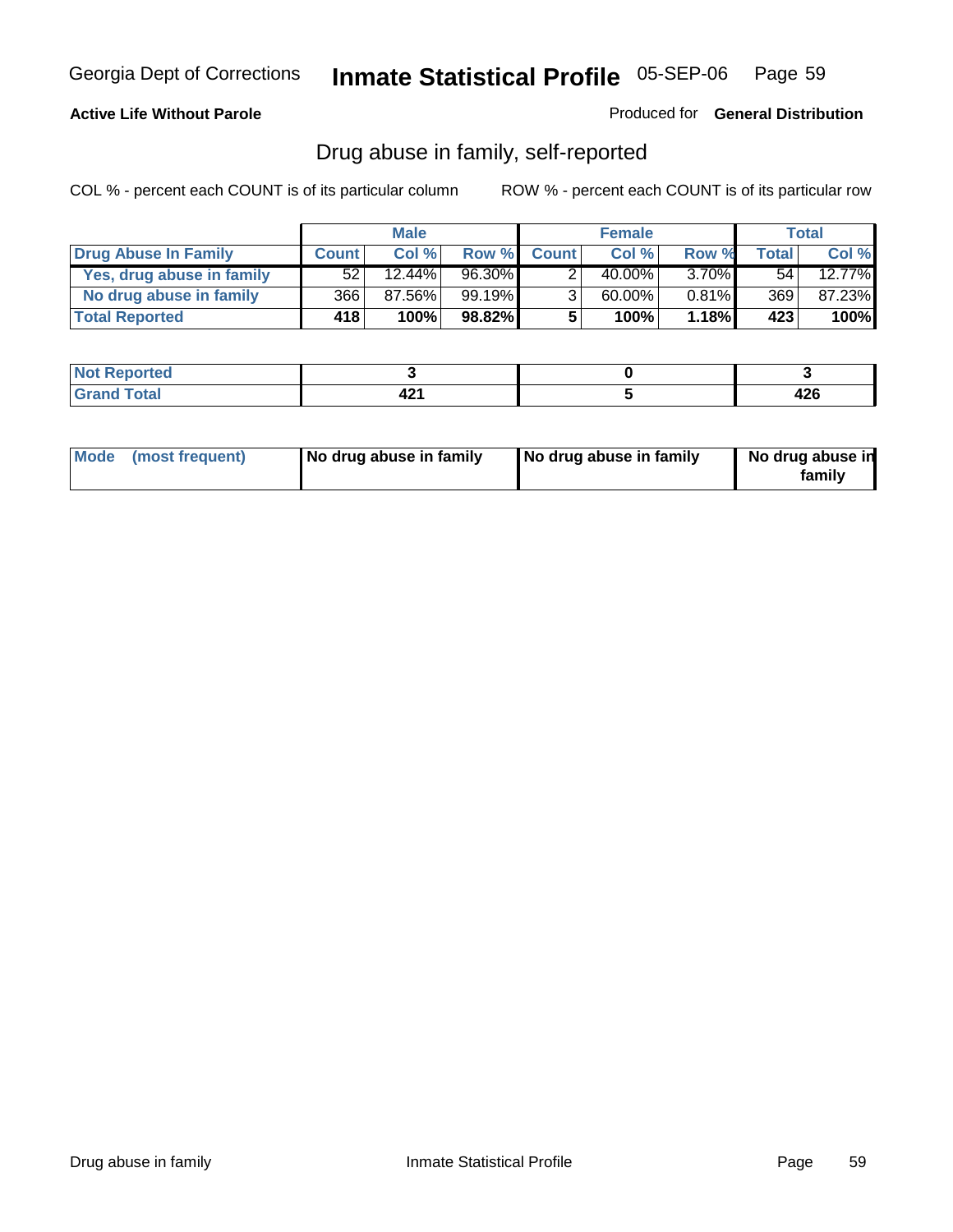#### **Active Life Without Parole**

#### Produced for **General Distribution**

### Subjected to frequent beatings, self-reported

|                            |              | <b>Male</b> |        |              | <b>Female</b> |          |       | <b>Total</b> |
|----------------------------|--------------|-------------|--------|--------------|---------------|----------|-------|--------------|
| <b>Frequent beatings</b>   | <b>Count</b> | Col%        | Row %  | <b>Count</b> | Col%          | Row %    | Total | Col %        |
| Yes, subjected to frequent | 26           | 6.22%       | 96.30% |              | $20.00\%$     | 3.70%    | 27    | 6.38%        |
| beatings                   |              |             |        |              |               |          |       |              |
| Not subjected to frequent  | 392          | 93.78%      | 98.99% |              | $80.00\%$     | $1.01\%$ | 396   | 93.62%       |
| beatings                   |              |             |        |              |               |          |       |              |
| <b>Total Reported</b>      | 418          | 100%        | 98.82% | 5            | 100%          | 1.18%    | 423   | 100%         |

| Not Reported   |              |           |
|----------------|--------------|-----------|
| Total<br>Crops | 80 A<br>74 I | .<br>44 U |

| Mode<br>(most frequent) | beatings | Not subjected to frequent | Not subjected to frequent<br>beatings | Not subjected to<br><b>frequent beatings</b> |
|-------------------------|----------|---------------------------|---------------------------------------|----------------------------------------------|
|                         |          |                           |                                       |                                              |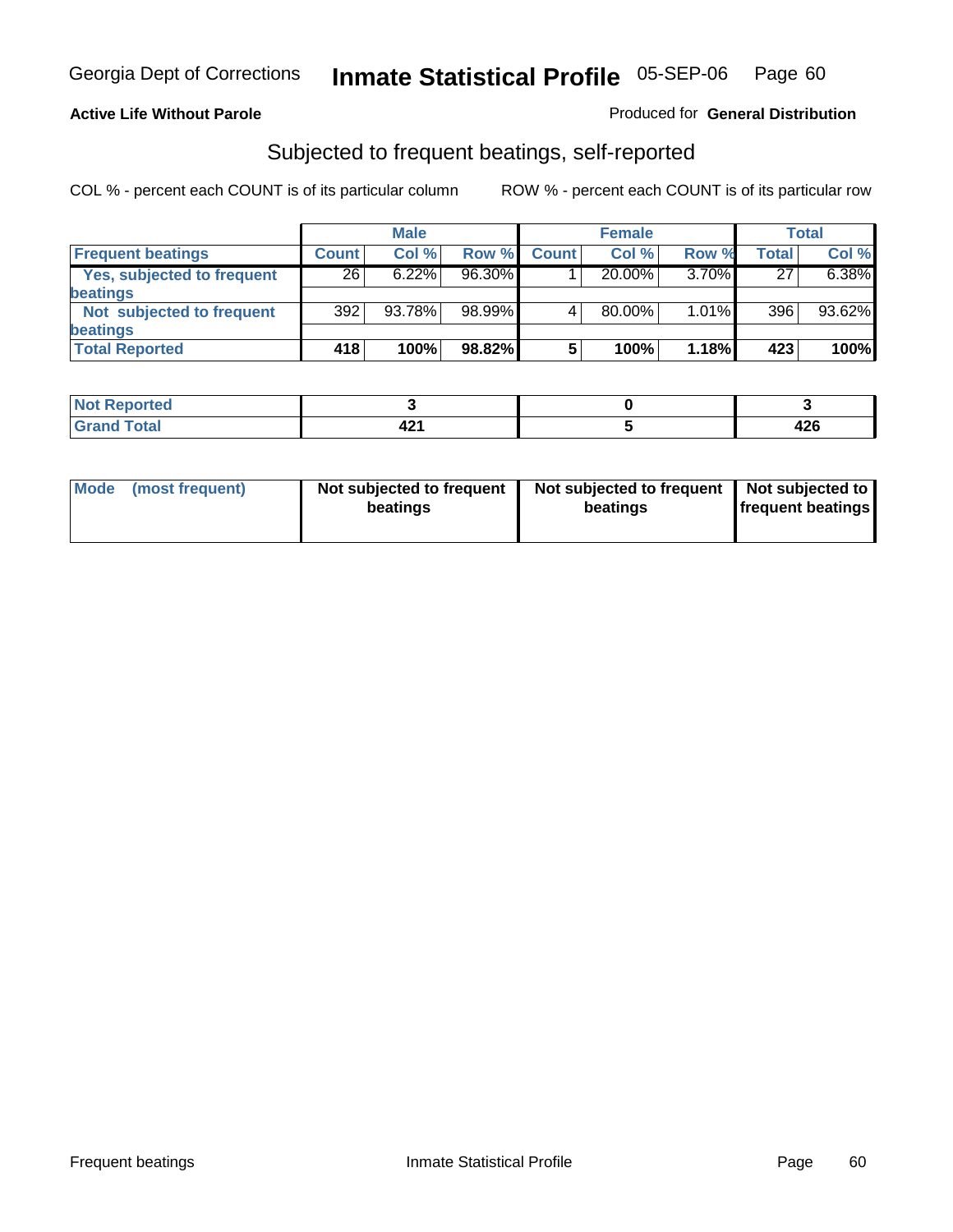### **Active Life Without Parole**

#### Produced for **General Distribution**

### Father absent during inmate's childhood

|                           |              | <b>Male</b> |           |                | <b>Female</b> |          |       | Total  |
|---------------------------|--------------|-------------|-----------|----------------|---------------|----------|-------|--------|
| <b>Father Absent</b>      | <b>Count</b> | Col %       | Row %     | <b>Count</b>   | Col %         | Row %    | Total | Col %  |
| Yes, father was absent    | 216          | 51.67%      | $99.08\%$ |                | 40.00%        | $0.92\%$ | 218   | 51.54% |
| No, father was not absent | 202          | 48.33%      | $98.54\%$ | 3 <sub>1</sub> | 60.00%        | $1.46\%$ | 205   | 48.46% |
| <b>Total Reported</b>     | 418          | 100%        | $98.82\%$ | 5              | 100%          | 1.18%    | 423   | 100%   |

| <b>Not Reported</b> |      |        |
|---------------------|------|--------|
| <b>Total</b>        | TA 1 | $\sim$ |
| l Grand             |      | 44 U   |

|  | Mode (most frequent) | Yes, father was absent | No, father was not absent | Yes, father was<br>absent |
|--|----------------------|------------------------|---------------------------|---------------------------|
|--|----------------------|------------------------|---------------------------|---------------------------|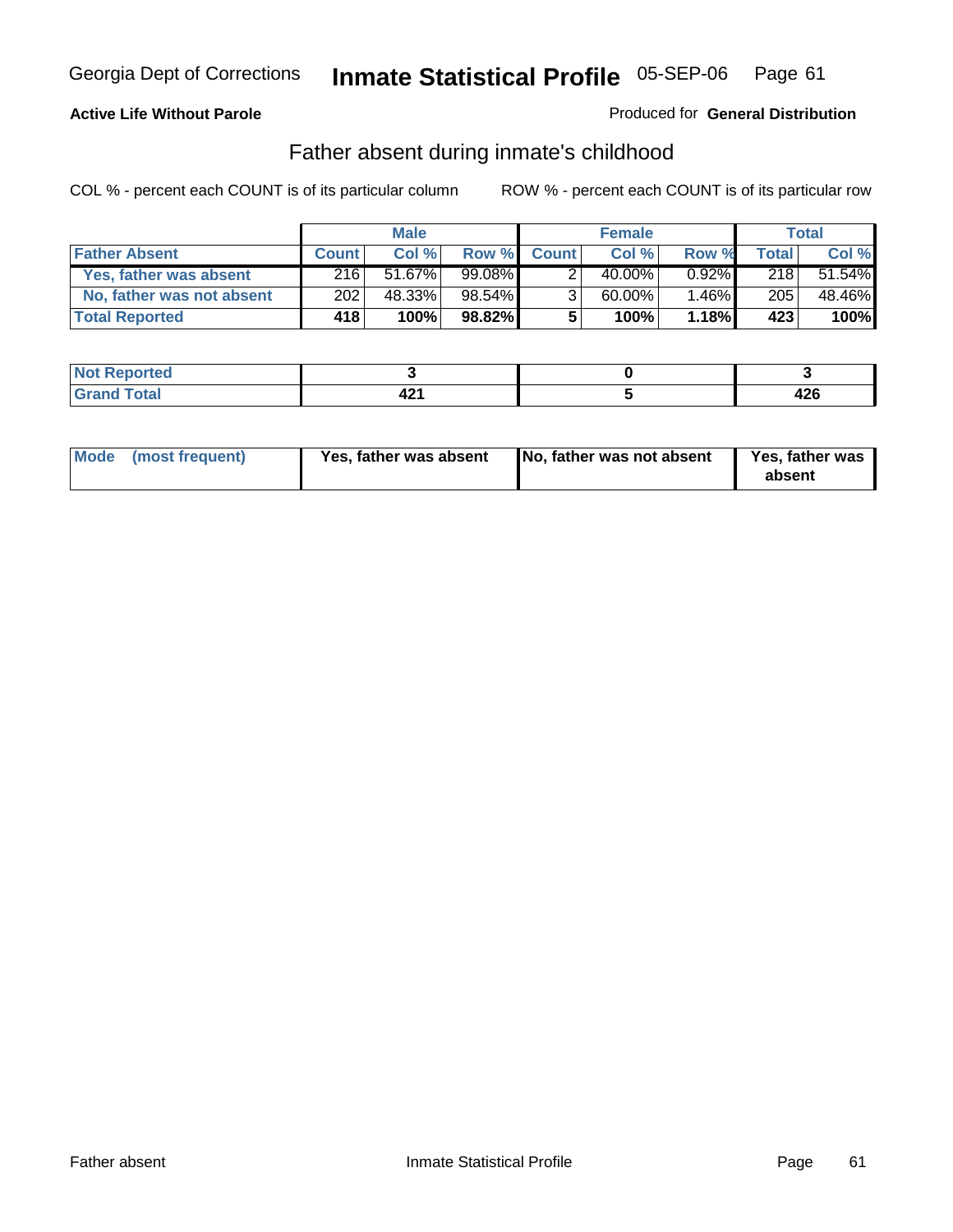#### **Active Life Without Parole**

#### Produced for **General Distribution**

# Mother absent during inmate's childhood

|                           | <b>Male</b>        |        |         | <b>Female</b> |             |          | Total |        |
|---------------------------|--------------------|--------|---------|---------------|-------------|----------|-------|--------|
| <b>Mother Absent</b>      | <b>Count</b>       | Col %  | Row %   | <b>Count</b>  | Col %       | Row %    | Total | Col %  |
| Yes, mother was absent    | 60                 | 14.35% | 98.36%  |               | 20.00%      | $.64\%$  | 61    | 14.42% |
| No, mother was not absent | 358                | 85.65% | 98.90%  | 4             | $80.00\%$ . | $1.10\%$ | 362   | 85.58% |
| <b>Total Reported</b>     | $418$ <sup>1</sup> | 100%   | 98.82%I | 5             | 100%        | 1.18%    | 423   | 100%   |

| <b>INTER</b><br><b>Not Reported</b> |           |          |
|-------------------------------------|-----------|----------|
| $\sim$<br>_____                     | ៱៱៱<br>-- | <br>44 U |

| Mode (most frequent) | No, mother was not absent $\vert$ No, mother was not absent $\vert$ No, mother was | not absent |
|----------------------|------------------------------------------------------------------------------------|------------|
|                      |                                                                                    |            |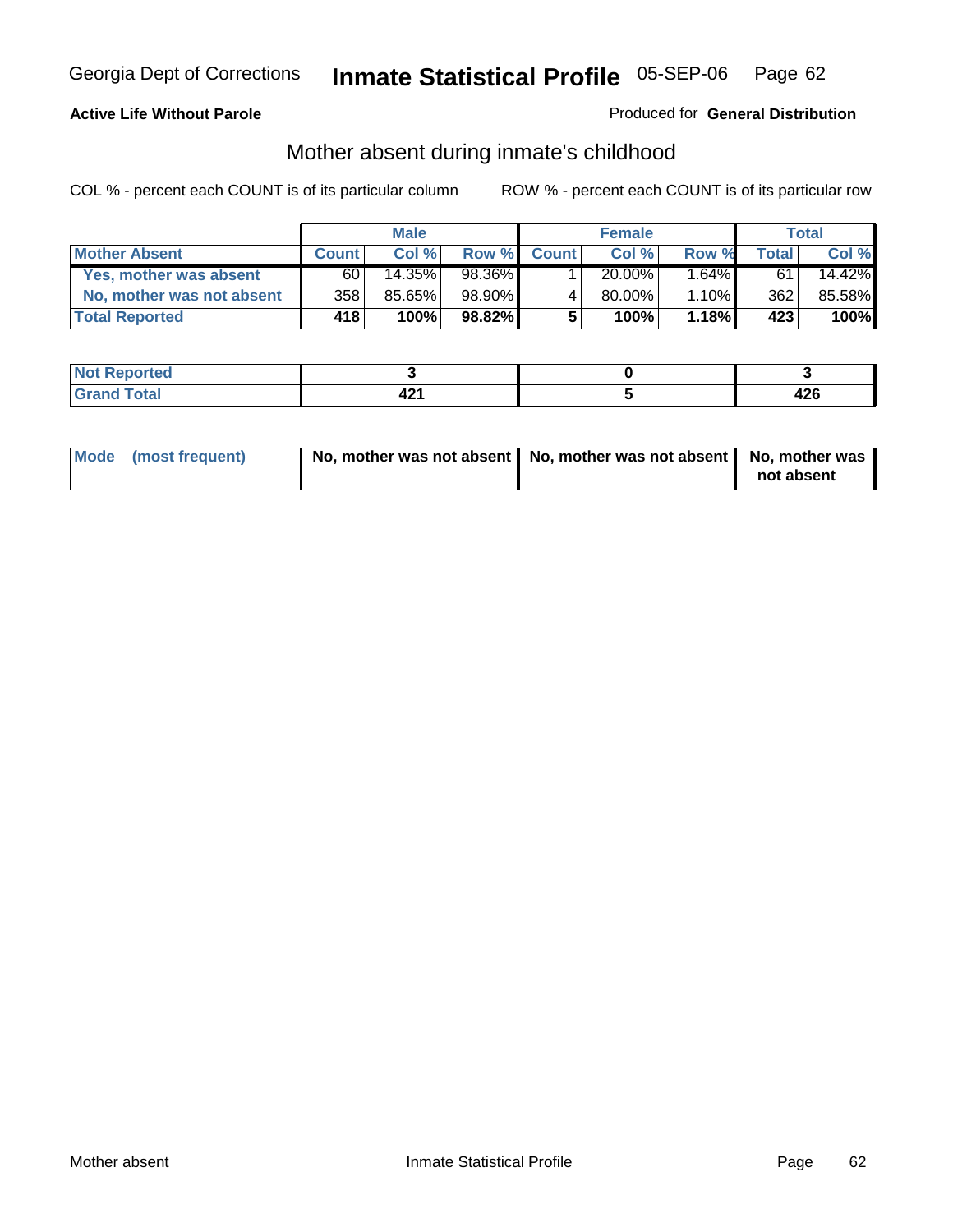#### **Active Life Without Parole**

#### Produced for **General Distribution**

### Inmate diagnosed as manipulative

|                       | <b>Male</b>  |        |         | <b>Female</b> |        |          | Total        |        |
|-----------------------|--------------|--------|---------|---------------|--------|----------|--------------|--------|
| <b>Manipulative</b>   | <b>Count</b> | Col %  | Row %   | <b>Count</b>  | Col %  | Row %    | <b>Total</b> | Col %  |
| Yes, manipulative     | 94           | 22.49% | 98.95%  |               | 20.00% | $1.05\%$ | 95           | 22.46% |
| No, not manipulative  | 324          | 77.51% | 98.78%  | 4             | 80.00% | $1.22\%$ | 328          | 77.54% |
| <b>Total Reported</b> | 418'         | 100%   | 98.82%I | 5             | 100%   | 1.18%    | 423          | 100%   |

| المصفعد<br><b>NO</b><br>rtea |    |              |
|------------------------------|----|--------------|
| $\sim$<br>Grar<br>---        | т. | ላ ኃር<br>44 U |

|  | Mode (most frequent) | No, not manipulative | No, not manipulative | No. not<br><b>I</b> manipulative |
|--|----------------------|----------------------|----------------------|----------------------------------|
|--|----------------------|----------------------|----------------------|----------------------------------|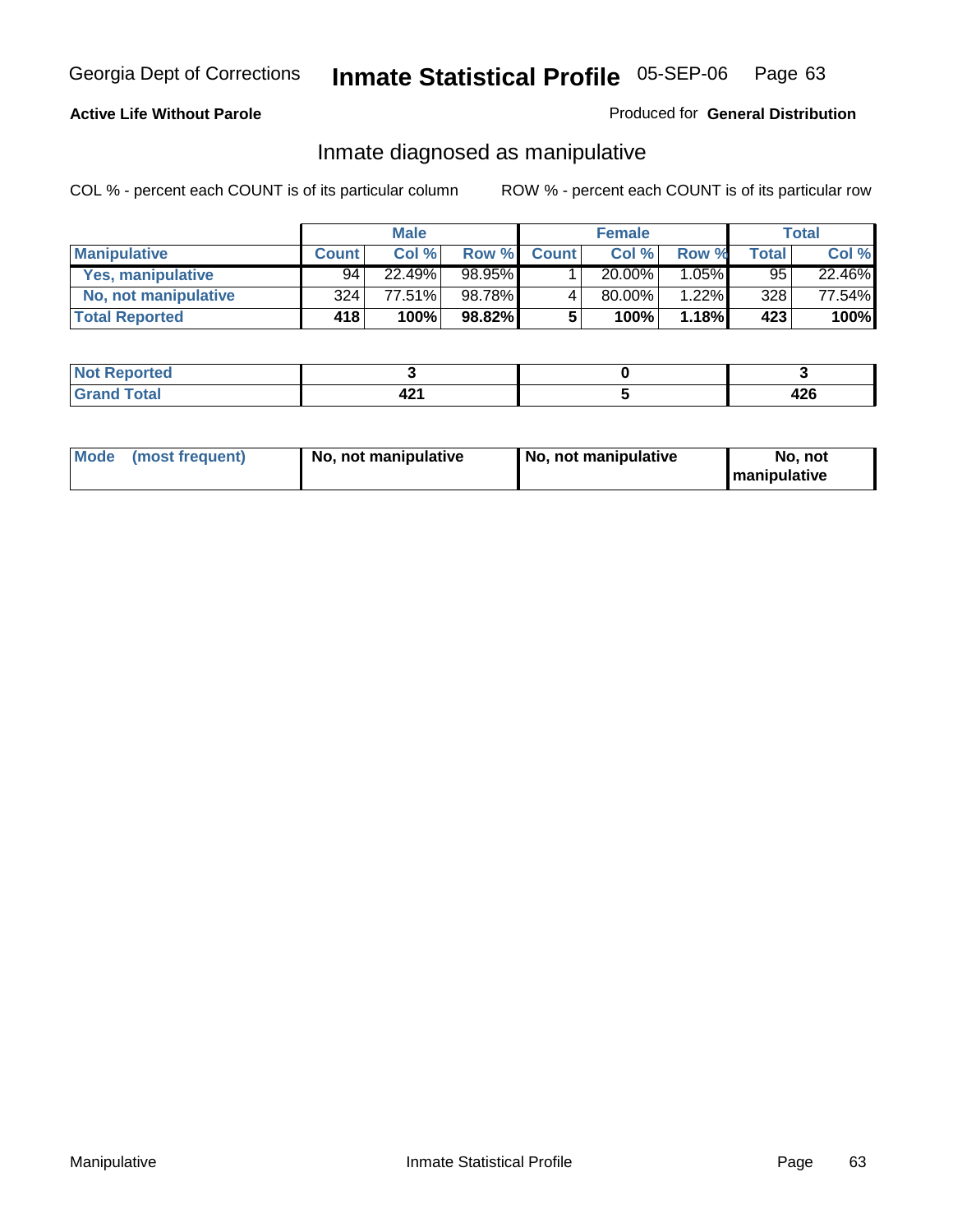### **Active Life Without Parole**

Produced for **General Distribution**

### Inmate diagnosed as assaultive

|                       | <b>Male</b>  |        |         | <b>Female</b> |         |          | <b>Total</b> |        |
|-----------------------|--------------|--------|---------|---------------|---------|----------|--------------|--------|
| <b>Assaultive</b>     | <b>Count</b> | Col %  | Row %   | <b>Count</b>  | Col %   | Row %    | Total        | Col %  |
| Yes, assaultive       | 334          | 79.90% | 98.53%  | 5             | 100.00% | $1.47\%$ | 339          | 80.14% |
| No. not assaultive    | 84           | 20.10% | 100.00% |               |         |          | 84           | 19.86% |
| <b>Total Reported</b> | 418'         | 100%   | 98.82%  | 5             | 100%    | 1.18%    | 423          | 100%   |

| rted<br><b>NO</b><br><b>IVGI</b> |    |           |
|----------------------------------|----|-----------|
| Total<br>Grar<br>---             | -6 | .<br>44 Y |

| <b>Mode</b><br>Yes, assaultive<br>(most frequent) | Yes, assaultive | Yes, assaultive |
|---------------------------------------------------|-----------------|-----------------|
|---------------------------------------------------|-----------------|-----------------|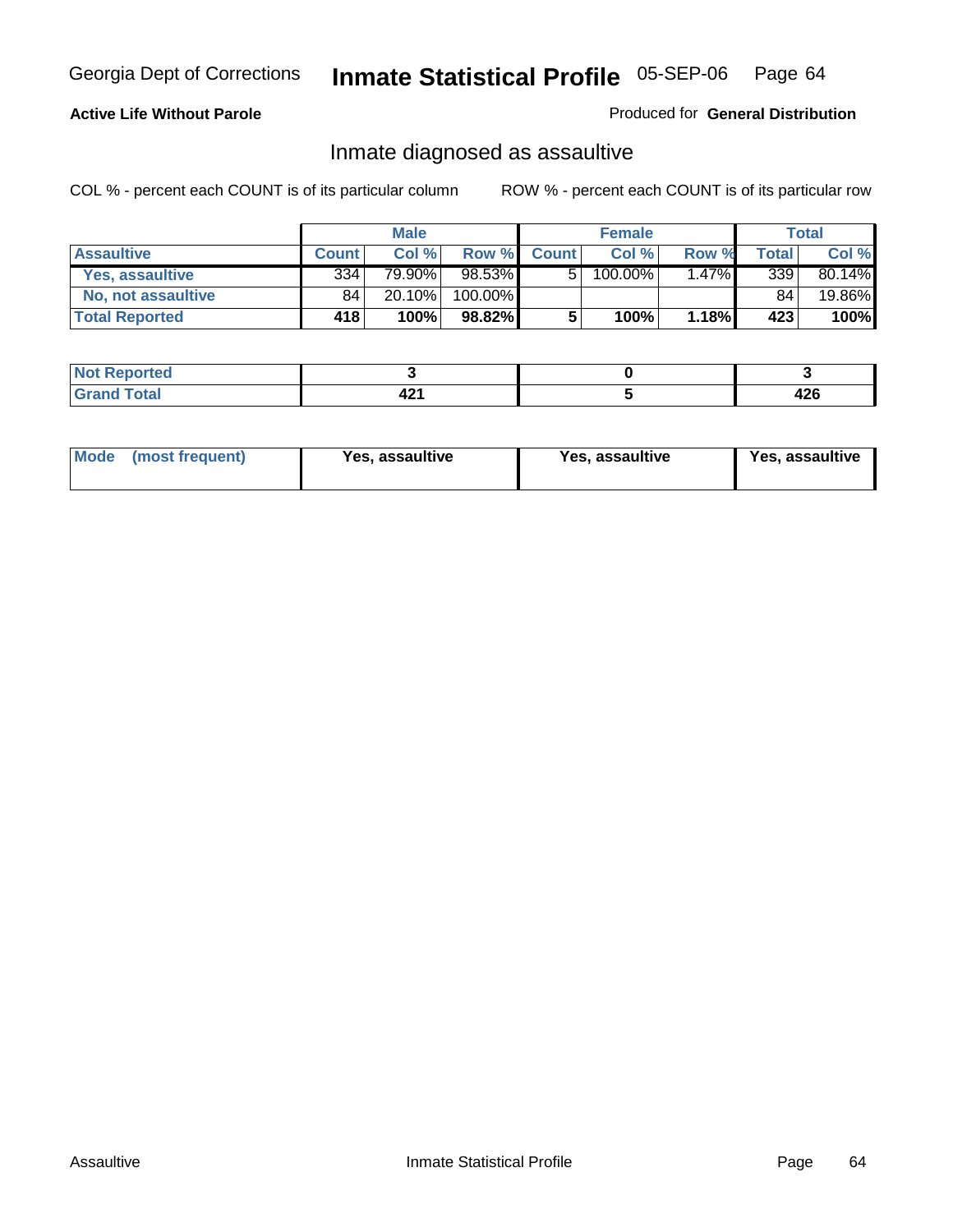**Active Life Without Parole** 

#### Produced for **General Distribution**

### Number of prior Georgia incarcerations

|                                |              | <b>Male</b> |         |              | <b>Female</b> |       |       | <b>Total</b> |
|--------------------------------|--------------|-------------|---------|--------------|---------------|-------|-------|--------------|
| Num of Prior GA Incarcerations | <b>Count</b> | Col %       | Row %   | <b>Count</b> | Col %         | Row % | Total | Col %        |
|                                | 200          | 47.51%      | 97.56%  | 5            | 100.00%       | 2.44% | 205   | 48.12%       |
|                                | 85           | 20.19%      | 100.00% |              |               |       | 85    | 19.95%       |
|                                | 50           | 11.88%      | 100.00% |              |               |       | 50    | 11.74%       |
|                                | 42           | 9.98%       | 100.00% |              |               |       | 42    | 9.86%        |
|                                | 22           | 5.23%       | 100.00% |              |               |       | 22    | 5.16%        |
|                                | 11           | 2.61%       | 100.00% |              |               |       | 11    | 2.58%        |
| <b>More Than 5</b>             | 11           | 2.61%       | 100.00% |              |               |       | 11    | 2.58%        |
| <b>Total Reported</b>          | 421          | 100%        | 98.83%  | 5            | 100%          | 1.17% | 426   | 100%         |

| Reported<br>NG<br>. |     |           |
|---------------------|-----|-----------|
| ______              | - 7 | ,<br>44 U |

| Mean (average)         | . 26 | . .24 |
|------------------------|------|-------|
| <b>Median (middle)</b> |      |       |
| Mode (most frequent)   |      |       |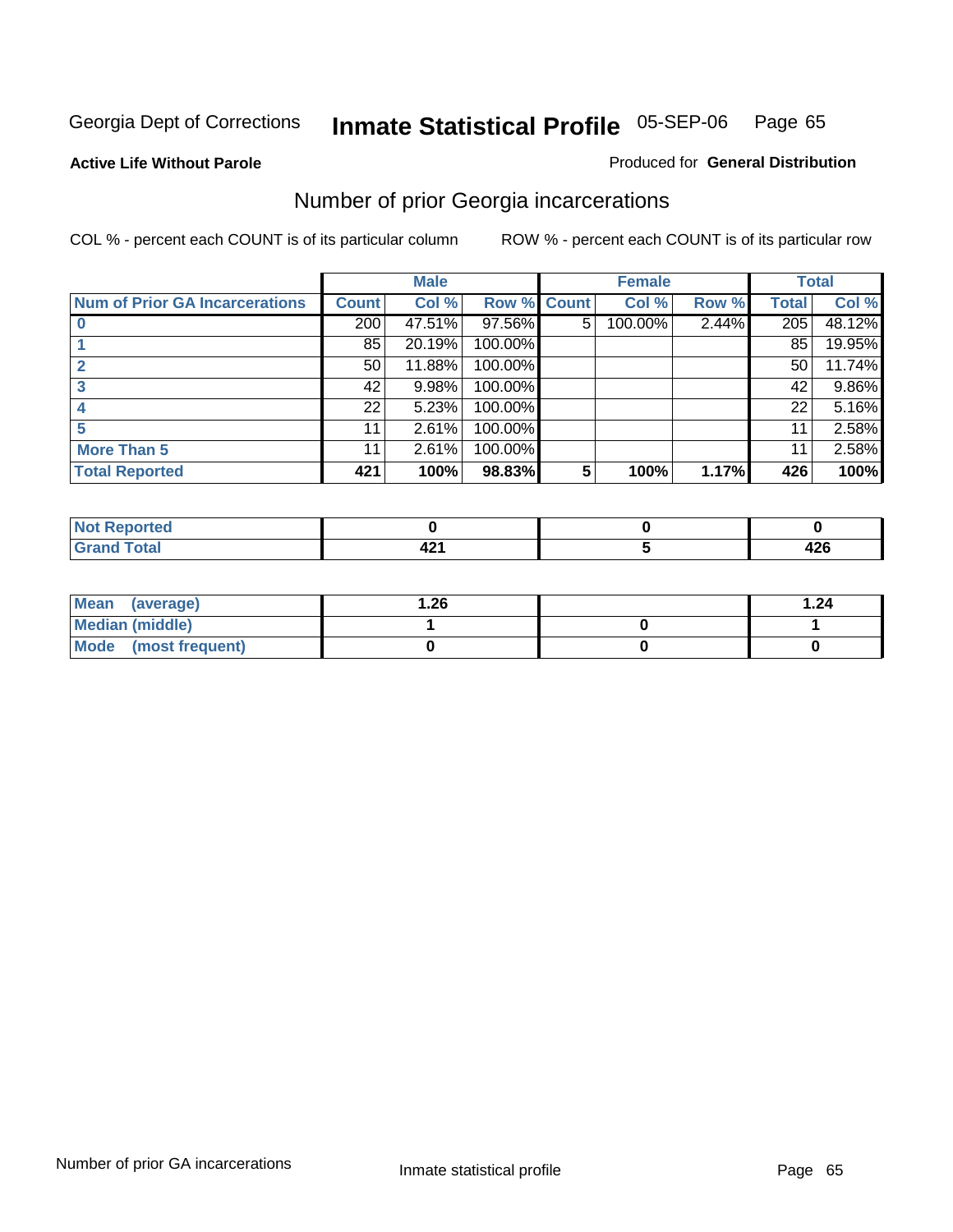**Active Life Without Parole** 

Produced for **General Distribution**

### Prison sentence in years

COL % - percent each COUNT is of its particular column ROW % - percent each COUNT is of its particular row

|                                 | <b>Male</b> |         |                    | <b>Female</b> |         |       | Total       |         |
|---------------------------------|-------------|---------|--------------------|---------------|---------|-------|-------------|---------|
| <b>Prison Sentence In Years</b> | Count l     | Col%    | <b>Row % Count</b> |               | Col%    | Row % | $\tau$ otal | Col %   |
| Life Without Parole             | 421         | 100.00% | 98.83%             |               | 100.00% | 17%   | 426         | 100.00% |
| <b>Total Reported</b>           | 421         | 100%    | 98.83%             |               | 100%    | 1.17% | <b>426</b>  | 100%    |

| Reported               |                            |             |
|------------------------|----------------------------|-------------|
| <b>Total</b><br>$\sim$ | $\sim$<br>-<br>- -<br>$ -$ | 10C<br>44 U |

#### **Determinate (numeric) sentences only**

| <br>l Mear | <b><i><u>IPranes</u></i></b> |  |  |
|------------|------------------------------|--|--|

**All sentences (including determinate), with life, life without parole, and death sentences figured at 45 years**

| Me:<br>anei<br>.<br>᠇<br>$\sim$ | -- | т.<br>$\sim$ |
|---------------------------------|----|--------------|
|---------------------------------|----|--------------|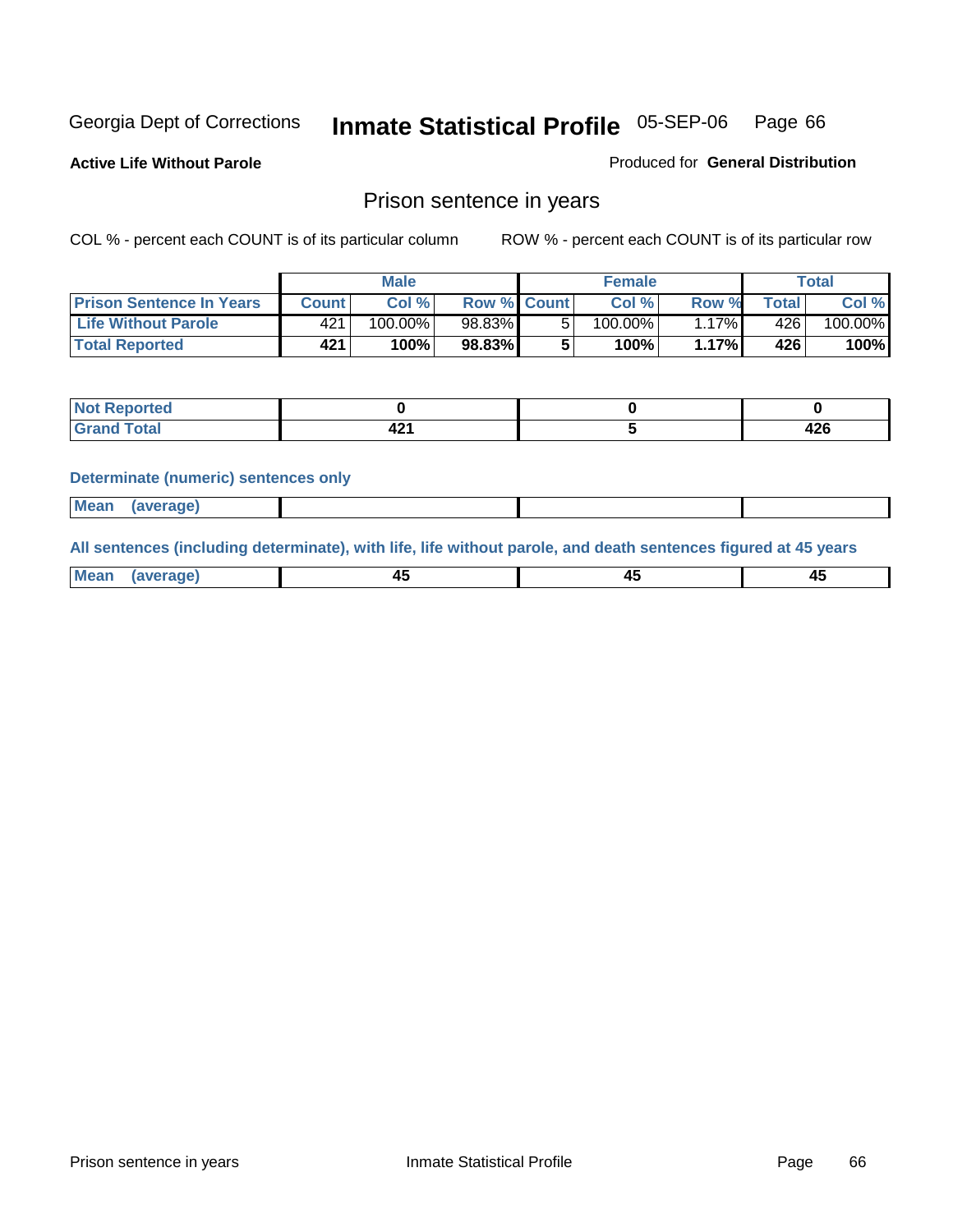#### **Active Life Without Parole**

#### Produced for **General Distribution**

# Primary offense, broken out into felonies vs misdemeanors

|                                  | <b>Male</b> |            |                    | <b>Female</b> |         |         | Total |         |
|----------------------------------|-------------|------------|--------------------|---------------|---------|---------|-------|---------|
| <b>Felonies and Misdemeanors</b> | Count l     | Col %      | <b>Row % Count</b> |               | Col%    | Row %   | Total | Col %   |
| <b>Felonies</b>                  | 421         | $100.00\%$ | 98.83%             | 51            | 100.00% | $.17\%$ | 426   | 100.00% |
| <b>Total Reported</b>            | 421         | 100%       | 98.83%             |               | 100%    | 1.17%   | 426   | 100%    |

| <b>Not</b><br>Reported<br>$\sim$ |        |                |     |
|----------------------------------|--------|----------------|-----|
| <b>otal</b><br>Gra               | .<br>╌ | "<br>◢<br>74 I | 426 |

| M <sub>0</sub><br>. | צאור<br>. | . |
|---------------------|-----------|---|
|---------------------|-----------|---|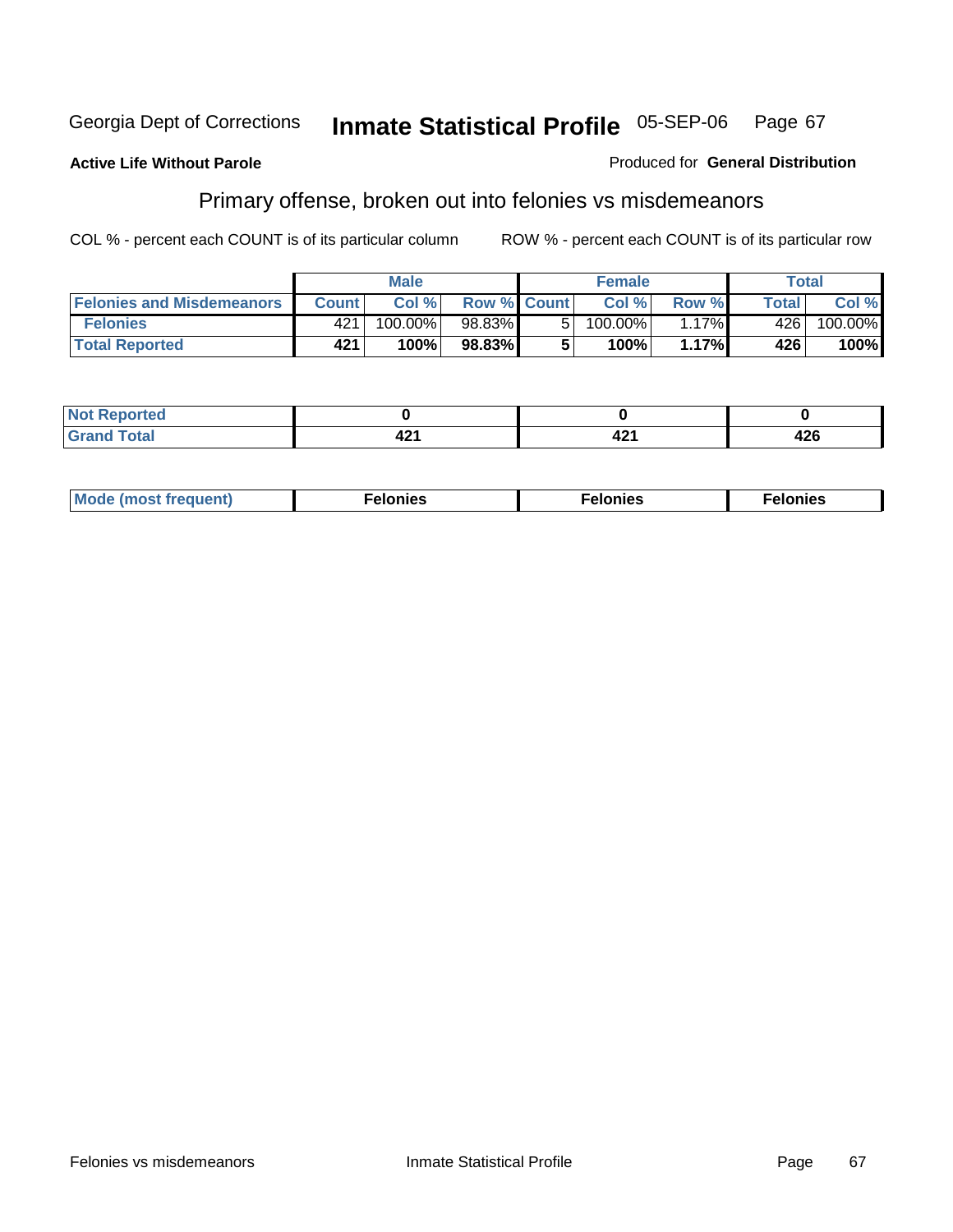#### **Active Life Without Parole**

#### Produced for **General Distribution**

### Primary offense, broken out into six broad crime categories

|                         | <b>Male</b>  |        |             | <b>Female</b>  |         |       | Total        |        |
|-------------------------|--------------|--------|-------------|----------------|---------|-------|--------------|--------|
| <b>Crime Categories</b> | <b>Count</b> | Col %  | Row % Count |                | Col %   | Row % | <b>Total</b> | Col %  |
| <b>Violent</b>          | 354          | 84.09% | 98.61%      | 5 <sup>1</sup> | 100.00% | 1.39% | 359          | 84.27% |
| <b>Sex Crime</b><br>2   | 55           | 13.06% | 100.00%     |                | $.00\%$ |       | 55           | 12.91% |
| <b>Property</b>         | ົ            | .48%   | 100.00%     |                | $.00\%$ |       |              | .47%   |
| <b>Drug</b>             | 10           | 2.38%  | 100.00%     |                | .00%    |       | 10           | 2.35%  |
| <b>Total Reported</b>   | 421          | 100%   | 98.83%      | 5              | 100%    | 1.17% | 426          | 100%   |

| orted<br>. <b>.</b> . |      |       |
|-----------------------|------|-------|
| <b>otal</b>           | גרי  | 1 J G |
| $\sim$                | TÆ 1 | 44 Y  |

| <b>Mode</b><br>frequent)<br>ns<br>$\cdots$ | - --<br><b>Tolent</b> | <br>Violent | --<br>Violent |
|--------------------------------------------|-----------------------|-------------|---------------|
|                                            |                       |             |               |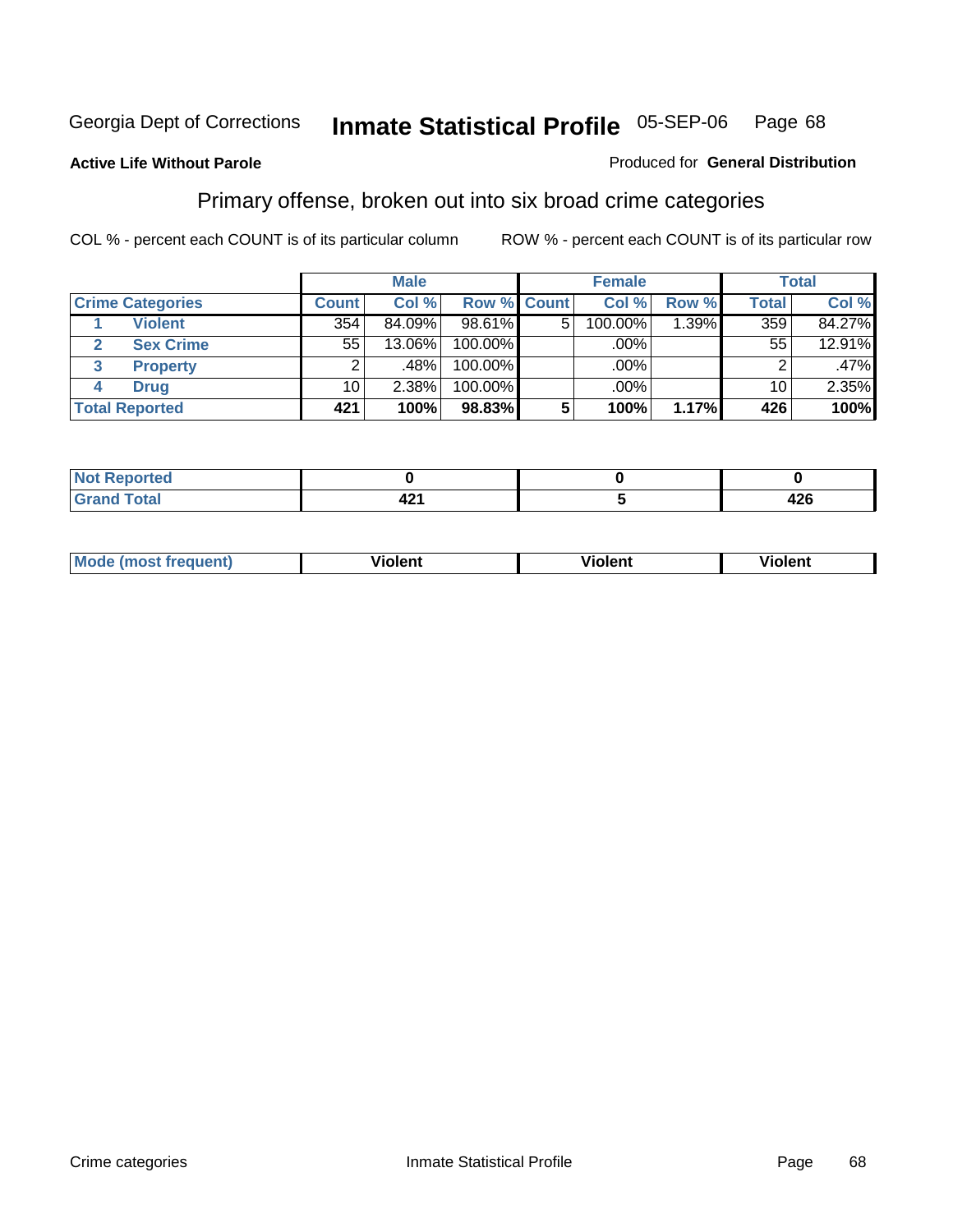#### **Active Life Without Parole**

### Produced for **General Distribution**

# Primary offense, detailed offense code

|                      |                                 |              | <b>Male</b> |         |              | <b>Female</b> |       |              | <b>Total</b> |
|----------------------|---------------------------------|--------------|-------------|---------|--------------|---------------|-------|--------------|--------------|
|                      | <b>Primary Offense</b>          | <b>Count</b> | Col %       | Row %   | <b>Count</b> | Col %         | Row % | <b>Total</b> | Col %        |
| 1101                 | <b>Murder</b>                   | 248          | 58.91%      | 98.02%  | 5            | 100.00%       | 1.98% | 253          | 59.39%       |
| 1311                 | <b>Kidnapping</b>               | 46           | 10.93%      | 100.00% |              |               |       | 46           | 10.80%       |
| 1601                 | <b>Burglary</b>                 | 2            | .48%        | 100.00% |              |               |       | 2            | .47%         |
| 1902                 | <b>Armed Robbery</b>            | 59           | 14.01%      | 100.00% |              |               |       | 59           | 13.85%       |
| 1911                 | <b>Hijacking Motor Vehicle</b>  |              | .24%        | 100.00% |              |               |       |              | .23%         |
| 2001                 | Rape                            | 43           | 10.21%      | 100.00% |              |               |       | 43           | 10.09%       |
| 2003                 | <b>Aggrav Sodomy</b>            | 2            | .48%        | 100.00% |              |               |       | 2            | .47%         |
| 2009                 | <b>Aggrav Sexual Battery</b>    |              | .24%        | 100.00% |              |               |       |              | .23%         |
| 2019                 | <b>Child Molestation</b>        | 2            | .48%        | 100.00% |              |               |       | 2            | .47%         |
| 2021                 | <b>Aggrav Child Molestation</b> |              | 1.66%       | 100.00% |              |               |       | 7            | 1.64%        |
| 4012                 | <b>Viol Ga Cntrl Sbst Act</b>   |              | .24%        | 100.00% |              |               |       |              | .23%         |
| 4018                 | <b>S/D Cont Sub School</b>      |              | .24%        | 100.00% |              |               |       |              | .23%         |
| 4021                 | <b>S/D Cocaine</b>              | 3            | .71%        | 100.00% |              |               |       | 3            | .70%         |
| 4022                 | <b>Poss Of Cocaine</b>          | 4            | .95%        | 100.00% |              |               |       | 4            | .94%         |
| 4134                 | <b>Att/Consprcy Commt</b>       |              | .24%        | 100.00% |              |               |       |              | .23%         |
|                      | C/S/Of                          |              |             |         |              |               |       |              |              |
| <b>Total Rported</b> |                                 | 421          | 100%        | 98.83%  | 5            | 100%          | 1.17% | 426          | 100%         |

| <b>Not Reported</b>  |                                               |          |
|----------------------|-----------------------------------------------|----------|
| <b>otal</b><br>_____ | $\overline{\phantom{a}}$<br>۰.<br><u>т∠ .</u> | .<br>44O |

| Mode (most frequent) | 1101 Murder | 1101 Murder | 1101 Murder |
|----------------------|-------------|-------------|-------------|
|                      |             |             |             |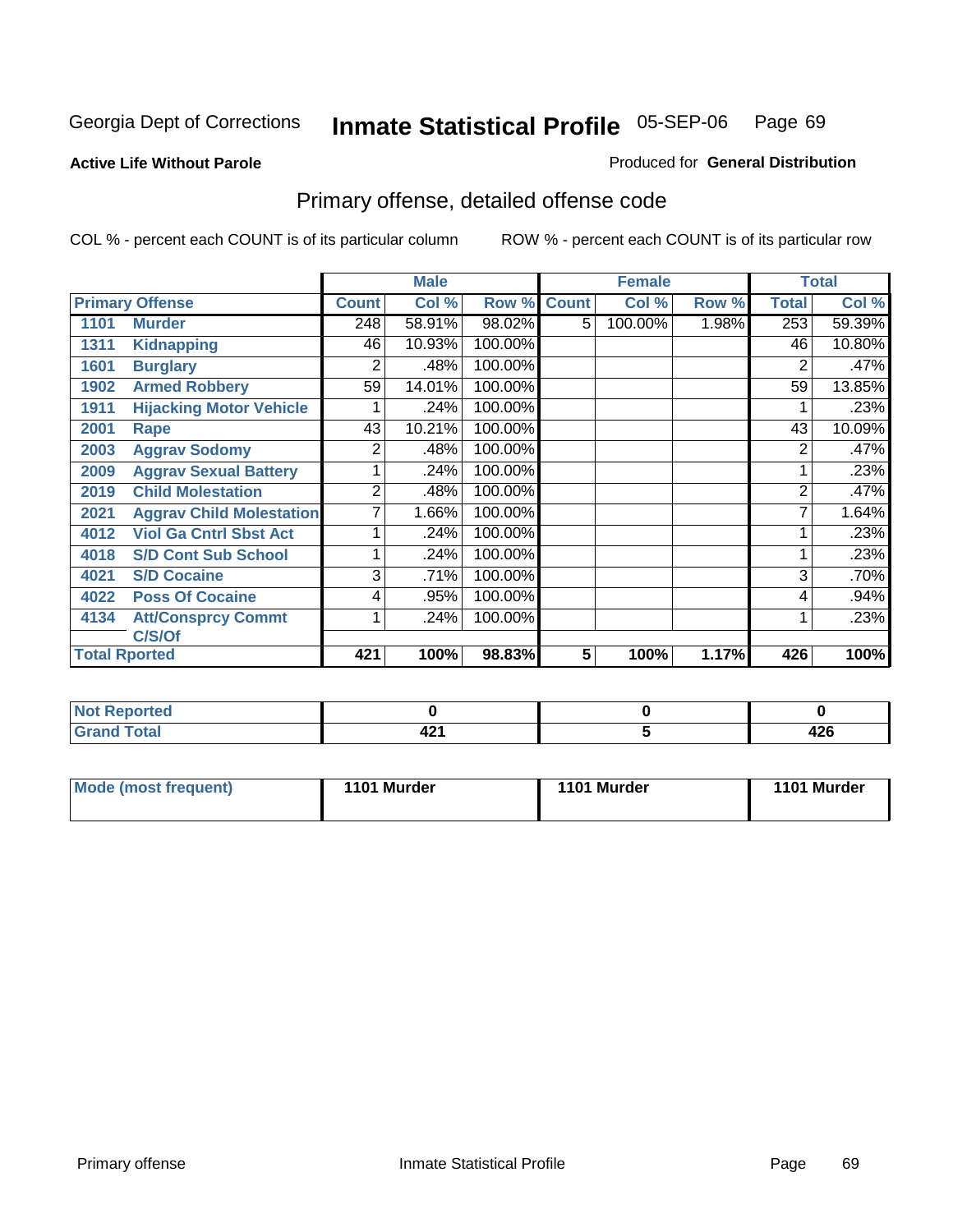#### **Active Life Without Parole**

### Produced for **General Distribution**

# County of conviction of primary offense

|                         |                             |                 | <b>Male</b> |             |   | <b>Female</b> |       |                 | <b>Total</b> |
|-------------------------|-----------------------------|-----------------|-------------|-------------|---|---------------|-------|-----------------|--------------|
|                         | <b>County of Conviction</b> | <b>Count</b>    | Col %       | Row % Count |   | Col %         | Row % | <b>Total</b>    | Col %        |
| 1                       | <b>Appling</b>              | $\overline{2}$  | .48%        | 100.00%     |   |               |       | $\overline{2}$  | .47%         |
| $\overline{2}$          | <b>Atkinson</b>             | 1               | .24%        | 100.00%     |   |               |       | 1               | .23%         |
| $\overline{\mathbf{3}}$ | <b>Bacon</b>                | 1               | .24%        | 100.00%     |   |               |       | 1               | .23%         |
| 5                       | <b>Baldwin</b>              | $\overline{6}$  | 1.43%       | 100.00%     |   |               |       | 6               | 1.41%        |
| 6                       | <b>Banks</b>                | 1               | .24%        | 100.00%     |   |               |       | 1               | .23%         |
| $\overline{7}$          | <b>Barrow</b>               | $\overline{3}$  | .71%        | 100.00%     |   |               |       | $\overline{3}$  | .70%         |
| 8                       | <b>Bartow</b>               | $\mathbf{1}$    | .24%        | 100.00%     |   |               |       | $\mathbf{1}$    | .23%         |
| 9                       | <b>Ben Hill</b>             | $\overline{3}$  | .71%        | 100.00%     |   |               |       | $\overline{3}$  | .70%         |
| 10                      | <b>Berrien</b>              | 1               | .24%        | 100.00%     |   |               |       | 1               | .23%         |
| 11                      | <b>Bibb</b>                 | $\overline{15}$ | 3.56%       | 100.00%     |   |               |       | $\overline{15}$ | 3.52%        |
| 12                      | <b>Bleckley</b>             | 1               | .24%        | 100.00%     |   |               |       | 1               | .23%         |
| 13                      | <b>Brantley</b>             | 1               | .24%        | 100.00%     |   |               |       | 1               | .23%         |
| 14                      | <b>Brooks</b>               | 1               | .24%        | 100.00%     |   |               |       | 1               | .23%         |
| 16                      | <b>Bulloch</b>              | 1               | .24%        | 100.00%     |   |               |       | 1               | .23%         |
| 17                      | <b>Burke</b>                | $\overline{5}$  | 1.19%       | 100.00%     |   |               |       | $\overline{5}$  | 1.17%        |
| 18                      | <b>Butts</b>                | $\overline{3}$  | .71%        | 100.00%     |   |               |       | $\overline{3}$  | .70%         |
| 20                      | <b>Camden</b>               | $\overline{2}$  | .48%        | 100.00%     |   |               |       | $\overline{2}$  | .47%         |
| 22                      | <b>Carroll</b>              | $\overline{2}$  | .48%        | 100.00%     |   |               |       | $\overline{2}$  | .47%         |
| 23                      | <b>Catoosa</b>              | 1               | .24%        | 100.00%     |   |               |       | 1               | .23%         |
| 24                      | <b>Charlton</b>             | 1               | .24%        | 100.00%     |   |               |       | 1               | .23%         |
| 25                      | <b>Chatham</b>              | $\overline{16}$ | 3.80%       | 100.00%     |   |               |       | 16              | 3.76%        |
| 28                      | <b>Cherokee</b>             | $\overline{2}$  | .48%        | 100.00%     |   |               |       | $\overline{2}$  | .47%         |
| 29                      | <b>Clarke</b>               | $\overline{11}$ | 2.61%       | 100.00%     |   |               |       | $\overline{11}$ | 2.58%        |
| 31                      | <b>Clayton</b>              | $\overline{16}$ | 3.80%       | 100.00%     |   |               |       | $\overline{16}$ | 3.76%        |
| 33                      | <b>Cobb</b>                 | $\overline{13}$ | 3.09%       | 100.00%     |   |               |       | $\overline{13}$ | 3.05%        |
| 34                      | <b>Coffee</b>               | $\overline{3}$  | .71%        | 100.00%     |   |               |       | $\overline{3}$  | .70%         |
| 35                      | <b>Colquitt</b>             | $\overline{2}$  | .48%        | 100.00%     |   |               |       | $\overline{2}$  | .47%         |
| 36                      | <b>Columbia</b>             | 4               | .95%        | 100.00%     |   |               |       | 4               | .94%         |
| 37                      | <b>Cook</b>                 | 3               | .71%        | 100.00%     |   |               |       | $\overline{3}$  | .70%         |
| 38                      | <b>Coweta</b>               | $\overline{2}$  | .48%        | 100.00%     |   |               |       | $\overline{2}$  | .47%         |
| 40                      | <b>Crisp</b>                | 1               | .24%        | 100.00%     |   |               |       | 1               | .23%         |
| 41                      | <b>Dade</b>                 | 1               | .24%        | 100.00%     |   |               |       | 1               | .23%         |
| 43                      | <b>Decatur</b>              | 1               | .24%        | 100.00%     |   |               |       | 1               | .23%         |
| 44                      | <b>Dekalb</b>               | $\overline{34}$ | 8.08%       | 97.14%      | 1 | 20.00%        | 2.86% | $\overline{35}$ | 8.22%        |
| 45                      | <b>Dodge</b>                | 1               | .24%        | 100.00%     |   |               |       | 1               | .23%         |
| 46                      | <b>Dooly</b>                | 1               | .24%        | 100.00%     |   |               |       | 1               | .23%         |
| 47                      | <b>Dougherty</b>            | $\overline{13}$ | 3.09%       | 100.00%     |   |               |       | $\overline{13}$ | 3.05%        |
| 48                      | <b>Douglas</b>              | $\overline{12}$ | 2.85%       | 100.00%     |   |               |       | $\overline{12}$ | 2.82%        |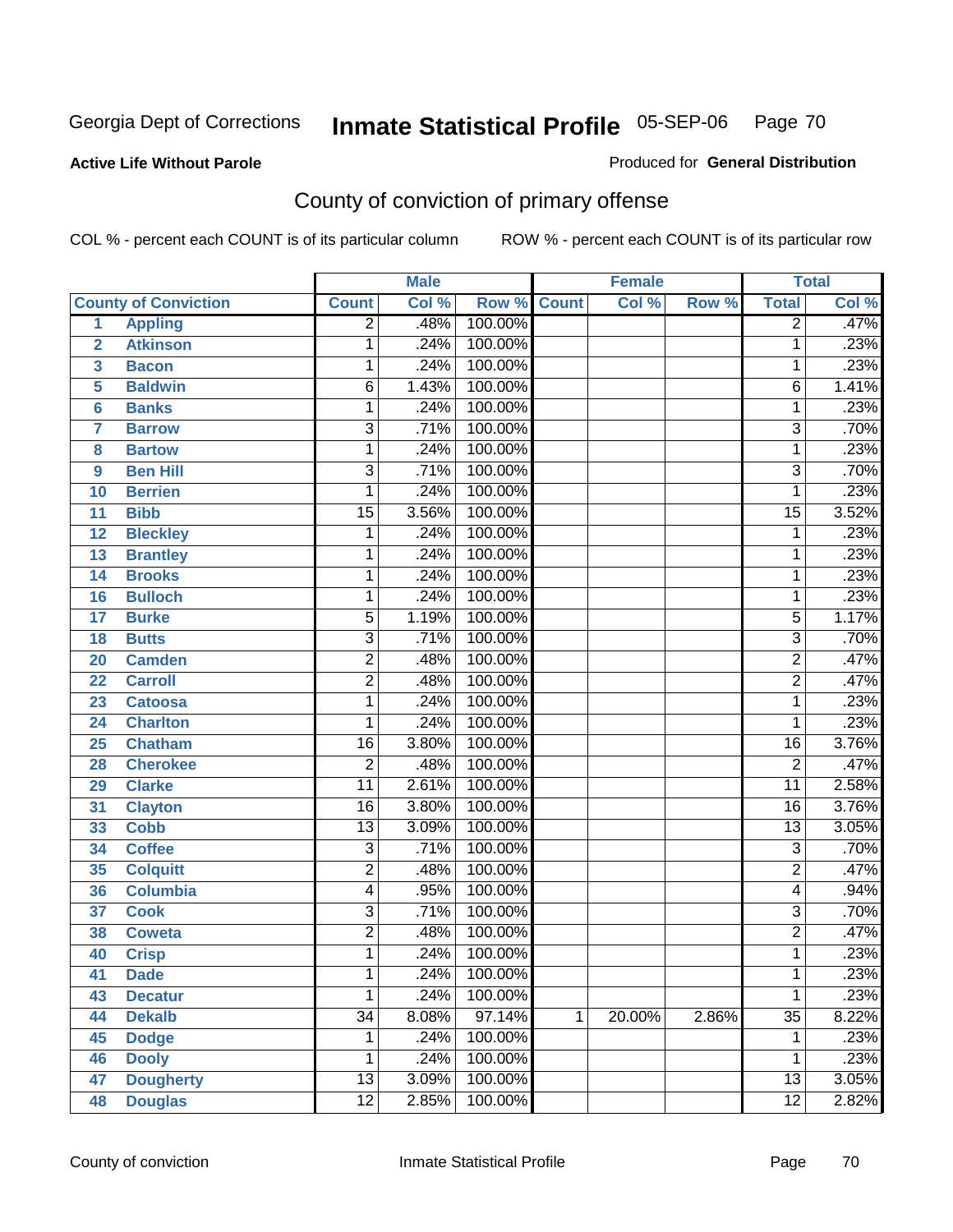#### **Active Life Without Parole**

#### Produced for **General Distribution**

# County of conviction of primary offense

|                 |                             |                 | <b>Male</b> |                    |   | <b>Female</b> |        |                 | <b>Total</b>               |
|-----------------|-----------------------------|-----------------|-------------|--------------------|---|---------------|--------|-----------------|----------------------------|
|                 | <b>County of Conviction</b> | <b>Count</b>    | Col %       | <b>Row % Count</b> |   | Col %         | Row %  | <b>Total</b>    | $\overline{\text{Col }\%}$ |
| 49              | <b>Early</b>                | 1               | .24%        | 100.00%            |   |               |        | 1               | .23%                       |
| 51              | <b>Effingham</b>            | 2               | .48%        | 100.00%            |   |               |        | $\overline{2}$  | .47%                       |
| 52              | <b>Elbert</b>               | $\overline{2}$  | .48%        | 100.00%            |   |               |        | $\overline{2}$  | .47%                       |
| 53              | <b>Emanuel</b>              | 1               | .24%        | 100.00%            |   |               |        | 1               | .23%                       |
| 56              | <b>Fayette</b>              | 3               | .71%        | 100.00%            |   |               |        | $\overline{3}$  | .70%                       |
| $\overline{57}$ | <b>Floyd</b>                | 5               | 1.19%       | 100.00%            |   |               |        | $\overline{5}$  | 1.17%                      |
| 58              | <b>Forsyth</b>              | 1               | .24%        | 100.00%            |   |               |        | 1               | .23%                       |
| 59              | <b>Franklin</b>             | 1               | .24%        | 100.00%            |   |               |        | 1               | .23%                       |
| 60              | <b>Fulton</b>               | 40              | 9.50%       | 100.00%            |   |               |        | 40              | 9.39%                      |
| 61              | Gilmer                      | 1               | .24%        | 100.00%            |   |               |        | 1               | .23%                       |
| 63              | <b>Glynn</b>                | $\overline{11}$ | 2.61%       | 100.00%            |   |               |        | $\overline{11}$ | 2.58%                      |
| 65              | <b>Grady</b>                | 1               | .24%        | 100.00%            |   |               |        | 1               | .23%                       |
| 66              | <b>Greene</b>               | 1               | .24%        | 100.00%            |   |               |        | 1               | .23%                       |
| 67              | <b>Gwinnett</b>             | 7               | 1.66%       | 100.00%            |   |               |        | $\overline{7}$  | 1.64%                      |
| 68              | <b>Habersham</b>            | 2               | .48%        | 100.00%            |   |               |        | $\overline{c}$  | .47%                       |
| 69              | <b>Hall</b>                 | 6               | 1.43%       | 100.00%            |   |               |        | 6               | 1.41%                      |
| 72              | <b>Harris</b>               | 1               | .24%        | 100.00%            |   |               |        | 1               | .23%                       |
| 73              | <b>Hart</b>                 | 4               | .95%        | 100.00%            |   |               |        | 4               | .94%                       |
| 75              | <b>Henry</b>                | 9               | 2.14%       | 100.00%            |   |               |        | 9               | 2.11%                      |
| 76              | <b>Houston</b>              | 6               | 1.43%       | 100.00%            |   |               |        | 6               | 1.41%                      |
| 78              | <b>Jackson</b>              | 8               | 1.90%       | 100.00%            |   |               |        | 8               | 1.88%                      |
| 79              | <b>Jasper</b>               | 1               | .24%        | 100.00%            |   |               |        | 1               | .23%                       |
| 84              | <b>Jones</b>                | 1               | .24%        | 100.00%            |   |               |        | 1               | .23%                       |
| 87              | <b>Laurens</b>              | $\overline{2}$  | .48%        | 100.00%            |   |               |        | $\overline{2}$  | .47%                       |
| 88              | Lee                         | 1               | .24%        | 100.00%            |   |               |        | 1               | .23%                       |
| 89              | <b>Liberty</b>              | 4               | .95%        | 100.00%            |   |               |        | 4               | .94%                       |
| 91              | Long                        | 3               | .71%        | 100.00%            |   |               |        | 3               | .70%                       |
| 92              | <b>Lowndes</b>              | 4               | .95%        | 100.00%            |   |               |        | 4               | .94%                       |
| 95              | <b>Madison</b>              | 1               | .24%        | 100.00%            |   |               |        | 1               | .23%                       |
| 96              | <b>Marion</b>               | 1               | .24%        | 100.00%            |   |               |        | 1               | .23%                       |
| 98              | <b>Mcintosh</b>             | 1               | .24%        | 100.00%            |   |               |        | 1               | .23%                       |
| 100             | <b>Miller</b>               | 1               | .24%        | 100.00%            |   |               |        | 1               | .23%                       |
| 102             | <b>Monroe</b>               | $\overline{2}$  | .48%        | 100.00%            |   |               |        | $\overline{2}$  | .47%                       |
| 106             | <b>Muscogee</b>             | $\overline{14}$ | 3.33%       | 100.00%            |   |               |        | $\overline{14}$ | 3.29%                      |
| 107             | <b>Newton</b>               | 3               | .71%        | 75.00%             | 1 | 20.00%        | 25.00% | 4               | .94%                       |
| 109             | <b>Oglethorpe</b>           | 1               | .24%        | 100.00%            |   |               |        | 1               | .23%                       |
| 110             | <b>Paulding</b>             | 1               | .24%        | 100.00%            |   |               |        | 1               | .23%                       |
| 113             | <b>Pierce</b>               | $\overline{3}$  | .71%        | 100.00%            |   |               |        | $\overline{3}$  | .70%                       |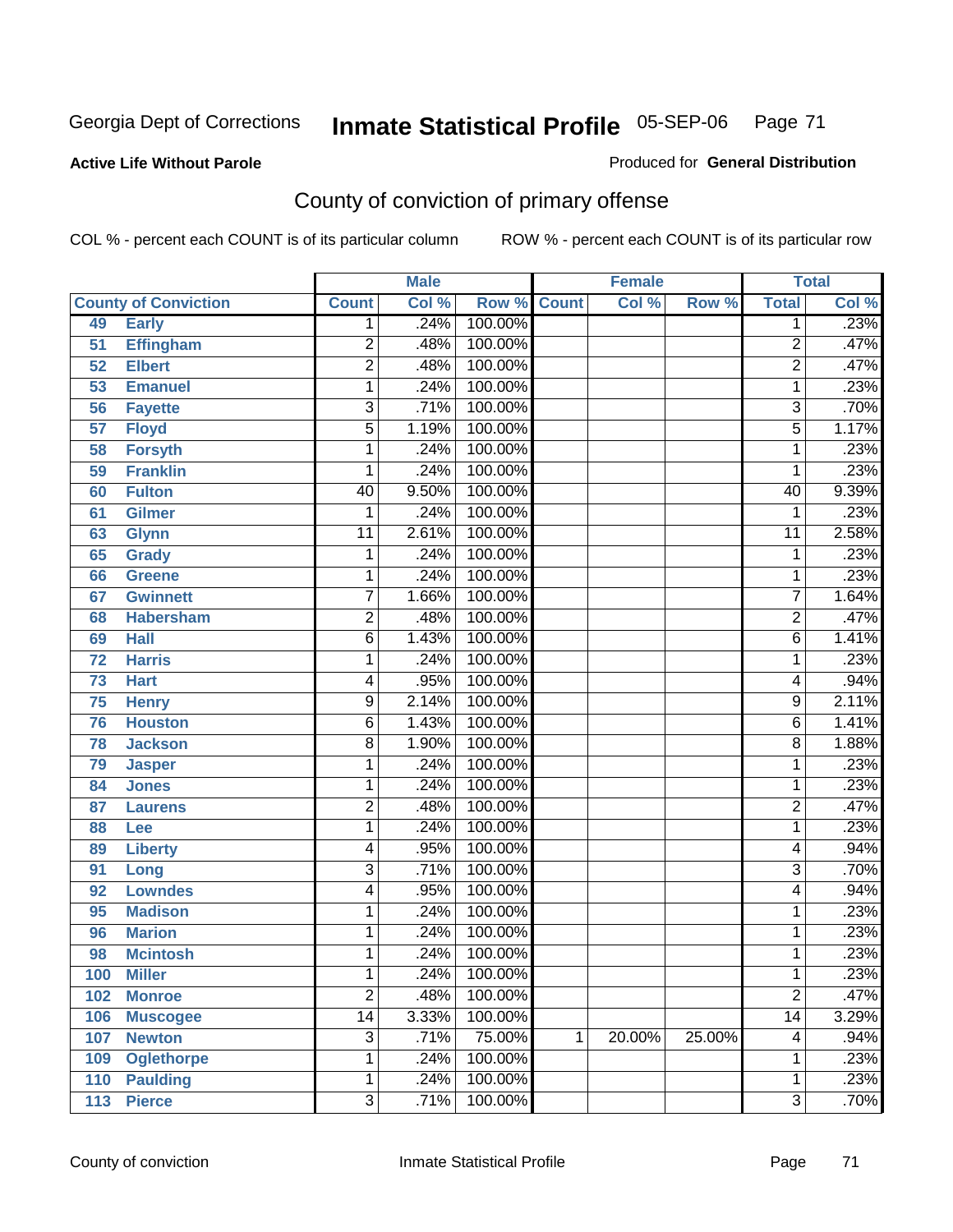#### **Active Life Without Parole**

#### Produced for **General Distribution**

# County of conviction of primary offense

|                                 |                 | <b>Male</b> |         |              | <b>Female</b> |        |                | <b>Total</b>               |
|---------------------------------|-----------------|-------------|---------|--------------|---------------|--------|----------------|----------------------------|
| <b>County of Conviction</b>     | <b>Count</b>    | Col %       | Row %   | <b>Count</b> | Col %         | Row %  | <b>Total</b>   | $\overline{\text{Col }^9}$ |
| <b>Pike</b><br>$\overline{114}$ | 3               | .71%        | 75.00%  | 1            | 20.00%        | 25.00% | 4              | .94%                       |
| 115<br><b>Polk</b>              | 1               | .24%        | 100.00% |              |               |        | 1              | .23%                       |
| <b>Pulaski</b><br>116           | 1               | .24%        | 100.00% |              |               |        | 1              | .23%                       |
| 117<br><b>Putnam</b>            | 4               | .95%        | 100.00% |              |               |        | 4              | .94%                       |
| <b>Rabun</b><br>119             | 1               | .24%        | 100.00% |              |               |        | 1              | .23%                       |
| <b>Randolph</b><br>120          | 1               | .24%        | 100.00% |              |               |        | 1              | .23%                       |
| <b>Richmond</b><br>121          | $\overline{18}$ | 4.28%       | 94.74%  | 1            | 20.00%        | 5.26%  | 19             | 4.46%                      |
| <b>Rockdale</b><br>122          | 4               | .95%        | 100.00% |              |               |        | 4              | .94%                       |
| <b>Spalding</b><br>126          | $\overline{5}$  | 1.19%       | 100.00% |              |               |        | $\overline{5}$ | 1.17%                      |
| <b>Stephens</b><br>127          | $\overline{2}$  | .48%        | 100.00% |              |               |        | $\overline{2}$ | .47%                       |
| 129<br><b>Sumter</b>            | 1               | .24%        | 100.00% |              |               |        | 1              | .23%                       |
| <b>Tattnall</b><br>132          | 1               | .24%        | 100.00% |              |               |        | 1              | .23%                       |
| 135<br><b>Terrell</b>           | 1               | .24%        | 100.00% |              |               |        | 1              | .23%                       |
| 136<br><b>Thomas</b>            | $\overline{2}$  | .48%        | 100.00% |              |               |        | $\overline{2}$ | .47%                       |
| <b>Tift</b><br>137              | $\overline{2}$  | .48%        | 100.00% |              |               |        | $\overline{2}$ | .47%                       |
| <b>Toombs</b><br>138            | $\overline{3}$  | .71%        | 100.00% |              |               |        | $\overline{3}$ | .70%                       |
| <b>Towns</b><br>139             | 1               | .24%        | 100.00% |              |               |        | 1              | .23%                       |
| 141<br><b>Troup</b>             | 1               | .24%        | 100.00% |              |               |        | 1              | .23%                       |
| <b>Union</b><br>144             | 1               | .24%        | 100.00% |              |               |        | 1              | .23%                       |
| 145<br><b>Upson</b>             | 1               | .24%        | 100.00% |              |               |        | 1              | .23%                       |
| <b>Walker</b><br>146            | $\overline{2}$  | .48%        | 66.67%  | 1            | 20.00%        | 33.33% | $\overline{3}$ | .70%                       |
| <b>Walton</b><br>147            | $\overline{3}$  | .71%        | 100.00% |              |               |        | $\overline{3}$ | .70%                       |
| 148<br><b>Ware</b>              | $\overline{7}$  | 1.66%       | 100.00% |              |               |        | $\overline{7}$ | 1.64%                      |
| <b>Washington</b><br>150        | $\overline{2}$  | .48%        | 100.00% |              |               |        | $\overline{2}$ | .47%                       |
| 151<br><b>Wayne</b>             | $\overline{2}$  | .48%        | 100.00% |              |               |        | $\overline{2}$ | .47%                       |
| <b>Whitfield</b><br>155         | $\overline{5}$  | 1.19%       | 100.00% |              |               |        | $\overline{5}$ | 1.17%                      |
| <b>Wilkes</b><br>157            | 1               | .24%        | 100.00% |              |               |        | 1              | .23%                       |
| <b>Total Rported</b>            | 421             | 100%        | 98.83%  | 5            | 100%          | 1.17%  | 426            | 100%                       |

| eported      |        |          |
|--------------|--------|----------|
| <b>Total</b> | <br>74 | <br>44 Y |

| Mo<br>"ANJIAN <sup>"</sup><br>nre<br>.tor<br>ROST IT | )ekall | ultoı |
|------------------------------------------------------|--------|-------|
|------------------------------------------------------|--------|-------|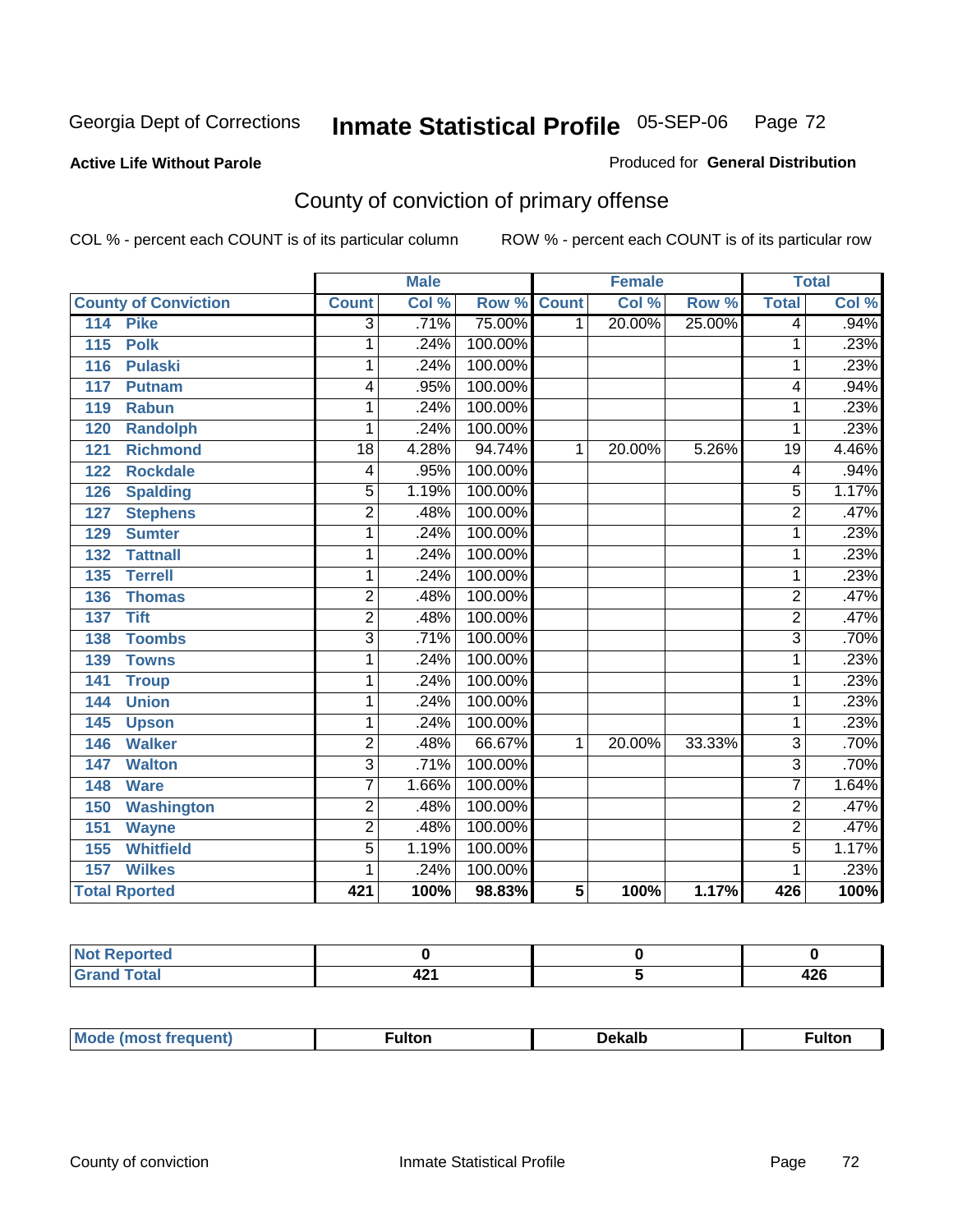#### **Active Life Without Parole**

# Produced for **General Distribution**

## Circuit of conviction of primary offense

|                         |                                 |                 | <b>Male</b> |         |              | <b>Female</b> |        |                 | <b>Total</b> |
|-------------------------|---------------------------------|-----------------|-------------|---------|--------------|---------------|--------|-----------------|--------------|
|                         | <b>Circuit of Conviction</b>    | <b>Count</b>    | Col %       | Row %   | <b>Count</b> | Col %         | Row %  | <b>Total</b>    | Col %        |
| 1                       | <b>Alapaha Circuit</b>          | $\overline{5}$  | 1.19%       | 100.00% |              |               |        | $\overline{5}$  | 1.17%        |
| $\overline{2}$          | <b>Alcovy Circuit</b>           | $\overline{6}$  | 1.43%       | 85.71%  | 1            | 20.00%        | 14.29% | $\overline{7}$  | 1.64%        |
| $\overline{\mathbf{3}}$ | <b>Atlanta Circuit</b>          | 40              | 9.50%       | 100.00% |              |               |        | 40              | 9.39%        |
| 4                       | <b>Atlantic Circuit</b>         | 9               | 2.14%       | 100.00% |              |               |        | 9               | 2.11%        |
| 5                       | <b>Augusta Circuit</b>          | $\overline{27}$ | 6.41%       | 96.43%  | 1            | 20.00%        | 3.57%  | 28              | 6.57%        |
| $6\phantom{a}$          | <b>Blue Ridge Circuit</b>       | $\overline{2}$  | .48%        | 100.00% |              |               |        | $\overline{2}$  | .47%         |
| $\overline{7}$          | <b>Brunswick Circuit</b>        | $\overline{17}$ | 4.04%       | 100.00% |              |               |        | $\overline{17}$ | 3.99%        |
| 8                       | <b>Chattahoochee Circuit</b>    | $\overline{16}$ | 3.80%       | 100.00% |              |               |        | 16              | 3.76%        |
| 9                       | <b>Cherokee Circuit</b>         | 1               | .24%        | 100.00% |              |               |        | $\mathbf{1}$    | .23%         |
| 10                      | <b>Clayton Circuit</b>          | $\overline{16}$ | 3.80%       | 100.00% |              |               |        | $\overline{16}$ | 3.76%        |
| 11                      | <b>Cobb Circuit</b>             | 13              | 3.09%       | 100.00% |              |               |        | $\overline{13}$ | 3.05%        |
| 12                      | <b>Conasauga Circuit</b>        | $\overline{5}$  | 1.19%       | 100.00% |              |               |        | 5               | 1.17%        |
| 13                      | <b>Cordele Circuit</b>          | $\overline{5}$  | 1.19%       | 100.00% |              |               |        | $\overline{5}$  | 1.17%        |
| 14                      | <b>Coweta Circuit</b>           | $\overline{5}$  | 1.19%       | 100.00% |              |               |        | $\overline{5}$  | 1.17%        |
| 15                      | <b>Dougherty Circuit</b>        | $\overline{13}$ | 3.09%       | 100.00% |              |               |        | $\overline{13}$ | 3.05%        |
| 16                      | <b>Dublin Circuit</b>           | $\overline{2}$  | .48%        | 100.00% |              |               |        | $\overline{2}$  | .47%         |
| 17                      | <b>Eastern Circuit</b>          | $\overline{16}$ | 3.80%       | 100.00% |              |               |        | 16              | 3.76%        |
| 18                      | <b>Flint Circuit</b>            | $\overline{9}$  | 2.14%       | 100.00% |              |               |        | $\overline{9}$  | 2.11%        |
| 19                      | <b>Griffin Circuit</b>          | $\overline{12}$ | 2.85%       | 92.31%  | $\mathbf{1}$ | 20.00%        | 7.69%  | $\overline{13}$ | 3.05%        |
| 20                      | <b>Gwinnett Circuit</b>         | $\overline{7}$  | 1.66%       | 100.00% |              |               |        | $\overline{7}$  | 1.64%        |
| 21                      | <b>Houston Circuit</b>          | 6               | 1.43%       | 100.00% |              |               |        | $\overline{6}$  | 1.41%        |
| 22                      | <b>Lookout Mountain Circuit</b> | 4               | .95%        | 80.00%  | 1            | 20.00%        | 20.00% | $\overline{5}$  | 1.17%        |
| 23                      | <b>Macon Circuit</b>            | $\overline{15}$ | 3.56%       | 100.00% |              |               |        | $\overline{15}$ | 3.52%        |
| 24                      | <b>Middle Circuit</b>           | $\overline{6}$  | 1.43%       | 100.00% |              |               |        | 6               | 1.41%        |
| 25                      | <b>Mountain Circuit</b>         | $\overline{5}$  | 1.19%       | 100.00% |              |               |        | 5               | 1.17%        |
| 26                      | <b>Northeastern Circuit</b>     | 6               | 1.43%       | 100.00% |              |               |        | 6               | 1.41%        |
| 27                      | <b>Northern Circuit</b>         | 9               | 2.14%       | 100.00% |              |               |        | 9               | 2.11%        |
| 28                      | <b>Ocmulgee Circuit</b>         | $\overline{13}$ | 3.09%       | 100.00% |              |               |        | $\overline{13}$ | 3.05%        |
| 29                      | <b>Oconee Circuit</b>           | $\overline{3}$  | .71%        | 100.00% |              |               |        | $\overline{3}$  | .70%         |
| 30                      | <b>Ogeechee Circuit</b>         | $\overline{3}$  | .71%        | 100.00% |              |               |        | $\overline{3}$  | .70%         |
| $\overline{31}$         | <b>Pataula Circuit</b>          | 4               | .95%        | 100.00% |              |               |        | 4               | .94%         |
| 32                      | <b>Piedmont Circuit</b>         | 12              | 2.85%       | 100.00% |              |               |        | 12              | 2.82%        |
| 33                      | <b>Rome Circuit</b>             | $\overline{5}$  | 1.19%       | 100.00% |              |               |        | $\overline{5}$  | 1.17%        |
| 34                      | <b>South Georgia Circuit</b>    | $\overline{2}$  | .48%        | 100.00% |              |               |        | $\overline{2}$  | .47%         |
| 35                      | <b>Southern Circuit</b>         | $\overline{9}$  | 2.14%       | 100.00% |              |               |        | $\overline{9}$  | 2.11%        |
| 36                      | <b>Southwestern Circuit</b>     | $\overline{2}$  | .48%        | 100.00% |              |               |        | $\overline{2}$  | .47%         |
| 37                      | <b>Stone Mountain Circuit</b>   | $\overline{34}$ | 8.08%       | 97.14%  | 1            | 20.00%        | 2.86%  | $\overline{35}$ | 8.22%        |
| 38                      | <b>Tallapoosa Circuit</b>       | $\mathbf 1$     | .24%        | 100.00% |              |               |        | 1               | .23%         |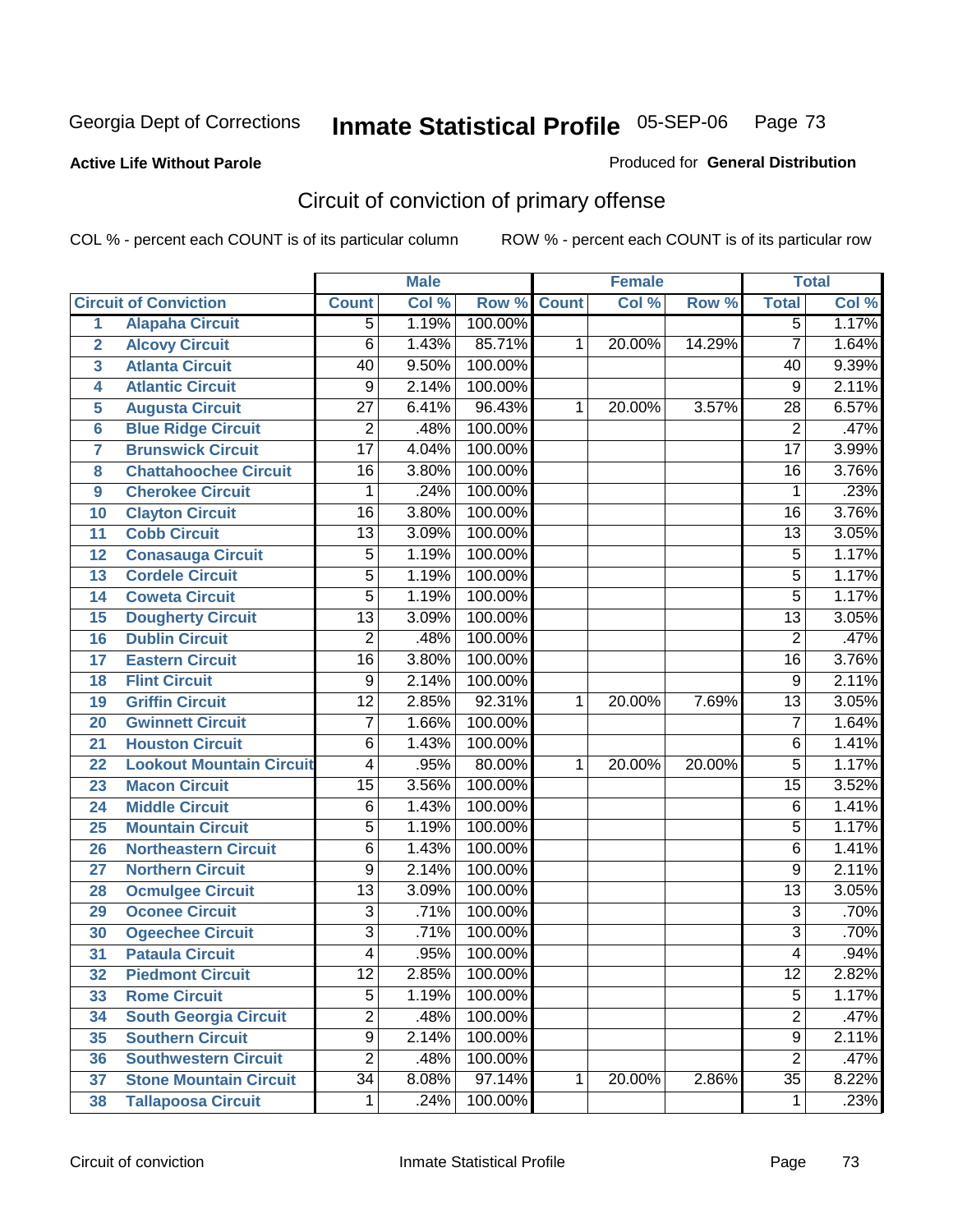#### **Active Life Without Parole**

#### Produced for **General Distribution**

## Circuit of conviction of primary offense

|                      |                              |                 | <b>Male</b> |         |              | <b>Female</b> |       |              | <b>Total</b> |
|----------------------|------------------------------|-----------------|-------------|---------|--------------|---------------|-------|--------------|--------------|
|                      | <b>Circuit of Conviction</b> | <b>Count</b>    | Col %       | Row %   | <b>Count</b> | Col %         | Row % | <b>Total</b> | Col %        |
| 39                   | <b>Tifton Circuit</b>        | 2               | .48%        | 100.00% |              |               |       | 2            | $.47\%$      |
| 40                   | <b>Toombs Circuit</b>        |                 | .24%        | 100.00% |              |               |       |              | .23%         |
| 41                   | <b>Waycross Circuit</b>      | 16 <sub>1</sub> | 3.80%       | 100.00% |              |               |       | 16           | 3.76%        |
| 42                   | <b>Western Circuit</b>       | 11              | 2.61%       | 100.00% |              |               |       | 11           | 2.58%        |
| 43                   | <b>Rockdale Circuit</b>      | 4               | .95%        | 100.00% |              |               |       | 4            | .94%         |
| 44                   | <b>Douglas Circuit</b>       | 12              | 2.85%       | 100.00% |              |               |       | 12           | 2.82%        |
| 45                   | <b>Appalachian Circuit</b>   |                 | .24%        | 100.00% |              |               |       |              | .23%         |
| 46                   | <b>Enotah Circuit</b>        | $\overline{2}$  | .48%        | 100.00% |              |               |       | 2            | .47%         |
| 47                   | <b>Bell-Forsyth Circuit</b>  |                 | .24%        | 100.00% |              |               |       |              | .23%         |
| 48                   | <b>Towaliga Circuit</b>      | 5               | 1.19%       | 100.00% |              |               |       | 5            | 1.17%        |
| 49                   | <b>Paulding Circuit</b>      |                 | .24%        | 100.00% |              |               |       | ◢            | .23%         |
| <b>Total Rported</b> |                              | 421             | 100%        | 98.83%  | 5            | 100%          | 1.17% | 426          | 100%         |

| Reported<br>NO          |                        |             |
|-------------------------|------------------------|-------------|
| <b>otal</b><br>$\sim$ . | $\sim$<br>44 L<br>$ -$ | "^^<br>44 U |

| Mc<br>.+Inn+,<br>.<br>ำ∨∿<br>''Ilta<br>idlik<br><b>ALIE</b><br>$ -$ |  |  |
|---------------------------------------------------------------------|--|--|
|                                                                     |  |  |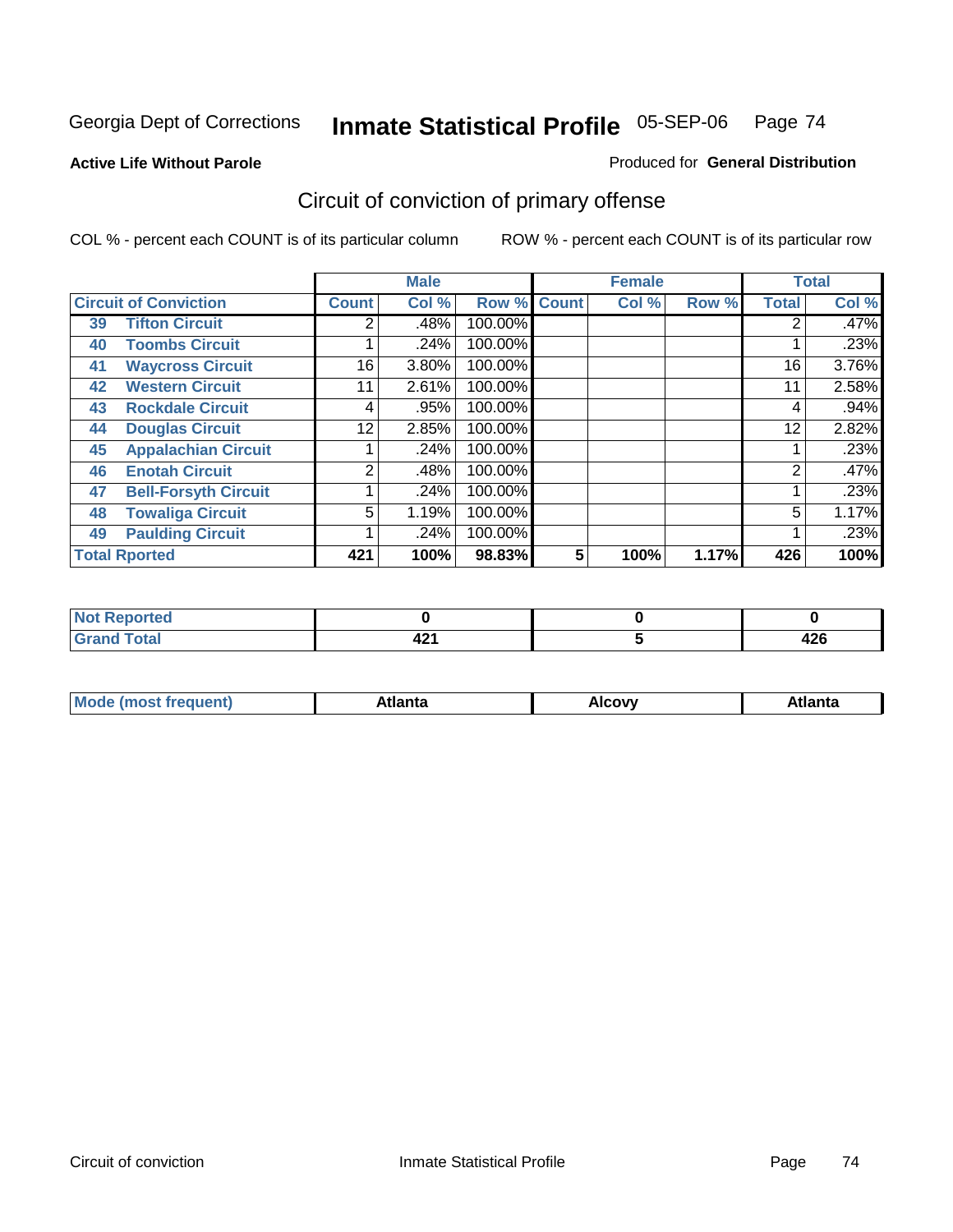#### **Active Life Without Parole**

#### Produced for **General Distribution**

### Years served (jail + prison) in this incarceration

|                       |                 | <b>Male</b> |         |                | <b>Female</b> |       |                 | <b>Total</b> |
|-----------------------|-----------------|-------------|---------|----------------|---------------|-------|-----------------|--------------|
| <b>Years Served</b>   | <b>Count</b>    | Col %       | Row %   | <b>Count</b>   | Col %         | Row % | <b>Total</b>    | Col %        |
| Less than one year    | 4               | 0.96%       | 100.00% |                |               |       | 4               | 0.95%        |
| 1 to 1.99 years       | $\overline{13}$ | 3.11%       | 100.00% |                |               |       | $\overline{13}$ | 3.07%        |
| 2 to 2.99 years       | $\overline{23}$ | 5.50%       | 100.00% |                |               |       | $\overline{23}$ | 5.44%        |
| 3 to 3.99 years       | $\overline{32}$ | 7.66%       | 96.97%  | 1              | 20.00%        | 3.03% | 33              | 7.80%        |
| $4$ to $4.99$ years   | $\overline{32}$ | 7.66%       | 94.12%  | $\overline{2}$ | 40.00%        | 5.88% | $\overline{34}$ | 8.04%        |
| 5 to 5.99 years       | 39              | 9.33%       | 100.00% |                |               |       | $\overline{39}$ | 9.22%        |
| 6 to 6.99 years       | 52              | 12.44%      | 100.00% |                |               |       | 52              | 12.29%       |
| 7 to 7.99 years       | 28              | 6.70%       | 96.55%  | 1              | 20.00%        | 3.45% | 29              | 6.86%        |
| 8 to 8.99 years       | $\overline{42}$ | 10.05%      | 100.00% |                |               |       | $\overline{42}$ | 9.93%        |
| 9 to 9.99 years       | $\overline{43}$ | 10.29%      | 97.73%  | $\mathbf{1}$   | 20.00%        | 2.27% | 44              | 10.40%       |
| 10 to 10.99 years     | $\overline{32}$ | 7.66%       | 100.00% |                |               |       | $\overline{32}$ | 7.57%        |
| 11 to 11.99 years     | $\overline{23}$ | 5.50%       | 100.00% |                |               |       | 23              | 5.44%        |
| 12 to 12.99 years     | 20              | 4.78%       | 100.00% |                |               |       | 20              | 4.73%        |
| 13 to 13.99 years     | $\overline{12}$ | 2.87%       | 100.00% |                |               |       | $\overline{12}$ | 2.84%        |
| 14 to 14.99 years     | 3               | 0.72%       | 100.00% |                |               |       | $\overline{3}$  | 0.71%        |
| 15 to 15.99 years     | $\overline{5}$  | 1.20%       | 100.00% |                |               |       | $\overline{5}$  | 1.18%        |
| 16 to 16.99 years     | 1               | 0.24%       | 100.00% |                |               |       | 1               | 0.24%        |
| 17 to 17.99 years     | 4               | 0.96%       | 100.00% |                |               |       | 4               | 0.95%        |
| 18 to 18.99 years     | 1               | 0.24%       | 100.00% |                |               |       | 1               | 0.24%        |
| 19 to 19.99 years     | $\overline{3}$  | 0.72%       | 100.00% |                |               |       | $\overline{3}$  | 0.71%        |
| 22 to 22.99 years     | 1               | 0.24%       | 100.00% |                |               |       | 1               | 0.24%        |
| 25 to 25.99 years     | 1               | 0.24%       | 100.00% |                |               |       | 1               | 0.24%        |
| 28 to 28.99 years     | 1               | 0.24%       | 100.00% |                |               |       | 1               | 0.24%        |
| 29 to 29.99 years     | $\overline{3}$  | 0.72%       | 100.00% |                |               |       | $\overline{3}$  | 0.71%        |
| <b>Total Reported</b> | 418             | 100%        | 98.82%  | $\overline{5}$ | 100%          | 1.18% | 423             | 100.0%       |

| المراجع المنعور<br>nneu -<br>. |                  |        |
|--------------------------------|------------------|--------|
| ----                           | "<br>. .<br>- 74 | <br>−⊷ |

| Mean<br>(average)    | 7.94            | 5.81            | 7.91            |
|----------------------|-----------------|-----------------|-----------------|
| Median (middle)      | 7.485           | 4.28            | 7.43            |
| Mode (most frequent) | 5 to 5.99 years | 3 to 3.99 years | 5 to 5.99 years |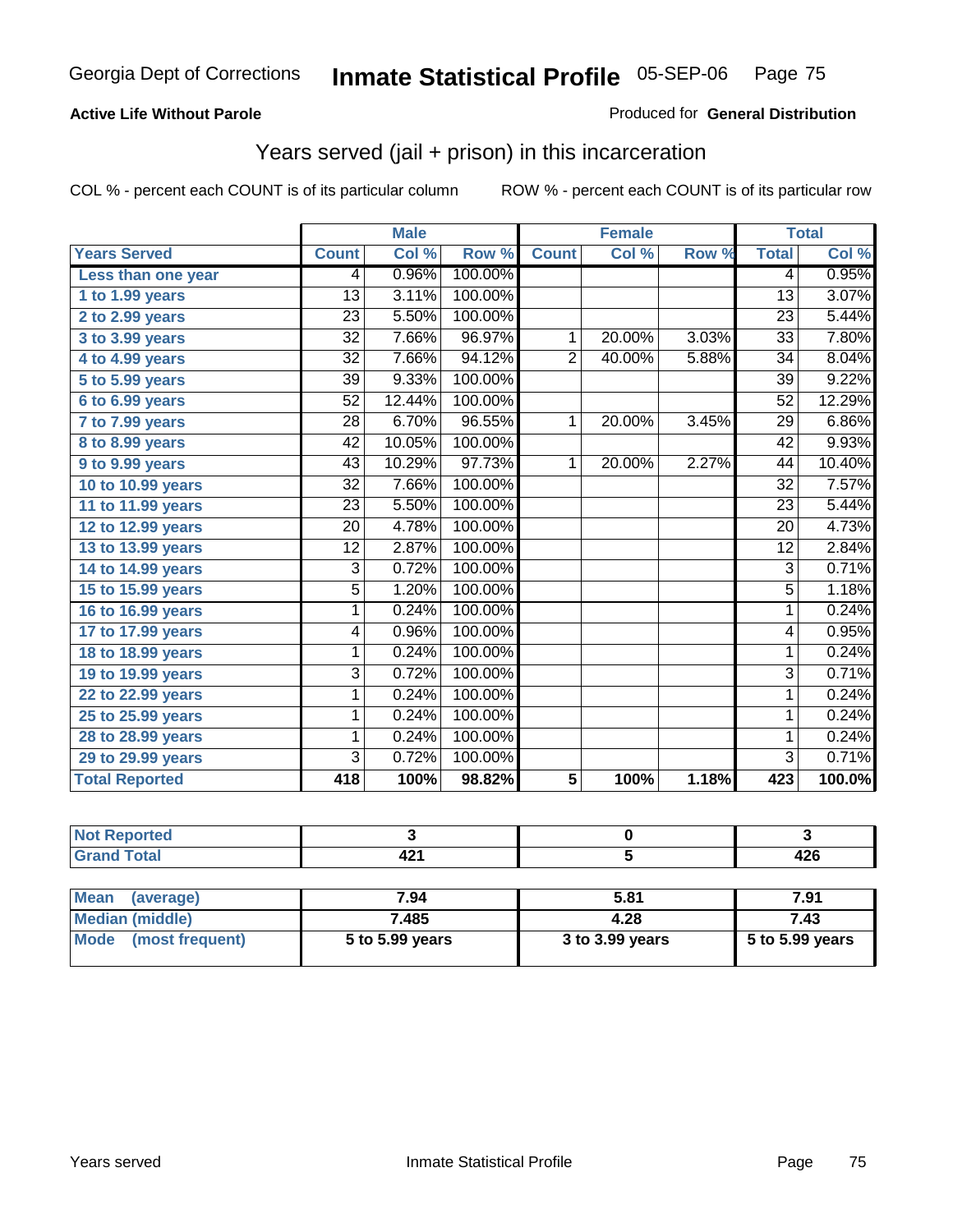#### **Active Life Without Parole**

Produced for **General Distribution**

### Results of most recent HIV tests

|                         | <b>Male</b>  |        | <b>Female</b> |              |        | Total  |       |          |
|-------------------------|--------------|--------|---------------|--------------|--------|--------|-------|----------|
| <b>HIV Test Results</b> | <b>Count</b> | Col %  | Row %         | <b>Count</b> | Col %  | Row %  | Total | Col %    |
| <b>Positive</b>         |              | 0.72%  | 75.00%        |              | 20.00% | 25.00% |       | $0.94\%$ |
| <b>Negative</b>         | 416          | 99.28% | 99.05%        |              | 80.00% | 0.95%  | 420   | 99.06%   |
| <b>Total Reported</b>   | 419          | 100%   | 98.82%        |              | 100%   | 1.18%  | 424   | 100%     |

| <b>Not</b><br><b>Reported</b> |     |          |
|-------------------------------|-----|----------|
| <b>Total</b>                  | - 2 | <br>44 U |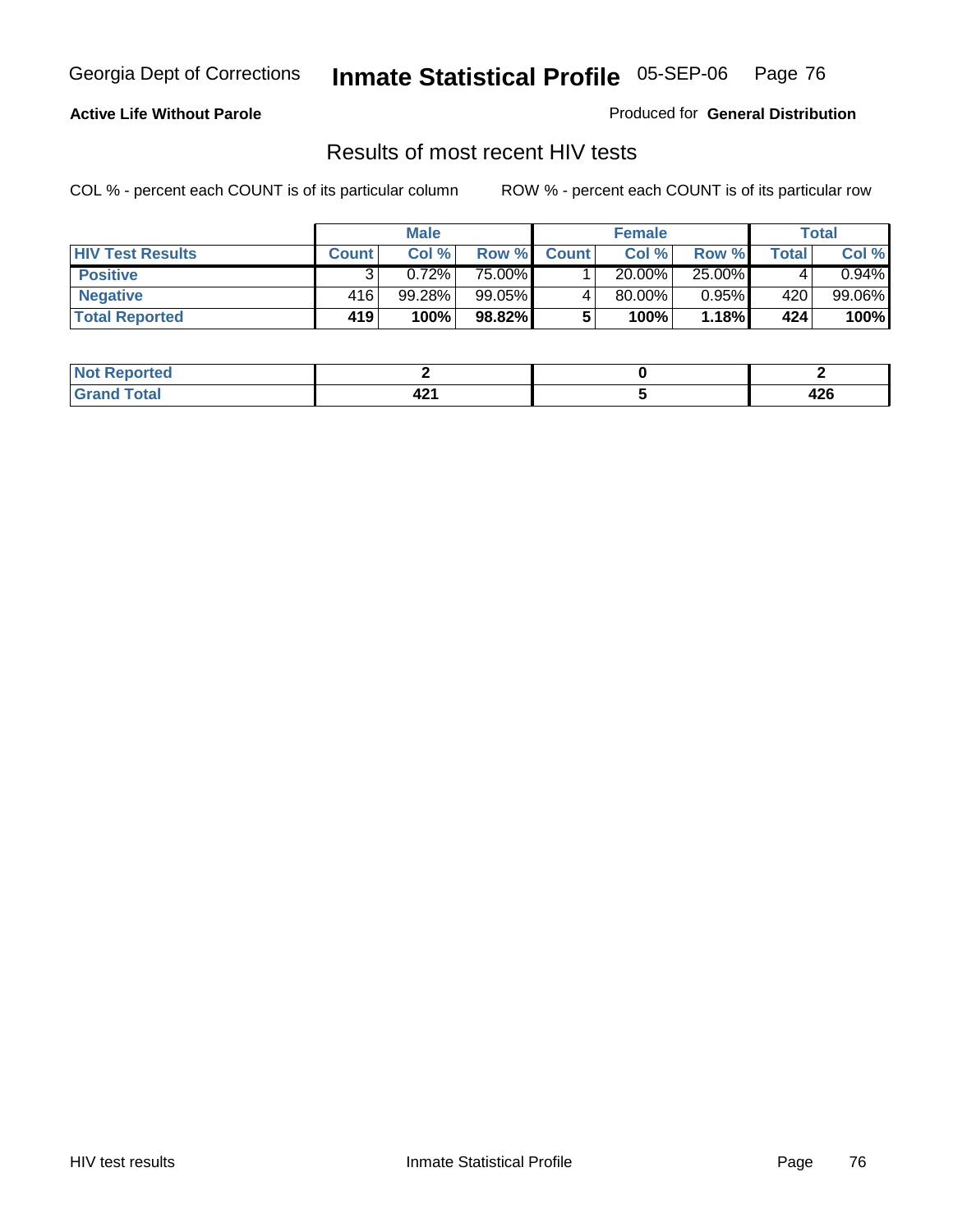#### **Active Life Without Parole**

#### Produced for **General Distribution**

### Results of most recent tuberculosis test

|                                  | <b>Male</b>  |           | <b>Female</b> |              |         | <b>Total</b> |       |        |
|----------------------------------|--------------|-----------|---------------|--------------|---------|--------------|-------|--------|
| <b>Tuberculosis Test Results</b> | <b>Count</b> | Col %     | Row %         | <b>Count</b> | Col %   | Row %        | Total | Col %  |
| <b>Positive on current test</b>  | 21           | $5.05\%$  | 100.00%       |              |         |              | 21    | 4.99%  |
| <b>Positive on previous test</b> | 75           | $18.03\%$ | 100.00%       |              |         |              | 75    | 17.81% |
| <b>Negative</b>                  | 320          | 76.92%    | 98.46%        | 5.           | 100.00% | 1.54%        | 325   | 77.20% |
| <b>Total Reported</b>            | 416'         | 100%      | 98.81%        |              | 100%    | 1.19%        | 421   | 100%   |

| <b>Reported</b><br>NOT<br> |               |             |
|----------------------------|---------------|-------------|
| <b>otal</b>                | <u>т сана</u> | 12c<br>44 U |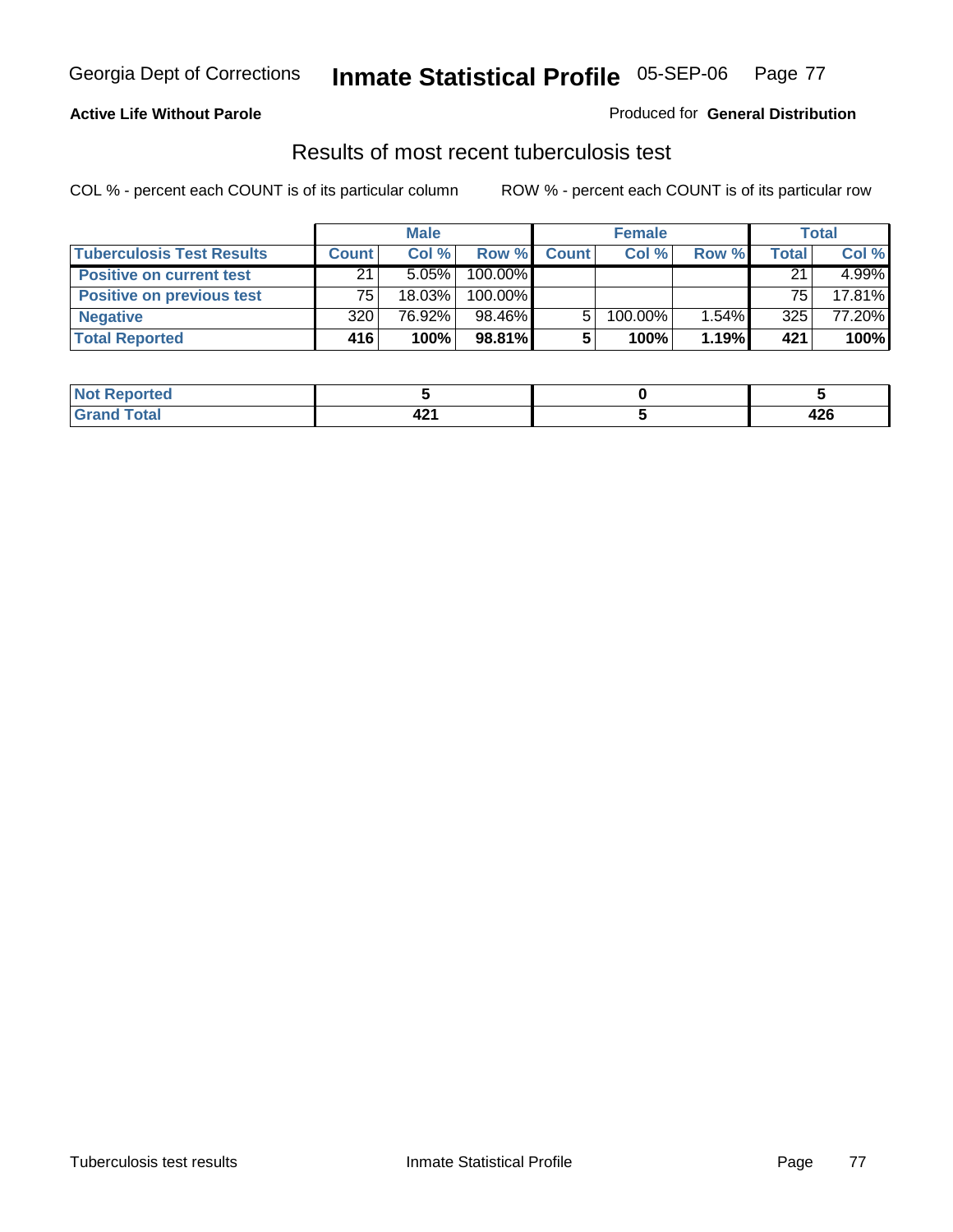#### **Active Life Without Parole**

Produced for **General Distribution**

### Results of most recent syphilis test

|                                 | <b>Male</b>     |          | <b>Female</b> |              |            | <b>Total</b> |       |          |
|---------------------------------|-----------------|----------|---------------|--------------|------------|--------------|-------|----------|
| <b>Syphilis Test Results</b>    | <b>Count</b>    | Col%     | Row %         | <b>Count</b> | Col%       | Row %        | Total | Col %    |
| <b>Positive on current test</b> | 14 <sub>1</sub> | $3.37\%$ | 100.00%       |              |            |              | 14    | $3.33\%$ |
| <b>Negative</b>                 | 401             | 96.63%   | 98.77%        |              | $100.00\%$ | 1.23%        | 406   | 96.67%   |
| <b>Total Reported</b>           | 415'            | 100%     | 98.81%        |              | 100%       | 1.19%        | 420   | 100%     |

| <b>Not Reported</b> |     |             |
|---------------------|-----|-------------|
| <b>Total</b>        | - - | 100<br>44 U |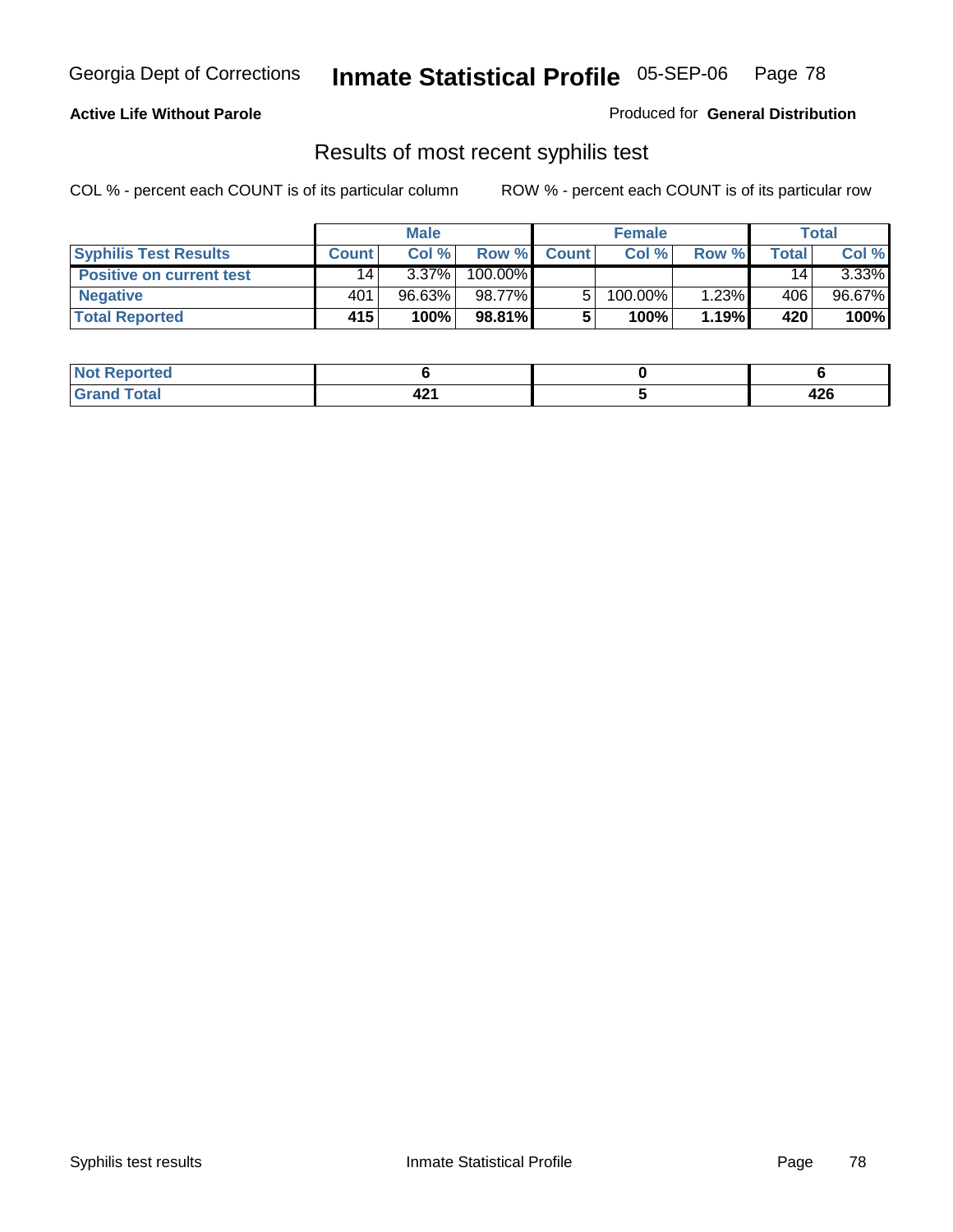#### **Active Life Without Parole**

Produced for **General Distribution**

### Results of most recent Hepatitis-C test

|                                 |              | <b>Male</b> |         |             | <b>Female</b> |          |              | Total  |
|---------------------------------|--------------|-------------|---------|-------------|---------------|----------|--------------|--------|
| <b>Hepatitis-C Test Results</b> | <b>Count</b> | Col%        |         | Row % Count | Col%          | Row %    | <b>Total</b> | Col %  |
| <b>Positive on current test</b> |              | 33.33%      | 100.00% |             |               |          |              | 33.33% |
| <b>Negative</b>                 |              | 66.67%      | 100.00% |             |               |          |              | 66.67% |
| <b>Total Reported</b>           |              | 100%        | 100.00% |             | %             | $0.00\%$ |              | 100%   |

| <b>Not</b>      | 14 C  | ,             |
|-----------------|-------|---------------|
| <b>Reported</b> | - 10. | 443           |
| <b>Total</b>    | 74 L  | $\sim$<br>44O |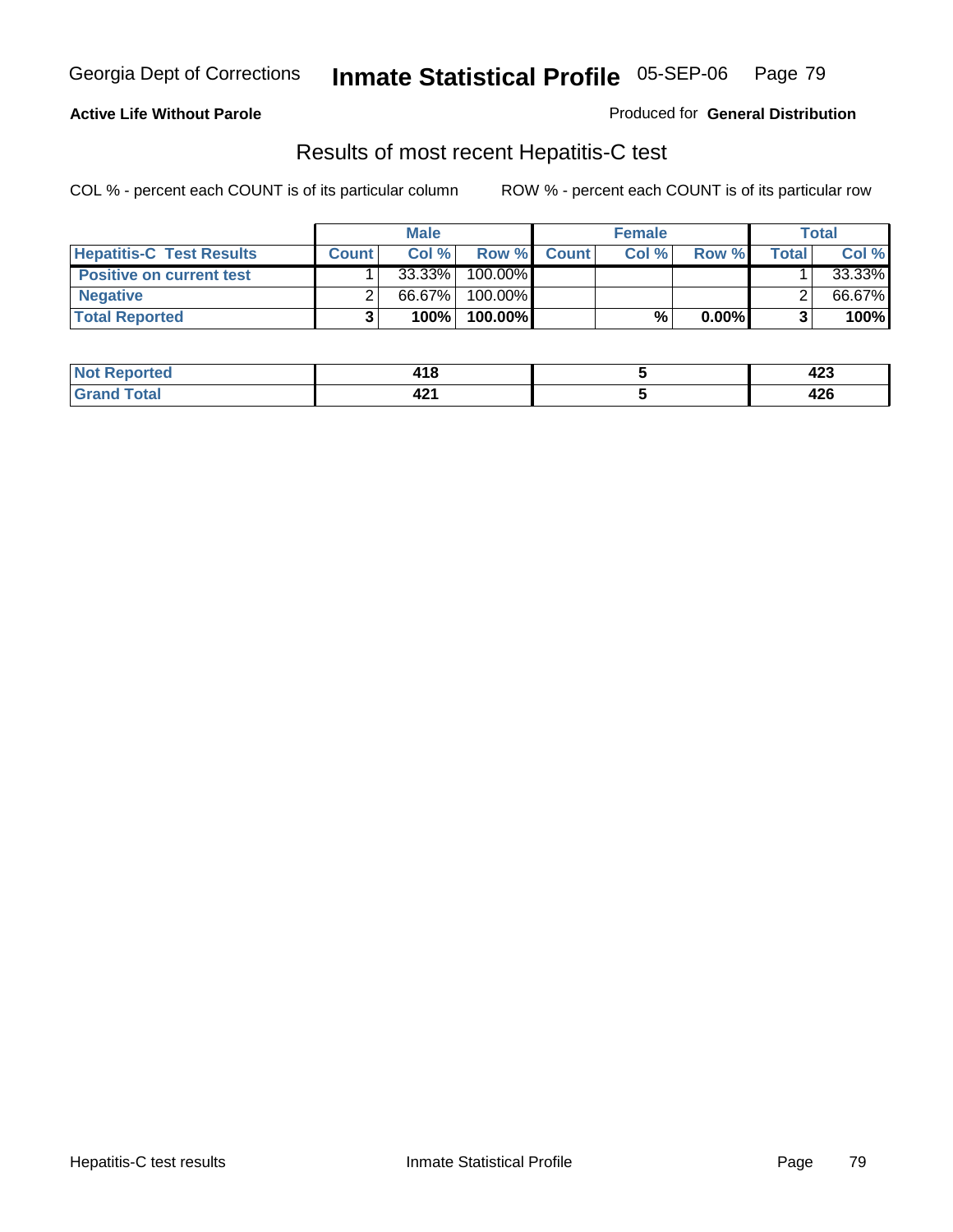**Active Life Without Parole** 

Produced for **General Distribution**

### Results of most recent pregnancy test

|                               | <b>Male</b>  |      |          | <b>Female</b> |         |         | <b>Total</b> |         |
|-------------------------------|--------------|------|----------|---------------|---------|---------|--------------|---------|
| <b>Pregnancy Test Results</b> | <b>Count</b> | Col% | Row %    | <b>Count</b>  | Col %   | Row %   | <b>Total</b> | Col %   |
| <b>Negative</b>               |              |      |          |               | 100.00% | 100.00% |              | 100.00% |
| <b>Total Reported</b>         |              | %    | $0.00\%$ |               | 100%    | 100.00% |              | 100%    |

| <u>rted</u>    | in.<br>74 L           | <b>TAI</b> |
|----------------|-----------------------|------------|
| $\sim$<br>---- | - -<br>$\sim$<br>74 L | <br>44 U   |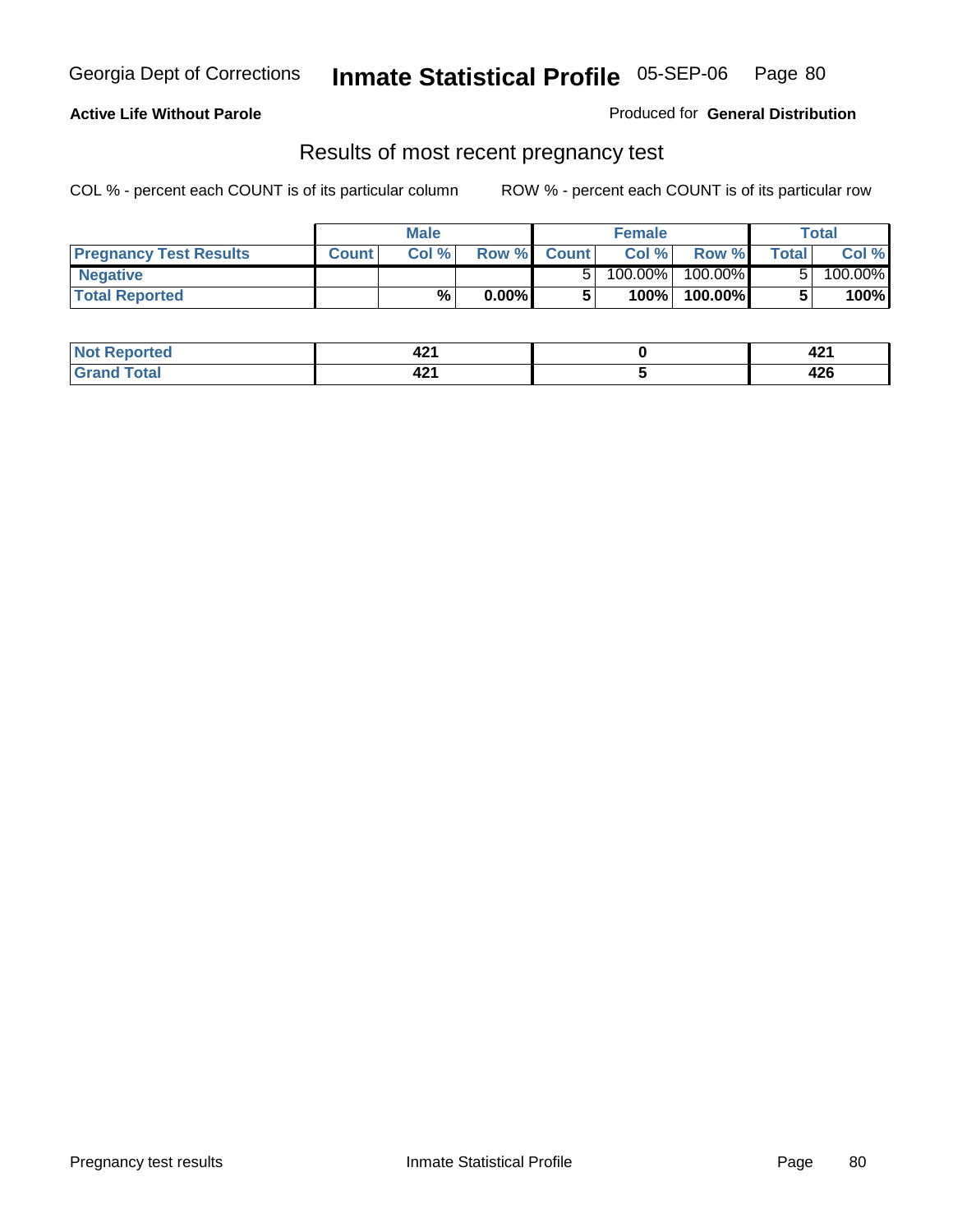#### **Active Life Without Parole**

Produced for **General Distribution**

### Results of most recent diabetes test

|                                 |              | Male    |            |              | <b>Female</b> |          |              | Total   |
|---------------------------------|--------------|---------|------------|--------------|---------------|----------|--------------|---------|
| Diabetes Test Results           | <b>Count</b> | Col %   | Row %      | <b>Count</b> | Col %         | Row %I   | <b>Total</b> | Col %   |
| <b>Positive on current test</b> |              | 100.00% | $100.00\%$ |              |               |          |              | 100.00% |
| <b>Total Reported</b>           |              | 100%    | 100.00%    |              | %             | $0.00\%$ |              | 100%    |

| <b>orted</b> | 44 C<br>7 I J    | <b>TAT</b> |
|--------------|------------------|------------|
| <b>ota</b>   | - -<br>.<br>74 L | <br>44 U   |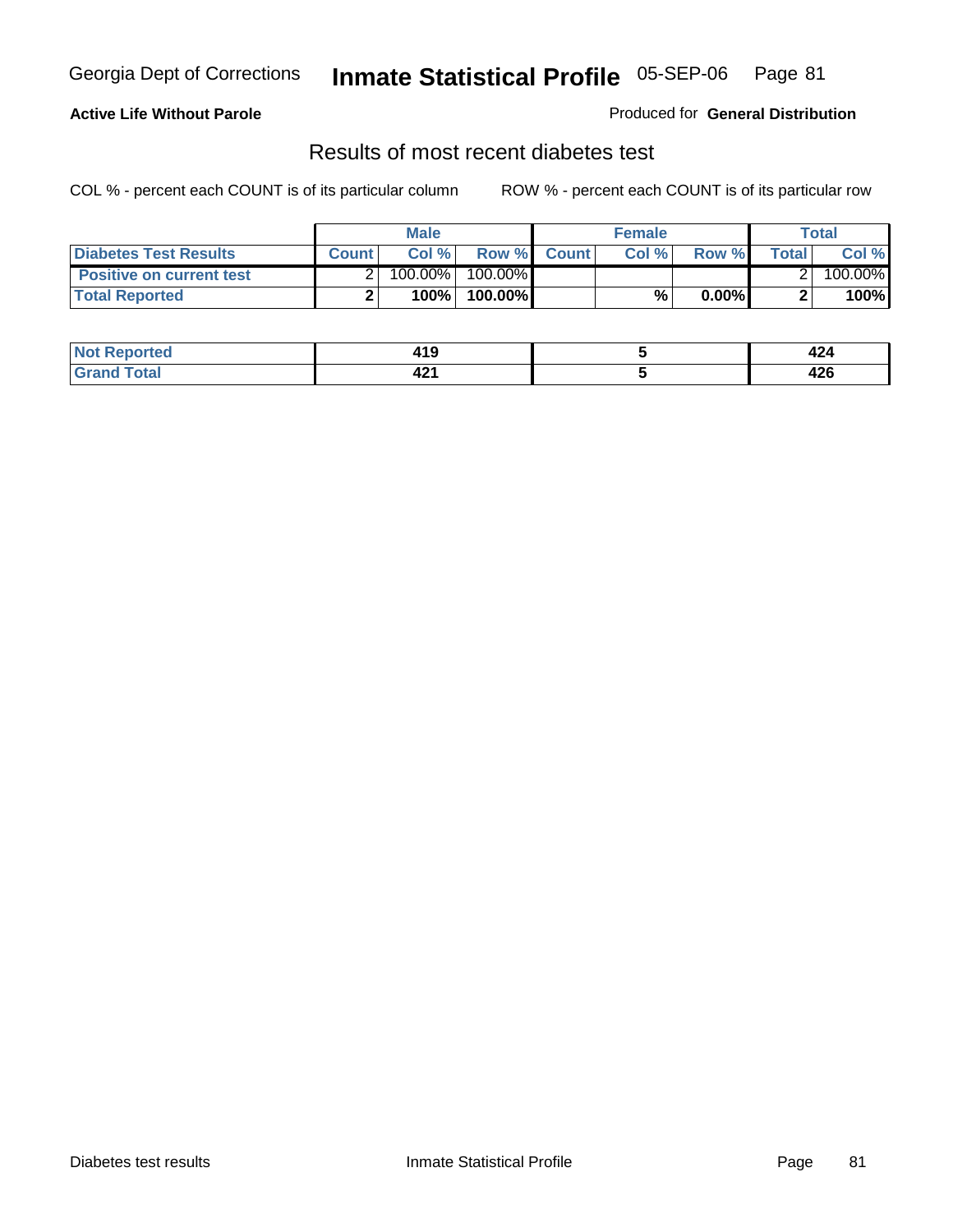#### **Active Life Without Parole**

#### Produced for **General Distribution**

### Results of most recent hypertension test

|                                  |              | <b>Male</b> |            |             | <b>Female</b> |          |       | <b>Total</b> |
|----------------------------------|--------------|-------------|------------|-------------|---------------|----------|-------|--------------|
| <b>Hypertension Test Results</b> | <b>Count</b> | Col %       |            | Row % Count | Col%          | Row %    | Total | Col %        |
| <b>Positive on current test</b>  |              | 100.00%     | $100.00\%$ |             |               |          |       | 100.00%      |
| <b>Total Reported</b>            |              | 100%        | 100.00%    |             | %             | $0.00\%$ |       | 100%         |

| orted       | 4 A C<br>413 | חרו<br>42V |
|-------------|--------------|------------|
| <b>otal</b> | 10.          | $\sim$     |
| _____       | 44 L         | 44 U       |